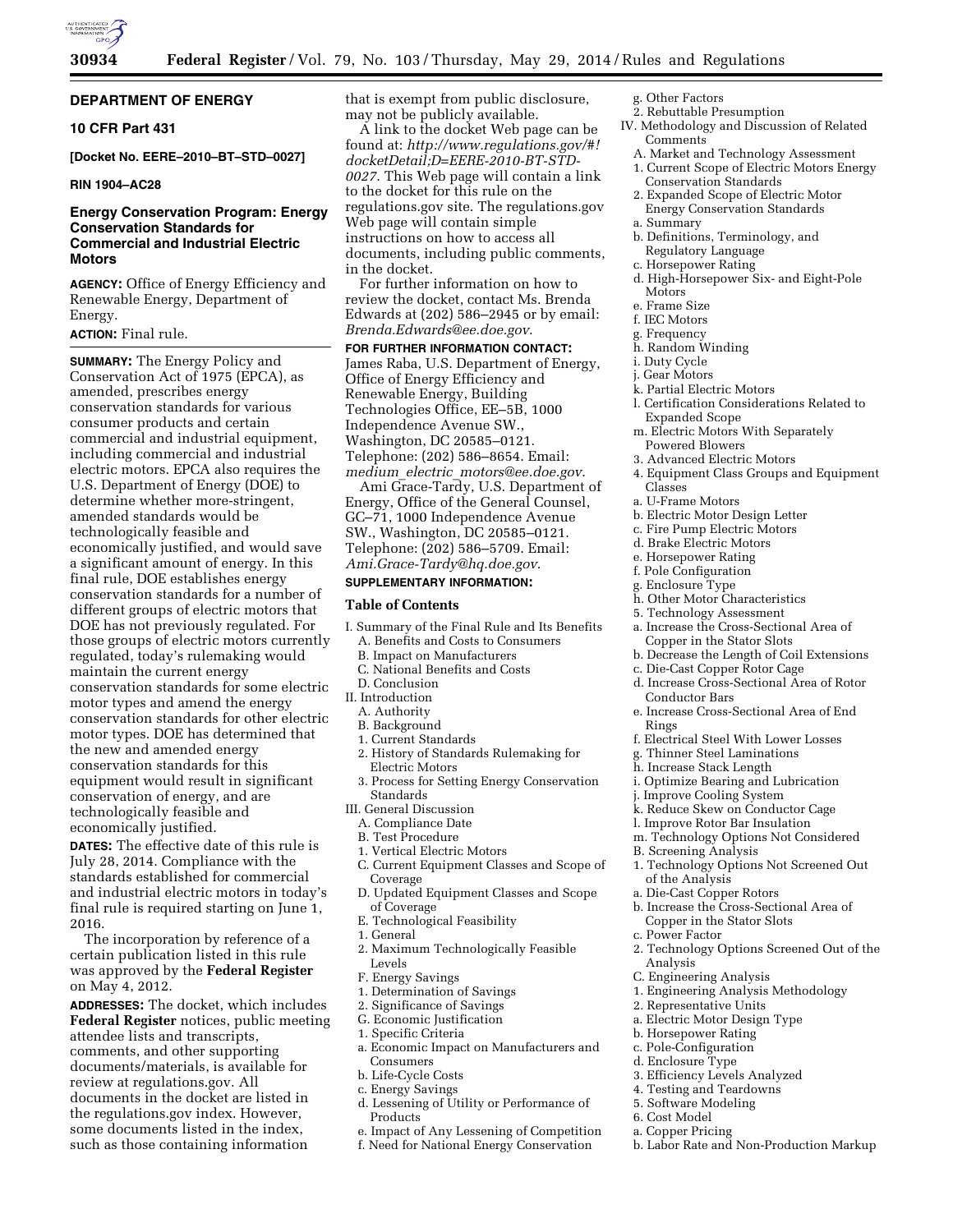- c. Catalog Prices
- d. Product Development Cost
- 7. Engineering Analysis Results
- 8. Scaling Methodology
- D. Markups Analysis
- E. Energy Use Analysis
- F. Life-Cycle Cost and Payback Period Analysis
- 1. Equipment Costs
- 2. Installation Costs
- 3. Maintenance Costs
- 4. Repair Costs
- 5. Unit Energy Consumption
- 6. Electricity Prices and Electricity Price Trends
- 7. Lifetime
- 8. Discount Rate
- 9. Base Case Market Efficiency Distributions
- 10. Compliance Date
- 11. Payback Period Inputs
- 12. Rebuttable-Presumption Payback Period
- 13. Comments on Other Issues
- G. Shipments Analysis
- H. National Impact Analysis
- 1. Efficiency Trends
- 2. National Energy Savings
- 3. Electric Motor Weights
- 
- 4. Equipment Price Forecast 5. Net Present Value of Customer Benefit
- I. Consumer Subgroup Analysis
- J. Manufacturer Impact Analysis
- 1. Manufacturer Production Costs
- 2. Shipment Projections
- 3. Markup Scenarios
- 
- 4. Product and Capital Conversion Costs 5. Other Comments from Interested Parties
- a. Manufacturer Markups used in the MIA versus the NIA
- b. Potential Trade Barriers
- 6. Manufacturer Interviews
- K. Emissions Analysis
- L. Monetizing Carbon Dioxide and Other Emissions Impacts
- 1. Social Cost of Carbon
- a. Monetizing Carbon Dioxide Emissions
- b. Development of Social Cost of Carbon Values
- c. Current Approach and Key Assumptions
- 2. Valuation of Other Emissions Reductions
- M. Utility Impact Analysis
- 
- N. Employment Impact Analysis O. Other Comments Received
- V. Analytical Results
	- A. Trial Standard Levels
	- B. Economic Justification and Energy Savings
	- 1. Economic Impacts on Individual Customers
	- a. Life-Cycle Cost and Payback Period
	- b. Consumer Subgroup Analysis
	- c. Rebuttable Presumption Payback
	- 2. Economic Impacts on Manufacturers
	- a. Industry Cash-Flow Analysis Results
	- b. Impacts on Employment
	- c. Impacts on Manufacturing Capacity
	- d. Impacts on Sub-Group of Manufacturers
	- e. Cumulative Regulatory Burden
	-
- 3. National Impact Analysis
- a. Significance of Energy Savings b. Net Present Value of Customer Costs and
- Benefits
- c. Indirect Impacts on Employment
- 4. Impact on Utility or Performance
- 5. Impact of Any Lessening of Competition
- 6. Need of the Nation to Conserve Energy
- 7. Summary of National Economic Impacts
- 8. Other Factors
- C. Conclusions
- 1. Benefits and Burdens of Trial Standard Levels Considered for Electric Motors 2. Summary of Benefits and Costs
	- (Annualized) of Today's Standards
- VI. Procedural Issues and Regulatory Review A. Review Under Executive Orders 12866
	- and 13563
	- B. Review Under the Regulatory Flexibility Act
	- 1. Description and Estimated Number of Small Entities Regulated
	- a. Manufacturer Participation
	- b. Electric Motor Industry Structure and Nature of Competition
	- c. Comparison Between Large and Small Entities
	- 2. Description and Estimate of Compliance Requirements
	- 3. Duplication, Overlap, and Conflict With Other Rules and Regulations
	- 4. Significant Alternatives to the Rule
	- C. Review Under the Paperwork Reduction
	- Act
	- D. Review Under the National Environmental Policy Act of 1969
	- E. Review Under Executive Order 13132
	- F. Review Under Executive Order 12988
	- G. Review Under the Unfunded Mandates
	- Reform Act of 1995 H. Review Under the Treasury and General
	- Government Appropriations Act, 1999 I. Review Under Executive Order 12630
	- J. Review Under the Treasury and General Government Appropriations Act, 2001
	- K. Review Under Executive Order 13211
	- L. Review Under the Information Quality Bulletin for Peer Review

M. Congressional Notification VII. Approval of the Office of the Secretary

# **I. Summary of the Final Rule and Its Benefits**

Title III of the Energy Policy and Conservation Act of 1975 (42 U.S.C. 6291, *et seq.;* ''EPCA''), Public Law 94– 163, sets forth a variety of provisions designed to improve energy efficiency. Part C of title III, which for editorial reasons was re-designated as Part A–1 upon incorporation into the U.S. Code (42 U.S.C. 6311–6317), establishes the ''Energy Conservation Program for Certain Industrial Equipment,'' including certain electric motors.1

(Within this preamble, DOE will use the terms ''electric motors'' and ''motors'' interchangeably as today's rulemaking only pertains to electric motors.) Pursuant to EPCA, any new or amended energy conservation standard must be designed to achieve the maximum improvement in energy efficiency that DOE determines is technologically feasible and economically justified. (42 U.S.C. 6295(o)(2)(A) and 6316(a)) Furthermore, the new or amended standards must result in significant conservation of energy. (42 U.S.C. 6295(o)(3)(B) and 6316(a))

In accordance with these and other statutory provisions discussed in this final rule, DOE is adopting new and amended energy conservation standards for electric motors by applying the standards currently in place to a wider scope of electric motors that DOE does not currently regulate. In setting these standards, DOE is addressing a number of different groups of electric motors that have, to date, not been required to satisfy the energy conservation standards currently set out in 10 CFR part 431. In addition, today's rule, would require all currently regulated motors, with the exception of fire pump electric motors, to satisfy the efficiency levels (ELs) prescribed in Table 12–12 of National Electrical Manufacturers Association (NEMA) Standards Publication MG 1–2011, ''Motors and Generators;'' fire pump motors would continue to meet the current standards that apply. All other electric motors covered in today's rulemaking would also need to meet the efficiency levels found in MG 1–2011, Table 12–12. As a practical matter, most currently regulated motors would continue to be required to meet the same standards that they are already required to meet, but certain motors, such as those that satisfy the general purpose electric motors (subtype II) (*i.e.* ''subtype II'') or that are NEMA Design B (or equivalent IEC Design N) motors with a power rating of more than 200 horsepower, but not greater than 500 horsepower, would now be required to meet the more stringent levels prescribed by MG 1– 2011, Tables 12–12. These adopted efficiency levels (depicted here as trial standard levels or "TSLs") and the motor types to which they apply are

Energy Manufacturing Technical Corrections Act (AEMTCA), Pub. L. 112–210 (December 18, 2012).

shown in Table I.1.

<sup>1</sup>All references to EPCA in this document refer to the statute as amended through the American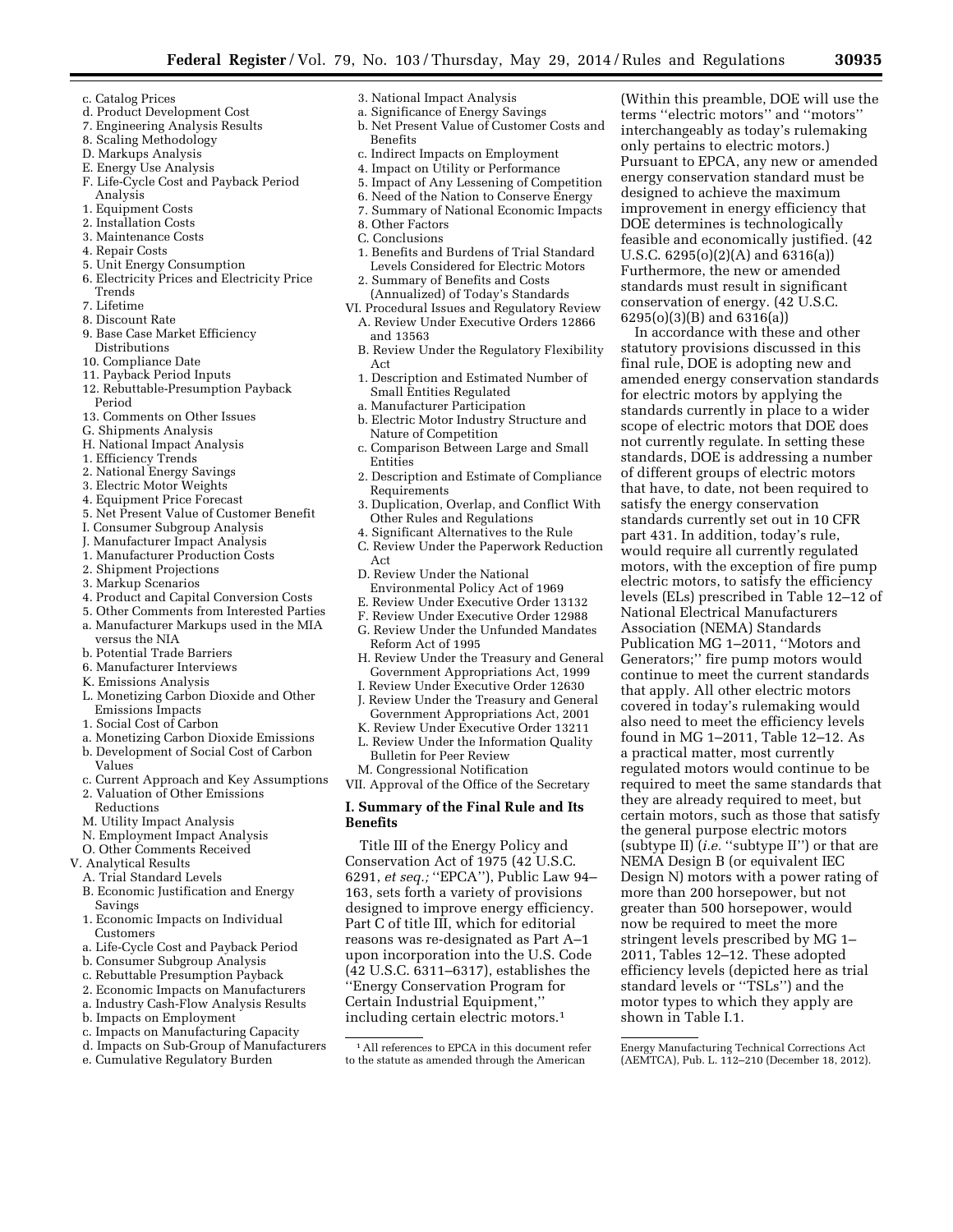| Table 1.1—Energy Conservation Standards for Electric Motors |  |  |
|-------------------------------------------------------------|--|--|
|                                                             |  |  |

[Compliance starting June 1, 2016]

| Equipment<br>class group | Electric motor<br>design type       | Horsepower<br>rating | Pole<br>configuration | Enclosure | Adopted TSL**      |
|--------------------------|-------------------------------------|----------------------|-----------------------|-----------|--------------------|
|                          | 1    NEMA Design A & B <sup>*</sup> | 1–500                |                       |           | റ                  |
|                          |                                     | $1 - 200$            |                       |           | 2<br>2             |
| 3                        |                                     | $1 - 500$            |                       |           | 2<br>$\mathcal{D}$ |

\*Indicates International Electrotechnical Commission (IEC) equivalent electric motors are included. Also, due to the elimination of an equipment class for brake motors, previously reported brake motor results are now reported in Equipment Class Group 1 (ECG 1). \*\*Tables I.2 through I.4 detail the various standard levels that compose TSL 2. Table I.2 applies to NEMA Design A & B, Table I.3 applies to NEMA Design C and Table I.4 applies to fire pump electric motors.

In determining where a particular motor with a certain horsepower (hp) or kilowatt (kW) rating would fall within the requirements, today's final rule establishes the same approach provided in current regulations to determine which rating would apply for compliance purposes. Namely:

1. A horsepower at or above the midpoint between the two consecutive horsepowers shall be rounded up to the higher of the two horsepowers;

2. A horsepower below the midpoint between the two consecutive horsepowers shall be rounded down to the lower of the two horsepowers; and

3. A kilowatt rating shall be directly converted from kilowatts to horsepower using the formula 1 kilowatt =  $(1/0.746)$ horsepower. The conversion should be calculated to three significant decimal places, and the resulting horsepower shall be rounded in accordance with the rules listed in (1) and (2).

# TABLE I.2—ENERGY CONSERVATION STANDARDS FOR NEMA DESIGN A AND NEMA DESIGN B MOTORS (EXCLUDING FIRE PUMP ELECTRIC MOTORS)

[Compliance starting June 1, 2016]

| Motor horse-               |          |      |          | Nominal full-load efficiency<br>(percent) |          |        |          |      |
|----------------------------|----------|------|----------|-------------------------------------------|----------|--------|----------|------|
| power/standard<br>kilowatt | 2 Pole   |      |          | 4 Pole                                    |          | 6 Pole | 8 Pole   |      |
| equivalent                 | Enclosed | Open | Enclosed | Open                                      | Enclosed | Open   | Enclosed | Open |
| $1/0.75$                   | 77.0     | 77.0 | 85.5     | 85.5                                      | 82.5     | 82.5   | 75.5     | 75.5 |
| $1.5/1.1$                  | 84.0     | 84.0 | 86.5     | 86.5                                      | 87.5     | 86.5   | 78.5     | 77.0 |
| 2/1.5<br>.                 | 85.5     | 85.5 | 86.5     | 86.5                                      | 88.5     | 87.5   | 84.0     | 86.5 |
| 3/2.2<br>.                 | 86.5     | 85.5 | 89.5     | 89.5                                      | 89.5     | 88.5   | 85.5     | 87.5 |
| 5/3.7<br>.                 | 88.5     | 86.5 | 89.5     | 89.5                                      | 89.5     | 89.5   | 86.5     | 88.5 |
| $7.5/5.5$                  | 89.5     | 88.5 | 91.7     | 91.0                                      | 91.0     | 90.2   | 86.5     | 89.5 |
| 10/7.5<br>.                | 90.2     | 89.5 | 91.7     | 91.7                                      | 91.0     | 91.7   | 89.5     | 90.2 |
| 15/11<br>.                 | 91.0     | 90.2 | 92.4     | 93.0                                      | 91.7     | 91.7   | 89.5     | 90.2 |
| 20/15<br>.                 | 91.0     | 91.0 | 93.0     | 93.0                                      | 91.7     | 92.4   | 90.2     | 91.0 |
| 25/18.5                    | 91.7     | 91.7 | 93.6     | 93.6                                      | 93.0     | 93.0   | 90.2     | 91.0 |
| 30/22<br>.                 | 91.7     | 91.7 | 93.6     | 94.1                                      | 93.0     | 93.6   | 91.7     | 91.7 |
| 40/30<br>.                 | 92.4     | 92.4 | 94.1     | 94.1                                      | 94.1     | 94.1   | 91.7     | 91.7 |
| 50/37<br>.                 | 93.0     | 93.0 | 94.5     | 94.5                                      | 94.1     | 94.1   | 92.4     | 92.4 |
| 60/45<br>.                 | 93.6     | 93.6 | 95.0     | 95.0                                      | 94.5     | 94.5   | 92.4     | 93.0 |
| 75/55<br>.                 | 93.6     | 93.6 | 95.4     | 95.0                                      | 94.5     | 94.5   | 93.6     | 94.1 |
| 100/75                     | 94.1     | 93.6 | 95.4     | 95.4                                      | 95.0     | 95.0   | 93.6     | 94.1 |
| 125/90                     | 95.0     | 94.1 | 95.4     | 95.4                                      | 95.0     | 95.0   | 94.1     | 94.1 |
| 150/110                    | 95.0     | 94.1 | 95.8     | 95.8                                      | 95.8     | 95.4   | 94.1     | 94.1 |
| 200/150                    | 95.4     | 95.0 | 96.2     | 95.8                                      | 95.8     | 95.4   | 94.5     | 94.1 |
| 250/186                    | 95.8     | 95.0 | 96.2     | 95.8                                      | 95.8     | 95.8   | 95.0     | 95.0 |
| 300/224                    | 95.8     | 95.4 | 96.2     | 95.8                                      | 95.8     | 95.8   |          |      |
| 350/261<br>                | 95.8     | 95.4 | 96.2     | 95.8                                      | 95.8     | 95.8   |          |      |
| 400/298                    | 95.8     | 95.8 | 96.2     | 95.8                                      |          |        |          |      |
| 450/336<br>.               | 95.8     | 96.2 | 96.2     | 96.2                                      |          |        |          |      |
| 500/373                    | 95.8     | 96.2 | 96.2     | 96.2                                      |          |        |          |      |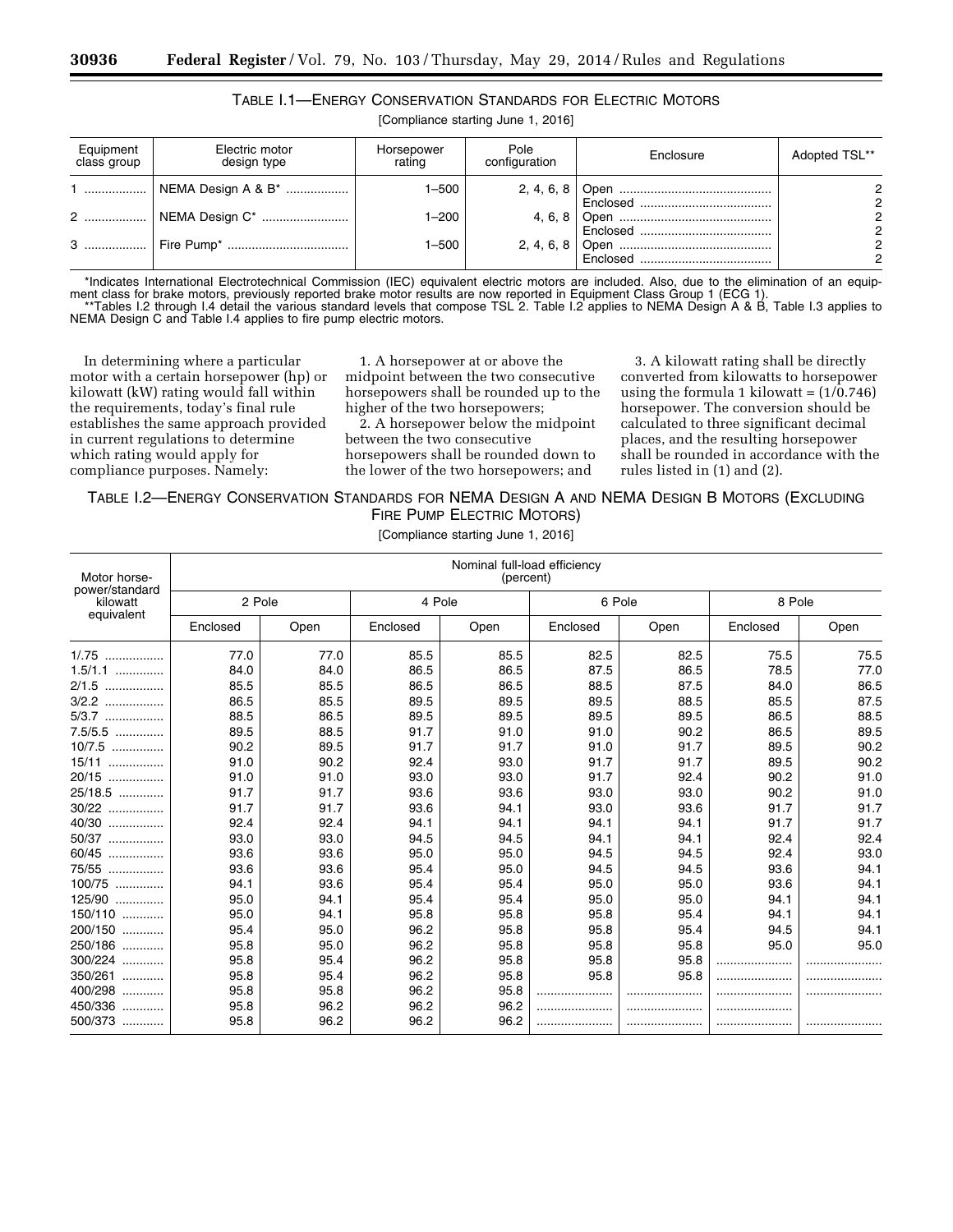# TABLE I.3—ENERGY CONSERVATION STANDARDS FOR NEMA DESIGN C MOTORS

[Compliance starting June 1, 2016]

|                                               | Nominal full-load efficiency<br>(percent) |      |          |      |          |      |
|-----------------------------------------------|-------------------------------------------|------|----------|------|----------|------|
| Motor horsepower/standard kilowatt equivalent | 4 Pole                                    |      | 6 Pole   |      | 8 Pole   |      |
|                                               | Enclosed                                  | Open | Enclosed | Open | Enclosed | Open |
|                                               | 85.5                                      | 85.5 | 82.5     | 82.5 | 75.5     | 75.5 |
|                                               | 86.5                                      | 86.5 | 87.5     | 86.5 | 78.5     | 77.0 |
|                                               | 86.5                                      | 86.5 | 88.5     | 87.5 | 84.0     | 86.5 |
|                                               | 89.5                                      | 89.5 | 89.5     | 88.5 | 85.5     | 87.5 |
|                                               | 89.5                                      | 89.5 | 89.5     | 89.5 | 86.5     | 88.5 |
|                                               | 91.7                                      | 91.0 | 91.0     | 90.2 | 86.5     | 89.5 |
|                                               | 91.7                                      | 91.7 | 91.0     | 91.7 | 89.5     | 90.2 |
| 15/11                                         | 92.4                                      | 93.0 | 91.7     | 91.7 | 89.5     | 90.2 |
| 20/15                                         | 93.0                                      | 93.0 | 91.7     | 92.4 | 90.2     | 91.0 |
|                                               | 93.6                                      | 93.6 | 93.0     | 93.0 | 90.2     | 91.0 |
|                                               | 93.6                                      | 94.1 | 93.0     | 93.6 | 91.7     | 91.7 |
| 40/30                                         | 94.1                                      | 94.1 | 94.1     | 94.1 | 91.7     | 91.7 |
| 50/37                                         | 94.5                                      | 94.5 | 94.1     | 94.1 | 92.4     | 92.4 |
| 60/45                                         | 95.0                                      | 95.0 | 94.5     | 94.5 | 92.4     | 93.0 |
| 75/55                                         | 95.4                                      | 95.0 | 94.5     | 94.5 | 93.6     | 94.1 |
|                                               | 95.4                                      | 95.4 | 95.0     | 95.0 | 93.6     | 94.1 |
|                                               | 95.4                                      | 95.4 | 95.0     | 95.0 | 94.1     | 94.1 |
|                                               | 95.8                                      | 95.8 | 95.8     | 95.4 | 94.1     | 94.1 |
|                                               | 96.2                                      | 95.8 | 95.8     | 95.4 | 94.5     | 94.1 |

# TABLE I.4—ENERGY CONSERVATION STANDARDS FOR FIRE PUMP ELECTRIC MOTORS

| Motor horse-<br>power/standard | Nominal full-load efficiency<br>(percent) |        |          |        |          |        |          |      |
|--------------------------------|-------------------------------------------|--------|----------|--------|----------|--------|----------|------|
| kilowatt<br>equivalent         |                                           | 2 Pole |          | 4 Pole |          | 6 Pole | 8 Pole   |      |
|                                | Enclosed                                  | Open   | Enclosed | Open   | Enclosed | Open   | Enclosed | Open |
| $1/0.75$                       | 75.5                                      |        | 82.5     | 82.5   | 80.0     | 80.0   | 74.0     | 74.0 |
| $1.5/1.1$                      | 82.5                                      | 82.5   | 84.0     | 84.0   | 85.5     | 84.0   | 77.0     | 75.5 |
| 2/1.5<br>.                     | 84.0                                      | 84.0   | 84.0     | 84.0   | 86.5     | 85.5   | 82.5     | 85.5 |
| 3/2.2<br>.                     | 85.5                                      | 84.0   | 87.5     | 86.5   | 87.5     | 86.5   | 84.0     | 86.5 |
| $5/3.7$                        | 87.5                                      | 85.5   | 87.5     | 87.5   | 87.5     | 87.5   | 85.5     | 87.5 |
| $7.5/5.5$                      | 88.5                                      | 87.5   | 89.5     | 88.5   | 89.5     | 88.5   | 85.5     | 88.5 |
| $10/7.5$                       | 89.5                                      | 88.5   | 89.5     | 89.5   | 89.5     | 90.2   | 88.5     | 89.5 |
| 15/11<br>.                     | 90.2                                      | 89.5   | 91.0     | 91.0   | 90.2     | 90.2   | 88.5     | 89.5 |
| 20/15<br>.                     | 90.2                                      | 90.2   | 91.0     | 91.0   | 90.2     | 91.0   | 89.5     | 90.2 |
| 25/18.5                        | 91.0                                      | 91.0   | 92.4     | 91.7   | 91.7     | 91.7   | 89.5     | 90.2 |
| 30/22<br>.                     | 91.0                                      | 91.0   | 92.4     | 92.4   | 91.7     | 92.4   | 91.0     | 91.0 |
| 40/30<br>.                     | 91.7                                      | 91.7   | 93.0     | 93.0   | 93.0     | 93.0   | 91.0     | 91.0 |
| 50/37<br>.                     | 92.4                                      | 92.4   | 93.0     | 93.0   | 93.0     | 93.0   | 91.7     | 91.7 |
| 60/45<br>.                     | 93.0                                      | 93.0   | 93.6     | 93.6   | 93.6     | 93.6   | 91.7     | 92.4 |
| 75/55<br>.                     | 93.0                                      | 93.0   | 94.1     | 94.1   | 93.6     | 93.6   | 93.0     | 93.6 |
| 100/75<br>.                    | 93.6                                      | 93.0   | 94.5     | 94.1   | 94.1     | 94.1   | 93.0     | 93.6 |
| 125/90<br>.                    | 94.5                                      | 93.6   | 94.5     | 94.5   | 94.1     | 94.1   | 93.6     | 93.6 |
| 150/110                        | 94.5                                      | 93.6   | 95.0     | 95.0   | 95.0     | 94.5   | 93.6     | 93.6 |
| 200/150                        | 95.0                                      | 94.5   | 95.0     | 95.0   | 95.0     | 94.5   | 94.1     | 93.6 |
| 250/186                        | 95.4                                      | 94.5   | 95.0     | 95.4   | 95.0     | 95.4   | 94.5     | 94.5 |
| 300/224                        | 95.4                                      | 95.0   | 95.4     | 95.4   | 95.0     | 95.4   |          |      |
| 350/261<br>.                   | 95.4                                      | 95.0   | 95.4     | 95.4   | 95.0     | 95.4   |          |      |
| 400/298<br>.                   | 95.4                                      | 95.4   | 95.4     | 95.4   |          |        |          |      |
| 450/336<br>                    | 95.4                                      | 95.8   | 95.4     | 95.8   |          |        |          |      |
| 500/373                        | 95.4                                      | 95.8   | 95.8     | 95.8   |          |        |          |      |

[Compliance starting June 1, 2016]

**Note:** Energy conservation standards for fire pump electric motors have not changed and remain at the current efficiency levels.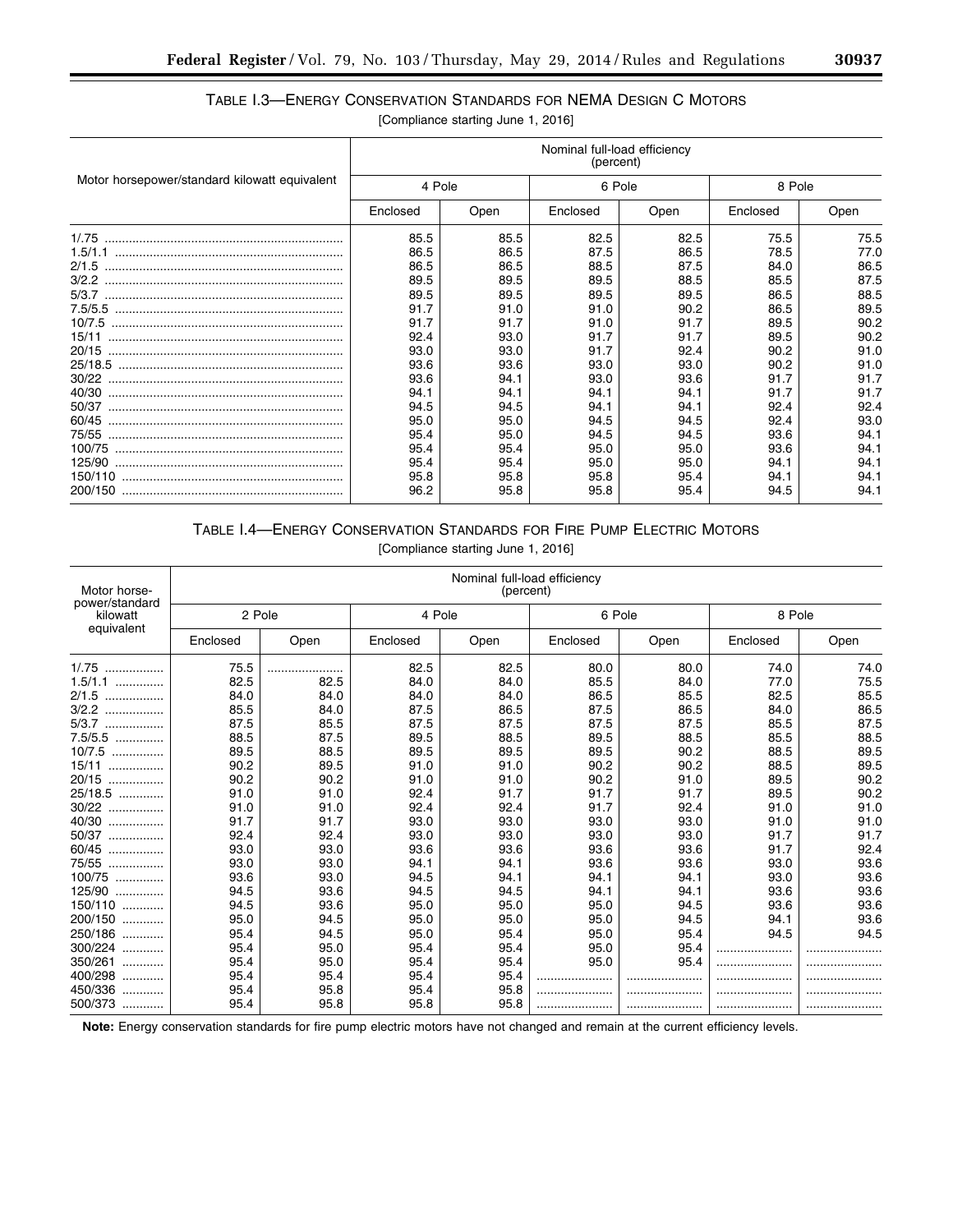#### *A. Benefits and Costs to Consumers*

Table I.5 presents DOE's evaluation of the economic impacts of today's standards on consumers of electric motors, as measured by the weighted average life-cycle cost (LCC) savings and the median payback period. The average LCC savings are positive for all equipment classes for which consumers are impacted by the standards.

# TABLE I.5—IMPACTS OF TODAY'S STANDARDS ON CONSUMERS OF ELECTRIC MOTORS

| Equipment class<br>group | Weighted<br>average<br>LCC<br>savings*<br>$(2013\$ | Weighted<br>median<br>payback<br>*eriod<br>(years) |
|--------------------------|----------------------------------------------------|----------------------------------------------------|
|                          | 160<br>53<br>$N/A**$                               | 2.9<br>4.5<br>$N/A**$                              |

\* The results for each equipment class group (ECG) are a shipment weighted average of results for the representative units in the group. ECG 1: Representative units 1, 2, 3, 9, and 10; ECG 2: Representative units 4 and 5; ECG 3: Representative units 6, 7, and 8. The weighted average lifetime in each equipment class is 15 years and ranges from 8 to 29 years, depending on the motor horse-

power and application. \*\* For the ECG 3 motor, the standard level is the same as the baseline; thus, no customers are affected.

#### *B. Impact on Manufacturers*

The industry net present value (INPV) is the sum of the discounted cash flows to the industry from the base year

through the end of the analysis period (2014 to 2045). Using a real discount rate of 9.1 percent, DOE estimates that the industry net present value (INPV) for manufacturers of electric motors is \$3,478 million in 2013\$. Under today's standards, DOE expects that manufacturers may lose up to 10.0 percent of their INPV, which is approximately \$348 million. Additionally, based on DOE's interviews with the manufacturers of electric motors, DOE does not expect any plant closings or significant loss of employment based on the energy conservation standards chosen in today's rule.

#### *C. National Benefits and Costs* 2

DOE's analyses indicate that today's standards would save a significant amount of energy. Estimated lifetime savings for electric motors purchased over the 30-year period that begins in the year of compliance with new and amended standards (2016–2045) would amount to 7.0 quads (full-fuel-cycle energy).3 The annualized energy savings (0.23 quad) is equivalent to one percent of total U.S. industrial primary energy consumption in 2013.4

The estimated cumulative net present value (NPV) of total consumer costs and savings attributed to today's standards for electric motors ranges from \$11.3 billion (at a 7-percent discount rate) to \$28.8 billion (at a 3-percent discount rate). This NPV expresses the estimated total value of future operating-cost

savings minus the estimated increased equipment costs for equipment purchased in 2016–2045.5

In addition, today's standards would have significant environmental benefits across the entire analysis period. Estimated energy savings would result in cumulative greenhouse gas emission reductions of approximately 395 million metric tons (Mt) 6 of carbon dioxide  $(CO<sub>2</sub>)$ , 1,883 thousand tons of methane, 673 thousand tons of sulfur dioxide  $(SO<sub>2</sub>)$ , 498 thousand tons of nitrogen oxides  $(NO<sub>X</sub>)$  and 0.8 tons of mercury (Hg).<sup>7</sup> The cumulative reduction in  $CO<sub>2</sub>$ emissions through 2030 amounts to 96 Mt.

The value of the  $CO<sub>2</sub>$  reductions is calculated using a range of values per metric ton of  $C\breve{O}_2$  (otherwise known as the Social Cost of Carbon, or SCC) developed by a recent Federal interagency process.8 The derivation of the SCC values is discussed in section IV.L. Using discount rates appropriate for each set of SCC values, DOE estimates that the present monetary value of the  $CO<sub>2</sub>$  emissions reductions is between \$2.7 billion and \$38.3 billion. DOE also estimates that the present monetary value of the  $NO<sub>X</sub>$  emissions reductions is \$0.3 billion at a 7-percent discount rate, and \$0.7 billion at a 3 percent discount rate.9

Table I.6 summarizes the national economic costs and benefits expected to result from today's standards for electric motors.

| TABLE 1.6—SUMMARY OF NATIONAL ECONOMIC BENEFITS AND COSTS OF ELECTRIC MOTORS ENERGY CONSERVATION |  |
|--------------------------------------------------------------------------------------------------|--|
| STANDARDS, PRESENT VALUE FOR MOTORS SHIPPED IN 2016-2045 IN BILLION 2013\$*                      |  |

| Category                                                    | Present<br>value<br>billion<br>2013\$ | Discount<br>rate |
|-------------------------------------------------------------|---------------------------------------|------------------|
| <b>Benefits</b>                                             |                                       |                  |
|                                                             | 18.2                                  |                  |
|                                                             | 41.4                                  |                  |
| CO <sub>2</sub> Reduction Monetized Value (\$12.0/t case)** | 2.7                                   | 5                |
| CO <sub>2</sub> Reduction Monetized Value (\$40.5/t case)** | 12.4                                  | З                |
| CO <sub>2</sub> Reduction Monetized Value (\$62.4/t case)** | 19.7                                  | 2.5              |
| CO <sub>2</sub> Reduction Monetized Value (\$119/t case)**  | 38.3                                  |                  |
|                                                             | 0.3                                   |                  |
|                                                             | 0.7                                   |                  |
|                                                             | 30.9                                  |                  |
|                                                             | 54.4                                  |                  |

<sup>2</sup>All monetary values in this section are expressed in 2013 dollars and are discounted to 2014.

6A metric ton is equivalent to 1.1 short tons. Results for  $NO<sub>x</sub>$  and Hg are presented in short tons. 7 DOE calculates emissions reductions relative to

the Annual Energy Outlook (AEO) 2013 Reference case, which generally represents current legislation and environmental regulations for which implementing regulations were available as of December 31, 2012.

8*Technical Update of the Social Cost of Carbon for Regulatory Impact Analysis Under Executive Order 12866.* Interagency Working Group on Social Cost of Carbon, United States Government. May 2013; revised November 2013. *[http://](http://www.whitehouse.gov/sites/default/files/omb/assets/inforeg/technical-update-social-cost-of-carbon-for-regulator-impact-analysis.pdf) [www.whitehouse.gov/sites/default/files/omb/assets/](http://www.whitehouse.gov/sites/default/files/omb/assets/inforeg/technical-update-social-cost-of-carbon-for-regulator-impact-analysis.pdf) [inforeg/technical-update-social-cost-of-carbon-for](http://www.whitehouse.gov/sites/default/files/omb/assets/inforeg/technical-update-social-cost-of-carbon-for-regulator-impact-analysis.pdf)[regulator-impact-analysis.pdf](http://www.whitehouse.gov/sites/default/files/omb/assets/inforeg/technical-update-social-cost-of-carbon-for-regulator-impact-analysis.pdf)*.

9 DOE is currently investigating valuation of avoided Hg and  $SO<sub>2</sub>$  emissions.

<sup>&</sup>lt;sup>3</sup>The agency also conducted the site energy analysis as well (see TSD chapter 10). One quad (quadrillion Btu) is the equivalent of 293 billion kilowatt hours (kWh) or 172.3 million barrels of oil.

<sup>4</sup>Based on U.S. Department of Energy, Energy Information Administration, Annual Energy Outlook (AEO) 2013 data.

<sup>5</sup>The analytic timeframe includes motors shipped each year from 2016 to 2045.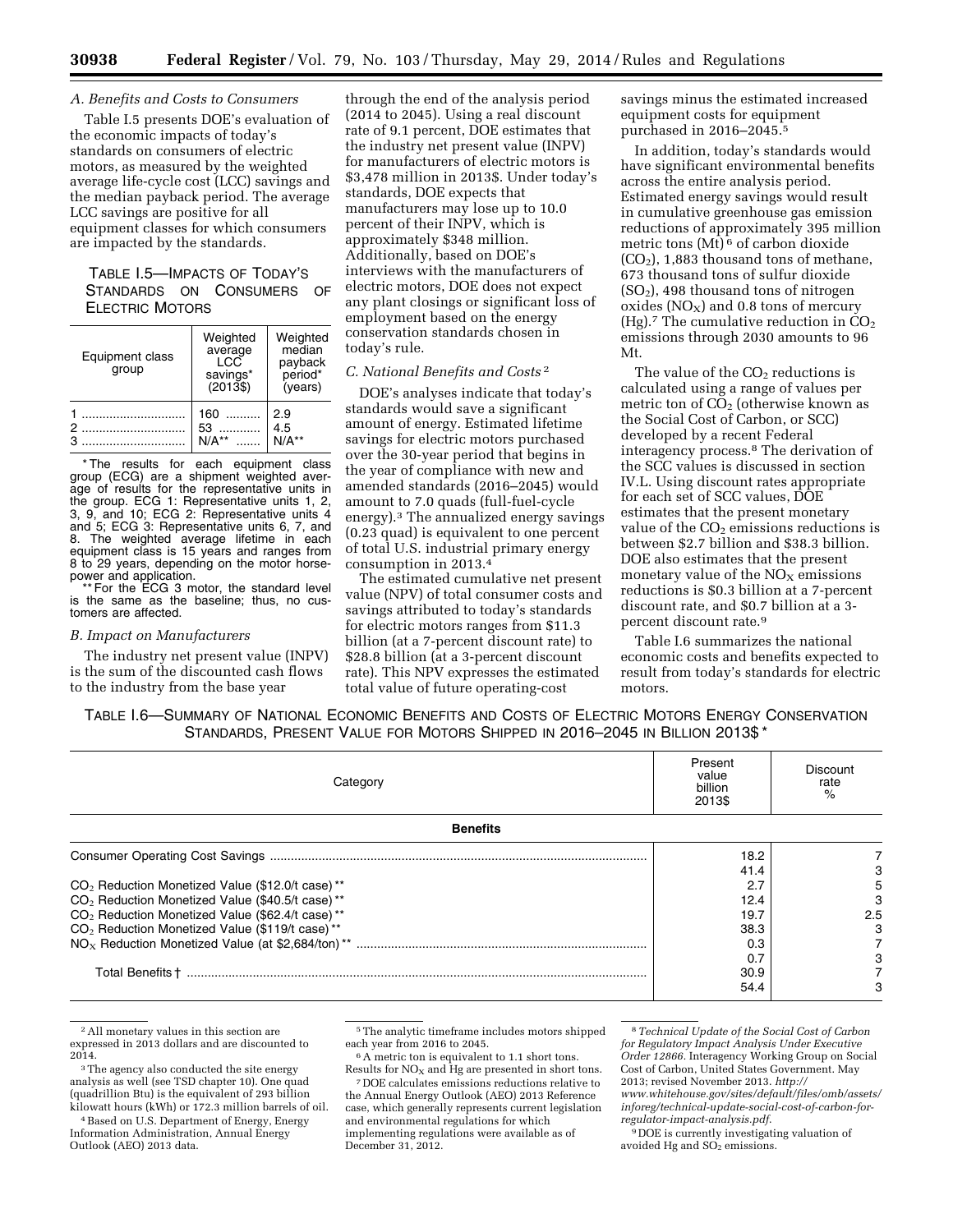TABLE I.6—SUMMARY OF NATIONAL ECONOMIC BENEFITS AND COSTS OF ELECTRIC MOTORS ENERGY CONSERVATION STANDARDS, PRESENT VALUE FOR MOTORS SHIPPED IN 2016–2045 IN BILLION 2013\$ \*—Continued

| Category            | Present<br>value<br>billion<br>2013\$ | <b>Discount</b><br>rate<br>$\%$ |
|---------------------|---------------------------------------|---------------------------------|
| Costs               |                                       |                                 |
|                     | 6.9<br>12.5                           | Э                               |
| <b>Net Benefits</b> |                                       |                                 |
|                     | 24.0<br>41.9                          | З                               |

\* This table presents the costs and benefits associated with electric motors shipped in 2016–2045. These results include benefits to customers which accrue after 2045 from the equipment purchased in 2016–2045. The results account for the incremental variable and fixed costs incurred by manufacturers due to the amended standard, some of which may be incurred in preparation for this final rule.

<sup>\*\*</sup>The CO<sub>2</sub> values represent global monetized values of the SCC, in 2013\$, in 2015 under several scenarios of the updated SCC values. The fourth case rep-<br>first three cases use the averages of SCC distributions calculat resents the 95th percentile of the SCC distribution calculated using a 3% discount rate. The SCC time series used by DOE incorporates an escalation factor. The value for  $NO<sub>x</sub>$  is the average of the low and high values used in DOE's analysis.

† Total Benefits for both the 3% and 7% cases are derived using the series corresponding to SCC value of \$40.5/t in 2015.

The benefits and costs of today's standards for electric motors, sold in 2016–2045, can also be expressed in terms of annualized values. The annualized monetary values are the sum of: (1) The annualized national economic value of the benefits from operation of the commercial and industrial equipment that meet the standards (consisting primarily of operating cost savings from using less energy, minus increases in equipment purchase and installation costs, which is another way of representing consumer NPV); and (2) the annualized monetary value of the benefits of emission reductions, including  $CO<sub>2</sub>$  emission reductions.10

Although combining the value of operating savings and  $CO<sub>2</sub>$  emissions reductions provides a useful perspective, two issues should be considered. First, the national operating cost savings are domestic U.S. consumer

monetary savings that occur as a result of market transactions, while the value of  $CO<sub>2</sub>$  reductions is based on a global value. Second, the assessments of operating cost savings and  $CO<sub>2</sub>$  savings are performed with different methods that use different time frames for analysis. The national operating cost savings is measured over the lifetime of electric motors shipped in years 2016– 2045. The SCC values, on the other hand, reflect the present value of some future climate-related impacts resulting from the emission of one ton of carbon dioxide in each year. These impacts continue well beyond 2100.

Estimates of annualized benefits and costs of today's standards are shown in Table I.8. The results under the primary estimate are as follows. Using a 7 percent discount rate for benefits and  $\overline{\text{costs}}$  other than  $\text{CO}_2$  reduction (for which DOE used a 3-percent discount rate along with the average SCC series

that uses a 3-percent discount rate) the cost of the standards in today's rule is \$517 million per year in increased equipment costs (incremental installed costs), while the estimated benefits are \$1,367 million per year in reduced equipment operating costs, \$614 million in  $CO<sub>2</sub>$  emission reductions, and \$23.3 million in reduced  $NO<sub>x</sub>$  emissions. In this case, the net benefits would amount to \$1,488 million per year. Using a 3 percent discount rate for all benefits and costs and the average SCC series, the estimated cost of the standards in today's rule is \$621 million per year in increased equipment costs, while the estimated benefits are \$2,048 million per year in reduced operating costs,  $$614$  million in  $CO<sub>2</sub>$  emission reductions, and \$32.9 million in reduced  $NO<sub>X</sub>$  emissions. In this case, the net benefit would amount to approximately \$2,074 million per year.

TABLE I.8—ANNUALIZED BENEFITS AND COSTS OF ENERGY CONSERVATION STANDARDS FOR ELECTRIC MOTORS [Million 2013\$/year]

|                                                             | Discount rate | Primary estimate* | Low net benefits<br>estimate* | High net benefits<br>estimate* |  |  |  |
|-------------------------------------------------------------|---------------|-------------------|-------------------------------|--------------------------------|--|--|--|
| <b>Benefits</b>                                             |               |                   |                               |                                |  |  |  |
|                                                             | 7%<br>3%      | .367<br>2.048     | 1.134<br>1.684                | 1,664<br>2.521                 |  |  |  |
| $CO2$ Reduction Monetized Value (\$12.0/t case) *           | 5%            | 166               | 143                           | 192                            |  |  |  |
| CO <sub>2</sub> Reduction Monetized Value (\$40.5/t case) * | 3%            | 614               | 531                           | 712                            |  |  |  |
| $CO2$ Reduction Monetized Value (\$62.4/t case) *           | 2.5%          | 920               | 795                           | 1.066                          |  |  |  |
| $CO2$ Reduction Monetized Value (\$119/t case) *            | 3%            | .899              | 1.641                         | 2,200                          |  |  |  |
| $NOx$ Reduction Monetized Value (at \$2,684/ton) **         | 7%            | 23.3              | 20.1                          | 26.8                           |  |  |  |

10 DOE used a two-step calculation process to convert the time-series of costs and benefits into annualized values. First, DOE calculated a present value in 2014, the year used for discounting the NPV of total consumer costs and savings, for the time-series of costs and benefits using discount

rates of three and seven percent for all costs and benefits except for the value of CO<sub>2</sub> reductions. For the latter, DOE used a range of discount rates, as shown in Table I.3. From the present value, DOE then calculated the fixed annual payment over a 30 year period (2016 through 2045) that yields the

same present value. The fixed annual payment is the annualized value. Although DOE calculated annualized values, this does not imply that the time-series of cost and benefits from which the annualized values were determined is a steady stream of payments.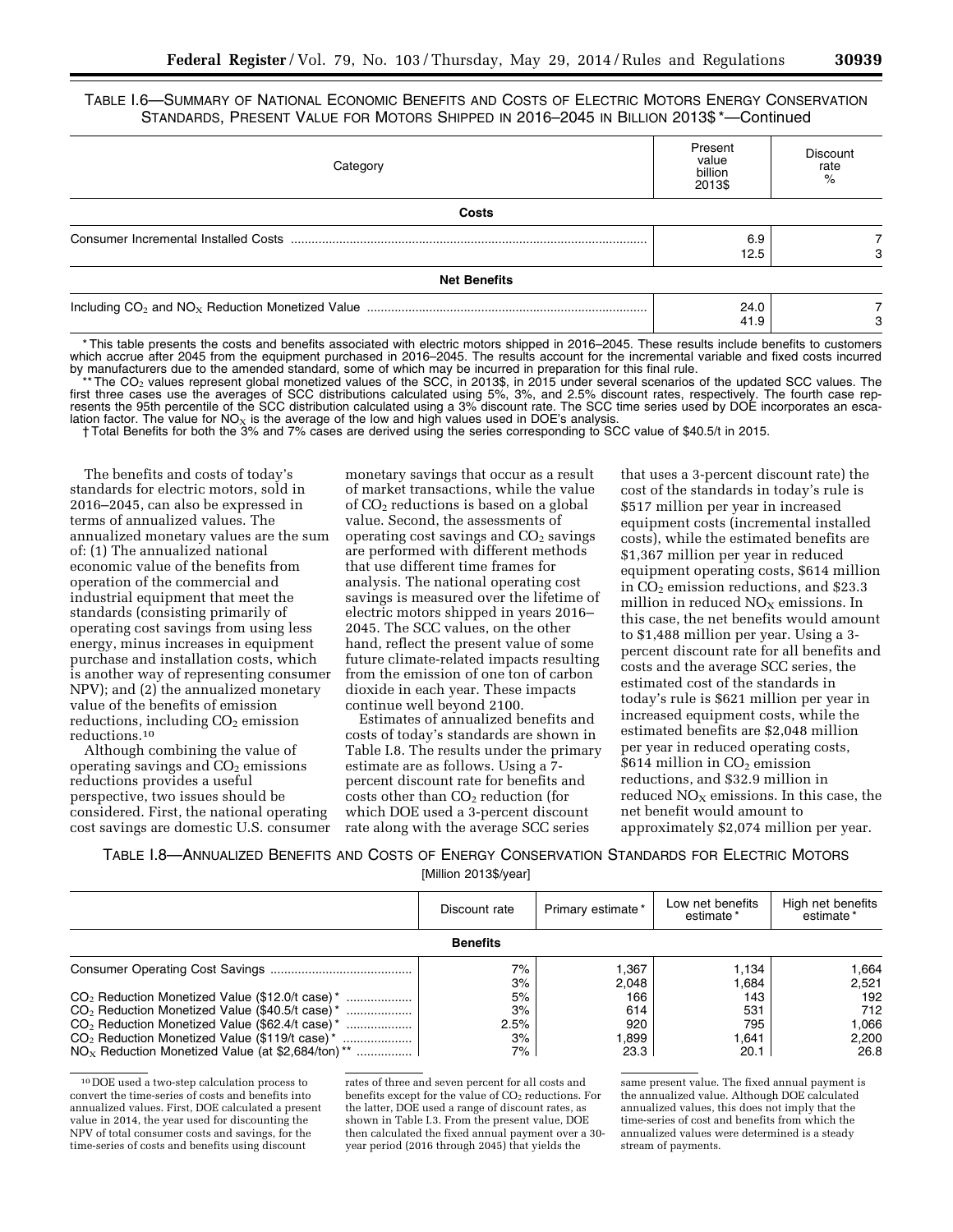# TABLE I.8—ANNUALIZED BENEFITS AND COSTS OF ENERGY CONSERVATION STANDARDS FOR ELECTRIC MOTORS— **Continued**

[Million 2013\$/year]

|                             | Discount rate       | Primary estimate* | Low net benefits<br>estimate* | High net benefits<br>estimate* |
|-----------------------------|---------------------|-------------------|-------------------------------|--------------------------------|
|                             | 3%                  | 32.9              | 28.4                          | 38.0                           |
|                             | 7% plus $CO2$       | 1,556 to 3,289    | 1,297 to 2,795                | 1,882 to 3,890                 |
|                             | range               |                   |                               |                                |
|                             | 7%                  | 2,005             | 1,685                         | 2,402                          |
|                             | 3% plus $CO2$       | 2,247 to 3,980    | 1,855 to 3,353                | 2,750 to 4,758                 |
|                             | range               |                   |                               |                                |
|                             | 3%                  | 2,696             | 2,243                         | 3,270                          |
|                             | Costs               |                   |                               |                                |
| Incremental Installed Costs | 7%                  | 517               | 582                           | 503                            |
|                             | 3%                  | 621               | 697                           | 616                            |
|                             | <b>Net Benefits</b> |                   |                               |                                |
| Total †                     | 7% plus $CO2$       | 1,039 to 2,772    | 716 to 2,213                  | 1,380 to 3,388                 |
|                             | range               |                   |                               |                                |
|                             | 7%                  | 1,488             | 1,103                         | 1,900                          |
|                             | $3\%$ plus $CO2$    | 1,626 to 3,359    | 1,158 to 2,656                | 2,134 to 4,143                 |
|                             | range               |                   |                               |                                |
|                             | 3%                  | 2,074             | 1,546                         | 2,654                          |

\* This table presents the annualized costs and benefits associated with electric motors shipped in 2016–2045. These results include benefits to consumers which accrue after 2045 from the equipment purchased in years 2016–2045. Costs incurred by manufacturers, some of which may be incurred in preparation for the rule, are not directly included, but are indirectly included as part of incremental equipment costs. The Primary, Low Benefits, and High Benefits Estimates are in view of projections of energy prices from the Annual Energy Outlook (AEO) 2013 Reference case, Low Estimate, and High Estimate, respectively. In addition, incremental equipment costs reflect a medium constant projected equipment price in the Primary Estimate, a declining rate for projected equipment price trends in the Low Benefits Estimate, and an increasing rate for pro-

jected equipment price trends in the High Benefits Estimate. The methods used to derive projected price trends are explained in section IV.F.1.<br>\*\*The CO<sub>2</sub> values represent global monetized values of the SCC, in 2013\$, in resents the 95th percentile of the SCC distribution calculated using a 3% discount rate. The SCC time series used by DOE incorporate an escalation factor. The value for NO<sub>X</sub> is the average of the low and high values used in DOE's analysis.<br>†Total Benefits for both the 3-percent and 7-percent cases are derived using the series corresponding to average SCC wit

rate. In the rows labeled "7% plus CO<sub>2</sub> range" and "3% plus CO<sub>2</sub> range," the operating cost and NO<sub>X</sub> benefits are calculated using the labeled discount rate, and those values are added to the full range of  $CO<sub>2</sub>$  values.

# *D. Conclusion*

DOE has concluded that the standards in today's final rule represent the maximum improvement in energy efficiency that is technologically feasible and economically justified, and would result in significant conservation of energy. DOE further notes that equipment achieving these standard levels is already commercially available for most equipment classes covered by today's final rule. Based on the analyses described above, DOE has concluded that the benefits of the standards to the Nation (energy savings, positive NPV of consumer benefits, consumer LCC savings, and emission reductions) would outweigh the burdens (loss of INPV for manufacturers and LCC increases for some consumers).

DOE also considered more-stringent energy efficiency levels as trial standard levels. However, DOE has concluded that the potential burdens of the morestringent energy efficiency levels would outweigh the projected benefits.

#### **II. Introduction**

The following section briefly discusses the statutory authority underlying today's final rule, as well as some of the relevant historical background related to the establishment of standards for electric motors.

# *A. Authority*

Title III of the Energy Policy and Conservation Act of 1975 (42 U.S.C. 6291, *et seq.;* ''EPCA''), Public Law 94– 163, sets forth a variety of provisions designed to improve energy efficiency. Part C of title III, which for editorial reasons was re-designated as Part A–1 upon incorporation into the U.S. Code (42 U.S.C. 6311–6317, as codified), establishes the ''Energy Conservation Program for Certain Industrial Equipment,'' including certain electric motors.11 The Energy Policy Act of 1992 (EPACT 1992) (Pub. L. 102–486) amended EPCA by establishing energy

conservation standards and test procedures for certain commercial and industrial electric motors (in context, ''motors'') manufactured (alone or as a component of another piece of equipment) after October 24, 1997. In December 2007, Congress enacted the Energy Independence and Security Act of 2007 (EISA 2007) (Pub. L. 110–140). Section 313(b)(1) of EISA 2007 updated the energy conservation standards for those electric motors already covered by EPCA and established energy conservation standards for a larger scope of motors not previously covered by standards. (42 U.S.C. 6313(b)(2))

Pursuant to EPCA, DOE's energy conservation program for covered equipment consists essentially of four parts: (1) Testing; (2) labeling; (3) the establishment of Federal energy conservation standards; and (4) certification and enforcement procedures. For those electric motors for which Congress established standards, or for which DOE amends or establishes standards, the required test procedure is found at 10 CFR part 431, subpart B. The test procedure is subject to review

<sup>11</sup>All references to EPCA in this document refer to the statute as amended through the American Energy Manufacturing Technical Corrections Act (AEMTCA), Public Law 112–210 (December 18, 2012).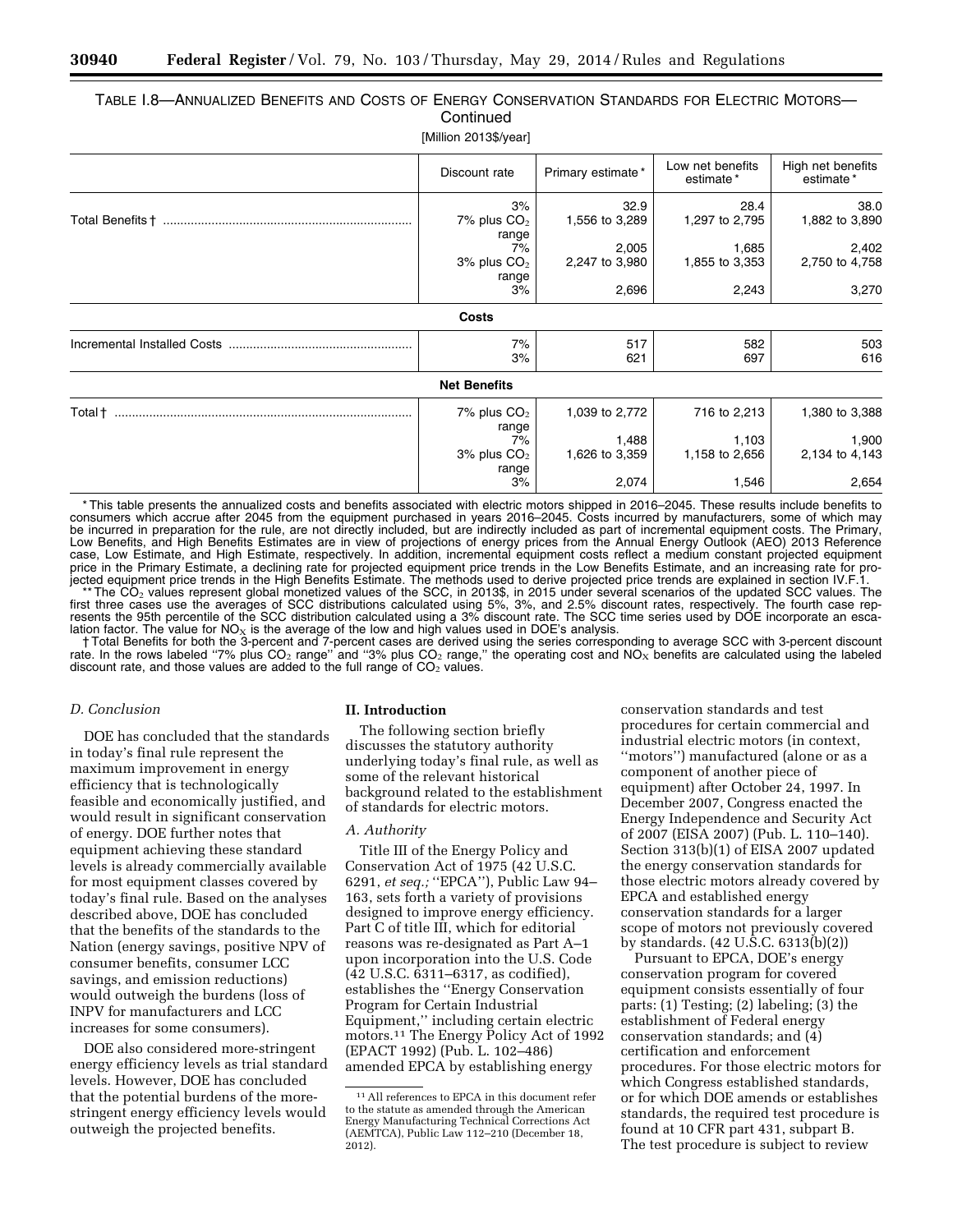and revision by the Secretary in accordance with certain criteria and conditions. (*See* 42 U.S.C. 6314(a))

As required by section 343(a)(5)(A) of EPCA, 42 U.S.C. 6314(a)(5)(A), DOE's electric motors test procedures are those procedures specified in two documents: National Electrical Manufacturers Association (NEMA) Standards Publication MG 1 and Institute of Electrical and Electronics Engineers (IEEE) Standard 112 (Test Method B) for motor efficiency.12

Manufacturers of covered equipment must use these methods, as described in appendix B to subpart B of 10 CFR part 431as the basis for certifying to DOE that their equipment complies with the applicable energy conservation standards adopted under EPCA and when making representations to the public regarding the energy use or efficiency of such equipment. (42 U.S.C. 6314(d)) Similarly, DOE must use these test procedures to determine whether the equipment complies with standards adopted pursuant to EPCA.

DOE must follow specific statutory criteria for prescribing new and amended standards for covered equipment. In the case of electric motors, the criteria set out in relevant subsections of 42 U.S.C. 6295 apply to the setting of energy conservation standards for motors via 42 U.S.C. 6316(a). As indicated above, new and amended standards must be designed to achieve the maximum improvement in energy efficiency that is technologically feasible and economically justified. (42 U.S.C. 6295(o)(2)(A) and 6316(a)) Furthermore, DOE may not adopt any standard that would not result in significant conservation of energy. (42 U.S.C. 6295(o)(3) and 6316(a)) Moreover, DOE may not prescribe a standard: (1) For certain commercial and industrial equipment, including electric motors, if no test procedure has been established for the equipment, or (2) if DOE determines by rule that the new and amended standard is not technologically feasible or economically justified. (42 U.S.C. 6295(o)(3)(A)–(B) and 6316(a)) In deciding whether a new and amended standard is economically justified, DOE must determine whether the benefits of the standard exceed its burdens. (42 U.S.C. 6295(o)(2)(B)(i) and 6316(a)) DOE must make this determination after receiving comments on the proposed standard, and by considering, to the greatest extent practicable, the following seven factors:

1. The economic impact of the standard on manufacturers and consumers of the equipment subject to the standard;

2. The savings in operating costs throughout the estimated average life of the covered equipment in the type (or class) compared to any increase in the price, initial charges, or maintenance expenses for the covered equipment that are likely to result from the imposition of the standard;

3. The total projected amount of energy, or as applicable, water, savings likely to result directly from the imposition of the standard;

4. Any lessening of the utility or the performance of the covered equipment likely to result from the imposition of the standard;

5. The impact of any lessening of competition, as determined in writing by the Attorney General, that is likely to result from the imposition of the standard;

6. The need for national energy and water conservation; and

7. Other factors the Secretary of Energy (Secretary) considers relevant.  $(42 \text{ U.S.C. } 6295(0)(2)(B)(i)(I) - (VII)$  and 6316(a))

EPCA, as codified, also contains what is known as an ''anti-backsliding'' provision, which prevents the Secretary from prescribing any new or amended standard that either increases the maximum allowable energy use or decreases the minimum required energy efficiency of a covered product or piece of equipment. (42 U.S.C. 6295(o)(1) and 6316(a)) Also, the Secretary may not prescribe an amended or new standard if interested persons have established by a preponderance of the evidence that the standard is likely to result in the unavailability in the United States of any covered product- or equipment-type (or class) of performance characteristics (including reliability), features, sizes, capacities, and volumes that are substantially the same as those generally available in the United States. (42 U.S.C. 6295(o)(4) and 6316(a))

Further, EPCA, as codified, establishes a rebuttable presumption that a standard is economically justified if the Secretary finds that the additional cost to the consumer of purchasing equipment complying with an energy conservation standard level will be less than three times the value of the energy savings during the first year that the consumer will receive as a result of the standard, as calculated under the applicable test procedure. (42 U.S.C. 6295(o)(2)(B)(iii) and 6316(a))

Additionally, 42 U.S.C. 6295(q)(1), as applied to covered equipment via 42 U.S.C. 6316(a), specifies requirements

when promulgating a standard for a type or class of covered equipment that has two or more subcategories. DOE must specify a different standard level than that which applies generally to such type or class of equipment for any group of covered equipment that have the same function or intended use if DOE determines that equipment within such group: (A) Consumes a different kind of energy from that consumed by other covered equipment within such type (or class); or (B) has a capacity or other performance-related feature which other equipment within such type (or class) does not have and such feature justifies a higher or lower standard. (42 U.S.C.  $6295(q)(1)$  and  $6316(q)$ ) In determining whether a performance-related feature justifies a different standard for a group of equipment, DOE must consider such factors as the utility to the consumer of such a feature and other factors DOE deems appropriate. *Id.* Any rule prescribing such a standard must include an explanation of the basis on which such higher or lower level was established. (42 U.S.C. 6295(q)(2) and 6316(a))

Federal energy conservation requirements generally supersede State laws or regulations concerning energy conservation testing, labeling, and standards. (42 U.S.C. 6297(a)–(c) and 6316(a)) DOE may, however, grant waivers of Federal preemption for particular State laws or regulations, in accordance with the procedures and other provisions set forth under 42 U.S.C. 6297(d)).

# *B. Background*

# 1. Current Standards

An electric motor is a device that converts electrical power into rotational mechanical power. The outside structure of the motor is called the frame, which houses a rotor (the spinning part of the motor) and the stator (the stationary part that creates a magnetic field to drive the rotor). Although many different technologies exist, DOE's rulemaking is concerned with squirrel-cage induction motors, which represent the majority of electric motor energy use. In squirrel-cage induction motors, the stator drives the rotor by inducing an electric current in the squirrel-cage, which then reacts with the rotating magnetic field to propel the rotor in the same way a person can repel one handheld magnet with another. The squirrel-cage used in the rotor of induction motors consists of longitudinal conductive bars (rotor bars) connected at both ends by rings (end rings) forming a cage-like shape. Among other design parameters, motors can

<sup>12</sup> DOE also added Canadian Standards Association (CSA) CAN/CSA C390–93, ''Energy Efficiency Test Methods for Three-Phase Induction Motors'' as an equivalent and acceptable test method, which aligns with industry practices.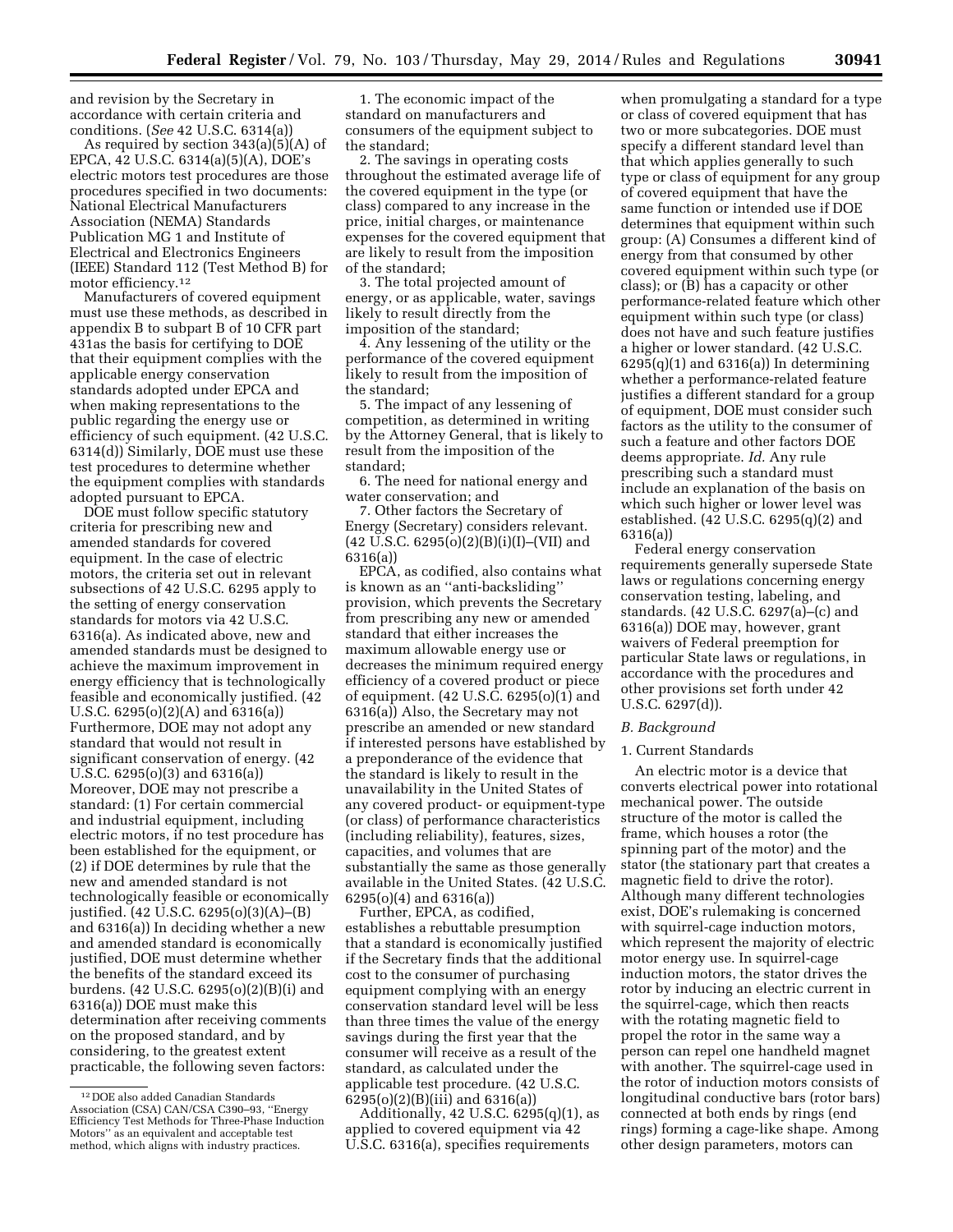vary in horsepower, number of ''poles'' (which determines how quickly the motor rotates), and torque characteristics. Most motors have ''open'' frames that allow cooling airflow through the motor body, though some have enclosed frames that offer added protection from foreign substances and bodies. DOE regulates various motor types from between 1 and 500 horsepower, with 2, 4, 6, and 8 poles, and with both open and enclosed frames.

EPACT 1992 amended EPCA by establishing energy conservation standards and test procedures for certain commercial and industrial electric motors manufactured either alone or as a component of another piece of equipment on or after October 24, 1997. Section 313 of EISA 2007 amended EPCA by: (1) Striking the definition of ''electric motor'' provided under EPACT 1992, (2) setting forth definitions for ''general purpose electric motor (subtype I)'' and ''general purpose electric motor (subtype  $II$ )," and (3) prescribing energy conservation standards for ''general purpose electric motors (subtype I),'' ''general purpose electric motors (subtype II)," "fire pump electric motors,'' and ''NEMA Design B general purpose electric motors'' with a power rating of more than 200 horsepower but not greater than 500 horsepower. (42 U.S.C. 6311(13) and 6313(b)) The current standards for these motors (available at 10 CFR 431.25(a)– (e)), which are reproduced in the regulatory text at the end of this rulemaking, are divided into four tables that prescribe specific efficiency levels for each of those groups of motors.

2. History of Standards Rulemaking for Electric Motors

On October 5, 1999, DOE published in the **Federal Register**, a final rule to codify the EPACT 1992 electric motor requirements. See 64 FR 54114. After EISA 2007's enactment, DOE updated, among other things, the corresponding electric motor regulations at 10 CFR part 431 by incorporating the new definitions and energy conservation standards that the law established. *See*  74 FR 12058 (March 23, 2009). DOE subsequently updated its test procedures for electric motors and small electric motors, *see* 73 FR 78220 (December 22, 2008), and later finalized key provisions related to small electric motor testing. *See* 74 FR 32059 (July 7, 2009). Further updates to the test procedures for electric motors and small electric motors followed when DOE issued a rule that primarily focused on updating various definitions and incorporations by reference related to

the current test procedure. *See* 77 FR 26608 (May 4, 2012). That rule defined the term ''electric motor'' to account for EISA 2007's removal of the previous statutory definition of ''electric motor''. DOE also clarified definitions related to those motors that EISA 2007 laid out as part of EPCA's statutory framework, including motor types that DOE had not previously regulated. See generally, *id.*  at 26613–26619. DOE also published a new test procedure on December 13, 2013, that further refined various electric motor definitions and added certain definitions and test procedure preparatory steps to address a wider variety of electric motor types than are currently regulated, including those electric motors that are largely considered to be special-or definitepurpose motors. 78 FR 75961.

DOE received numerous comments from interested parties who provided significant input to DOE in response to DOE's framework document and preliminary analysis for this rulemaking. *See* 75 FR 59657 (September 28, 2010) (framework document notice of availability) and 77 FR 43015 (July 23, 2012) (preliminary analysis notice of availability). All such comments were addressed in the December 6, 2013, notice of proposed rulemaking (standards NOPR). 78 FR 73589 During the framework document comment period, several interested parties urged DOE to consider including additional motor types currently without energy conservation standards in DOE's analyses and establishing standards for such motor types. In the commenters' view, this approach would more effectively increase energy savings than setting more stringent standards for currently regulated electric motors. In response, DOE published a Request for Information (RFI) seeking public comments from interested parties regarding establishment of energy conservation standards for several types of definite and special purpose motors for which EISA 2007 did not provide energy conservation standards. 76 FR 17577 (March 30, 2011) DOE received comments responding to the RFI advocating that DOE regulate many of the electric motors discussed in the RFI, as well as many additional motor types.

Then, on August 15, 2012, a group of interested parties (the ''Motor Coalition'' 13) submitted the ''Joint

Petition to Adopt Joint Stakeholder Proposal As it Relates to the Rulemaking on Energy Conservation Standards for Electric Motors'' (the ''Petition'') to DOE asking the agency to adopt a consensus stakeholder proposal that would amend the energy conservation standards for electric motors.14 The Motor Coalition's proposal advocated expanding the scope of coverage to a broader range of motors than what DOE currently regulates and it recommended that energy conservation standards for all covered electric motors be set at levels that are largely equivalent to what DOE adopts in today's notice (*i.e.,* efficiency levels in NEMA MG 1–2011 Tables 12–12).15 (Motor Coalition, No. 35 at pp. 1–3) Several interested parties submitted comments supporting the Petition, including: U.S. Senators Lisa Murkowski and Jeff Bingaman, BBF and Associates, the Air Movement and Control Association International, Inc., the Hydraulic Institute, the Arkansas Economic Development and Commission—Energy Office, and the Power Transmission Distributors Association.

3. Process for Setting Energy Conservation Standards

Section 325(o) of EPCA (as applied to covered equipment via 42 U.S.C. 6316(a)), provides criteria for prescribing new or amended standards which are designed to achieve the maximum improvement in energy efficiency and for which the Secretary of Energy determines are technologically feasible and economically justified. Consequently, DOE must consider, to the greatest extent practicable, the seven factors listed at 42 U.S.C.  $6295(o)(2)(B)(i)(I)$ –(VII) (as applied to commercial equipment via 6316(a)). Other statutory requirements are set forth in 42 U.S.C. 6295(o)(1)–(2)(A),  $(2)(B)(ii)$ –(iii), and  $(3)$ –(4). These criteria apply to the setting of standards for electric motors through 42 U.S.C. 6316(a).

The Motor Coalition expressed concern that much of the relevant information regarding electric motors spans various rulemaking documents. It requested that DOE consolidate all documents related to electric motors at one place, which can serve as a quick and easy reference for any consumer or

 $^{\rm 13}$  The members of the Motor Coalition include: National Electrical Manufacturers Association, American Council for an Energy-Efficient Economy, Appliance Standards Awareness Project, Alliance to Save Energy, Earthjustice, Natural Resources Defense Council, Northwest Energy Efficiency Alliance, Northeast Energy Efficiency Partnerships, and Northwest Power and Conservation Council.

<sup>14</sup>The Petition is available at: *[http://](http://www.regulations.gov/#!documentDetail;D=EERE-2010-BT-STD-0027-0035) [www.regulations.gov/#!documentDetail;D=EERE-](http://www.regulations.gov/#!documentDetail;D=EERE-2010-BT-STD-0027-0035)[2010-BT-STD-0027-0035](http://www.regulations.gov/#!documentDetail;D=EERE-2010-BT-STD-0027-0035)*.

<sup>15</sup> DOE's final rule differs from the Motor Coalition's proposal in that DOE's rule covers all types of brake electric motors and does not set separate, lower standards for U-frame motors and does not cover open, special- and definite-purpose 56-frame motors.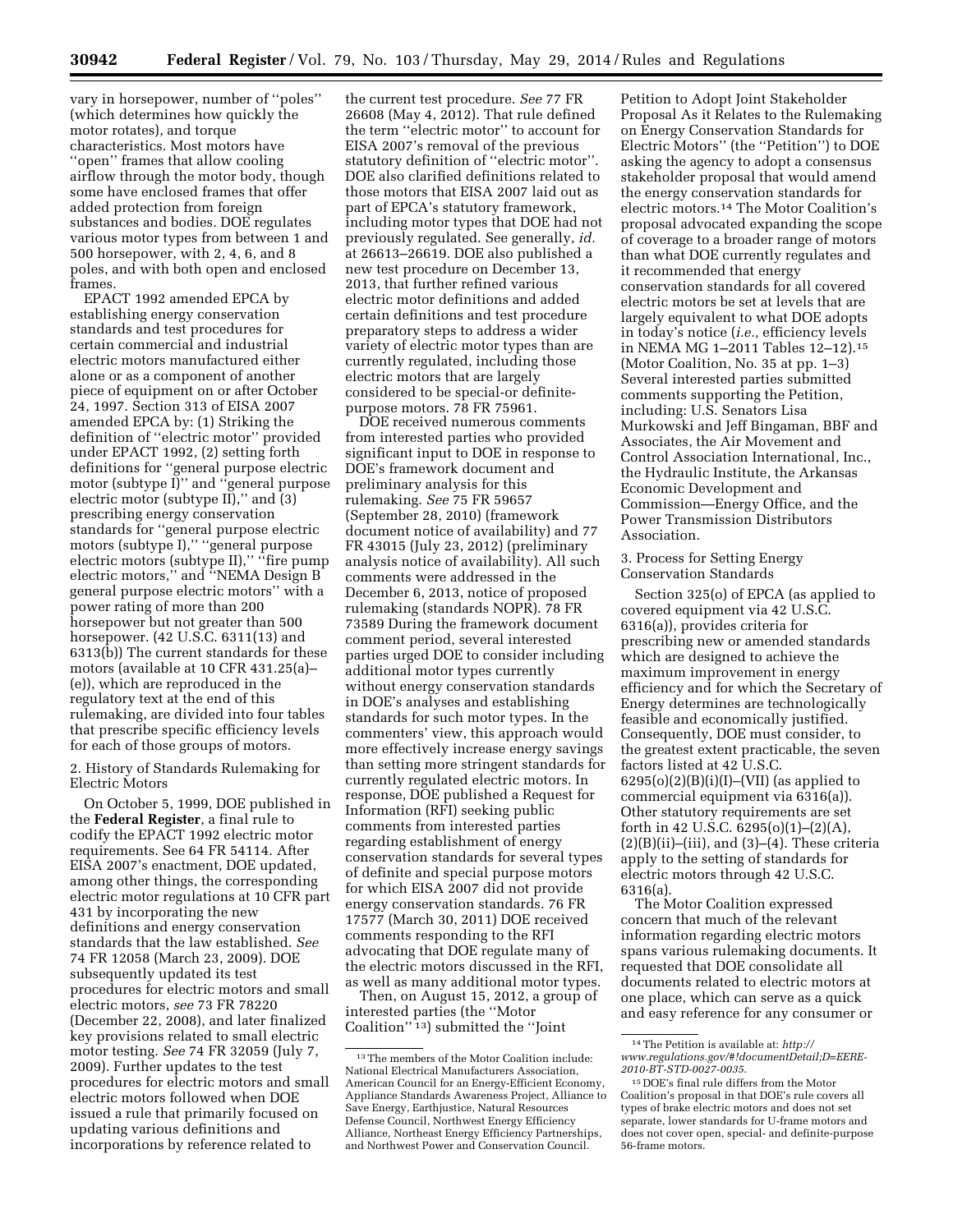manufacturer in the U.S or outside the U.S. (Motor Coalition, Pub. Mtg. Tr., No. 87 at p. 20–21) Baldor expressed similar concerns and suggested that DOE clearly state in the Code of Federal Regulations (CFR) whatever information manufacturers need to comply with standards. (Baldor, No. 100 at p. 2) NEMA commented that the notice needs to be clearer and unambiguous so that it is easier for anyone (such as offshore suppliers) to follow it. It added that the final rule should include all required information. (NEMA, Pub. Mtg. Tr., No. 87 at p. 46–47)

First, DOE notes that its regulatory requirements are incorporated into the CFR. The regulations laid out in the CFR comprise the official set of requirements that a regulated entity must follow. While any member of the public

(including manufacturers) may seek guidance from DOE, the requirements laid out in the CFR provide the regulatory framework that manufacturers must follow and apply when determining which (if any) requirements a given motor must meet. DOE may issue related guidance documents, if needed, which are available on its Web site at *[http://](http://www1.eere.energy.gov/guidance/default.aspx?pid=2&spid=1) [www1.eere.energy.gov/guidance/](http://www1.eere.energy.gov/guidance/default.aspx?pid=2&spid=1) [default.aspx?pid=2&spid=1](http://www1.eere.energy.gov/guidance/default.aspx?pid=2&spid=1)*. Finally, it is worth noting that the division of regulations in 10 CFR 431.25(a)–(f) (for currently regulated electric motors) and 10 CFR 431.25(g)–(l) (for newly regulated electric motors) was developed as a mechanism to demonstrate the upcoming change in standards without creating confusion

| Table III.1—Summary of Commenters |  |
|-----------------------------------|--|
|                                   |  |

about existing standards. At some point in the future after the new standards being adopted in this final rule have been in effect for some time, DOE anticipates removing the standards currently at 10 CFR  $431.25(a)$ –(f), as DOE has done in the past.

#### **III. General Discussion**

DOE developed today's rule after considering input, including verbal and written comments, data, and information from interested parties that represent a variety of interests. All commenters, along with their corresponding abbreviations and affiliations, are listed in Table III.1 below. The issues raised by these commenters are addressed in the discussions that follow.

| Company or organization                                                                | Abbreviation  | Affiliation                                                                     |
|----------------------------------------------------------------------------------------|---------------|---------------------------------------------------------------------------------|
| Air Movement and Control Association International, Inc.                               | AMCAI         | Trade Association.                                                              |
|                                                                                        | ASE           | Energy Efficiency Advocates.                                                    |
| American Council for an Energy-Efficient Economy                                       | ACEEE         | Energy Efficiency Advocates.                                                    |
|                                                                                        | AF&PA         | Trade Association.                                                              |
| American Fuel & Petrochemical Manufacturers                                            | AFPM          | Trade Association.                                                              |
|                                                                                        | ASAP          | Energy Efficiency Advocates.                                                    |
|                                                                                        | Baldor        | Manufacturers.                                                                  |
|                                                                                        | <b>BBF</b>    | Representative for Trade Association.                                           |
|                                                                                        | CEC           | State Government Agency.                                                        |
|                                                                                        | CA IOUs       | Utilities.                                                                      |
|                                                                                        | Cato          | Public Interest Group.                                                          |
| China WTO/TBT National Notification & Enguiry Center                                   | China WTO/TBT | Chinese Government Agency.                                                      |
|                                                                                        | CDA           | Trade Association.                                                              |
|                                                                                        | Earthjustice  | Energy Efficiency Advocates.                                                    |
|                                                                                        | EEI           | Association of U.S. investor-owned electric companies.                          |
|                                                                                        | EASA          | Trade Association.                                                              |
| European Committee of Manufacturers of Electrical Ma-<br>chines and Power Electronics. | CEMEP         | Trade Association.                                                              |
|                                                                                        | Flolo         | Electromechanical Repairer.                                                     |
|                                                                                        | Gerritsen     | Individual.                                                                     |
|                                                                                        | IECA          | Trade Association.                                                              |
|                                                                                        | MC            | Energy Efficiency Advocates, Trade Associations, Manufac-<br>turers, Utilities. |
| National Electrical Manufacturers Association                                          | NEMA          | Trade Association.                                                              |
|                                                                                        | NRDC          | Energy Efficiency Advocates.                                                    |
|                                                                                        | Nidec         | Manufacturer.                                                                   |
|                                                                                        | NORD Gear     | Manufacturer.                                                                   |
|                                                                                        | <b>NEEA</b>   | Energy Efficiency Advocates.                                                    |
|                                                                                        | NEEP          | Energy Efficiency Advocates.                                                    |
| Northwest Power & Conservation Council                                                 | NPCC          | Utilities.                                                                      |
|                                                                                        | OU            | Academic Institution.                                                           |
|                                                                                        | PlasticMetal  | Non-motor Manufacturer.                                                         |
|                                                                                        | Regal Beloit  | Manufacturer.                                                                   |
|                                                                                        | Scott         | Individual.                                                                     |
|                                                                                        | SEWE          | Manufacturer.                                                                   |
|                                                                                        | Siemens       | Manufacturer.                                                                   |
|                                                                                        | SCE           | Utility.                                                                        |
|                                                                                        | UL            | Testing Laboratory.                                                             |
|                                                                                        | UMI           | Academic Institution.                                                           |
|                                                                                        | WEG           | Manufacturer.                                                                   |

\* The members of the Motor Coalition include: National Electrical Manufacturers Association (NEMA), American Council for an Energy-Efficient Economy (ACEEE), Appliance Standards Awareness Project (ASAP), Alliance to Save Energy (ASE), Earthjustice, Natural Resources Defense Council (NRDC), Northwest Energy Efficiency Alliance (NEEA), Northeast Energy Efficiency Partnerships (NEEP), and Northwest Power and Conservation Council (NPCC).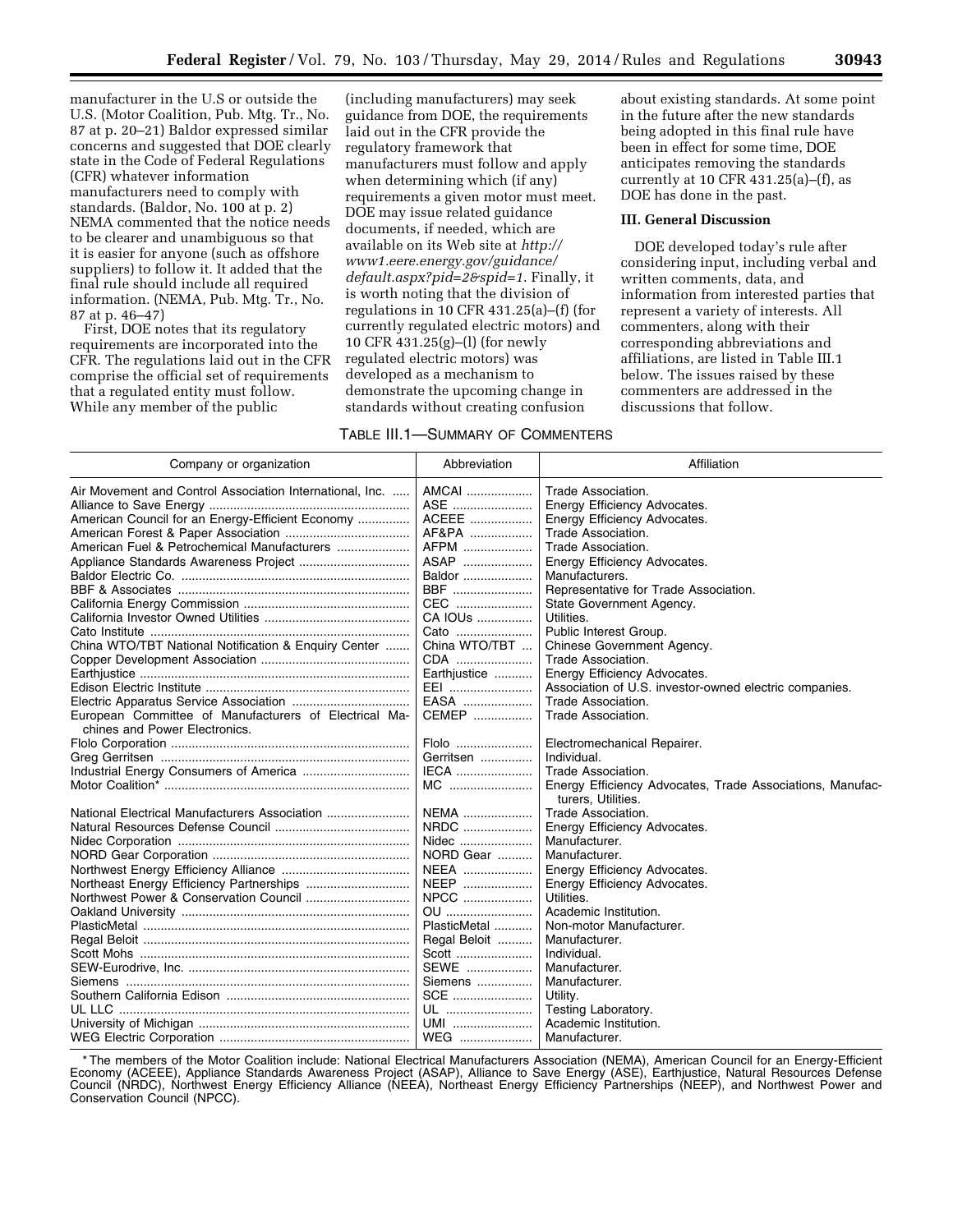# *A. Compliance Date*

During the NOPR public meeting and in written comments, many interested parties, including the Motor Coalition, requested that DOE provide at least two years for compliance from the date of publication of the final rule. (Motor Coalition, Pub. Mtg. Tr., No. 87 at pp. 21–22; NEMA, Pub. Mtg. Tr., No. 87 at p. 29; CA IOUs, Pub. Mtg. Tr., No. 87 at p. 31; ASAP, Pub. Mtg. Tr., No. 87 at p. 32; CEMEP, No. 89 at p. 2; Joint Advocates, 16 No. 97 at p. 3; NEMA, No. 93 at p. 7; CA IOUs, No. 99 at p. 2; Nidec, No. 98 at pp. 2–3; SCE, No. 101 at p. 2)

DOE received other comments on the proposed compliance date for the newly covered equipment requesting that DOE provide more than two years after publication of the final rule for newly covered motors to comply with today's standards because such motors may require testing and/or modification of original equipment manufacturer (OEM) equipment within which these motors are used. (NEMA, No. 93 at p. 7; NEMA, Pub. Mtg. Tr., No. 87 at p. 30–31) Regal Beloit commented that manufacturers of these newly covered motors should be given 48 months for compliance, whereas EEI argued for a three-year lead time for such motors. (Regal Beloit, Pub. Mtg. Tr., No. 87 at pp. 34–35; EEI, Pub. Mtg. Tr., No. 87 at pp. 24–25, 33) EEI also noted that many manufacturers should be fine with a two-year compliance lead time for alreadycovered equipment since they anticipated the change in regulatory requirements coming after EISA 2007. (EEI, Pub. Mtg. Tr., No. 87 at pp. 24–25, 33) DOE notes that NEMA, as part of the Motor Coalition, had commented earlier in the Petition that a two-year compliance lead time would be sufficient for all motors covered by today's rule and this stance was reiterated by the Motor Coalition representative at the NOPR public meeting and NEMA in their NOPR comments. (Motor Coalition, Pub. Mtg. Tr., No. 87 at pp. 21–22; Motor Coalition, No. 35 at p. 9; NEMA, No. 93 at p. 7)

Regarding the compliance date that would apply to the requirements of today's rule, the energy conservation standards established under EISA 2007 went into effect after the three-year period beginning on the date of enactment of EISA 2007. Under 42 U.S.C. § 6313(b)(4)(B), EPCA directs the Secretary of Energy to publish a final

rule amending such standards and to apply the rule to electric motors manufactured five years after the effective date EISA 2007. DOE is relying on the Congressionally established twoyear spread between the effective date of the latest amendments to electric motor energy conservation standards and the date by which DOE must amend such standards to arrive at the two-year leadtime for manufacturers to comply with today's rule after its date of issuance. *See* 42 U.S.C. 6313(b).

#### *B. Test Procedure*

On June 26, 2013, DOE published a notice that proposed to incorporate definitions for certain motor types not currently subject to energy conservation standards (78 FR 38456). The notice also proposed to clarify several definitions for motor types currently regulated by energy conservation standards and add some necessary steps to facilitate the testing of certain motor types that DOE does not currently require to meet standards. During the preliminary analysis stage, DOE received comments concerning definitions and test procedure set-up steps suggested for testing motors under an expanded scope approach. DOE addressed the comments as part of the test procedure NOPR. *See*  78 FR 38456.

On December 13, 2013, DOE published a test procedure final rule (2013 test procedure) that incorporated comments from the test procedure NOPR and added and clarified both definitions and testing instructions for a variety of electric motors that DOE was considering for regulation under this standards rulemaking. 78 FR 75961. The test procedure changes published in the 2013 final test procedure allow DOE to require testing and compliance to meet the energy conservation standards established today.

Commenting on DOE's recent round of electric motor rulemakings, Baldor raised concerns that developing the standards rulemaking and test procedures rulemaking in parallel has caused inconsistencies that need to be resolved. For example, the 2013 test procedure used the term ''brake electric motor'' to refer jointly to what the standards NOPR published earlier had called ''integral'' and ''non-integral'' brake electric motors. Baldor suggested that definitions for NEMA Design A and B motors in the 2013 test procedure should refer to nine characteristics for covered equipment that are laid out in the NOPR. (Baldor, No. 100 at p. 7)

Inconsistencies, if any, are resolved in today's rule. DOE developed the nine criteria in 10 CFR 431.25(g) below to characterize all of the newly covered

and currently covered motor types. Therefore, adding these characteristics to the definitions for motor types is unnecessary. Moreover, as described earlier, the regulatory structure proposed by DOE and adopted in this rule preserves the existing standards and structure for currently regulated motors while providing a new section for new standards for motors being regulated for the first time and amended standards for currently regulated motors.

CEC recommended that DOE should add definitions of continuous duty and duty type S1 (IEC) in 10 CFR 431.12. It also recommended that DOE revise the current definitions of NEMA Design A, B, and C motors to update the reference from NEMA MG 1–2009 to the revised document ANSI/NEMA MG 1–2011. (CEC, No. 96 at p. 3)

DOE understands that ''continuous'' and ''S1'' are terms well understood by the motor industry, and DOE has therefore not established definitions for these terms. DOE clarifies in this rule that these terms are used to designate a motor that can operate indefinitely in rated conditions and reaches thermal equilibrium. This stands in contrast to motors that may be rated for intermittent operation or with specific loading, braking, or starting restrictions.

With respect to the MG 1 publication version, DOE notes that the terms mentioned by CEC are identical in both versions of MG 1. DOE, therefore, finds there is no reason to amend the reference.

## 1. Vertical Electric Motors

NEMA and Nidec both suggested several modifications in the test procedure for vertical electric motors and expressed concern that, without these changes, it will be difficult for manufacturers to test vertical electric motors correctly for compliance purposes. (NEMA, No. 93 at p. 29; Nidec, No. 98 at p. 9–10)

DOE recognizes the desire for clarification in the 2013 test procedure for vertical electric motors, but notes that the rule has now gone into effect and the changes suggested by commenters are beyond the scope of today's energy conservation standard. Based on stakeholder concerns, however, DOE will evaluate whether further clarification on the testing of vertical electric motors is necessary.

# *C. Current Equipment Classes and Scope of Coverage*

When evaluating and establishing energy conservation standards, DOE divides covered equipment into equipment classes by the type of energy

<sup>16</sup>For the purposes of this document, ''Joint Advocates'' is a term used to describe NPCC, NEEA, ACEEE, ASAP, Earthjustice, ASE, NRDC, and NEEP, who commented jointly.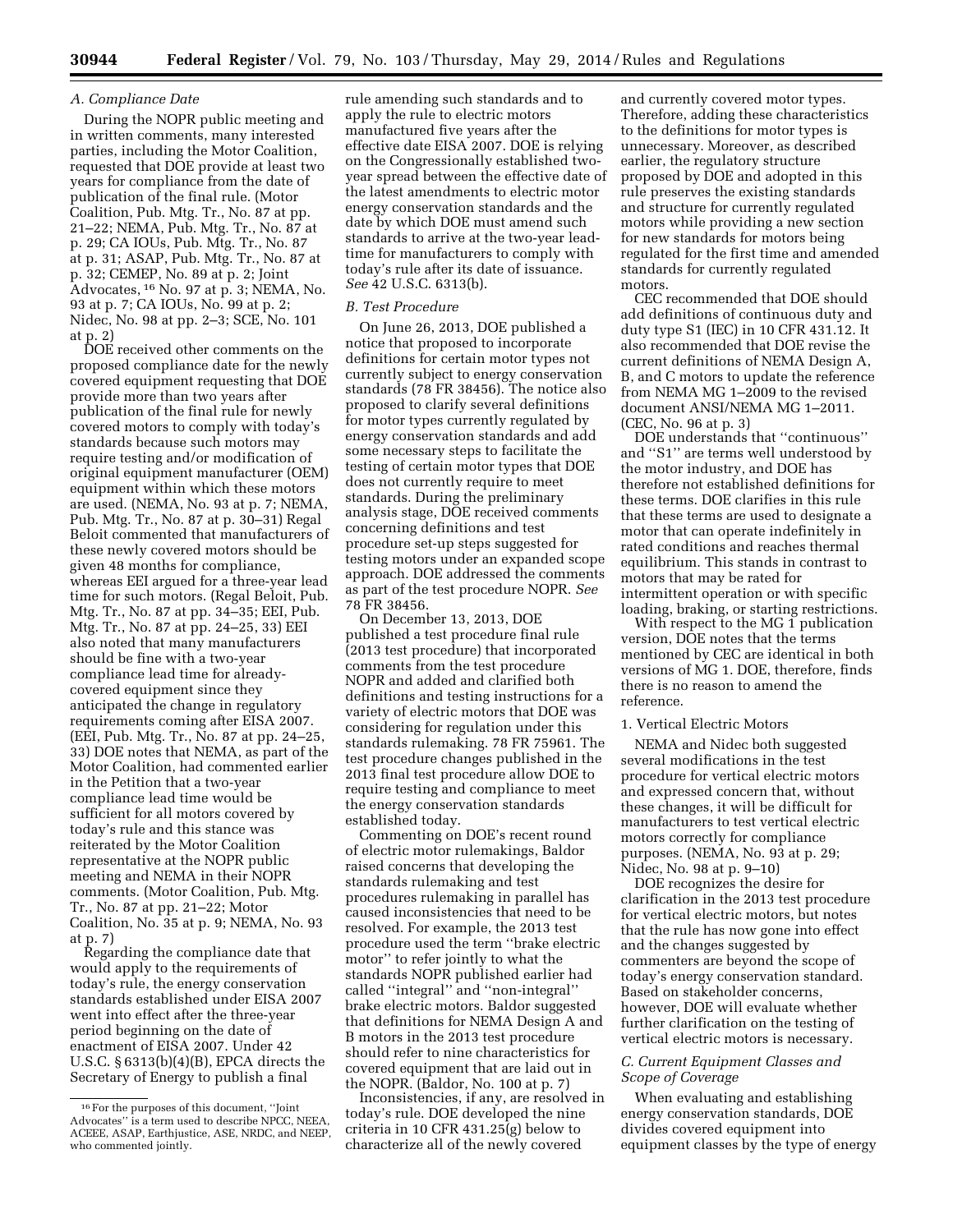used or by capacity or other performance-related features that would justify a different standard. In making a determination whether a performancerelated feature justifies a different standard, DOE must consider factors such as the utility to the consumer of the feature and other factors DOE determines are appropriate. (42 U.S.C. 6295(q) and 6316(a))

Existing energy conservation standards cover electric motors that fall into four categories based on design features of the motor. These four categories are: General purpose electric motors (subtype I), general purpose electric motors (subtype II), fire pump electric motors, and NEMA Design B motors (with a horsepower rating from 201 through 500). Definitions for each of these terms can be found at 10 CFR 431.12.

# *D. Updated Equipment Classes and Scope of Coverage*

DOE has the authority to set energy conservation standards for a wider range of electric motors than those classified as general purpose electric motors (*e.g.,*  definite or special purpose motors). EPACT 1992 first provided DOE with the statutory authority to regulate ''electric motors,'' which were defined as including certain ''general purpose'' motors. (42 U.S.C. 6311(13)(A) (1992)) In addition to defining this term, Congress prescribed specific energy conservation standards for electric motors (*i.e.,* general purpose electric motors (subtype I). EPACT 1992 also defined the terms ''definite purpose motors'' and ''special purpose motor''. (42 U.S.C. 6311(13)(C) and (D) (1992)) EPACT 1992 explicitly excluded definite purpose and special purpose motors from the prescribed standards. (42 U.S.C. 6313(b)(1) (1992)) However, EISA 2007 struck the narrow EPACT 1992 definition of ''electric motor''. (42 U.S.C. 6311(13)) With the removal of this definition, the term ''electric motor'' became broader in scope. As a result of these changes, both definite and special purpose motors fell under the broad heading of ''electric motors'' that previously only applied to ''general purpose'' motors. While EISA 2007 prescribed standards for general purpose motors, it did not apply those standards to definite or special purpose motors. (42 U.S.C. 6313(b) (2012))

Consistent with EISA 2007's reworking of the ''electric motor'' definition, the 2012 test procedure broadly defined the term ''electric motor''. 77 FR 26608 (codified at 10 CFR 431.12). In view of the changes introduced by EISA 2007 and the absence of energy conservation

standards for special purpose and definite purpose motors, it is DOE's view that both of these motors are categories of ''electric motors'' covered under EPCA, as currently amended. Accordingly, DOE added the term ''electric'' to the definitions of ''special purpose motor'' and ''definite purpose motor'' in the 2013 test procedure. *See*  78 FR 75994. Today's rule amends and establishes standards for a variety of electric motors, including certain definite purpose and special purpose motors. DOE is setting energy conservation standards for any electric motor exhibiting all of the following nine characteristics:

(1) Is a single-speed, induction motor, (2) Is rated for continuous duty (MG

1) operation or for duty type S1 (IEC), (3) Contains a squirrel-cage (MG 1) or cage (IEC) rotor,

(4) Operates on polyphase alternating current 60-hertz sinusoidal line power,

(5) Is rated 600 volts or less,

(6) Has a 2-, 4-, 6-, or 8-pole configuration,

(7) Is built in a three-digit or four-digit NEMA frame size (or IEC metric equivalent), including those designs between two consecutive NEMA frame sizes (or IEC metric equivalent), or an enclosed 56 NEMA frame size (or IEC metric equivalent),

(8) Produces at least 1 horsepower (0.746 kW) but not greater than 500 horsepower (373 kW), and

(9) Meets all of the performance requirements of a NEMA Design A, B, or C motor or of an IEC Design N or H motor.

However, the updated standards specifically do not apply to the following equipment:

• Air-over electric motors;

• Component sets of an electric motor;

• Liquid-cooled electric motors;

• Submersible electric motors; and

• Inverter-only electric motors.

To facilitate the potential application of energy conservation standards to special and definite purpose motors, DOE defined certain motors and provided certain preparatory test procedure steps in the 2013 test procedure. *See* 78 FR 75961. DOE chose not to establish standards for the component sets of an electric motor, liquid-cooled, submersible, and inverter-only electric motors listed above because of the current absence of a reliable and repeatable method to test them for efficiency. If a test procedure becomes available, DOE may consider setting standards for these motors at that time. For air-over electric motors, during the course of the test procedure rulemaking, DOE learned about a

possible test procedure for such motors but DOE does not currently have enough information to support the establishment of a test method. 78 FR 75975.

Finally, as discussed in the NOPR, although DOE believes that EPCA, as amended through EISA 2007, provides sufficient statutory authority to regulate a wider variety of electric motors (including those commonly referred to as special purpose or definite purpose motors) than those already regulated as ''electric motors,'' DOE notes that section 10 of the American Energy Manufacturing Technical Corrections Act (''AEMTCA''), Public Law 112–210 (December 18, 2012), amended DOE's authority to regulate commercial and industrial equipment by including ''other motors,'' in addition to ''electric motors''. (42 U.S.C. 6311(2)(B)(xiii).) Therefore, even if special and definite purpose motors were not ''electric motors,'' special and definite purpose motors would be considered as ''other motors'' that EPCA already treats as covered industrial equipment.17

To classify equipment as covered commercial or industrial equipment, the Secretary must also determine that classifying the equipment as covered equipment is necessary for the purposes of Part A– 1 of EPCA. The purpose of Part A–1 is to improve the efficiency of electric motors, pumps and certain other industrial equipment to conserve the energy resources of the nation. (42 U.S.C. 6312(a)–(b)) In today's rule, DOE has determined that the regulation of special and definite purpose motors is necessary to carry out the purposes of part A–1 of EPCA because regulating these motors will promote the conservation of energy supplies. Efficiency standards that may result from coverage would help to capture some portion of the potential for improving the efficiency of special and definite purpose motors.

 $^{\rm 17}$  EPCA specifies the types of industrial equipment that can be classified as covered in addition to the equipment enumerated in 42 U.S.C. 6311(1). This equipment includes ''other motors'' (to be codified at 42 U.S.C. 6311(2)(B)). Industrial equipment must also, without regard to whether such equipment is in fact distributed in commerce for industrial or commercial use, be of a type that: (1) In operation consumes, or is designed to consume, energy in operation; (2) to any significant extent, is distributed in commerce for industrial or commercial use; and (3) is not a covered product as defined in 42 U.S.C. 6291(a)(2) of EPCA, other than a component of a covered product with respect to which there is in effect a determination under 42 U.S.C. 6312(c). (42 U.S.C. 6311 (2)(A).) Data from the 2002 United States Industrial Electric Motor Systems Market Opportunities Assessment estimated total energy use from industrial motor systems to be 747 billion kWh. Based on the expansion of industrial activity, it is likely that current annual electric motor energy use is higher than this figure. Electric motors are distributed in commerce for both the industrial and commercial sectors. According to data provided by the Motor Coalition, the number of electric motors manufactured in, or imported into, the United States is over five million electric motors annually, including special and definite purpose motors. Finally, special and definite purpose motors are not currently regulated under Title 10 of the Code of Federal Regulations, part 430 (10 CFR Part 430).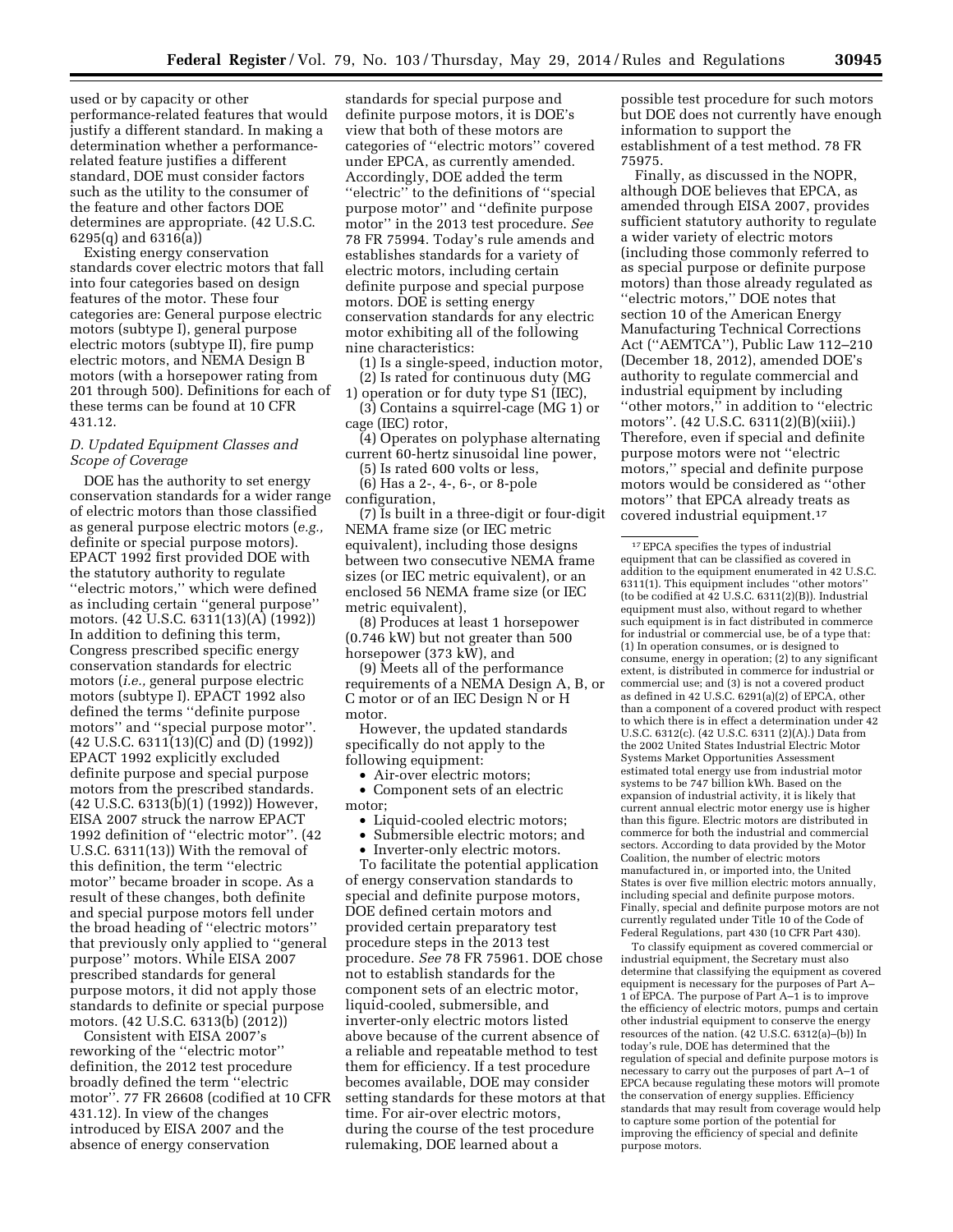In response to the NOPR, the Motor Coalition recognized that DOE's proposed broadening of the scope of motors that would be covered at TSL 2 efficiency levels is consistent with the Petition. (Motor Coalition, Pub. Mtg. Tr., No. 87 at pp. 18–19) NEMA agreed with DOE's proposed expansion of scope of coverage, noting that it is largely consistent with the Petition. (NEMA, No. 93 at p. 3) Nidec commented that DOE's proposal presents a sufficiently broad scope of coverage and that no further adjustment is needed. (Nidec, No. 98 at p. 5) The CA IOUs supported DOE in adopting TSL 2 for most equipment class groups. (CA IOUs, No. 99 at pp. 1–2) The Joint Advocates supported the proposed standards, noting that the standards will save 7 quads of energy over thirty years of equipment sales and will significantly contribute to the President's Climate Action Plan goal for new standards. It urged DOE to complete the final rule by May 2014 as previously committed to the Attorneys General of several states. (Joint Advocates, No. 97 at p. 2) The European Committee of Manufacturers of Electrical Machines and Power Electronics (CEMEP) expressed support for increasing certain motor efficiency standards to TSL 2, or NEMA Table 12– 12. CEMEP noted that DOE is appropriately considering impacts on and perspectives of OEMs and end users, as well as global harmonization issues. (CEMEP, No. 89 at p. 2) Gerritsen supported the proposed standards, noting that is the standards are essential to curb carbon dioxide emissions. (Gerritsen, No. 81 at p. 1) Southern California Edison commented that they support DOE in adopting TSL 2, *i.e.*, NEMA Premium®18 levels, noting that these will lead to ''the maximum improvement in energy efficiency that is technologically feasible and economically justified'' as well as significant energy savings. In view of significant energy savings and general stakeholder support, SCE requested that DOE publish final rule soon. (SCE, No. 101 at pp. 1–2)

The Copper Development Association (CDA) supported DOE's current rulemaking and the inclusion of additional motor categories and requiring motors that operate at 201 hp through 500 hp to meet premium standards. CDA suggested that DOE investigate covering motors over 500 hp

and currently uncovered motors 1 hp through 500 hp for future rulemaking. CDA noted that motors over 500 hp consume 27 percent of all U.S. energy consumed by motors in operation. Noting that some manufacturers even currently offer motors significantly above premium efficiency levels, CDA suggested that DOE investigate the development of a new even higher energy efficiency category—''super premium'' above the current premium efficiencies. (CDA, No. 90 at pp. 1–2)

DOE may consider expanding the scope of its regulations to large motors, which carry different technologies and usage patterns, in future updates to the rule. At that time, DOE would consider any efficiency levels beyond premium efficiency in place and evaluate them for standards.

#### *E. Technological Feasibility*

#### 1. General

EPCA requires that any new or amended energy conservation standard that DOE prescribes shall be designed to achieve the maximum improvement in energy efficiency that DOE determines is technologically feasible. (42 U.S.C. 6295(o)(2)(A) and 6316(a)). In each standards rulemaking, DOE conducts a screening analysis based on information gathered on all current technology options and prototype designs that could improve the efficiency of the products or equipment that are the subject of the rulemaking. As the first step in such an analysis, DOE develops a list of technology options for consideration in consultation with manufacturers, design engineers, and other interested parties. DOE then determines which of those means for improving efficiency are technologically feasible.

After DOE has determined that particular technology options are technologically feasible, it further evaluates each technology option in view of the following additional screening criteria: (1) Practicability to manufacture, install, or service; (2) adverse impacts on equipment utility or availability; and (3) adverse impacts on health or safety. Section IV.B of this rule discusses the results of the screening analysis for electric motors, particularly the designs DOE considered, those it screened out, and those that are the basis for the trial standard levels (TSLs) in this rulemaking. For further details on the screening analysis for this rulemaking, see chapter 4 of the final TSD.

2. Maximum Technologically Feasible Levels

When DOE adopts a new or amended standard for a type or class of covered equipment, it must determine the maximum improvement in energy efficiency or maximum reduction in energy use that is technologically feasible for such product. (42 U.S.C. 6295(p)(1)) This requirement also applies to DOE proposals to amend the standards for electric motors. (42 U.S.C. 6316(a)) Accordingly, in its engineering analysis, DOE determined the maximum technologically feasible (''max-tech'') improvements in energy efficiency for electric motors, using the design parameters for the most efficient motors available on the market or in working prototypes. (See chapter 5 of the final TSD.) The max-tech levels that DOE determined for this rulemaking are described in section IV.C.3 of this final rule.

In response to the NOPR, CEC claimed that DOE has not provided the technological feasibility and economic justification as required by statute for updating the existing energy consumption standards for general purpose electric motors (subtype I or II) that are not NEMA Design A, B, or C, or IEC Design N or H, and for polyphase motors rated between 1 and 250 hp (2 poles) and motors between 1 and 350 hp (8 poles). It further stated that DOE did not provide market and technology analysis for motors greater than 500 hp, motors with more than 8 poles and shaded pole motors. (CEC, No. 96 at pp. 1, 3)

DOE acknowledges that the motors in the scope of today's rulemaking are not the only possible motors for which standards may produce economically justified energy savings. As detailed above, DOE's electric motor regulations came about due to statutory requirements that initially included a narrow scope of electric motors that DOE could regulate, but that has become increasingly broad with the changes brought about by EISA 2007 and AEMTCA. As that universe of electric motors that DOE is authorized to regulate expands, DOE considers other motor types that it may regulate under the statute and considers what types of electric motors use large amounts of energy, are produced in large volume, and have opportunities for efficiency gains. DOE may consider future regulation of some of the motor types which CEC mentions and welcomes data that illustrates savings potential of currently unregulated technologies.

The University of Michigan and Oakland University (UMI & OU)

<sup>18</sup> DOE notes that ''NEMA Premium'' is a registered trademark of NEMA. NEMA has removed the term ''NEMA'' from the title of MG 1–2011, Table 12–12. Unless indicated otherwise, in the remainder of this document, any reference to ''premium'' standards should be considered a reference to MG 1–2011, Table 12–12.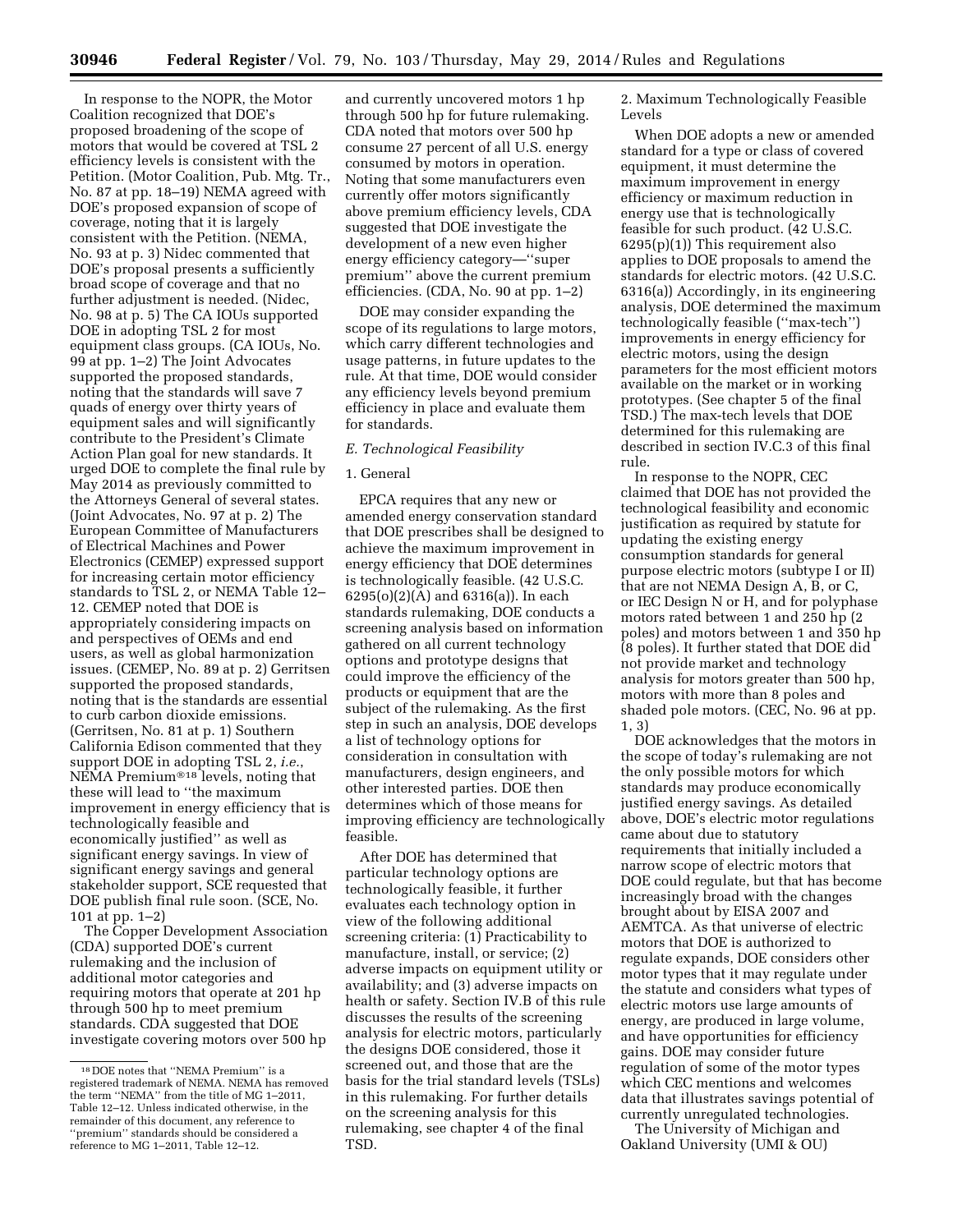suggested that before finalizing the current rulemaking, DOE should conduct a study to update National Electrical Code Table 430.250, which is used to design circuits of motors covered by current regulation. UMI & OU suggested that before finalizing the current rulemaking, a study should be conducted to determine the optional method of establishing the nameplate ratings of combination HVAC equipment rated according to running load amperes. (UMI & OU, No. 92 at pp. 1–2)

DOE understands that NEC Table 430.250, mentioned by UMI & OU, helps engineers specify wiring in building by providing current as a function of motor power, voltage, and power factor. DOE understands that more efficient motors may cause application engineers to differently design building circuits which contain electric motors. If such changes brought by a technology have adverse impacts to safety or equipment utility, DOE may opt to remove that technology from consideration in its screening analysis. Presently, DOE has not learned of any such expected impacts resulting from the standard levels selected in today's rule. Moreover, the National Electrical Code is developed by the National Fire Protection Association (NFPA) and DOE has no authority to change this code.

# *F. Energy Savings*

# 1. Determination of Savings

Section 325(o) of EPCA also provides that any new or amended energy conservation standard that DOE prescribes shall be designed to achieve the maximum improvement in energy efficiency that DOE determines is economically justified. (42 U.S.C. 6295(o)(2)(A)–(B) and 6316(a)) In addition, in determining whether such standard is technologically feasible and economically justified, DOE may not prescribe standards for certain types or classes of electric motors if such standards would not result in significant energy savings. (42 U.S.C. 6295(o)(3)(B) and 6316(a)) For each TSL, DOE projected energy savings from the motors that would be covered under this rulemaking and that would be purchased in the 30-year period that begins in the year of compliance with the new and amended standards (2016– 2045). The savings are measured over the entire lifetime of equipment purchased in the 30-year period.19 DOE

quantified the energy savings attributable to each TSL as the difference in energy consumption between each standards case and the base case. The base case represents a projection of energy consumption in the absence of new or amended mandatory efficiency standards, and considers market forces and policies that affect demand for more efficient equipment.

DOE used its national impact analysis (NIA) spreadsheet model to estimate energy savings from new and amended standards for electric motors subject to this rulemaking. The NIA spreadsheet model (described in section IV.H of this rule) calculates energy savings in site energy, which is the energy directly consumed by motors at the locations where they are used. For electricity, DOE reports national energy savings in terms of the savings in the energy that is used to generate and transmit the site electricity, which is referred to as primary energy. To convert electricity in kWh to primary energy units, on-site electricity consumption is multiplied by the site-to-power plant energy use factor (see TSD chapter 10). The site-to-power plant energy use factor is defined as the ratio of the marginal change in total primary energy consumption by the electric power sector (in quadrillion Btu's) divided by the change in total electricity generation due to a standard. DOE derives site-to-power plant energy use factors from the model used to prepare the Energy Information Administration's (EIA) *Annual Energy Outlook (AEO).* 

DOE also estimates full-fuel-cycle energy savings. 76 FR 51282 (August 18, 2011), as amended at 77 FR 49701 (August 17, 2012). The full-fuel-cycle (FFC) metric includes the energy consumed in extracting, processing, and transporting primary fuels (*i.e.,* coal, natural gas, petroleum fuels), and thus presents a more complete picture of the impacts of energy efficiency standards. DOE's evaluation of FFC savings is driven in part by the National Academy of Science's (NAS) report on FFC measurement approaches for DOE's Appliance Standards Program.20 The NAS report discusses that FFC was primarily intended for energy efficiency standards rulemakings where multiple fuels may be used by a particular

product or piece of equipment. In the case of this rulemaking pertaining to electric motors, only a single fuel electricity—is consumed by the equipment. DOE's approach is based on the calculation of an FFC multiplier for each of the energy types used by covered equipment. Although, the addition of FFC energy savings in the rulemakings is consistent with the recommendations, the methodology for estimating FFC does not project how fuel markets would respond to this particular standard rulemaking. The FFC methodology simply estimates how much additional energy, and in turn how many tons of emissions, may be displaced if the estimated fuel were not consumed by the equipment covered in this rulemaking. It is also important to note that inclusion of FFC savings does not affect DOE's choice of standards.

# 2. Significance of Savings

As noted above, 42 U.S.C. 6295(o)(3)(B) (as applied to equipment via 6316(a)) prevents DOE from adopting a standard for a covered product unless such standard would result in ''significant'' energy savings. Although the term ''significant'' is not explicitly defined in EPCA, the U.S. Court of Appeals, in *Natural Resources Defense Council* v. *Herrington,* 768 F.2d 1355, 1373 (D.C. Cir. 1985), indicated that Congress intended ''significant'' energy savings in this context to be savings that were not ''genuinely trivial''. DOE believes that the energy savings for all of the TSLs considered in this rulemaking (presented in section V.A) are nontrivial, and, therefore, DOE considers them ''significant'' within the meaning of section 325 of EPCA.

### *G. Economic Justification*

# 1. Specific Criteria

EPCA provides seven factors to be evaluated in determining whether a potential energy conservation standard is economically justified. (42 U.S.C.  $6295(o)(2)(B)(i)$  (as applied to equipment via 6316(a))) The following sections discuss how DOE has addressed each of those seven factors in this rulemaking.

### a. Economic Impact on Manufacturers and Consumers

In determining the impacts of a standard on manufacturers, DOE first uses an annual cash-flow approach to determine the quantitative impacts. This step includes both a short-term assessment—based on the cost and capital requirements during the period between when a regulation is issued and when entities must comply with the

<sup>19</sup> In the past DOE, presented energy savings results for only the 30-year period that begins in the year of compliance. In the calculation of economic impacts, however, DOE considered operating cost savings measured over the entire lifetime of

equipment purchased in the 30-year period. DOE has chosen to modify its presentation of national energy savings to be consistent with the approach used for its national economic analysis.

<sup>20</sup> ''Review of Site (Point-of-Use) and Full-Fuel-Cycle Measurement Approaches to DOE/EERE Building Appliance Energy-Efficiency Standards,'' (Academy report) was completed in May 2009 and included five recommendations. A copy of the study can be downloaded at: *[http://www.nap.edu/](http://www.nap.edu/catalog.php?record_id=12670)  [catalog.php?record](http://www.nap.edu/catalog.php?record_id=12670)*\_*id=12670*.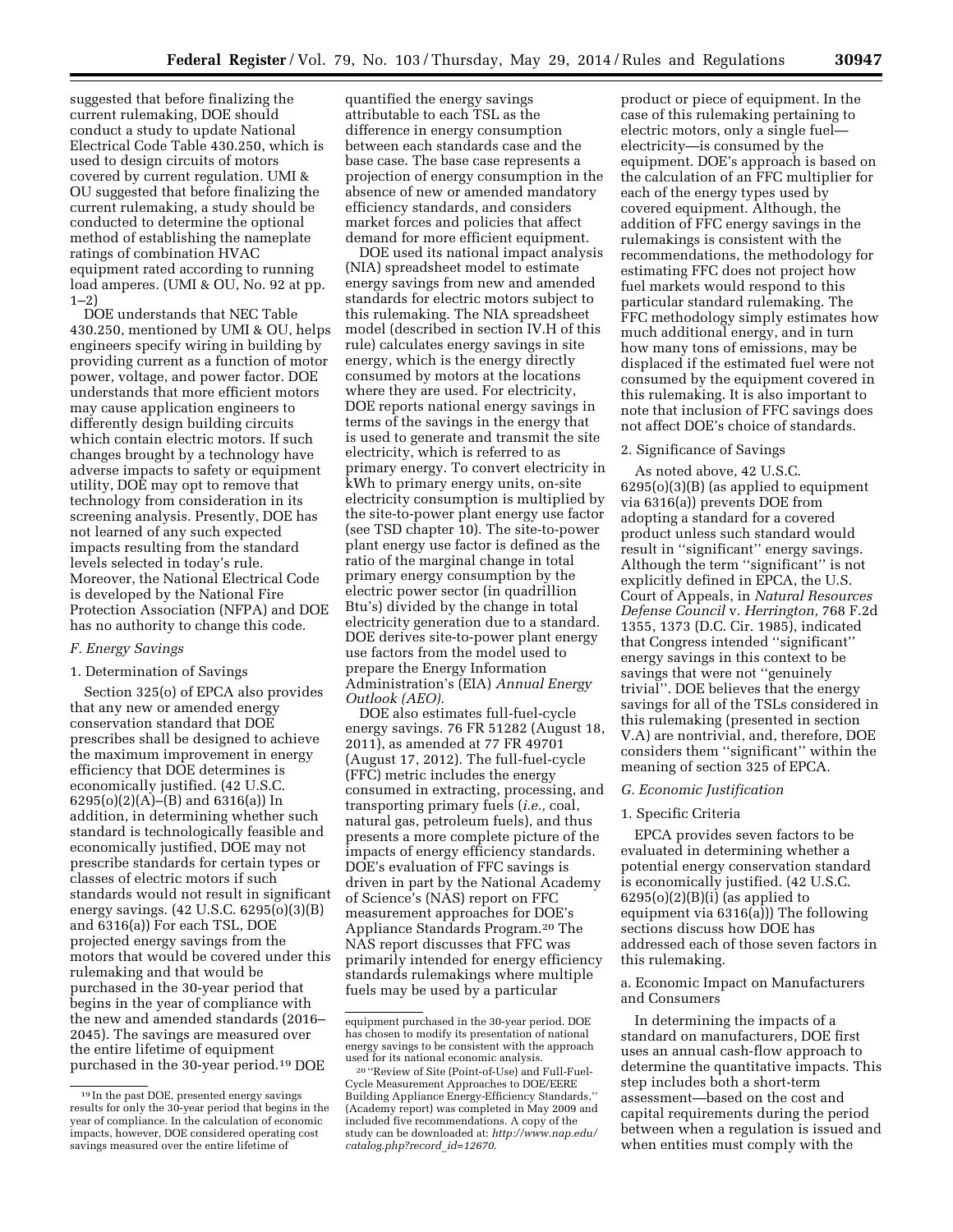regulation—and a long-term assessment over a 30-year period. $21$  The industrywide impacts analyzed include industry net present value (INPV), which values the industry on the basis of expected future cash flows; cash flows by year; changes in revenue and income; and other measures of impact, as appropriate. Second, DOE analyzes and reports the impacts on different types of manufacturers, including impacts on small manufacturers. Third, DOE considers the impact of standards on domestic manufacturer employment and manufacturing capacity, as well as the potential for standards to result in plant closures and loss of capital investment. Finally, DOE takes into account cumulative impacts of various DOE regulations and other regulatory requirements on manufacturers.

For individual consumers, measures of economic impact include the changes in life-cycle cost (LCC) and payback period (PBP) associated with new or amended standards. These measures are discussed further in the following section. For consumers in the aggregate, DOE also calculates the national net present value of the economic impacts applicable to a particular rulemaking. DOE also evaluates the LCC impacts of potential standards on identifiable subgroups of consumers that may be affected disproportionately by a national standard.

### b. Life-Cycle Costs

EPCA requires DOE to consider the savings in operating costs throughout the estimated average life of the covered equipment compared to any increase in the price of the covered equipment that are likely to result from the imposition of the standard. (42 U.S.C. 6295(o)(2)(B)(i)(II) and 6316(a)) DOE conducts this comparison in its LCC and PBP analysis.

The LCC is the sum of the purchase price of a piece of equipment (including its installation) and the operating expense (including energy, maintenance, and repair expenditures) discounted over the lifetime of the equipment. To account for uncertainty and variability in specific inputs, such as equipment lifetime and discount rate, DOE uses a distribution of values, with probabilities attached to each value. For its analysis, DOE assumes that consumers will purchase the covered equipment in the first year of compliance with amended standards.

The LCC savings for the considered efficiency levels are calculated relative to a base case that reflects projected market trends in the absence of amended standards.

DOE identifies the percentage of consumers estimated to receive LCC savings or experience an LCC increase, in addition to the average LCC savings associated with a particular standard level.

#### c. Energy Savings

Although significant conservation of energy is a separate statutory requirement for imposing an energy conservation standard, EPCA requires DOE, in determining the economic justification of a standard, to consider the total projected energy savings that are expected to result directly from the standard. (42 U.S.C. 6295(o)(2)(B)(i)(III) and 6316(a)) As discussed in section IV.H, DOE uses the NIA spreadsheet to project national site energy savings.

d. Lessening of Utility or Performance of Products

In establishing classes of equipment, and in evaluating design options and the impact of potential standard levels, DOE evaluates standards that would not lessen the utility or performance of the considered equipment. (42 U.S.C.  $6295(o)(2)(B)(i)(IV)$  and  $6316(a)$ ) As noted earlier, the substance of this provision applies to the equipment at issue in today's rule as well. DOE has determined that the standards in today's notice will not reduce the utility or performance of the equipment under consideration in this rulemaking. Currently, many motors are already commonly being sold at the selected levels (*i.e.,* ''premium efficiency'' designation). In addition, the selected standards closely track the recommendations of NEMA, a trade association that represents electric motor manufacturers. DOE assumes that NEMA would not recommend efficiency levels that would harm electric motor performance or utility.

# e. Impact of Any Lessening of Competition

EPCA directs DOE to consider the impact of any lessening of competition that is likely to result from the imposition of a standard. (42 U.S.C. 6295(o)(2)(B)(i)(V) and 6316(a)) It also directs the Attorney General of the United States to determine the impact, if any, of any lessening of competition likely to result from a standard and to transmit such determination to the Secretary of Energy within 60 days of the publication of a proposed rule, together with an analysis of the nature and extent of the impact. (42 U.S.C.  $6295(o)(2)(B)(i)(V)$  and  $(B)(ii)$  To assist

the Attorney General in making a determination for electric motor standards, DOE provided the Department of Justice (DOJ) with copies of the NOPR and the TSD for review. DOE received no adverse comments from DOJ regarding the proposal.

### f. Need for National Energy Conservation

The energy savings from today's standards are likely to provide improvements to the security and reliability of the nation's energy system. Reductions in the demand for electricity also may result in reduced costs for maintaining the reliability of the nation's electricity system. DOE conducts a utility impact analysis to estimate how standards may affect the nation's needed power generation capacity.

Today's standards also are likely to result in environmental benefits in the form of reduced emissions of air pollutants and greenhouse gases associated with energy production. DOE reports the emissions impacts from today's standards, and from each TSL it considered, in section V.B.4 of this rule. DOE also reports estimates of the economic value of emissions reductions resulting from the considered TSLs.

# g. Other Factors

EPCA allows the Secretary of Energy, in determining whether a standard is economically justified, to consider any other factors that the Secretary deems to be relevant. (42 U.S.C. 6295(o)(2)(B)(i)(VII) and 6316(a)) In developing this final rule, DOE has also considered the submission of the Petition, which DOE believes sets forth a statement by interested persons that are representative of relevant points of view (including representatives of manufacturers of covered equipment, and efficiency advocates) and contains recommendations with respect to an energy conservation standard. DOE has encouraged the submission of consensus agreements as a way to bring diverse interested parties together, to develop an independent and probative analysis useful in DOE standard setting, and to expedite the rulemaking process. DOE also believes that standard levels recommended in the Petition may increase the likelihood for regulatory compliance, while decreasing the risk of litigation.

#### 2. Rebuttable Presumption

As set forth in 42 U.S.C.  $6295(o)(2)(B)(iii)$ , EPCA creates a rebuttable presumption that an energy conservation standard is economically justified if the additional cost to the

<sup>21</sup> DOE also presents a sensitivity analysis that considers impacts for products shipped in a 9-year period.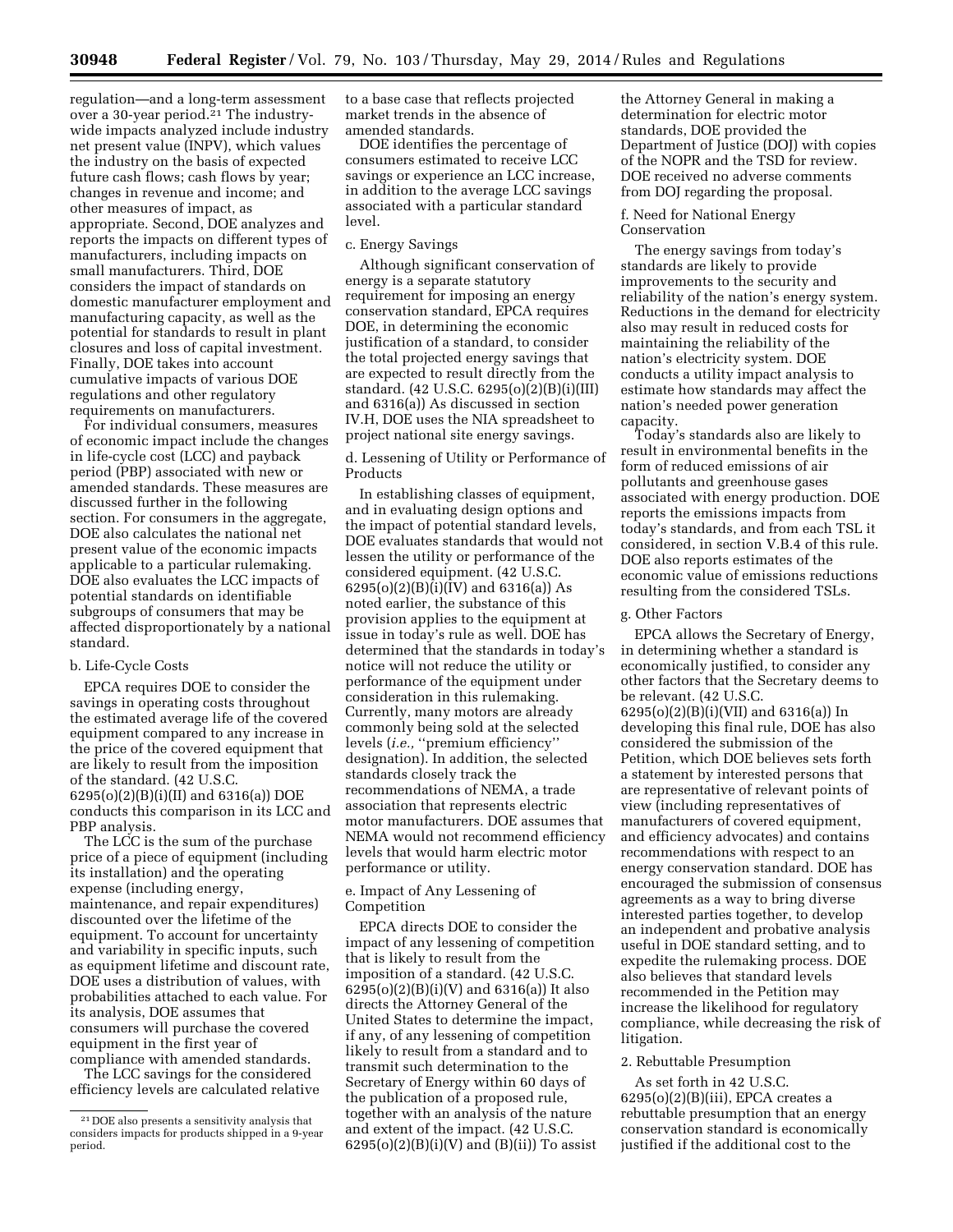consumer of a product or piece of equipment that meets the standard is less than three times the value of the first year's energy savings resulting from the standard, as calculated under the applicable DOE test procedure. DOE's LCC and PBP analyses generate values used to calculate the effect potential amended energy conservation standards would have on the payback period for consumers. These analyses include, but are not limited to, the 3-year payback period contemplated under the rebuttable-presumption test. In addition, DOE routinely conducts an economic analysis that considers the full range of impacts to consumers, manufacturers, the nation, and the environment, as required under 42 U.S.C.  $6295(o)(2)(B)(i)$ . The results of this analysis serve as the basis for DOE's evaluation of the economic justification for a potential standard level (thereby supporting or rebutting the results of any preliminary determination of economic justification). The rebuttable presumption payback calculation is discussed in section IV.F.12 of this final rule.

# **IV. Methodology and Discussion of Related Comments**

DOE used four spreadsheet tools to estimate the impact of today's standards. The first spreadsheet calculates LCCs and PBPs of potential new energy conservation standards. The second provides shipments forecasts and the third calculate national energy savings and net present value impacts of

potential new energy conservation standards. The fourth tool helps assess manufacturer impacts, largely through use of the Government Regulatory Impact Model (GRIM).

Additionally, DOE estimated the impacts of energy conservation standards for electric motors on utilities and the environment. DOE used a version of EIA's National Energy Modeling System (NEMS) for the utility and environmental analyses. The NEMS model simulates the energy sector of the U.S. economy. EIA uses NEMS to prepare its Annual Energy Outlook (*AEO*), a widely known energy forecast for the United States. The version of NEMS used for standards analysis is called NEMS-BT<sup>22</sup> and is based on the *AEO* version with minor modifications.23

#### *A. Market and Technology Assessment*

For the market and technology assessment, DOE develops information that provides an overall picture of the market for the equipment concerned, including the purpose of the equipment, the industry structure, and market characteristics. This activity includes both quantitative and qualitative assessments, based primarily on publicly available information. The subjects addressed in the market and technology assessment for this rulemaking include scope of coverage, equipment classes, types of equipment sold and offered for sale, and technology options that could improve the energy efficiency of the equipment under

examination. Chapter 3 of the TSD contains additional discussion of the market and technology assessment.

1. Current Scope of Electric Motors Energy Conservation Standards

EISA 2007 amended EPCA to prescribe energy conservation standards for four categories of electric motors: General purpose electric motors (subtype I) (hereinafter, ''subtype I''), general purpose electric motors (subtype II) (hereinafter, ''subtype II''), fire pump electric motors, and NEMA Design B, general purpose electric motors that also meet the subtype I or subtype II definitions and are rated above 200 horsepower through 500 horsepower. DOE's 2012 test procedure added clarity to the definitions for each of these motor categories, which are now codified at 10 CFR 431.12. 77 FR 26608.

DOE understands that an IEC frame motor could be treated as either a subtype I or subtype II motor depending on its other characteristics. Having an IEC frame alone does not dictate whether a motor is a general purpose subtype I or subtype II motor; rather, other characteristics provided in the definitions of general purpose electric motor (subtype I or subtype II) at 10 CFR 431.12 determine whether an IEC motor should be considered subtype I or II. All of these elements flow directly from the statutory changes enacted by EISA 2007. Currently, electric motors are required to meet energy conservation standards as follows:

# TABLE IV.1—CURRENT ELECTRIC MOTOR ENERGY CONSERVATION STANDARDS 24

| Electric motor category | Horsepower range       | Energy conservation<br>standard level                                          |  |
|-------------------------|------------------------|--------------------------------------------------------------------------------|--|
|                         | 201 to 500 (inclusive) | MG 1-2011 Table 12-12.<br>  MG 1-2011 Table 12-11.<br>  MG 1-2011 Table 12-11. |  |

In response to the NOPR, NEMA commented that the proposed standards do not resolve the confusion regarding IEC electric motors. NEMA explained that it is not clear whether an electric motor in an IEC frame size that meets the other criteria of a general purpose electric motor (subtype I) would be classified as equivalent to a T-frame, hence subtype I, or U-frame, hence subtype II. Therefore, NEMA suggested

that IEC frame sizes be considered equivalent to NEMA T-frames. NEMA suggested that the pertinent portion of the definition of ''general purpose electric motor (subtype II)'' in 10 CFR 431.12 should be revised from ''(i) A U-Frame motor" to read "(i) Is built in accordance with NEMA U-frame dimensions as described in NEMA MG 1–1967 (incorporated by reference, see § 431.15), including a frame size that is

between two consecutive NEMA frame sizes.'' (NEMA, No. 93 at pp. 3–5, 32)

Changes to the applicability of the electric motor standards currently in effect are outside the scope of this rulemaking. Additionally, DOE notes that NEMA's proposed changes to the definition of ''general purpose electric motor (subtype II)'' reflect that it may have been looking at an older version of the definition rather than the current

<sup>22</sup>BT stands for DOE's Building Technologies Program.

<sup>23</sup>The EIA allows the use of the name ''NEMS'' to describe only an AEO version of the model without any modification to code or data. Because the present analysis entails some minor code

modifications and runs the model under various policy scenarios that deviate from AEO assumptions, the name ''NEMS–BT'' refers to the model as used here. For more information on NEMS, refer to The National Energy Modeling System: An Overview, DOE/EIA–0581 (98)

<sup>(</sup>February 1998), available at: *[http://](http://tonto.eia.doe.gov/FTPROOT/forecasting/058198.pdf)*

*[tonto.eia.doe.gov/FTPROOT/forecasting/](http://tonto.eia.doe.gov/FTPROOT/forecasting/058198.pdf) [058198.pdf.](http://tonto.eia.doe.gov/FTPROOT/forecasting/058198.pdf)* 

<sup>24</sup>For the purposes of determining compliance, DOE assesses a motors horsepower rating according to the provisions of 10 CFR 431.25(e).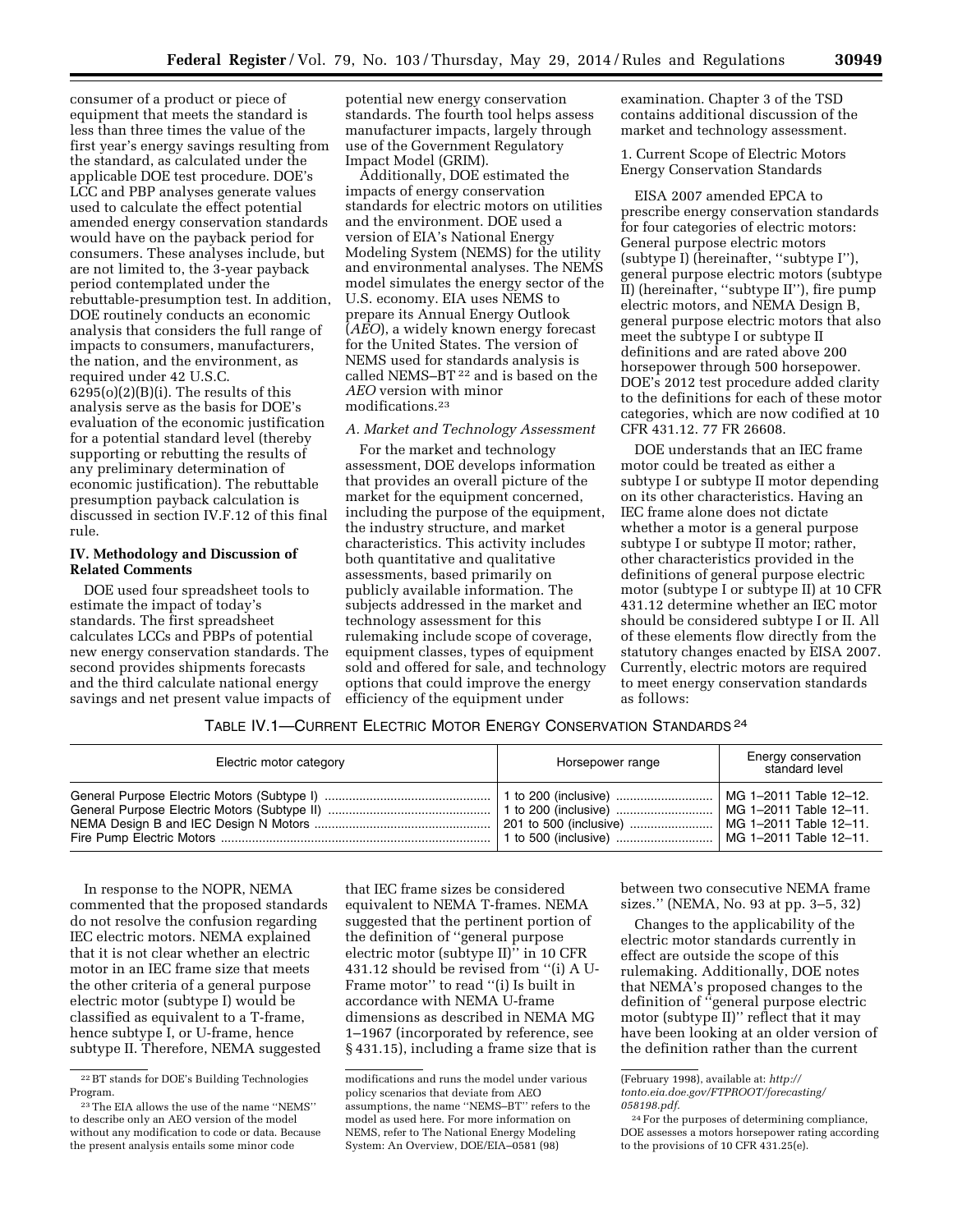definition found at 10 CFR 431.12. DOE notes that the current definition of ''general purpose electric motor (subtype II)'' already includes the language being suggested by NEMA.

2. Expanded Scope of Electric Motor Energy Conservation Standards

# a. Summary

As referenced above, on August 15, 2012, the Motor Coalition petitioned DOE to adopt the Coalition's consensus agreement, which, in part, formed the basis for today's rule. The Motor Coalition petitioned DOE to simplify coverage to address a broad array of electric motors with a few clearly identified exceptions. The Motor Coalition advocated this approach to simplify manufacturer compliance and to help facilitate DOE's enforcement efforts. The Petition highlighted potential energy savings that would result from expanding the scope of covered electric motors. (Motor Coalition, No. 35 at pp. 1–30)

DOE is now requiring electric motor types beyond those currently covered to meet energy conservation standards. DOE's proposed expansion is similar to the approach recommended by the Motor Coalition in its Petition (Motor Coalition, No. 35 at pp. 1–3). DOE establishes energy conservation standards for electric motors that exhibit all of the characteristics listed in Table IV.2, with a limited number of exceptions, listed in Table IV.4.

TABLE IV.2—CHARACTERISTICS OF MOTORS REGULATED UNDER EX-PANDED SCOPE OF COVERAGE

#### Motor characteristic

- Is a single-speed, induction motor,
- Is rated for continuous duty (MG 1) operation or for duty type S1 (IEC),
- Contains a squirrel-cage (MG 1) or cage (IEC) rotor,
- Operates on polyphase alternating current 60-hertz sinusoidal power,
- Is rated for 600 volts or less,

TABLE IV.2—CHARACTERISTICS OF MOTORS REGULATED UNDER EX-PANDED SCOPE OF COVERAGE— **Continued** 

#### Motor characteristic

- Is built with a 2-, 4-, 6-, or 8-pole configuration,
- Is built in a three-digit or four-digit NEMA frame size (or IEC metric equivalent), including those designs between two consecutive NEMA frame sizes (or IEC metric equivalent), or an enclosed 56 NEMA frame size (or IEC metric equivalent),
- Produces at least 1 horsepower (0.746 kW) but not greater than 500 horsepower (373 kW) and
- Meets all of the performance requirements of a NEMA Design A, B, or C motor or of an IEC Design N or H electric motor.

Table IV.3 lists the formerly unregulated electric motor types that will be covered by today's rule. Further details and definitions for the specific motor types can be found in DOE's 2013 test procedure. 78 FR 75961.

# TABLE IV.3—CURRENTLY UNREGULATED MOTOR TYPES THAT ARE COVERED BY THIS RULE

| <b>Electric Motor Type</b>                                                                                                                                                                                                                                                                                                          |                                                                                                                                                                                                                                                                                                                         |  |  |
|-------------------------------------------------------------------------------------------------------------------------------------------------------------------------------------------------------------------------------------------------------------------------------------------------------------------------------------|-------------------------------------------------------------------------------------------------------------------------------------------------------------------------------------------------------------------------------------------------------------------------------------------------------------------------|--|--|
| NEMA Design A from 201 to 500 horsepower<br>Electric motors with moisture resistant windings<br>Electric motors with sealed windings<br>Partial electric motors<br>Totally enclosed non-ventilated (TENV) electric motors<br>Immersible electric motors<br>Brake electric motors<br>Electric motors with separately powered blowers | Electric motors with non-standard endshields or flanges.<br>Electric motors with non-standard bases.<br>Electric motors with special shafts.<br>Vertical hollow-shaft electric motors.<br>Electric motors with sleeve bearings.<br>Electric motors with thrust bearings.<br>Electric motors with encapsulated windings. |  |  |

However, the new standards specifically do not apply to the following equipment:

# TABLE IV.4—EQUIPMENT SPECIFICALLY EXCLUDED FROM COVERAGE

Electric Motor Type

Air-over electric motors. Component sets of an electric motor. Liquid-cooled electric motors. Submersible electric motors. Inverter-only electric motors.

Additionally, DOE is clarifying the design, construction, and performance characteristics of covered electric motors. Specifically, DOE is clarifying that only motors rated from 1 to 500 horsepower (inclusive), or their IEC equivalents, would be covered by the standards established in today's rulemaking. Finally, with regard to IECframe motors, DOE's standards would not regulate IEC motors on the singular basis of frame size, but would regulate such motors if they meet all the criteria

of Table IV.2. In other words, an IECframe motor that meets these nine criteria and does not fit within one of the five exceptions would have to meet today's final standards.

In response to the NOPR, DOE received several comments on its scope criteria. CEMEP supported the nine characteristics to define electric motors, noting that using those criteria to define covered motors will lead to huge energy savings by covering millions of units. CEMEP believed that the nine characteristics definition can be applied by customs and other enforcement officers to improve overall enforcement activities. (CEMEP, No. 89 at p. 2).

Nidec commented that DOE should bring more clarity to characteristic #8 (*i.e.,* 1–500 hp as proposed as (g)(8)) by including kilowatt values corresponding to the given horsepower values (*e.g.,* 500 horsepower (343 kilowatts), 1 horsepower (0.75 kilowatt). (Nidec, No. 98 at pp. 2, 7–8) DOE believes this is a helpful suggestion that comports with the inclusion of IEC motors in today's

rulemaking and is incorporating the suggestion into today's rule.

NEMA sought clarification regarding whether solid shaft medium and high thrust motors are included in the scope of coverage. (NEMA, No. 93 at p. 27) During the NOPR public meeting, CEC and EEI requested clarification on whether pool pump motors are covered under new standards or by the Small Electric Motors regulations. (CEC, Pub. Mtg. Tr., No. 87 at p. 55) The CA IOUs commented during the public meeting that most pump motors are single-phase and, sometimes, variable-speed, both of which would disqualify motors from coverage. (CA IOUs, Pub. Mtg. Tr., No. 87 at pp. 55–56). Nidec added its belief that the small motor rule does not cover variable speed motors. (Nidec, Pub. Mtg. Tr., No. 87 at p.56).

Any motor that meets the nine criteria as given in paragraph (g) and which is not explicitly exempted by criteria given in paragraph (m) is covered under the current rulemaking. Both single-phase and variable speed motors are not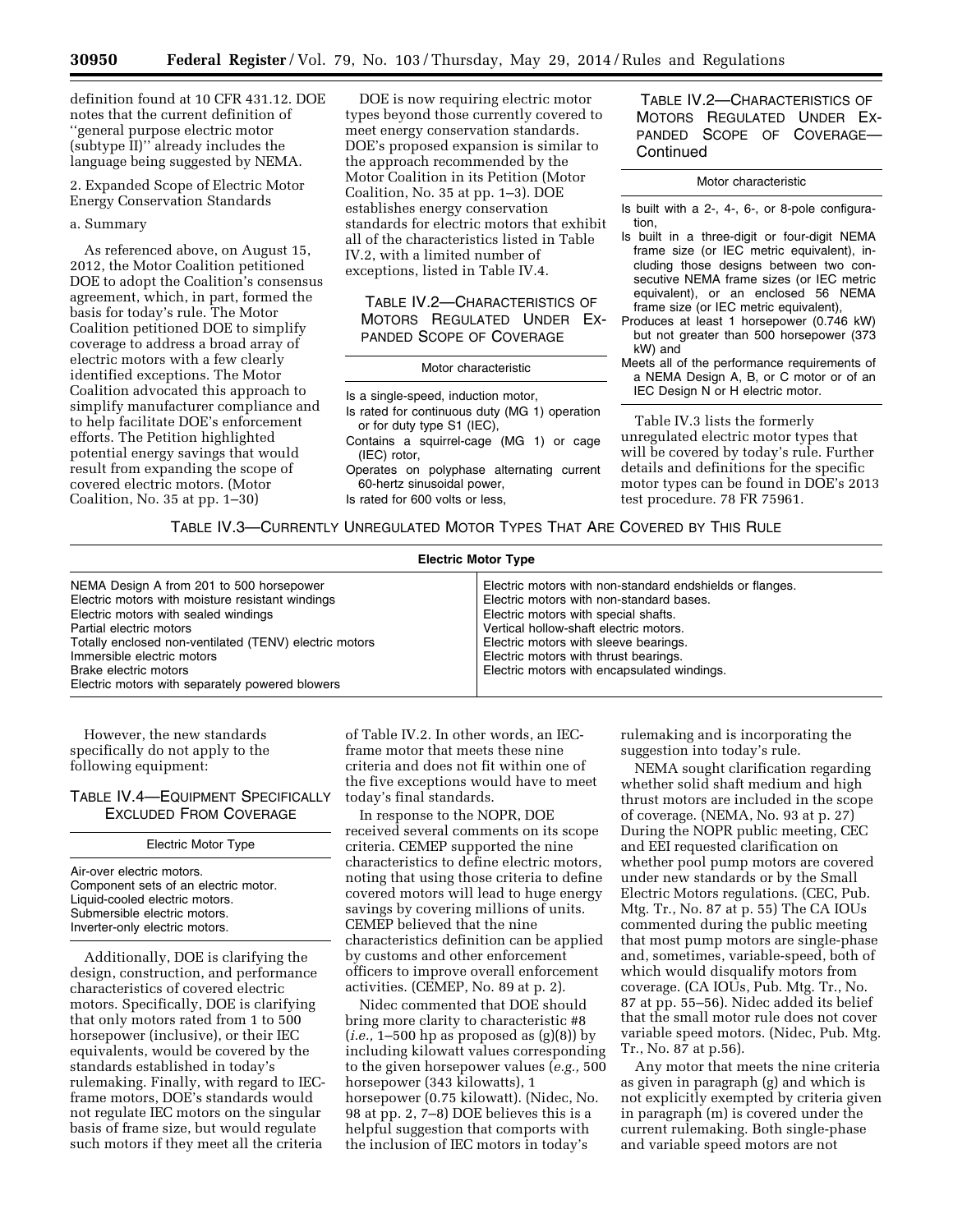covered in today's rule, and so any motor with those qualities would not be subject to today's standards.

# b. Definitions, Terminology, and Regulatory Language

In response to the NOPR, DOE received a number of comments requesting clarification on its choice of terminology.

### ''Motor'' and ''Electric Motor''

Baldor commented that the use of the terms ''motor'' and ''electric motor'' interchangeably in the NOPR is very confusing. DOE understands that the terms ''motor'' and ''electric motor'' may refer to a variety of machines outside of its regulatory context. In the NOPR, DOE used the terms to mean the same thing. 78 FR 73589. In addition, because there are no NEMA Design B motors, for example, that are not electrically driven, in DOE's view, the potential for ambiguity is minimal.

The Department chose to not include the term ''electric'' in the NEMAdesignated motor types to be consistent with NEMA's definitions. In the regulatory context, however, DOE does not consider there to be any difference between the two terms and notes that all motors currently regulated under 10 CFR part 431, subpart B, are electric motors as stated in the title to 10 CFR part 431, subpart B and the purpose and scope section at 10 CFR 431.11. Moreover, NEMA itself uses the term ''motor'' in MG 1 to refer to electric motors.

# Specificity of Definitions

Baldor stated that the definitions for ''NEMA Design A motor'' and ''NEMA Design B motor'' in 2013 test procedure does not make reference to nine characteristics listed in paragraph (g) and, thus, implies that it includes multispeed motors, motors rated for voltages greater than 600 volts, motors rated for only 50 Hz, and motors constructed with more than 8 poles. According to Baldor, this conflicts with DOE's proposed scope of coverage in Table 4 and Table 5 of the NOPR. It noted that paragraph (i) and Table 6 for NEMA Design C motor are similarly confusing. (Baldor, No. 100 at pp. 2–4)

DOE agrees with Baldor that minimizing ambiguity in regulatory text is critical. In this case, however, DOE does not see the potential for confusion. DOE believes that today's regulatory text is of sufficient clarity that stakeholders will understand that the new standards apply only to those motors that meet the nine criteria in the new 10 CFR 431.25(g).

NEMA Design A, B or C motors are not defined to include these nine characteristics, which DOE is using to narrow the scope of covered electric motors. The definition of NEMA Design A may include multi-speed motors, motors rated for voltages greater than 600 volts, motors rated for only 50 Hz, and motors constructed with more than 8 poles. However, only NEMA Design A motors meeting all nine characteristics in § 431.25(g) are covered under today's rule. DOE's regulatory structure maintains the current standards at 10 CFR 431.25(a)–(f) while adding broader coverage in new paragraphs (g) through (l). The structure that DOE chose preserves the current regulatory text and allows DOE to use the same definitions for all motors covered under 10 CFR 431.25.

# ''NEMA Design A Motor'' Correction

NEMA commented that the definition for NEMA Design A motor needs to be corrected by replacing the phrase ''has a locked rotor current not to exceed'' the values shown in NEMA MG 1–2009, as proposed in the NOPR with ''has a locked rotor current higher than'' the values shown in NEMA MG 1–2009. (NEMA, No. 93 at p. 29) The Joint Advocates requested that DOE consider NEMA's comments on definitions to bring clarity to the covered motors. (Joint Advocates, No. 97 at p. 3)

DOE agrees with NEMA that the Department inadvertently used the incorrect phrase when discussing the locked rotor current in the definition of a ''NEMA Design A motor''. As evidenced in the preamble of the 2013 test procedure (78 FR 75968) and the preamble and regulatory text of the proposed test procedure (78 FR 38462, 38481), DOE intended to include locked rotor current that exceeds the maximum locked rotor current established for a NEMA Design B motor in the ''NEMA Design A motor'' definition. In today's rule, DOE is modifying the regulatory text accordingly.

#### ''NEMA Design C Motor'' Correction

NEMA suggested DOE revise paragraph (i) and the title of Table 6 of the proposed 10 CFR 431.25 by replacing ''NEMA Design C electric motor'' with ''NEMA Design C motor'' for consistency with DOE's regulatory definitions.

As described above, DOE agrees, and has made the corresponding change in the regulatory text for consistency with the definitions adopted in the 2013 test procedure. DOE notes that it has further corrected the reference to ''NEMA Design A and B motors'' in the title of

Table 5 to be consistent with the DOE regulatory definitions.

''Inverter-Only Electric Motor'' Definition

Baldor and NEMA raised concerns that DOE has defined ''inverter-only electric motor'' and not ''definitepurpose, inverter-fed electric motors'' which is the term that the NOPR referenced. Baldor noted that the term ''definite-purpose, inverter-fed electric motors'' is preferred and recognized by the motor industry as given in Part 31 of the NEMA MG 1 standard. (Baldor, No. 100 at p. 6; NEMA at pp. 2–3)

Although DOE has previously used the term ''definite-purpose, inverter-fed electric motor,'' DOE instead adopted the term ''inverter-only electric motor'' in its 2013 test procedure because ''definite-purpose''' is a term that has meaning in the context of many other motor types which DOE does not wish to be confused with those requiring inverters. DOE also wishes to define these motors in terms of their actual capabilities instead of design intent. *See*  78 FR 75989.

#### c. Horsepower Rating

DOE's proposed standards include only motors rated from 1–500 horsepower, inclusive. In its comments, NEMA agreed with DOE's decision not to cover fractional hp motors, noting that these motors do not fall within the scope of rating for which NEMA Design A, B and C performance standards are defined. (NEMA, No. 93 at p. 15) Consequently, DOE is continuing not to regulate fractional horsepower, enclosed, 56-frame motors in today's notice.

# d. High-Horsepower Six- and Eight-Pole Motors

NEMA noted that Table 2 does not contain the higher horsepower ratings for large motors in 6 and 8 poles that are added in Table 7 and it suggested that DOE conform Table 7 to Table 2. (NEMA, No. 93 at pp. 23–26) Baldor made a similar comment. (Baldor, No. 100 at p. 4)

In keeping with the Motor Coalition's Petition and with MG 1–2009, DOE had proposed standards for motors with certain high horsepower and pole ratings (8-pole above 250 hp and 6-pole above 350 hp) that NEMA commented do not exist under MG 1's medium motors designations. For example, it is impossible to produce a NEMA Design A 6-pole motor of 400 hp because the criteria required to qualify a medium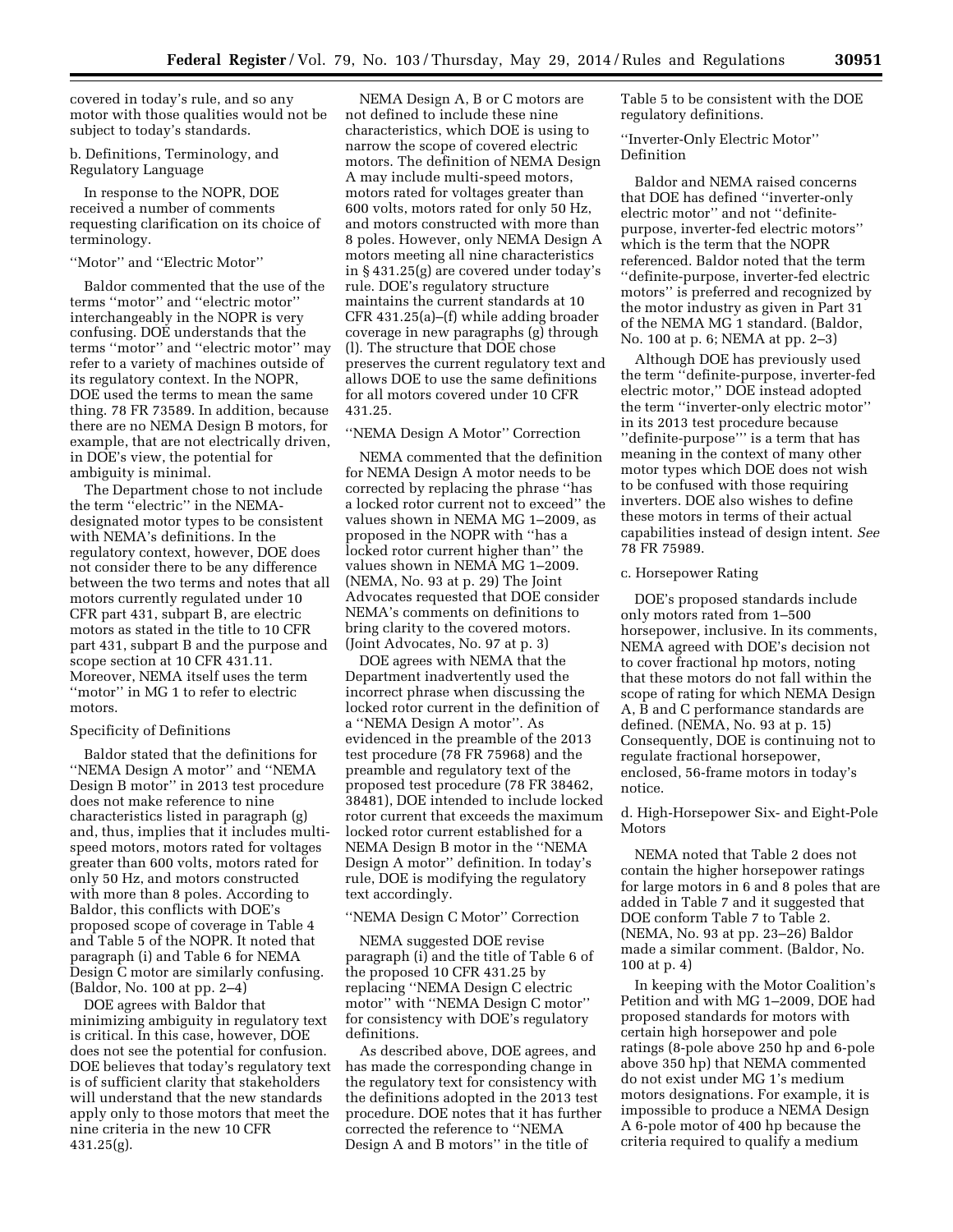motor as Design A 25 do not extend to such a high horsepower motor. NEMA notes that the table in the 2011 version of MG 1 has corrected the mistake of MG 1–2009 and moved these higher horsepower motors to the large motor Table 20–20 of MG 1. In its written comments in response to the NOPR, NEMA asked DOE not to adopt standards for motors of this pole and horsepower configuration because NEMA Design A and B types are not defined for and are not applicable to large motors. (NEMA, No. 93 at pp. 23– 26) Accordingly, DOE has removed several efficiency levels that were proposed in table 5. As the eliminated ratings are nonexistent—it is not possible to build motors meeting such specifications—motors shipments analyses used in today's rule are unaffected.

### e. Frame Size

In response to the NOPR, DOE received a number of comments related to frame size.

#### Scope Characteristic #7

NEMA requested that DOE amend the nine characteristics of regulated motor to include four-digit frame sizes because 500 hp and 6- and 8-pole motors only come in frame sizes larger than threedigit frame sizes. (NEMA, Pub. Mtg. Tr., No. 87 at pp. 42–43; NEMA, No. 93 at p 26)

NEMA also noted that IEC does not put design specifications on the motor, especially for larger-sized motors. Therefore, it requested that DOE use language that will include all such motors (through 500 hp) equivalent to covered NEMA motors. (NEMA, Pub. Mtg. Tr., No. 87 at pp. 42–44; NEMA, No. 93 at p. 26)

Nidec added that the higher horsepower ratings as shown in table 4 of the NOPR are above current threedigit frame size. (Nidec, Pub. Mtg. Tr., No. 87 at p. 45) Secondly, Nidec commented that while the proposed

standard helps clarify the IEC motor coverage, removing characteristic #7 from the nine characteristics in paragraph (g) of 10 CFR 431.25 would remove any confusion about motor size. It commented that DOE may add electric motors covered by the regulations for small electric motors to the list of exempted motors in paragraph (m) of the proposed 10 CFR 431.25.

DOE agrees with the above commenters that it was DOE's intent to ensure that four-digit frame size motors and IEC equivalents of covered motors are covered by these new standards and has adopted revised language in paragraph (g)(7) of § 431.25 to reflect that fact. The updated language covers three-digit frame sizes, four-digit frame sizes, IEC equivalents, and equivalents between NEMA frame sizes.

## NEMA 56-Frame Motors Coverage

NEMA 56-frame motors at 1 hp or greater have been the subject of considerable discussion, due to the fact that they may be covered as a small electric motor under subpart X of 10 CFR part 431, or as an electric motor under subpart B of 10 CFR part 431 depending on whether they are generalpurpose, definite or special purpose, or have an open or enclosed frame. Currently, 56-frame motors are covered as small electric motors if the motor is an open, general-purpose motor that meets the ''small electric motor'' definition at 10 CFR 431.442. The NOPR proposed to extend coverage to 56-frame enclosed motors rated at 1 hp or greater. 78 FR 73589. For 56-frame open, special and definite purpose motors, the NOPR stated that DOE was considering establishing standards for these motor types as well, but requested additional information on those motor types. 78 FR 73606, 73679. Today's rule covers enclosed 56-frame motors rated at 1 hp or greater but does not establish standards for 56-frame open, definite or special purpose motors. DOE notes that,

because today's rule covers all enclosed 56-frame motors, both general purpose and special and definite purpose enclosed 56-frame motors are covered under today's rule.

In response to the NOPR, NEMA provided detailed comments about how DOE should rephrase characteristic #7 and add a sixth exemption to 10 CFR 431.25 if DOE chose to include 56-frame open, definite or special purpose motors. This would also eliminate any confusion regarding covering all IEC frame sizes and all frame sizes between two consecutive NEMA or IEC frame sizes. It also commented that it is ambiguous as to whether a 56-frame, open general purpose motor has different efficiency levels and nameplate markings as compared to the 56-frame open, special and definite purpose motors. (NEMA, No. 93 at pp. 14–15; NEMA, Pub. Mtg. Tr., No. 87 at p. 61) NEMA noted that the current rulemaking cannot be compared with the small motors rule in terms of efficiency requirements and ELs, because the small motor rule requirements are based on average efficiency while electric motor rule are based on nominal full-load efficiency. (NEMA, No. 93 at pp. 28–29)

DOE agrees that coverage of 56-frame, open, special- and definite-purpose motors would require coordination with DOE's small electric motor requirements. In the NOPR, DOE requested additional data on this subset of 56-frame motors to allow DOE to fully assess these motor types. No commenter provided DOE such data. As a result of these complications and the need for more data, DOE does not cover them in today's rule, but may consider covering such motors in a future rulemaking. As explained in the ''Scope Characteristic #7'' section of this section, IVA.2.e, DOE has modified Characteristic #7 accordingly. Table IV.5 provides a summary of respective coverage of 56 frame electric motors.

# TABLE IV.5—56-FRAME REGULATION, 1 HORSEPOWER AND GREATER

|                          | Open | Enclosed                                                                                           |
|--------------------------|------|----------------------------------------------------------------------------------------------------|
| Special/Definite Purpose |      | Not currently covered; covered by<br>this rule.<br>Not currently covered; covered by<br>this rule. |

# f. IEC Motors

NEMA noted that: (1) There is no oneto-one correspondence between NEMA

IEC 100 frames are currently exempt but should be covered. Based on the above, NEMA commented that DOE has

<sup>25</sup>As described in both MG 1–2009 and 10 CFR 431.12.

frame sizes and IEC metric equivalents; (2) the phrase ''NEMA frame'' refers to specific NEMA T-frame sizes; and (3)

<sup>26</sup>*See* 10 CFR 431.442.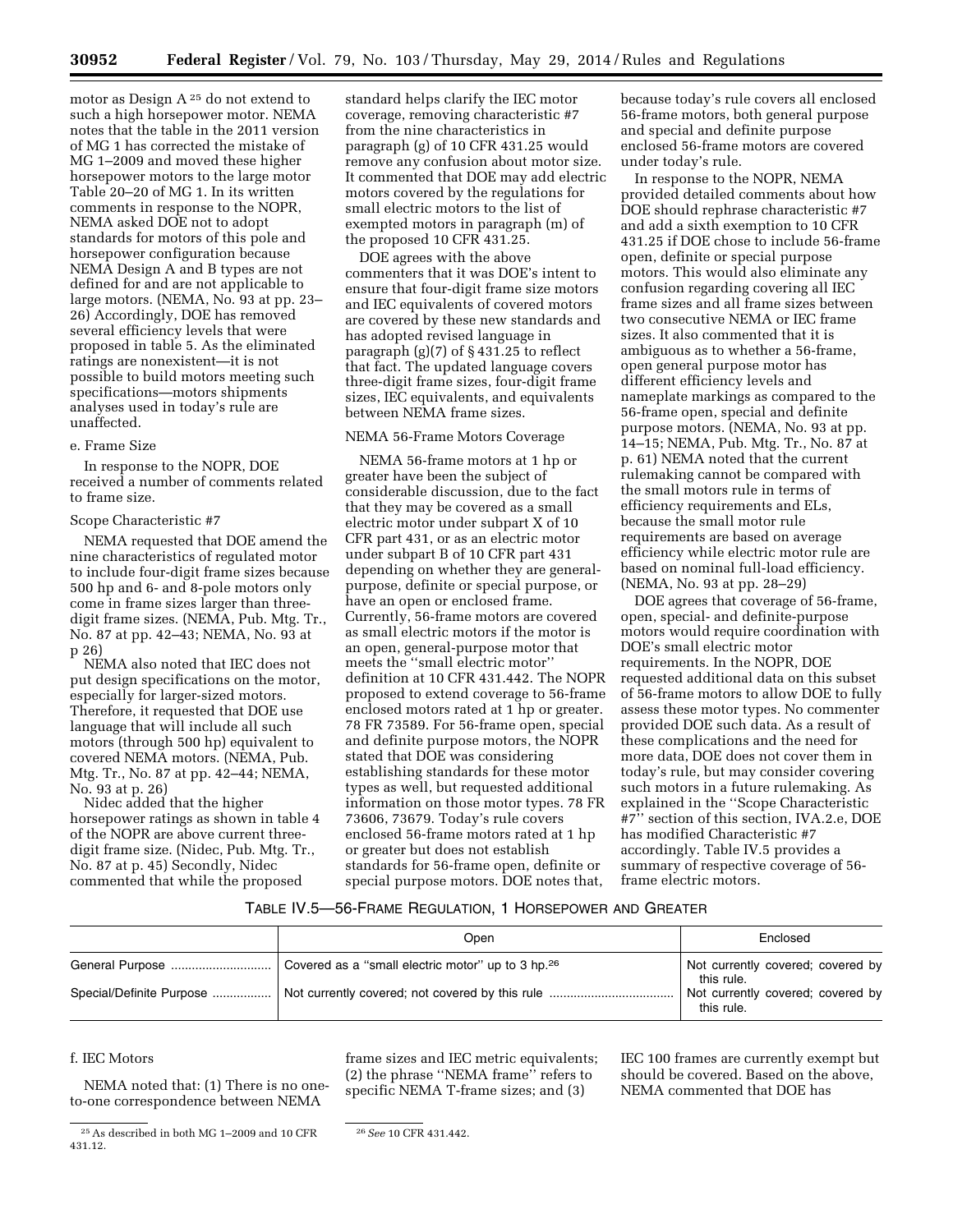removed nearly all IEC motors from any requirement to meet efficiency standards. In order to effectively include standards for IEC motors, it suggested DOE to change the titles of table 5 and 6 and the contents of paragraphs (h) and (i) within 10 CFR 431.25 to reflect that they included the IEC equivalents. (NEMA, No. 93 at p 4) DOE agrees that it was the intent to cover these motors and has amended the regulatory language to make this clear.

In response to the NOPR, NEMA commented that it believed DOE may be of the opinion that because, in DOE's proposed rule, reference is no longer being made to T-frames and all covered frame sizes would have three digits, that DOE no longer needs the text ''including a frame size that is between two consecutive NEMA frame sizes or their IEC metric equivalents'' when describing coverage. NEMA noted, however, that manufacturers may mistakenly equate ''NEMA frame'' with ''T-frame,'' and mistakenly conclude that certain IEC motors (*e.g.,* IEC 100 frame) were uncovered. To remedy this ambiguity, NEMA suggested that DOE modify scope Characteristic #7. (NEMA, No. 93 at p. 26)

DOE appreciates the need to clarify coverage of NEMA versus IEC motors and their equivalents and, consistent with its stated intentions in the NOPR to cover IEC-equivalents of all covered motors, has modified characteristic #7 to make coverage of IEC equivalents more explicit. *See* 78 FR 73589.

#### g. Frequency

NEMA noted that characteristic #4 in paragraph (g) is described as ''operate on polyphase alternating current 60 hertz line power''. NEMA acknowledged that DOE has explained that this is intended to cover electric motors rated at 60 Hz and 50/60 Hz; however, as written, the provision could be read as requiring coverage of 50 Hz motors that are operated on 60 Hz. It is not clear from the proposed standards whether an efficiency standard would apply to a motor's operation at the frequency or frequencies marked on the nameplate of the electric motor or to operation just at 60 Hz. NEMA suggested that DOE add "at 60 Hz" to all efficiency table titles to make clear that the covered motors were required to meet the efficiency standard while operating at 60 Hz. (NEMA, No. 93 at p. 5)

DOE agrees that the suggestion brings clarity to the regulations and reflects DOE's intent in the NOPR. Therefore, corresponding changes were made in the regulatory text. Although the efficiency values apply at 60 Hz only, DOE points out that the ability to

operate at other frequencies (*e.g.,* 50 Hz) in addition to 60 Hz does not, itself, exclude a motor from coverage.

# h. Random Winding

Noting that DOE has established the efficiency levels based on NEMA MG 1 Table 12–12, Nidec raised concern that Table 12–12 is intended only for random wound motors and, therefore, DOE, should amend characteristic #5 to include only electric motors that contain a random wound stator winding. (Nidec, No. 98 at pp. 2, 7–8)

DOE is not aware of any particular winding technique that would make it significantly more difficult for a motor to meet standards and has received no comment suggesting as much. DOE's understanding is that random winding is mostly done automatically to reduce assembly cost, and that more strategic winding (*e.g.,* on a form) is generally done for increased insulation performance at higher voltages. Hand winding is considered in DOE's analysis and generally exhibits performance superior to random winding and would more easily reach higher efficiencies. As a result, DOE perceives no reason to further constrain scope and does not alter scope with respect to the winding method in today's rule.

# i. Duty Cycle

DOE's proposed standards applied only to motors rated for continuous duty, which means that a motor may operate indefinitely without pausing for heat to dissipate.

CEC suggested that DOE revise the criterion in proposed section 431.25(g)(2) such that motors not rated for continuous duty are also subject to standards. It suggested that both motors rated or not rated for continuous duty can meet the nominal full-load efficiency standards. (CEC, No. 96 at p. 3)

Although DOE did not receive data on the relative usages of continuous vs. intermittent duty motors, it understands that continuous duty motors account for the majority of the energy consumption of motors investigated within this rulemaking. Due to their inherent limitations, intermittent duty motors are more likely to be used in applications with a lower fraction of the time spent switched on. As a result, these motors use less energy than continuous duty motors. Although DOE has thus far focused its efforts on continuous duty motors, it remains possible that other motor types may achieve cost-effective energy savings through standards, and DOE may consider exploring their future inclusion. DOE notes that the scope of the MG 1 sections to which the

standards listed in Tables 12–10, 12–11, and 12–12 apply is continuous duty motors. DOE also notes that today's rule represents an evolution of existing standards for General Purpose Electric Motors (Subtypes I and II), which are defined in 10 CFR part 431, subpart B to have continuous ratings.

### j. Gear Motors

Presently, DOE does not define ''gear motor'' or ''gearmotor,'' but understands that these are motors that have gears attached to the motor body, usually for the purpose of trading speed for torque. Depending on the exact configuration, the motor may meet the definition of ''partial electric motor'' as defined in 10 CFR 431.12. In the NOPR, DOE stated that it believed that certain gearmotors could be tested as partial electric motors by first removing the gearbox, so that manufacturers could certify the partial electric motor and be freed from certifying every conceivable motor/ gearbox combination. 78 FR 73647. In the 2013 test procedure, DOE specifically addressed integral gear motors and how to test such motors if they meet DOE's definition of ''partial electric motor''. *See* 78 FR 75979, 75994.

Baldor raised concern that the scope of coverage of integral gear motors (or other integral motors under the groupings of ''partial electric motors'') is not clear. Moreover, DOE did not define or propose test procedures for ''integral gearmotors'' in the 2013 test procedure. (Baldor, No. 100 at p. 5–6) In response, DOE reiterates that it does not, at this time, treat gear motors as a distinct category of equipment. Gear motors would be subject to standards if they meet the definition of ''partial electric motor'' or of another type of equipment subject to standards. In those cases, gear motors would be required to certify using whichever test instructions were applicable to that type of motor. DOE notes that manufacturers may apply for a test procedure waiver if their equipment cannot be tested under the methods found in 10 CFR part 431, subpart B.

NORD Gear Corp. recommended that integral gear motors be excluded from the coverage as they do not meet the statutory definition of ''electric motor''. It commented that if gearmotors are subject to rulemaking, it would require the NORD gear motors to be heavier due to the increased copper, steel and aluminum content. It will also require an increase in frame size for some motors and, thus, will prevent the combination of some gearmotors that are currently in use, leading to a product gap in the market for significant amount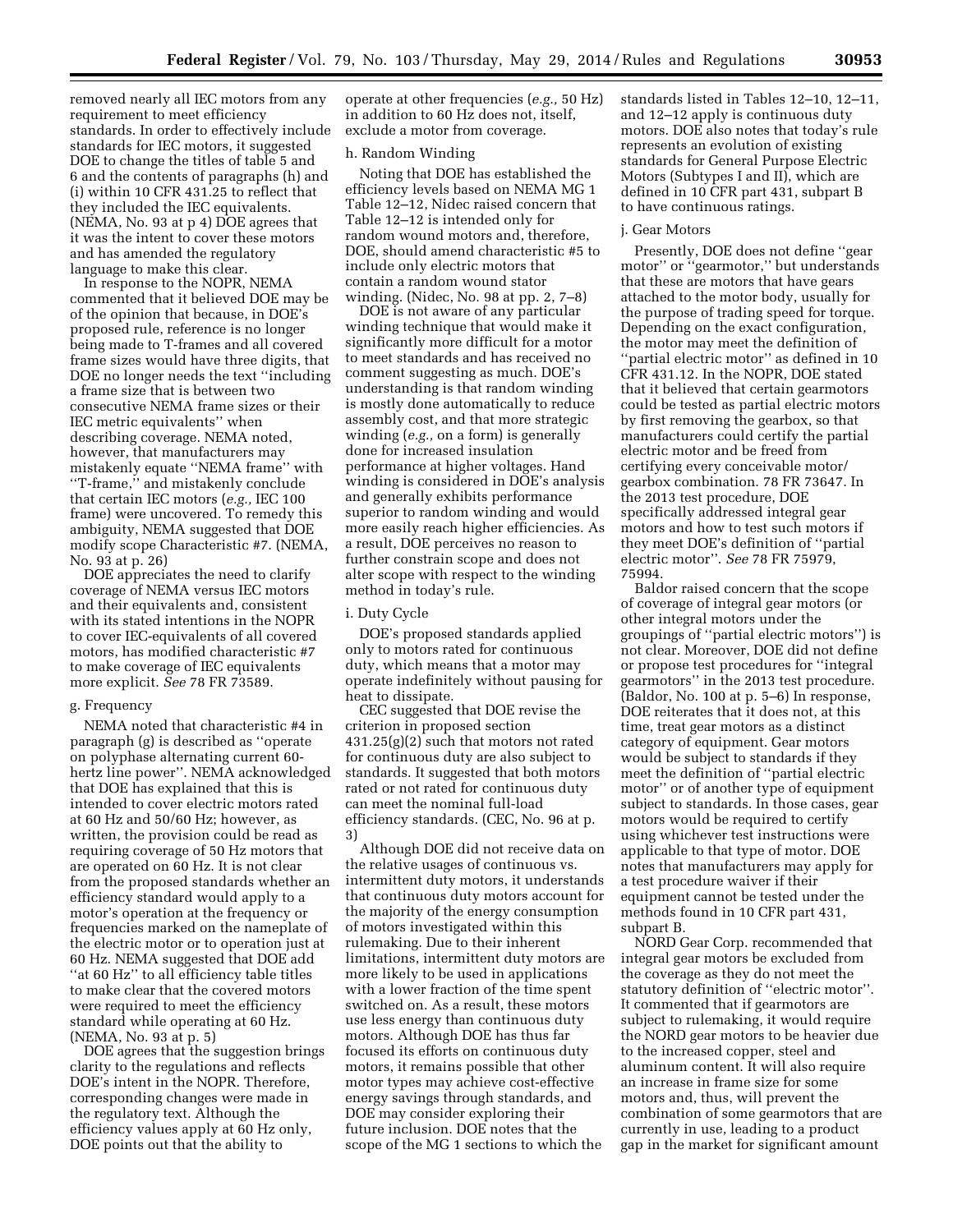of time and creating undue economic burden on gearmotor end users. Further, if gear motors are redesigned to meet the standard, millions of combinations of motors and gearboxes will have to be tested and this would place an undue economic burden on gearbox manufacturers. (NORD Gear, No. 91 at p. 2)

DOE understands that an investment of time and capital may be required by the imposition of any standard, and has attempted to discuss, quantify and consider those investments in its Manufacturer Impact Analysis in section IV.J. DOE believes that there should be sufficient time for manufacturers to make changes in designs (if needed) to comply with standards and make the integral gear motors available in the market. With respect to the question of statutory authority, DOE believes that EPCA, as amended through EISA 2007, provides sufficient statutory authority for the regulation of a wide variety of electric motors as described in detail in section II.A.

### k. Partial Electric Motors

In response to the NOPR, NEMA raised concern that it is not clear whether the proposed standards in Tables 5 through 8 apply to partial electric motors. To clarify, NEMA recommended that DOE either revise paragraph (g) in 10 CFR 431.15 or add a tenth characteristic to include ''partial electric motors''. (NEMA, No. 93 at pp. 26–27) Baldor raised concerns that the content of Table IV of the NOPR implies that DOE intends to cover partial electric motors, however, these motors are neither mentioned in the NOPR nor are efficiency standard levels proposed for them. (NEMA, No. 93 at pp. 26–27)

Under the new regulatory scheme in today's final rule, DOE considers partial electric motors to be electric motors subject to the new requirements listed in 10 CFR 431.25(h)– $\overline{1}$ ) if they meet the nine criteria specified in paragraph (g) of the new § 431.25. DOE's 2013 test procedure provides instructions for testing these motor types to ensure their nominal full-load efficiency can be assessed. 78 FR 75961. To make the inclusion of these motor types abundantly clear, DOE has taken NEMA's suggestion of modifying the regulatory text in 10 CFR 431.25(g) to expressly state that partial electric motors are included.

Additionally, DOE now refers in the to ''special-purpose'' and ''definitepurpose'' ''*electric* motors''. The word ''electric'' was added in the 2013 test procedure. 78 FR 75961.

Finally, DOE notes that it has updated the definition of ''partial electric motor'' found in 10 CFR 431.12 to correct a typographical error: Repetition of the word ''an'' before ''electric motor''.

l. Certification Considerations Related to Expanded Scope

Baldor sought clarification on which manufacturer should be responsible to file compliance certification report with DOE. Baldor asked whether it should be the manufacturer of the partial electric motor or if instead the manufacturer of the electric motor or assembly of which the partial electric motor is a component must certify it. (Baldor, No. 100 at pp. 5–7)

DOE noted in the 2011 certification, compliance and enforcement rule that it intends to undertake a rulemaking to moving and harmonize, where possible, the certification, compliance, and enforcement provisions for electric motors into Part 429. 76 FR 12422, 12447. DOE will address the party responsible for certifying in that rulemaking.

# m. Electric Motors With Separately Powered Blowers

In its comments, NEMA provides an ''Appendix B'' in which it outlines the ''industry interpretation'' of which motor types are covered by the rule. DOE notes that NEMA lists electric motors with separately powered blowers under the ''not a covered product'' category. (NEMA, No. 93 at p. 37)

In the 2013 test procedure, DOE established a method of testing for this type of motor and stated that at least some non-immersible motors that are furnished with separately-powered blowers would meet the same nine criteria that DOE was, at that time, considering applying with respect to its standards rulemaking. 78 FR 75986. Moreover, DOE did not propose to exempt these types of motors from standards in the standards NOPR. 78 FR 73681. DOE maintains its position that electric motors with separately powered blowers that meet the requirements in the new 10 CFR 431.25(g) are covered in today's rule.

#### 3. Advanced Electric Motors

In its final rule analysis, DOE addressed various ''advanced electric motor'', which included those listed in Table IV.6. While DOE recognizes that such motors could offer improved efficiency, regulating them would represent a significant shift for DOE, which has primarily focused on the efficiency of polyphase, single-speed induction motors.

# TABLE IV.6—ADVANCED ELECTRIC **MOTORS**

# Motor Description

Inverter drives. Permanent magnet motors. Electrically commutated motors. Switched-reluctance motors.

At this time, DOE has chosen not to regulate advanced motors and knows of no established definitions or test procedures that could be applied to them. Because DOE agrees that significant energy savings may be possible for some advanced motors, DOE plans to keep abreast of changes to these technologies and their use within industry, and may consider regulating them in the future.

4. Equipment Class Groups and Equipment Classes

When DOE prescribes or amends an energy conservation standard for a type (or class) of covered equipment, it considers: (1) The type of energy used; (2) the capacity of the equipment; or (3) any other performance-related feature that justifies different standard levels, such as features affecting consumer utility. (42 U.S.C. 6295(q) and 6316(a)) Due to the large number of characteristics involved in electric motor design, DOE has developed both ''equipment class groups'' and ''equipment classes''. An equipment class represents a unique combination of motor characteristics for which DOE is establishing a specific energy conservation standard. There are 482 potential equipment classes that consist of all permutations of electric motor design types (*i.e.,* NEMA Design A & B, NEMA Design C (and IEC equivalents), and fire pump electric motor), standard horsepower ratings (*i.e.,* standard ratings from 1 to 500 horsepower), pole configurations (*i.e.,* 2-, 4-, 6-, or 8-pole), and enclosure types (*i.e.,* open or enclosed). An equipment class group is a collection of equipment classes that share a common motor design type. The NEMA Standards Publication MG 1– 2011, ''Motors and Generators,'' defines a series of standard electric motor designs (*i.e.,* Designs A, B and C) that are differentiated by variations in performance requirements. DOE chose to use these design types to establish equipment class groups because design types affect an electric motor's utility and efficiency.

In the NOPR, DOE had divided electric motors into four groups based on three main characteristics: NEMA (or IEC) design letter, whether the motor met the definition of ''fire pump electric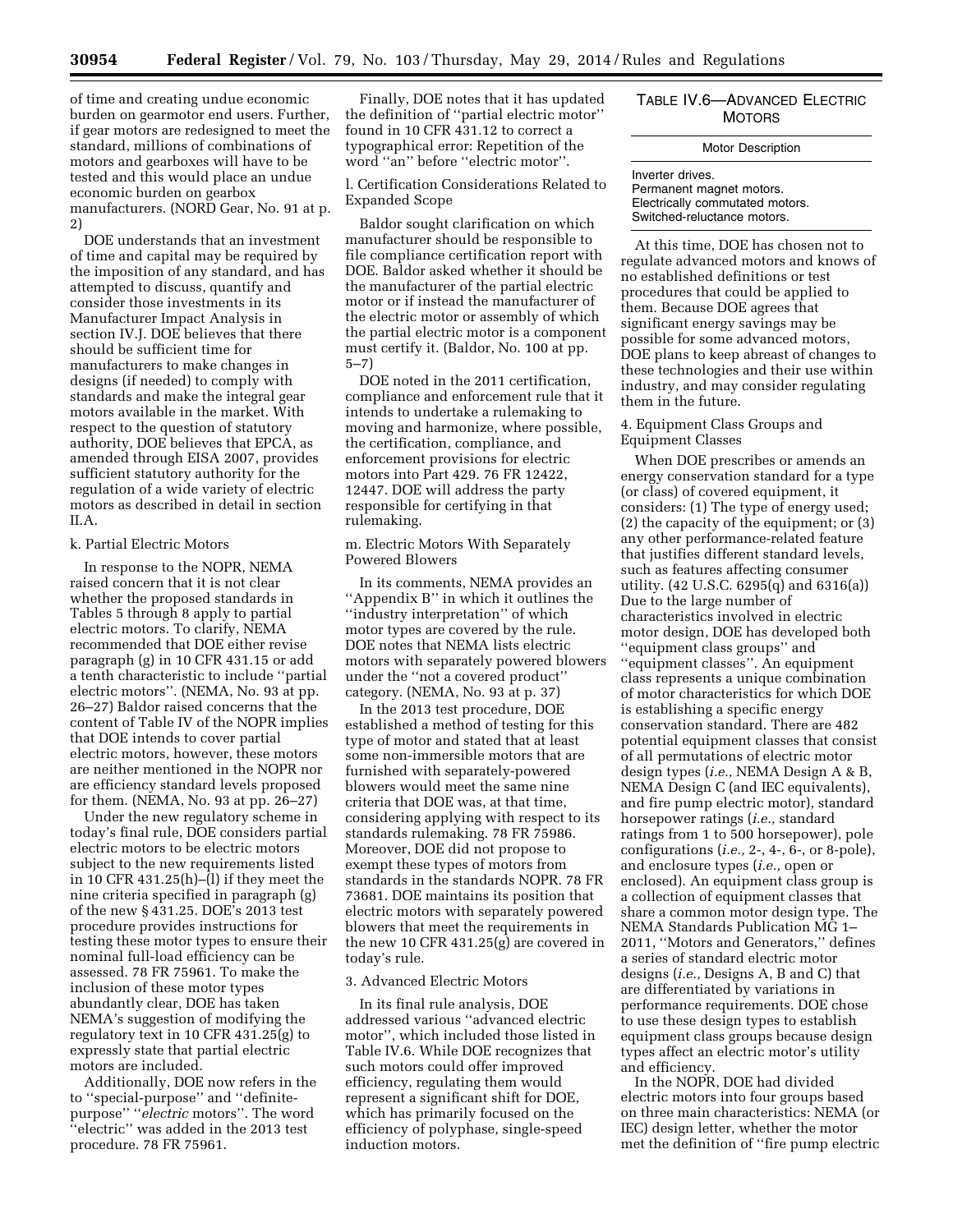motor,'' and whether the motor had a brake. Within each of these groups, DOE utilized combinations of other pertinent motor characteristics to enumerate individual equipment classes. To illustrate the differences between the two terms, consider the following example. A NEMA Design B, 50 horsepower, two-pole enclosed electric motor and a NEMA Design B, 100 horsepower, six-pole open electric motor would be in the same equipment class group (ECG 1), but each would represent a unique equipment class that will ultimately have its own efficiency standard.27

At the NOPR stage, brake electric motors were separated out because DOE was concerned that the presence of a brake (which provides utility in the form of hastened stopping of the motor) might cause additional losses, thereby reducing the motors' ability to meet standards cost-effectively. In its 2013 test procedure, however, DOE established a method of testing brake motors that allowed exclusion of losses attributable to the brake, thereby allowing brake electric motors to be tested without regard to the brake. 78 FR 75995.

For today's final rule, then, DOE divided electric motors into three groups based on two main characteristics: NEMA (or IEC) design letter and whether the motor met the definition of a fire pump electric motor. DOE's three resulting equipment class groups are: NEMA Design A and B and IEC Design N motors (ECG 1), NEMA Design C and IEC Design H motors (ECG 2), and fire pump electric motors (ECG 3). Table IV.7 outlines the relationships between equipment class groups and the characteristics used to define equipment classes.

| TABLE IV.7—ELECTRIC MOTOR EQUIPMENT CLASS GROUPS FOR THE FINAL RULE ANALYSIS |  |
|------------------------------------------------------------------------------|--|
|------------------------------------------------------------------------------|--|

| Equipment<br>class group | Electric motor design | Horsepower | Poles                         | Enclosure                  |
|--------------------------|-----------------------|------------|-------------------------------|----------------------------|
| 1                        |                       | $1 - 500$  | 2, 4, 6, 8 Open.<br>Enclosed. |                            |
| 2                        |                       | $1 - 200$  |                               | 4, 6, 8 Open.<br>Enclosed. |
| 3                        |                       | 1–500      | 2, 4, 6, 8 Open.<br>Enclosed. |                            |

\* Including IEC equivalents.

### a. U-Frame Motors

EISA 2007 prescribed energy conservation standards for electric motors built with a U-frame, whereas previously, only electric motors built with a T-frame were covered.28 (Compare 42 U.S.C. 6311(13)(A)(1992) with 42 U.S.C. 6311(13)(B)(2011)) In general, for the same combination of horsepower rating and pole configuration, an electric motor built in a U-frame is built with a larger ''D'' dimension than an electric motor built in a T-frame. The ''D'' dimension is a measurement of the distance from the centerline of the shaft to the bottom of the mounting feet. Consequently, Uframe motors should be able to reach efficiencies as high, or higher, than Tframe motors with similar ratings (*i.e.,*  horsepower, pole-configuration, and enclosure) because the larger frame size allows for more active materials, such as copper wiring and electrical steel, which help reduce I2R (*i.e.,* losses arising from the resistivity of the

current-carrying material) and core losses (*i.e.,* losses that result from magnetic field stability changes).29 Furthermore, U-frame motors do not have any unique utility relative to comparable T-frame motors. In general, a T-frame design could replace an equivalent U-frame design with minor modification of the mounting configuration for the driven equipment. By comparison, a U-frame design that is equivalent to a T-frame design could require substantial modification to the mounting configuration for the same piece of driven equipment because of its larger size. DOE's research indicated that manufacturers sell conversion brackets for installing T-frame motors into applications where a U-frame motor had previously been used.30 In the NOPR, DOE proposed standards for both T-frame and U-frame motors.

In response to the NOPR, NEMA and the Joint Advocates recommended that DOE keep the standards for U-frame motors at current EPACT 1992 (NEMA MG 1–2011,Table 12–11) levels. These

commenters argued that U-frame motors are a legacy design used only in the automotive manufacturing industry and that their market share is small and declining; according to these commenters, re-designing of U-frame motors would entail huge costs. NEMA commented that new U-frame motors are not being designed currently, and the old designs primarily cater to the replacement market. According to NEMA, there are no suppliers of Uframe general purpose motors (subtype II) at premium efficiency levels, and its review showed that only one manufacturer of U-frame general purpose electric motors (subtype II) would be impacted by the proposed change in efficiency standards. NEMA also stated that the cost of U-frame motors is generally significantly higher than T-frame motors of the same rating, as indicative of the larger size of the Uframe motor and the costs associated with maintaining of production equipment for old designs. Therefore, it would be highly unlikely that

<sup>27</sup>At its core, the equipment class concept, which is being applied only as a structural tool for purposes of this rulemaking, is equivalent to a basic model". See 10 CFR 431.12. The fundamental difference between these concepts is that a ''basic model'' pertains to an individual manufacturer's equipment class. Each equipment class for a given manufacturer would comprise a basic model for that manufacturer.

<sup>28</sup>The terms ''U-frame'' and ''T-frame'' refer to lines of frame size dimensions, with a T-frame motor having a smaller frame size for the same horsepower rating as a comparable U-frame motor.

In general, ''T'' frame became the preferred motor design around 1964 because it provided more horsepower output in a smaller package.

Under EPACT 1992, the only covered electric motors were T-frame electric motors. *See* 42 U.S.C. 6311(13)(A)(1992). These motors were redefined to be ''general purpose electric motor (subtype I)'' under EISA 2007, which, at the time, DOE defined as a motor that can be used in most general purpose applications and that meets standard operating characteristics and mechanical construction for use under usual or unusual service conditions in accordance with specific provisions of NEMA MG

<sup>1–1993.</sup> That version of MG 1 only included specifications for T-frame motors because the last version of MG 1 to contain U-frame dimensions was published in 1967. *See* 77 FR 266.8.

<sup>29</sup>Several manufacturers provide premium efficient U-frame motors. See, for example, *[http://](http://www.usmotors.com/Our-Products/~/media/USMotors/Documents/Literature/Datasheets/PDS/PDS_PREMIUM_EFFICIENT.ashx) [www.usmotors.com/Our-Products/](http://www.usmotors.com/Our-Products/~/media/USMotors/Documents/Literature/Datasheets/PDS/PDS_PREMIUM_EFFICIENT.ashx)*∼*/media/ [USMotors/Documents/Literature/Datasheets/PDS/](http://www.usmotors.com/Our-Products/~/media/USMotors/Documents/Literature/Datasheets/PDS/PDS_PREMIUM_EFFICIENT.ashx) PDS*\_*PREMIUM*\_*[EFFICIENT.ashx](http://www.usmotors.com/Our-Products/~/media/USMotors/Documents/Literature/Datasheets/PDS/PDS_PREMIUM_EFFICIENT.ashx)*.

<sup>30</sup>See, for example, *[http://www.overlyhautz.com/](http://www.overlyhautz.com/adaptomounts1.html)  [adaptomounts1.html](http://www.overlyhautz.com/adaptomounts1.html)*.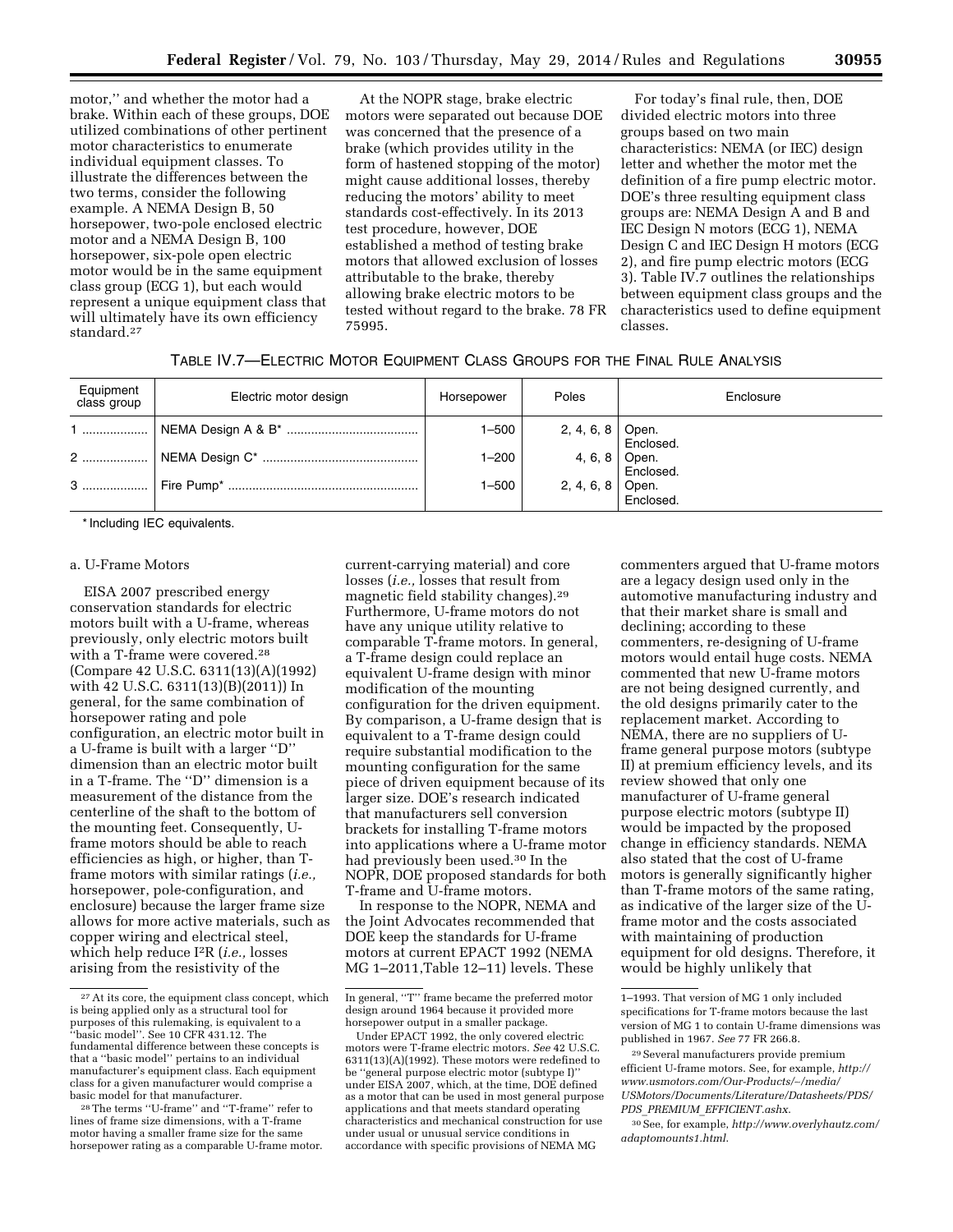consumers would increase purchases of U-frame motors of lower efficiency as substitutes for T-frame motors. NEMA claimed that DOE did not evaluate the cost burden on manufacturers from redesigning old U-frame motors, and if it did, the results would not support the increase in efficiency standards proposed in the NOPR. The Joint Advocates commented that leaving Uframe motor standards unchanged would enable manufacturers to direct scarce product design resources to product types with larger market shares. (NEMA, Pub. Mtg. Tr., No. 87 at pp. 69– 70; NEMA, No. 93 at pp. 27–28; Joint Advocates, No. 97 at p. 2)

By contrast, Nidec supported DOE's proposal to raise efficiency standards of U-frame motors to EL2 (*i.e.,* Table 12– 12) levels, noting that it is technologically feasible to increase the efficiency level of these motors. (Nidec, No. 98 at p. 5)

DOE understands NEMA's concerns regarding the diminishing market size of U-frame motors. However, DOE has determined that a complete phase-out of U-frame motors would not be the result of an efficiency standard that is technologically infeasible for U-frame motors, but because U-frame motors offer no unique utility relative to Tframe motors. Furthermore, DOE has concluded that the updated standards are unlikely to result in the unavailability of U-frame motors. Based on catalog data from several large electric motor manufacturers, DOE has observed manufacturer offerings of premium efficiency U-frame motors on the market today.31 DOE sees no technical reason why U-frame manufacturers would not be able to comply with standards corresponding to TSL 2. DOE notes that it requested, but did not receive, data suggesting that Uframe motors would be eliminated from the market under the standard levels adopted in today's final rule. *See* 78 FR 73610.

Under 42 U.S.C. 6295(o)(4), as applied to commercial and industrial equipment via 42 U.S.C. 6316(a), DOE cannot prescribe a standard that would result in the ''unavailability in the United States in any covered equipment type (or class) of performance characteristics (including reliability), features, sizes, capacities, and volumes that are substantially the same as those generally available in the United States at the time of the Secretary's finding''. However, DOE notes that this statutory provision does not require the continued protection of particular classes or types

of equipment—in this case, electric motors—if the same utility continues to be available to consumers. Consequently, based on available information, DOE continues to believe that U-frame motors fail to merit a separate equipment class with lower standards and has not created one for them in this final rule.

# b. Electric Motor Design Letter

The first criterion that DOE considered when disaggregating equipment class groups was based on the NEMA (and IEC) design letter. The NEMA Standards Publication MG 1– 2011, ''Motors and Generators,'' defines a series of standard electric motor designs that are differentiated by variations in performance requirements. These designs are designated by letter— Designs A, B, and C. (See NEMA MG 1– 2011, paragraph 1.19.1). These designs are categorized by performance requirements for full-voltage starting and developing locked-rotor torque, breakdown torque, and locked-rotor current, all of which affect an electric motor's utility and efficiency. DOE is regulating the efficiency of motors of each of these design types.

The primary difference between a NEMA Design A and NEMA Design B motor is that they have different lockedrotor current requirements. NEMA Design B motors must not exceed the applicable locked-rotor current level specified in NEMA MG 1–2011, paragraph 12.35.1. NEMA Design A motors, on the other hand, do not have a maximum locked-rotor current limit. In most applications, NEMA Design B motors are generally preferred because locked-rotor current is constrained to established industry standards, making it easier to select suitable motor-starting devices. However, certain applications have special load torque or inertia requirements, which result in a design with high locked-rotor current (NEMA Design A). When selecting starting devices for NEMA Design A motors, extra care must be taken in properly sizing electrical protective devices to avoid nuisance tripping during motor startup. The distinction between NEMA Design A and NEMA Design B motors is important to applications that are sensitive to high locked-rotor current; however, both NEMA Design A and Design B motors have identical performance requirements in all other metrics, which indicates that they offer similar levels and types of utility. Given these similarities, DOE is grouping these motors together into a single equipment class group for the purposes of this rulemaking.

In contrast, DOE believes that the different torque requirements for NEMA Design C motors represent a change in utility that can affect efficiency performance. NEMA Design C motors are characterized by high starting torques. Applications that are hard to start, such as heavily loaded conveyors and rock crushers, require this higher starting torque. The difference in torque requirements will restrict which applications can use which NEMA Design types. As a result, NEMA Design C motors cannot always be replaced with NEMA Design A or B motors, or vice versa. Therefore, as in the preliminary analysis and NOPR, DOE has analyzed NEMA Design C motors in an equipment class group separate from NEMA Design A and B motors.

In chapter two, ''Analytical Framework,'' of the technical support document, DOE noted numerous instances where manufacturers were marketing electric motors rated greater than 200 horsepower as NEMA Design C motors. (see Chapter 2 of TSD) 32 DOE understands that NEMA MG 1–2011 specifies Design C performance requirements for motors rated 1–200 hp in four-, six-, and eight-pole configurations—a motor rated above 200 hp or using a two-pole configuration would not meet the Design C specifications. DOE understands that without established performance standards that form the basis for a twopole NEMA Design C motor or a NEMA Design C motor with a horsepower rating above 200, motors labeled as such would not meet the regulatory definition for ''NEMA Design C motor'' as provided in the 2013 test procedure. 78 FR 75994. DOE considers motors at these ratings to be improperly labeled if they are name-plated as NEMA Design C. Mislabeled NEMA Design C motors, however, are still subject to energy conservation standards if they meet the definitions and performance standards for a regulated motor—*e.g.,* NEMA Design A or B. And since these motors either need to meet the same efficiency levels or would be required by customers to meet specific performance criteria expected of a given design letter (*i.e.,* Design A, B, or C), DOE does not foresee at this time any incentive that would encourage a manufacturer to identify a Design A or B motor as a Design C motor for standards circumvention purposes. DOE understands, however, that NEMA Design C motors as a whole constitute

<sup>31</sup>See, for example: *[http://www.marathonelectric.](http://www.marathonelectric.com/motors/docs/manuals/SB547.pdf)  [com/motors/docs/manuals/SB547.pdf](http://www.marathonelectric.com/motors/docs/manuals/SB547.pdf)*.

<sup>32</sup>For instructions on how to access the TSD, visit the rulemaking page at: *[http://](http://www1.eere.energy.gov/buildings/appliance_standards/rulemaking.aspx/ruleid/42) [www1.eere.energy.gov/buildings/appliance](http://www1.eere.energy.gov/buildings/appliance_standards/rulemaking.aspx/ruleid/42)*\_

*[standards/rulemaking.aspx/ruleid/42](http://www1.eere.energy.gov/buildings/appliance_standards/rulemaking.aspx/ruleid/42)*.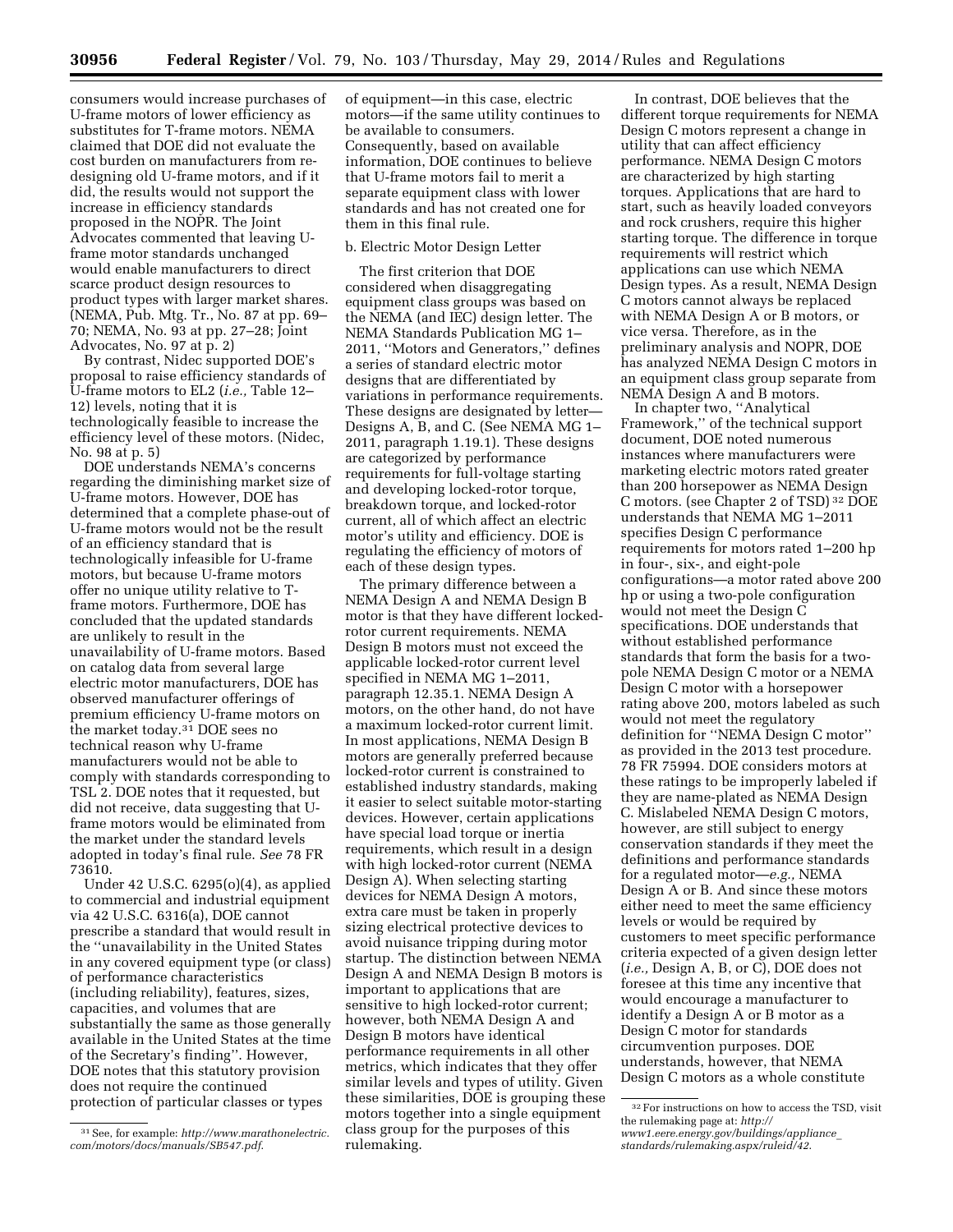an extremely small percentage of motor shipments—less than two percent of shipments—covered by this rulemaking, which would appear to create an unlikely risk that mislabeling motors as NEMA Design C will be used as an avenue to circumvent standards. In addition, DOE received no comments suggesting this would be likely. Nevertheless, DOE will monitor the potential presence of such motors and may reconsider standards for them provided such practice becomes prevalent.

# c. Fire Pump Electric Motors

In addition to considering the NEMA design type when establishing equipment class groups, DOE considered whether an electric motor is a fire pump electric motor. EISA 2007 prescribed energy conservation standards for fire pump electric motors  $(42 \text{ U.S.C. } 6313(b)(2)(\overline{B}))$  and, subsequently, DOE adopted a definition for the term ''fire pump electric motor,'' which incorporated portions of National Fire Protection Association Standard (NFPA) 20, ''Standard for the Installation of Stationary Pumps for Fire Protection'' (2010). (*See* 77 FR 26608 (codified at 10 CFR 431.12)) Pursuant to NFPA 20, a fire pump electric motor must comply with NEMA Design B performance standards and must continue to operate in spite of any risk of damage stemming from overheating or continuous operation. The additional requirements for a fire pump electric motor are intended to further the purpose of public safety and constitute a change in utility that DOE believes could also affect its performance and efficiency. Therefore, DOE established a separate equipment class group for such motors in the preliminary analysis to account for the special utility offered by these motors and maintained that practice through the NOPR and today's final rule.

Regarding the ''fire pump electric motor'' definition, as detailed in the 2012 test procedure (77 FR 26608), DOE intends its ''fire pump electric motor'' definition to cover both NEMA Design B motors and IEC-equivalents that meet the requirements of section 9.5 of NFPA 20. *See* 77 FR 26617–26618. As stated in the 2012 test procedure, DOE believes that IEC-equivalent motors should be included within the scope of the definition of ''fire pump electric motor,'' although NFPA 20 does not explicitly recognize the use of IEC motors with fire pumps. *Id.* DOE realizes that section 9.5 of NFPA 20 specifically requires that fire pump motors shall be marked as complying with NEMA Design B. The fire pump electric motor definition that

DOE created focuses on ensuring that compliance with the energy efficiency requirements are applied in a consistent manner. DOE believes that there are IEC motors that can be used in fire pump applications that meet both NEMA Design B and IEC Design N criteria, as well as NEMA MG 1 service factors. DOE's definition encompasses both NEMA Design B motors and IECequivalents. To the extent that there is any ambiguity as to how DOE would apply this definition, in DOE's view, any Design B or IEC-equivalent motor that otherwise satisfies the relevant NFPA requirements would meet the fire pump electric motor definition in 10 CFR 431.12. See the standards NOPR for a historical discussion of comments related to fire pump electric motors. 78 FR 73623.

NEMA suggested that DOE should change the title of Table 7 and the content of paragraph (j) to specifically refer to NEMA Design B fire pump electric motors. NEMA commented that although DOE has stated that the standards for fire pump electric motors are based on NEMA Design B types, that fact it is not clear in the definition of ''fire pump electric motor'' in 10 CFR 431.12. (NEMA, No. 93 at p. 5) Baldor also raised concern that the scope of coverage of fire pump electric motors is not clear from only referring to the definition proposed in 10 CFR 431.12., nothing that it had to go through several documents to determine that fire pump electric motors that meet nine criteria and are limited to NEMA Design B and IEC equivalents are covered. (Baldor, No. 100 at p. 4)

Pursuant to NFPA 20, a fire pump electric motor must comply with NEMA Design B performance standards and must continue to run in spite of any risk of damage stemming from overheating or continuous operation. Therefore, DOE considers it unnecessary to add further restrictions in its regulatory text. DOE also wishes to avoid the implication that IEC equivalents would not be covered. Regarding having to review the nine criteria in the new 10 CFR 431.25(g) to know if a fire pump motor is covered, as DOE explained above, the regulatory scheme used in the new regulations was chosen to maintain the existing regulations for currently regulated electric motors while providing the criteria that all motors must meet if they are regulated motors under the new standards.

NEMA commented that it is aware of few entities that have listed IEC motors for application with fire pumps in the U.S. It also commented that there is confusion regarding the coverage of the efficiency standards for fire pump

electric motors. (NEMA, No. 93 at p. 14) By contrast, Nidec provided a link to data on companies that have a UL certification for IEC motors for fire pump applications. (Nidec, No. 98 at p. 5)

Regarding IEC fire pump motors, DOE views Nidec's comment and the fact that IEC motors can be built to very similar specifications as Design B motors (even though they may not be labeled as such) as sufficient cause to maintain the requirement that IEC designs comply with fire pump motor standards as well.

Specifically regarding standards for fire pump electric motors, NEMA and Baldor both raised concerns that the proposed standards for fire pump electric motors in Table 7 were not consistent with the current standards for fire pump electric motors in Table 2, as suggested in the Petition and as DOE intended to propose (*see* 78 FR 73592). (NEMA, No. 93 at pp. 23, 26; Baldor, No. 100 at p. 4)

Finally, the NOPR had mistakenly listed a standard for 1 hp, 2 pole, open fire pump electric motors even though no standard for this configuration is currently in effect, as evidenced by the absence of a standard for this rating in DOE's regulations at 10 CFR 431.25(b). This standard has been removed from the final rule.

# d. Brake Electric Motors

In its final rule analyses, DOE considered whether brake electric motors (both integral brake electric motors and non-integral brake electric motors). In the 2013 test procedure, DOE adopted a definition for brake electric motors. 78 FR 75993 In the NOPR, the two types of brake electric motor were contained in one equipment class group as separate from the equipment class groups established for NEMA Design A and B motors, NEMA Design C motors, and fire pump electric motors.

DOE understands that brake electric motors contain multiple features that can affect both utility and efficiency. In most applications, electric motors are not required to stop immediately. Instead, electric motors typically slow down and gradually stop after power is removed from the motor due to a buildup of friction and windage from the internal components of the motor. However, some applications 33 require electric motors to stop quickly. Motors used in such applications may employ a brake component that, when engaged, abruptly slows or stops shaft rotation.

<sup>33</sup>For example, some conveyor and other material-handling applications require motors to stop quickly.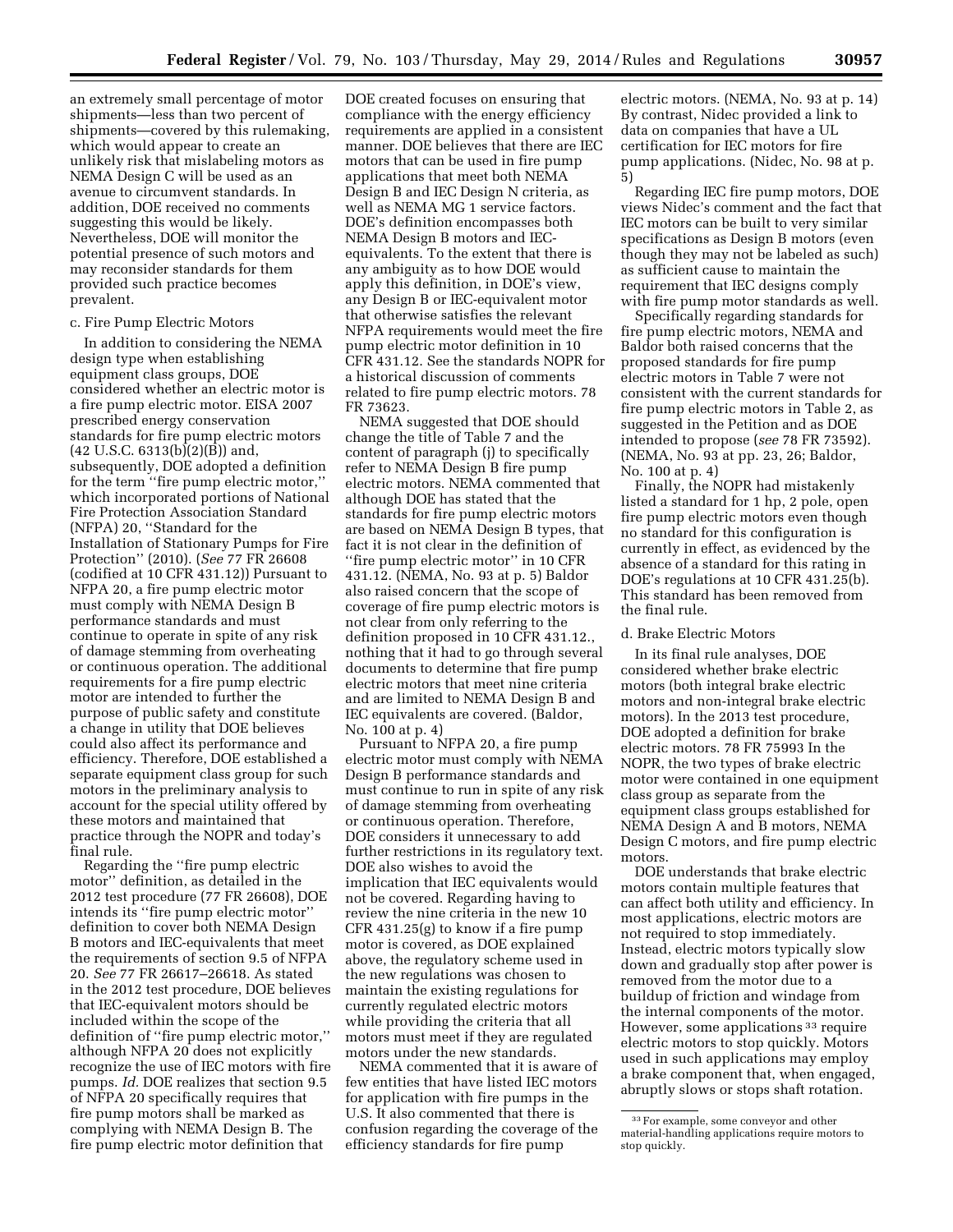The brake component attaches to one end of the motor and surrounds a section of the motor's shaft. During normal operation of the motor, the brake is disengaged from the motor's shaft—it neither touches nor interferes with the motor's operation. However, under normal operating conditions, the brake is drawing power from the electric motor's power source and may also be contributing to windage losses, because the brake is an additional rotating component on the motor's shaft. When power is removed from the electric motor (and therefore the brake component), the brake component deenergizes and engages the motor shaft, quickly slowing or stopping rotation of the rotor and shaft components. Because of these utility related features that affect efficiency, DOE had proposed to establish a separate equipment class group for electric motors with a brake.

During the NOPR public meeting, NEMA argued that DOE has captured most standard stock available and agreed with DOE's decision to limit standards for brake motors to 1–30 hp and 4-, 6- and 8-pole configurations. It commented that larger brake motors are generally design D or intermittent-duty motors for cranes and hoists, which are currently out of the scope of coverage. (NEMA, Pub. Mtg. Tr., No. 87 at pp. 70– 71) In its written comments, NEMA noted that brakes can be treated as an accessory because in DOE's test procedure for brake motors, brake electrical losses are not included in the efficiency calculation. Therefore, it suggested that brake motors should not be put in separate equipment class but should be included in tables 5 and 6. (NEMA, No. 93 at pp. 7–8)

The Joint Advocates stated that they support inclusion of integral brake motors in the scope of coverage. However, they commented that establishing a separate class and table of standards for brake motors is unnecessary, because DOE has proposed setting standards for brake motors identical to other motors. Moreover, it requested that DOE include brake motors above 30 hp since there are some motors sold above 30 hp, and capping the brake motors coverage at 30 hp may create confusion about scope of coverage. (Joint Advocates, No. 97 at p. 2)

The Appliance Standards Awareness Project (ASAP) commented that if brake motors have the same standards as other motors, they would not require a separate equipment class group and would not only be regulated at the limited horsepower range proposed. (ASAP, Pub. Mtg. Tr., No. 87 at p. 74)

Regarding the brake motor standards proposed, Baldor raised concern that the title of table 8 does not fully identify the type of integral brake electric motors and non-integral brake electric motors to which the proposed standards apply. Baldor raised concern that DOE has not defined integral and non-integral brake motors in 10 CFR 431.12, even though it makes reference to these motors in the NOPR. Baldor raised concern that the term ''dedicated mechanism for speed reduction'' used in the definition of brake electric motors is ambiguous, stating that it is not clear what DOE intends to cover other than a ''brake''. (Baldor, No. 100 at p. 5)

WEG raised concern that even though a slight friction or windage adder needs to be considered due to brake, there is no need to create a separate equipment class group for brake motors because separate efficiency levels are not set for these motors. WEG commented that larger brake motors exist in the market, but most of them are special motors, which are out of scope of coverage. However, if any larger brake motor falls under the scope of coverage, the proposed standards (only up to 30 hp) may create a loophole. It commented that if it is a standard motor with a brake, the manufacturers would like to use same standard electrical design and not create special one to account for just a few losses. Therefore, it requested that DOE consider exclusion of the brake losses in the criteria. (WEG, Pub. Mtg. Tr., No. 87 at pp. 72–73, 75)

In response, DOE notes that as per the updated test procedures for brake motors, only power used to drive the motor is included in the efficiency calculation, and the power supplied to prevent the brake from engaging is not considered. Through that lens, the efficiency determination for brake motors is similar to that for any motor. Therefore, DOE has removed the separate equipment class group for brake motors in the final rule. DOE understands that most brake motors sold in the market would fall into ECG 1, but notes that a brake motor could be constructed such that it fell into other equipment classes, or none at all. For the purposes of analytical results, however, DOE is still reporting brake motors separately as equipment class subgroup 1b. Results of the former ECG 1 (NEMA Design A and Design B) are now reported as equipment class subgroup 1a. DOE notes that in the final rule, it is not segregating brake motors into ''integral brake motors'' and ''nonintegral brake motors'' because it is not necessary for testing. Under this same logic, larger brake motors (*i.e.,* above 30 hp) are now also subject to coverage if

rated from 1–500 hp, just as would any other motor type in ECG 1.

With respect to Baldor's concern on terminology, DOE's definition makes reference to a ''dedicated mechanism for speed reduction'' to clarify what is meant by a ''brake''. The definition aims to maintain the general sense of the term to avoid any loophole that may arise with an unnecessarily narrow definition.

The Chinese WTO/TBT National Notification & Enquiry Center acknowledged the energy conservation efforts of United States and requested more clarification about the efficiency values for brake motors given in Table I.5 of NOPR, particularly for 8-pole brake motors, 4-pole open brake motors and 6-pole closed brake motors. (China WTO/TBT NNEC, No. 104 at p. 3)

DOE notes that the confusion around Table I.5 in the NOPR is due to the formatting issues. For the final rule, DOE has deleted what was previously Table I.5 because brake motors are no longer in a separate equipment class group. Depending on the specific characteristics and configuration of a brake motor, it may fall under any ECG category and be subject to the corresponding efficiency standards.

#### e. Horsepower Rating

In its preliminary analysis, DOE considered three criteria when differentiating equipment classes. The first criterion was horsepower, a critical performance attribute of an electric motor that is directly related to the capacity of an electric motor to perform useful work and that generally scales with efficiency. For example, a 50 horsepower electric motor would generally be considered more efficient than a 10-horsepower electric motor. In view of the direct correlation between horsepower and efficiency, DOE preliminarily used horsepower rating as a criterion for distinguishing equipment classes in the framework document. In today's rule, DOE continues to use horsepower as an equipment classsetting criterion.

# f. Pole Configuration

The number of poles in an induction motor determines the synchronous speed (*i.e.,* revolutions per minute) of that motor. There is an inverse relationship between the number of poles and a motor's speed. As the number of poles increases from two to four to six to eight, the synchronous speed drops from 3,600 to 1,800 to 1,200 to 900 revolutions per minute, respectively. In addition, manufacturer comments and independent analysis performed on behalf of DOE indicate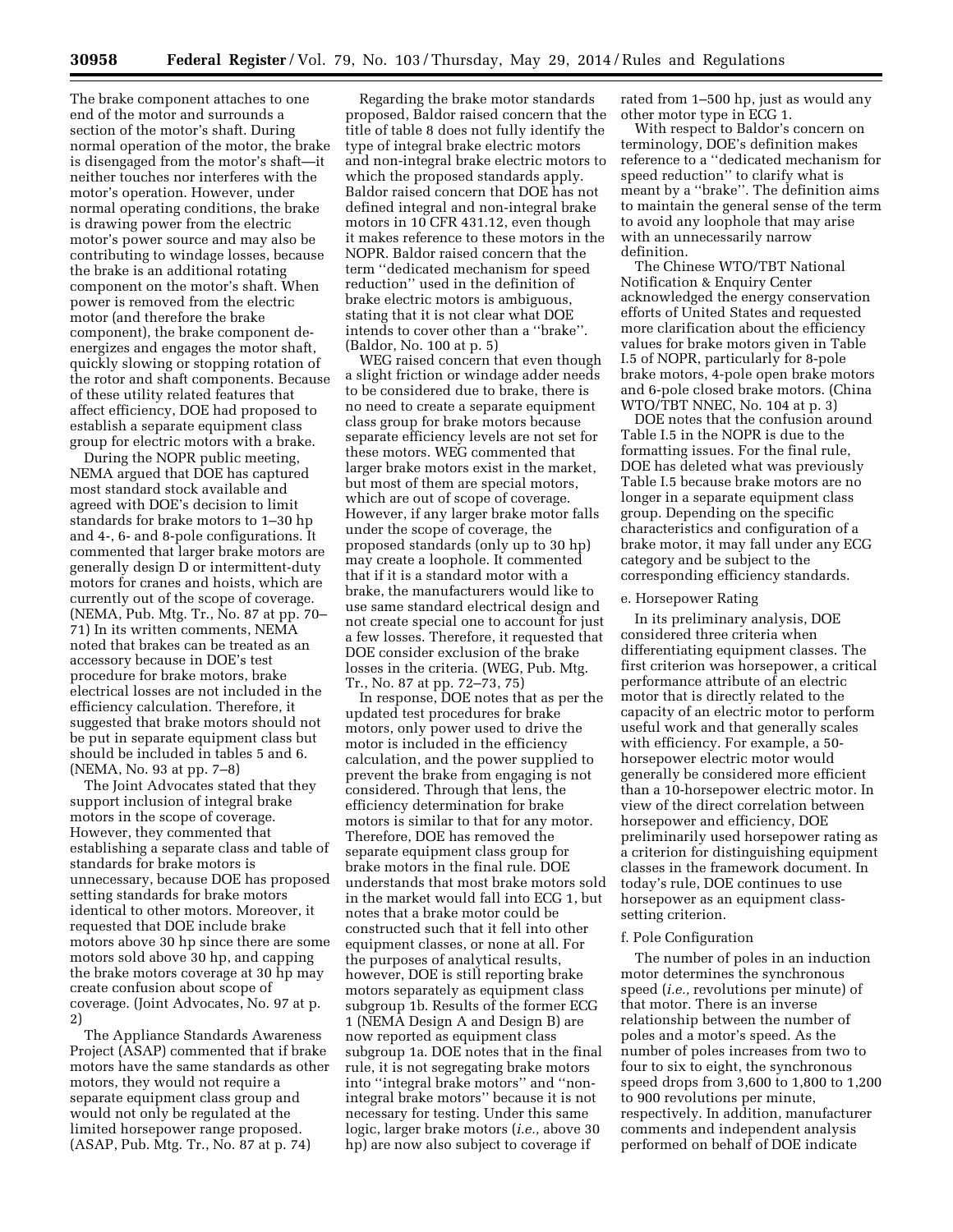that the number of poles has a direct impact on the electric motor's performance and achievable efficiency because some pole configurations utilize the space inside of an electric motor enclosure more efficiently than other pole configurations. For example, eight pole motors have twice as many poles as four-pole motors and, correspondingly, less space for efficiency improvements. Two-pole motors have more internal space, but carry a greater magnetic field spacing which yields inherently less-efficient operation. DOE used the number of poles as a means of differentiating equipment classes in the preliminary analysis. In today's rule, DOE continues to use pole-configuration as an equipment class-setting criterion.

# g. Enclosure Type

EISA 2007 prescribes separate energy conservation standards for open and enclosed electric motors. (42 U.S.C. 6313(b)(2)) Electric motors manufactured with open construction allow a free interchange of air between the electric motor's interior and exterior. Electric motors with enclosed construction have no direct air interchange between the motor's interior and exterior (but are not necessarily airtight) and may be equipped with an internal fan for cooling. Whether an electric motor is open or enclosed affects its utility; open motors are generally not used in harsh operating environments, whereas totally enclosed electric motors often are. The enclosure type also affects an electric motor's ability to dissipate heat, which directly affects efficiency. For these reasons, DOE used an electric motor's enclosure type (open or enclosed) as an equipment class setting criterion in the preliminary analysis. DOE received no related comments during the NOPR. In today's rule, DOE is continuing to use separate equipment class groups for open and enclosed electric motors but is declining to further break out separate equipment classes for different types of open or enclosed enclosures because DOE does not have data supporting such separation.

# h. Other Motor Characteristics

In its analysis, DOE addressed various other motor characteristics, but did not use them to disaggregate equipment classes. In the final TSD, DOE provided its rationale for not disaggregating equipment classes for vertical electric motors, electric motors with thrust or sleeve bearings, close-coupled pump motors, or by rated voltage or mounting feet. DOE believes that none of these electric motor characteristics provide

any special utility that would impact efficiency and justify separate equipment classes.

#### 5. Technology Assessment

The technology assessment provides information about existing technology options and designs used to construct more energy-efficient electric motors. Electric motors have four main types of losses that can be reduced to improve efficiency: Losses due to the resistance of conductive materials (stator and rotor I2R losses), core losses, friction and windage losses, and stray load losses. These losses are interrelated such that measures taken to reduce one type of loss can result in an increase in another type of losses. In consultation with interested parties, DOE identified several technology options that could be used to reduce such losses and improve motor efficiency. These technology options are presented in Table IV.8. (See chapter 3 of the TSD for details.)

TABLE IV.8—TECHNOLOGY OPTIONS TO INCREASE ELECTRIC MOTOR EF-**FICIENCY** 

| Type of loss to<br>reduce       | Technology option                          |
|---------------------------------|--------------------------------------------|
| Stator I <sup>2</sup> R         | Increase cross-sectional                   |
| Losses.                         | area of copper in stator<br>slots.         |
|                                 | Decrease the length of coil<br>extensions. |
| Rotor <sup>2</sup> R<br>Losses. | Use a die-cast copper rotor<br>cage.       |
|                                 | Increase cross-sectional                   |
|                                 | area of rotor conductor<br>hars.           |
|                                 | Increase cross-sectional                   |
|                                 | area of end rings.                         |
| Core Losses                     | Use electrical steel lamina-               |
|                                 | tions with lower losses<br>(watts/lb).     |
|                                 | Use thinner steel laminations              |
|                                 | Increase stack length ( <i>i.e.</i> ,      |
|                                 | add electrical steel lamina-<br>tions).    |
| Friction and                    | Optimize bearing and lubri-                |
| Windage                         | cation selection.                          |
| Losses.                         | Improve cooling system de-<br>sign.        |
| Stray-Load                      | Reduce skew on rotor cage.                 |
| Losses.                         | Improve rotor bar insulation.              |

DOE made several changes to the technology options considered and how they are analyzed between the NOPR TSD and the final rule TSD. First, DOE notes the listed option of ''improved rotor insulation'' refers to increasing the resistance between the rotor squirrelcage and the rotor laminations. Manufacturers use different methods to insulate rotor cages, such as applying an insulating coating on the rotor slot prior to die-casting or heating and

quenching 34 the rotor to separate rotor bars from rotor laminations after diecasting. DOE has updated the discussion in the TSD chapter 3 to clarify that there are multiple ways to implement this technology option.

Second, DOE notes that increasing the cross-sectional area of copper in the stator is synonymous with reducing the stator resistance, and has updated the discussion in TSD chapter 3 for clarity.

Third, DOE notes that increasing rotor slot size is a technique that reduces rotor resistivity. DOE also considered other techniques to reduce rotor resistivity such as increasing the volume of the rotor end rings and using die-cast copper rotors. For the sake of clarity, DOE has replaced the technology option ''reduce rotor resistance'' in the TSD discussion with the specific techniques that DOE considered in its analysis: Increasing the cross-sectional area of the rotor conductor bars, increasing the cross-sectional area of the end rings, and using a die-cast copper rotor cage.

Fourth, with regard to increasing the flux density in the air gap, DOE consulted with its subject matter expert (SME) 35 and acknowledges that this approach is not necessarily an independently adjustable design parameter used to increase motor efficiency and has removed it from its discussion in chapters 3 and 4 of the TSD. DOE notes that it understands that the technology options that it discusses do have limits, both practical limits in terms of manufacturing and design limits in terms of their effectiveness. DOE also understands that a manufacturer must balance any options to improve efficiency against the possible impacts on the performance attributes of its motor designs.

Other technology options considered are described in detail below.

a. Increase the Cross-Sectional Area of Copper in the Stator Slots

A manufacturer may increase the total cross-section of copper in the stator slots by either increasing slot fill or by increasing the number of stator slots.

#### Increasing Slot Fill

Increasing the slot fill by either adding windings or changing the gauge of wire used in the stator winding can also increase motor efficiency. Motor design engineers can achieve this by manipulating the wire gauges to allow for a greater total cross-sectional area of wire to be incorporated into the stator slots. This could mean either an

<sup>34</sup>Quenching is rapid cooling, generally by immersion in a fluid instead of allowing the rotor temperature to equalize to ambient temperature.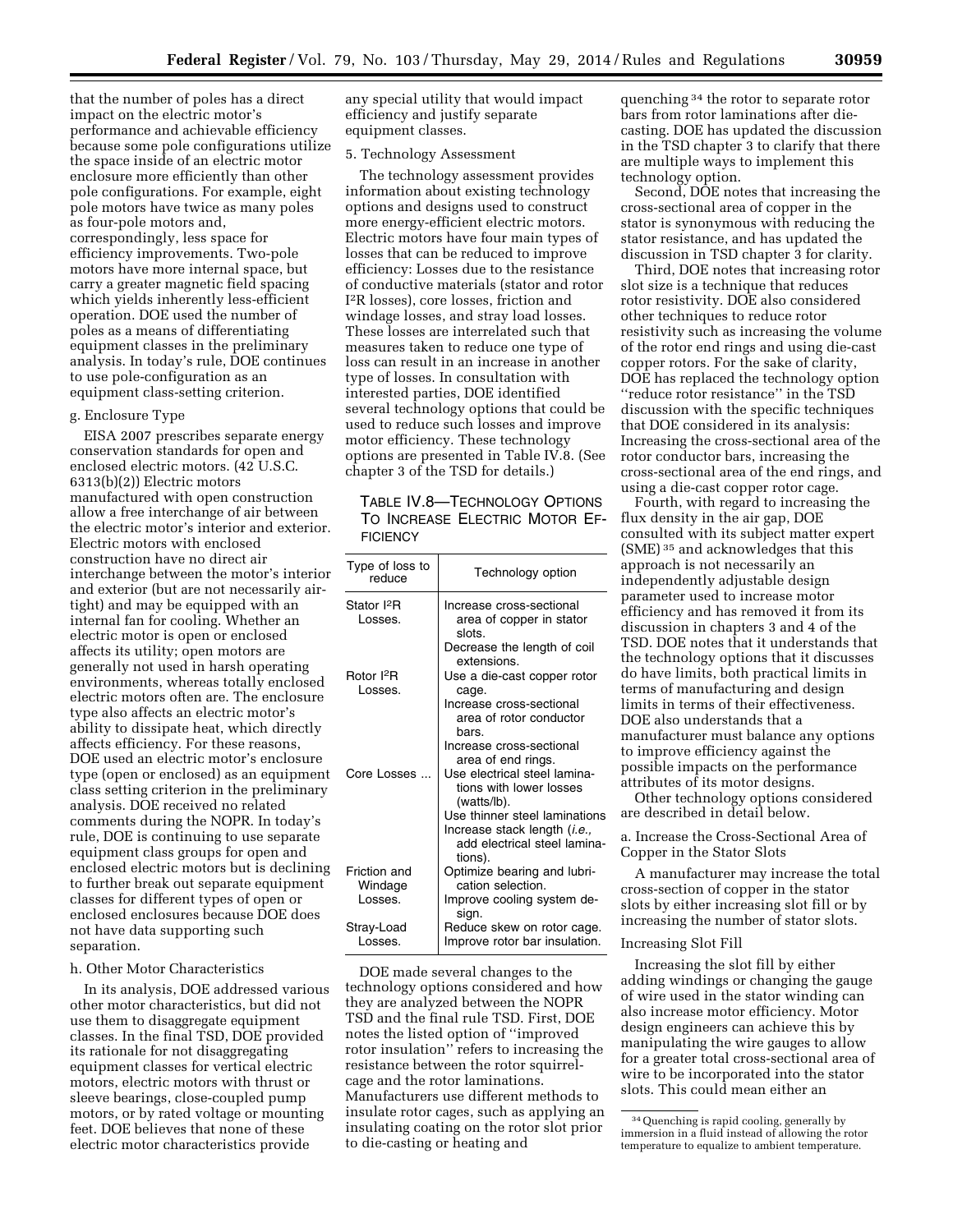increase or decrease in wire gauge, depending on the dimensions of the stator slots and insulation thicknesses. As with the benefits associated with larger cross-sectional area of rotor conductor bars, using more total crosssectional area in the stator windings decreases the winding resistance and associated losses. However, this change could affect the slot fill factor of the stator. The stator slot openings must be able to fit the wires so that automated machinery or manual labor can pull (or push) the wire into the stator slots. In the preliminary analysis, DOE increased the cross-sectional area of copper in the stator slots of the representative units by employing a combination of additional windings, thinner gauges of copper wire, and larger slots.

As described in the NOPR, DOE calculated the slot fill by measuring the total area of the stator slot and then subtracting the cross-sectional area for the slot insulation. This method gave DOE a net area of the slot available to house copper winding. DOE then identified the slot with the most windings and found the cross-sectional area of the insulated copper wires to get the total copper cross sectional area per slot. DOE then divided the total copper cross-sectional area by the total slot area to derive the slot fill. 78 FR 73620– 73621. DOE's estimated slot fills for its teardowns and software models are all provided in chapter 5 of the TSD.36

DOE notes that the software designs exhibiting these changes in slot fill were used when switching from aluminum to a copper rotor design. Therefore, changing slot geometries impacted the design's slot fill and the slot fill changes resulted from different motor designs. Consequently, a 3-percent increase in slot fill does not imply that this change was made to increase the efficiency of another design, but could have been made to change other performance criteria of the motor, such as lockedrotor current.

DOE notes that motor design engineers can adjust slot fill by changing the gauge of wire used in fractions of half a gauge. DOE clarified that all the modeled motors utilized standard AWG wire sizes, either wholeor half-gauge sizes (*i.e.,* 18 or 181⁄2). DOE clarifies that the statement of ''fractions of a half gauge'' referred to sizes in between a whole gauge (*i.e.*  181⁄2 of a gauge is a fraction of 18 gauge wire). DOE did not end up using fractions consisting of a half gauge of wire sizes to conduct its modeling, but

did indicate that this was a design option used by the motor industry.

DOE is aware of the extra time involved with hand winding and has attempted to incorporate this time into efficiency levels that it believes would require hand winding. DOE added additional labor hours accounted for hand winding in its engineering analysis. DOE reiterates that should the increase in infrastructure, manpower, or motor cost increase beyond a reasonable means, then ELs utilizing this technology will be screened out during the downstream analysis.

DOE captured the impact of jobs shifting out of the country if hand winding became more widespread during the manufacturer impact analysis (MIA) portion of DOE's analysis. Please see section IV.J for a discussion of the manufacturer impact analysis.

# Increase the Number of Stator Slots

Increasing the number of stator slots associated with a given motor design can, in some cases, improve motor efficiency. Similar to increasing the amount of copper wire in a particular slot, increasing the number of slots may in some cases permit the manufacturer to incorporate more copper into the stator slots. This option would decrease the losses in the windings, but can also affect motor performance. Torque, speed and current can vary depending on the combination of stator and rotor slots used.

With respect to stator slot numbers, DOE understands that a motor manufacturer would not add stator slots without any appreciation of the impacts on the motor's performance. DOE also understands that there is an optimum combination of stator and rotor slots for any particular frame size and horsepower combination. DOE consulted with its SME and understands that optimum stator and rotor slot combinations have been determined by manufacturers and are already currently in use on existing production lines. DOE does not anticipate further efficiency gains from optimizing the combination of stator and rotor slots at the efficiency levels being considered for this rulemaking. Consequently, DOE removed this technology option from chapter 4 of the TSD in the NOPR.

#### b. Decrease the Length of Coil Extensions

One method of reducing resistance losses in the stator is by decreasing the length of the coil extensions at the end turns. Reducing the length of copper wire outside the stator slots not only reduces the resistive losses, but also

reduces the material cost of the electric motor because less copper is being used.

DOE understands that there may be limited efficiency gains, if any, for most electric motors using this technology option. DOE also understands that electric motors have been produced for many decades and that many manufacturers have improved their production techniques to the point where certain design parameters may already be fully optimized. However, DOE maintains that this is a design parameter that affects efficiency and should be considered when designing an electric motor. DOE did not receive any additional comments regarding this technology option in response to the NOPR and continues to consider it for the final rule analysis.

# c. Die-Cast Copper Rotor Cage

Copper offers lower resistivity than aluminum, as well as a potentially more compact design, both of which can contribute to higher efficiency. Manufacturers commonly use copper today to build high performance motors. Although a rotor of arbitrary size may be fabricated by hand, the economics of scale manufacturing demand die-casting of those wishing to produce at significant volumes. As a result, DOE considered die-cast copper only as a technology option. Die-cast copper rotors have been the subject of frequent comment and are more thoroughly discussed in the screening analysis section IV.B.1.a.

#### d. Increase Cross-Sectional Area of Rotor Conductor Bars

Increasing the cross-sectional area of the rotor bars, by changing the crosssectional geometry of the rotor, can improve motor efficiency. Increasing the cross-sectional area of the rotor bars reduces the resistance and thus lowers the I2R losses. However, changing the shape of the rotor bars may affect the size of the end rings and can also change the torque characteristics of the motor.

DOE recognizes that increasing the cross-sectional area of a conductor rotor bar may yield limited efficiency gains for most electric motors. However, DOE maintains that this is a design parameter that affects efficiency and must be considered when designing an electric motor. Additionally, when creating its software models, DOE considered rotor slot design, including cross sectional areas, such that any software model produced was designed to meet the appropriate NEMA performance requirements for torque and locked rotor current. DOE did not receive any additional comments regarding this

<sup>36</sup>See TSD at: *[http://www1.eere.energy.gov/](http://www1.eere.energy.gov/buildings/appliance_standards/rulemaking.aspx/ruleid/42) buildings/appliance*\_*[standards/rulemaking.aspx/](http://www1.eere.energy.gov/buildings/appliance_standards/rulemaking.aspx/ruleid/42) [ruleid/42.](http://www1.eere.energy.gov/buildings/appliance_standards/rulemaking.aspx/ruleid/42)*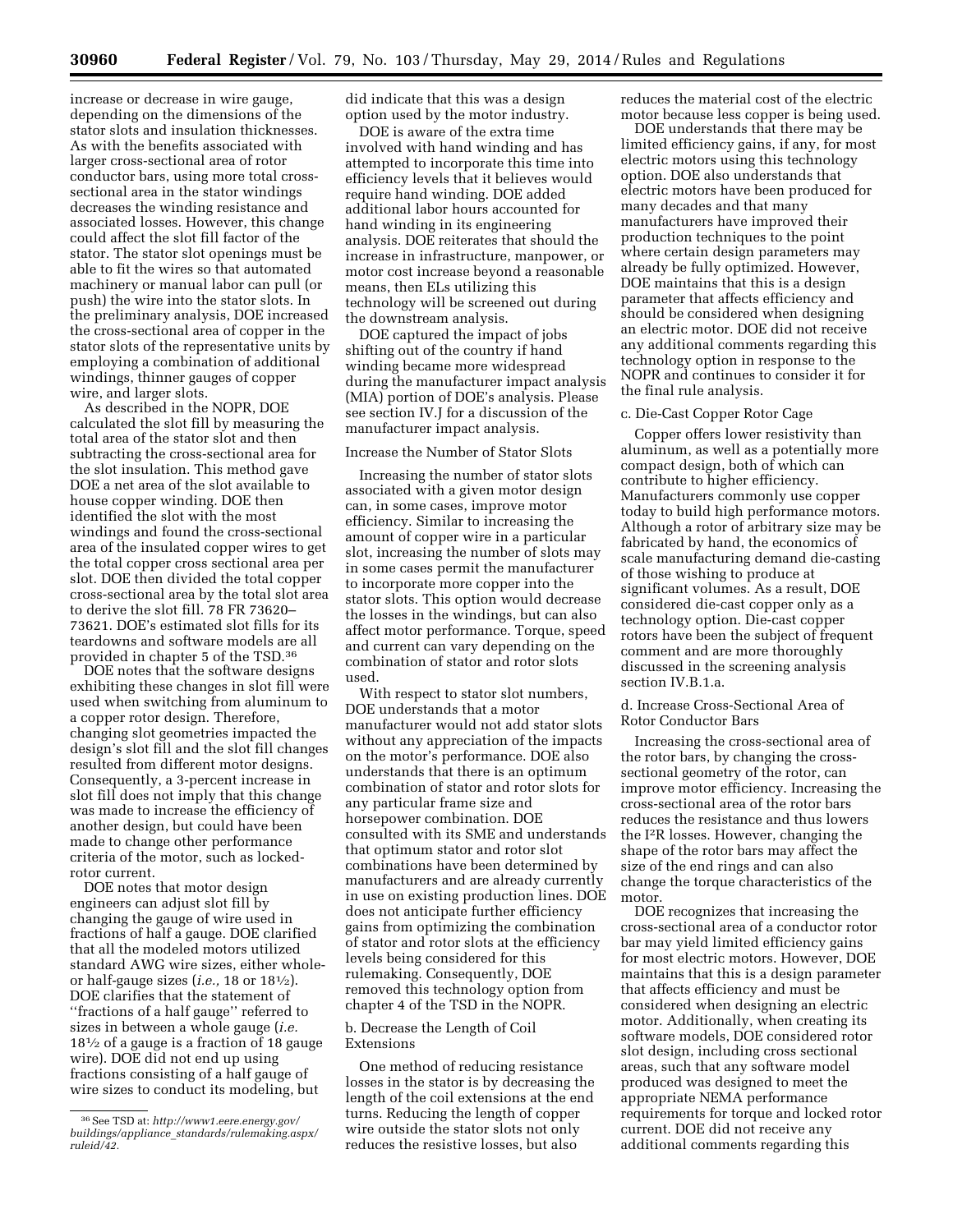technology option in response to the NOPR and continues to consider it for the final rule analysis.

e. Increase Cross-Sectional Area of End Rings

End rings are the components of a squirrel-cage rotor that create electrical connections between the rotor bars. Increasing the cross-sectional area of the end rings reduces the resistance and, thus, lowers the I2R losses in the end rings. A reduction in I2R losses will occur only when any proportional increase in current as a result of an increase in the size of the end ring is less than the square of the proportional reduction in the end ring resistance.

When developing its software models, DOE relied on the expertise of its SME. Generally, increases to end ring area were limited to 10–20 percent, which are unlikely to have significant negative impacts on the mechanical aspects of the rotor. Furthermore, DOE ensured that the appropriate NEMA performance requirements for torque and lockedrotor current were maintained with its software modeled motors. DOE did not receive any additional comments regarding this technology option in response to the NOPR and continues to consider it for the final rule analysis.

# f. Electrical Steel With Lower Losses

Losses generated in the electrical steel in the core of an induction motor can be significant and are classified as either hysteresis or eddy current losses. Hysteresis losses are caused by magnetic domains resisting reorientation to the alternating magnetic field. Eddy currents are physical currents that are induced in the steel laminations by the magnetic flux produced by the current in the windings. Both of these losses generate heat in the electrical steel.

In studying the techniques used to reduce steel losses, DOE considered two types of materials: Conventional silicon steels, and ''exotic'' steels, which contain a relatively high percentage of boron or cobalt. Conventional steels are commonly used in electric motors manufactured today. There are three types of steel that DOE considers ''conventional:'' Cold-rolled magnetic laminations, fully processed nonoriented electrical steel, and semiprocessed non-oriented electrical steel.

One way to reduce core losses is to incorporate a higher grade of core steel into the electric motor design (*e.g.,*  switching from an M56 to an M19 grade). In general, higher grades of electrical steel exhibit lower core losses. Lower core losses can be achieved by adding silicon and other elements to the steel, thereby increasing its electrical

resistivity. Lower core losses can also be achieved by subjecting the steel to special heat treatments during processing.

The exotic steels are not generally manufactured for use specifically in the electric motors covered in this rulemaking. These steels include vanadium permendur and other alloyed steels containing a high percentage of boron or cobalt. These steels offer a lower loss level than the best electrical steels, but are more expensive per pound. In addition, these steels can present manufacturing challenges because they come in nonstandard thicknesses that are difficult to manufacture.

In the NOPR, DOE noted that its computer software did not model general classes of electrical steel, but instead modeled vendor-specific electrical steel. DOE's software utilized core loss vs. flux density curves supplied by an electrical steel vendor as one component of the core loss calculated by the program. A second component was also added to account for high frequency losses. DOE noted that relative performance derived from Epstein testing might not be indicative of relative performance in actual motor prototypes. DOE did not solely rely on relative steel grade when selecting electrical steels for its designs. To illustrate this point, DOE noted that almost all of its software modeled designs utilized M36 grade steel, even though it was not the highest grade of electrical steel considered in the analysis. When higher grade M15 steel was evaluated in DOE's software modeled designs, the resulting efficiencies were actually lower than the efficiencies when using M36 grade steel for several reasons. The Epstein test results for various grades of steel provided in chapter 3 of the NOPR TSD were purely informational and intended to give an indication of the relative performance of a sample of electrical steels considered. That information was removed from chapter 3 of the NOPR TSD to avoid any further confusion. *See*  78 FR 73614.

DOE did not receive any additional comments regarding this technology option in response to the NOPR and continues to consider it for the final rule analysis.

# g. Thinner Steel Laminations

As addressed earlier, there are two types of core losses that develop in the electrical steel of induction motors hysteresis losses and losses due to eddy current. Electric motors can use thinner laminations of core steel to reduce eddy currents. The magnitude of the eddy

currents induced by the magnetic field become smaller in thinner laminations, making the motor more energy efficient. In the technology analysis, DOE only considered conventional steels with standard gauges available in the market. DOE did not receive any comments regarding this technology option in response to the NOPR and continues to consider it for the final rule analysis.

#### h. Increase Stack Length

Adding electrical steel to the rotor and stator to lengthen the motor (axially) can also reduce the core losses in an electric motor. Lengthening the motor by increasing stack length reduces the magnetic flux density, which reduces core losses. However, increasing the stack length affects other performance attributes of the motor, such as starting torque. Issues can arise when installing a more efficient motor with additional stack length because the motor becomes longer and may not fit into applications with dimensional constraints. DOE did not receive any comments regarding this technology option in response to the NOPR and continues to consider it in the final rule analysis.

# i. Optimize Bearing and Lubrication

DOE notes that bearings and lubrication can be optimized for cost, performance, maintenance, and other attributes depending on the design requirements. However, DOE is of the understanding that choice of bearing and lubricant is generally driven by considerations unrelated to efficiency for common motors, and so does not vary it as a design parameter in the engineering analysis. DOE received no comments regarding this technology in response to the NOPR and does not include performance gains due to advanced bearings or lubricants in the engineering analysis in today's final rule.

#### j. Improve Cooling System

Optimizing a motor's cooling system that circulates air through the motor is another technology option to improve the efficiency of electric motors. Improving the cooling system reduces air resistance and associated frictional losses and decreases the operating temperature (and associated electrical resistance) by cooling the motor during operation. This can be accomplished by changing the fan or adding baffles to the current fan to help redirect airflow through the motor.

DOE notes that an improved cooling system may be more or less efficient, itself, as long losses within the motor atlarge decline. When the design of an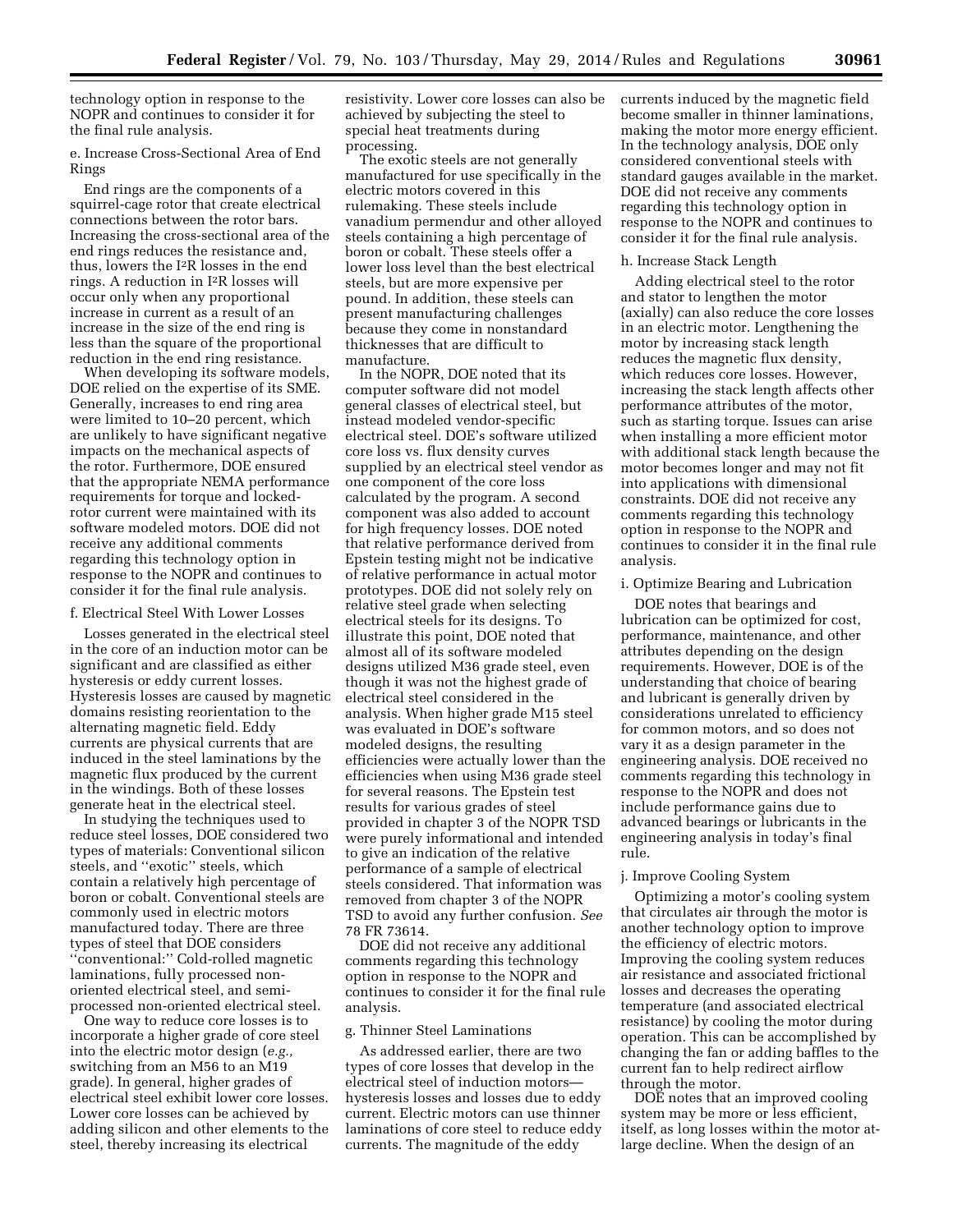electric motor is changed, losses associated with the cooling system may increase in order to provide a decrease in losses associated with some other part of the design. DOE did not receive any comments regarding this technology option in response to the NOPR and continues to consider it for the final rule analysis.

# k. Reduce Skew on Conductor Cage

In the rotor, the conductor bars are not straight from one end to the other, but skewed or twisted slightly around the axis of the rotor. Decreasing the degree of skew can improve a motor's efficiency. The conductor bars are skewed to help eliminate harmonics that add cusps, losses, and noise to the motor's speed-torque characteristics. Reducing the degree of skew can help reduce the rotor resistance and reactance, which helps improve efficiency. However, overly reducing the skew also may have adverse effects on starting, noise, and the speed-torque characteristics.

DOE notes that all software designs used in the technology analysis had skewed rotor designs and, in general, the skews used were approximately 100 percent of a stator or rotor slot pitch, whichever had the smaller number of slots. Additionally, DOE intended for the option of reducing the skew on the conductor cage to be an option associated with reducing stray load losses and has made the appropriate adjustments to its text and tables. (See TSD Chapter 4)

### l. Improve Rotor Bar Insulation

In motors, rotor bars are usually insulated to contain current within the rotor. Because no insulation is ideal, some current will always leak and induce undesired stray losses in other parts of the motor. By improving rotor insulation, this effect may be reduced. Insulation, however, competes for space within the motor with conductor and electrical steel. Therefore, manufacturers look to balance insulation with preservation of volume. DOE received no comments in response to the NOPR and does not change insulation assumptions for the final rule.

# m. Technology Options Not Considered

Variable-speed drives (VSDs) are solid-state electronic devices able to vary the voltage, current, and frequency of a motor's input signal in order to vary (often continuously) vary torque and speed. DOE acknowledges that the ability to modulate motor output may produce energy savings in certain applications, if properly controlled.

DOE does not consider this technology in today's rule because the scope of coverage only pertains to single-speed motors. DOE notes that many motors within the scope of the rulemaking may be capable of operation with a VSD. Inverter-only motors, which are not able to operate on 60 Hz sinusoidal current, are not subject to today's standards as today's rule only applies to motors capable of operation at 60 Hz.

In response to the NOPR, PlasticMetal commented that DOE should consider the use of syncrospeed VFD technology in reducing the energy consumed by motors, especially for motors used in injection molding machines. PlasticMetal noted that VFD technology can also be used for agricultural pump and hydraulic pump motors. (PlasticMetal, No. 80 at p. 1)

Although DOE's proposed standards were limited to single-speed motors, DOE recognizes that VFDs may offer further energy savings in injection molding (among other applications). DOE may consider exploring this technology further in a future rulemaking, but at present retains coverage of only single-speed motors.

#### *B. Screening Analysis*

After DOE identified the technologies that might improve the energy efficiency of electric motors, DOE conducted a screening analysis. The purpose of the screening analysis is to determine which options to consider further and which to screen out. DOE consulted with industry, technical experts, and other interested parties in developing a list of design options. DOE then applied the following set of screening criteria, under sections 4(a)(4) and 5(b) of appendix A to subpart C of 10 CFR part 430, ''Procedures, Interpretations and Policies for Consideration of New or Revised Energy Conservation Standards for Consumer Products,'' to determine which design options are unsuitable for further consideration in the rulemaking:

• *Technological Feasibility:* DOE will consider only those technologies incorporated in commercial equipment or in working prototypes to be technologically feasible.

• *Practicability to Manufacture, Install, and Service:* If mass production of a technology in commercial equipment and reliable installation and servicing of the technology could be achieved on the scale necessary to serve the relevant market at the time of the effective date of the standard, then DOE will consider that technology practicable to manufacture, install, and service.

• *Adverse Impacts on Equipment Utility or Equipment Availability:* DOE

will not further consider a technology if DOE determines it will have a significant adverse impact on the utility of the equipment to significant subgroups of customers. DOE will also not further consider a technology that will result in the unavailability of any covered equipment type with performance characteristics (including reliability), features, sizes, capacities, and volumes that are substantially the same as equipment generally available in the United States at the time.

• *Adverse Impacts on Health or Safety:* DOE will not further consider a technology if DOE determines that the technology will have significant adverse impacts on health or safety.

Table IV.9 presents a general summary of potential methods that a manufacturer may use to reduce losses in electric motors. The approaches presented in this table refer either to specific technologies (*e.g.,* aluminum versus copper die-cast rotor cages, different grades of electrical steel) or physical changes to the motor geometries (*e.g.,* cross-sectional area of rotor conductor bars, additional stack height). For additional details on the screening analysis, please refer to chapter 4 of the final rule TSD.

|      | Table IV.9—Summary List of Op- |  |
|------|--------------------------------|--|
|      | TIONS FROM TECHNOLOGY ASSESS-  |  |
| MFNT |                                |  |

| Type of loss to<br>reduce          | Technology option                                                                |
|------------------------------------|----------------------------------------------------------------------------------|
| Stator I <sup>2</sup> R<br>Losses. | Increase cross-sectional<br>area of copper in stator<br>slots.                   |
|                                    | Decrease the length of coil<br>extensions.                                       |
| Rotor I <sup>2</sup> R<br>Losses.  | Use a die-cast copper rotor<br>cage.                                             |
|                                    | Increase cross-sectional<br>area of rotor conductor<br>bars.                     |
|                                    | Increase cross-sectional<br>area of end rings.                                   |
| Core Losses                        | Use electrical steel lamina-<br>tions with lower losses<br>(watts/lb).           |
|                                    | Use thinner steel lamina-<br>tions.                                              |
|                                    | Increase stack length ( <i>i.e.</i> ,<br>add electrical steel lamina-<br>tions). |
| Friction and<br>Windage            | Optimize bearing and lubri-<br>cation selection.                                 |
| Losses.                            | Improve cooling system de-<br>sign.                                              |
| Stray-Load<br>Losses.              | Reduce skew on rotor cage.<br>Improve rotor bar insulation.                      |

1. Technology Options Not Screened Out of the Analysis

The technology options in this section are options that passed the screening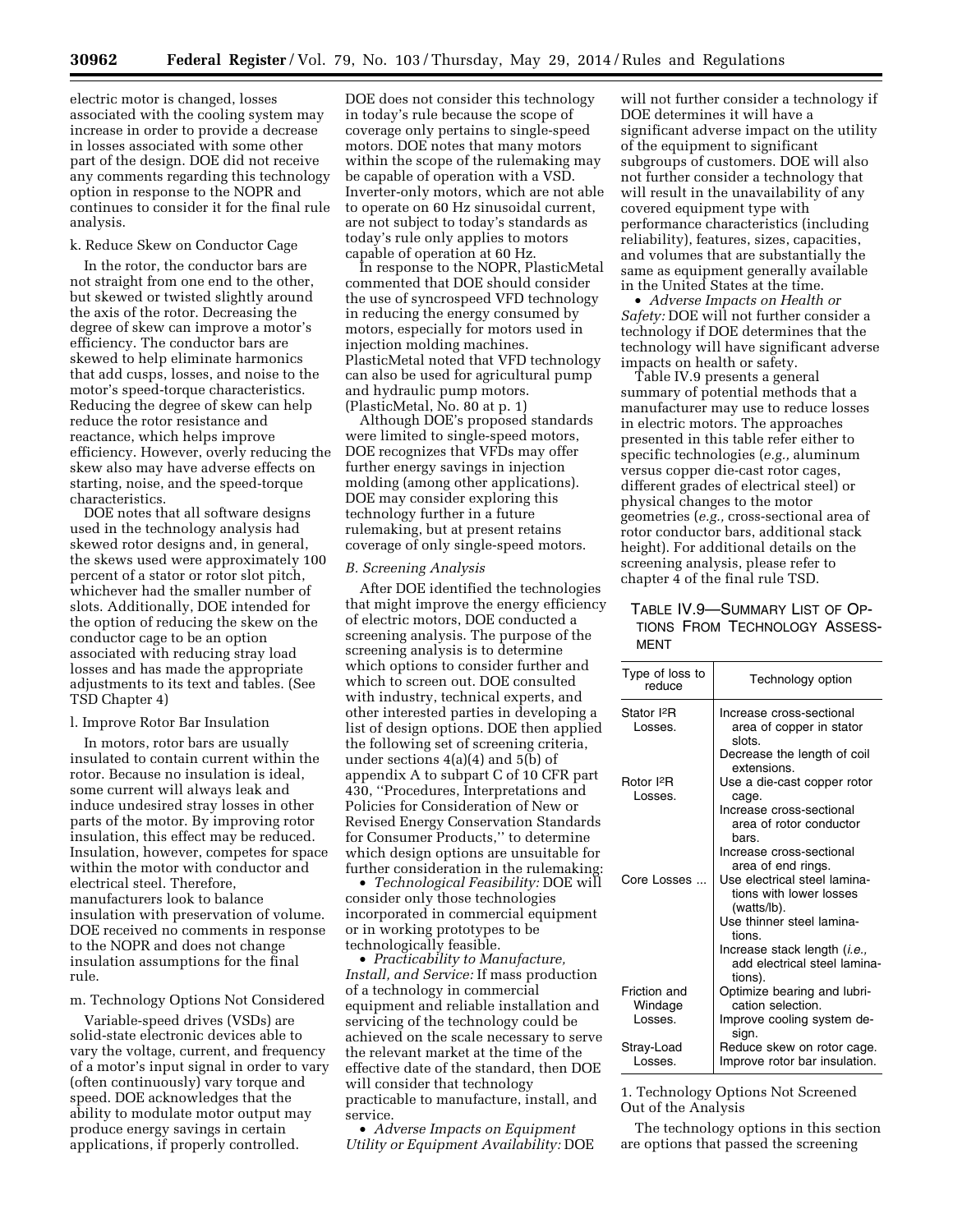criteria of the analysis. DOE considers the technology options in this section to be viable means of improving the efficiency of electric motors.

In the NOPR, DOE stated that the notice provides detailed information about each technology option considered. With the exception of diecast copper rotors, which many manufacturers stated they would usually never consider when increasing efficiency for the reasons detailed below, DOE understands that each technology option that it has not screened out is a design option that a manufacturer would consider for each motor designed and built. DOE recognized that manufacturers design their motors to balance a number of competing and interrelated factors, including performance, reliability, and energy efficiency. Because the options DOE had identified can be modified to improve efficiency while maintaining performance, it was DOE's view that at least some significant level of energy efficiency improvement is possible with each technology option not screened out by DOE. *See* 78 FR 73616.

Furthermore, DOE noted that it did not explicitly use each of the technology options that passed the screening criteria in the engineering analysis. As discussed in section IV.C of the NOPR, DOE's engineering analysis was a mixture of two approaches that DOE routinely uses in its engineering analysis methodology: The reverseengineering approach (in which DOE has no control over the design parameters) and the efficiency-level approach (in which DOE tried to achieve a certain level of efficiency, rather than applying specific design options). This hybrid of methods did not allow for DOE to fully control which design parameters were ultimately used for each representative unit in the analysis. Without the ability to apply specific design options, DOE could not include every option that was not screened out of the analysis. *See* 78 FR 73616.

In addition, in the NOPR, DOE noted that its analysis neither assumes nor requires manufacturers to use identical technology for all motor types, horsepower ratings, or equipment classes. In other words, DOE's standards are technology-neutral and permit manufacturers design flexibility. *See id.* 

DOE did not receive any comments regarding the technology screening process in response to the NOPR and maintains this same approach in the final rule.

# a. Die-Cast Copper Rotors

Aluminum is the most common material used today to create die-cast rotor bars for electric motors. Some manufacturers that focus on producing high-efficiency designs have started to offer electric motors with die-cast rotor bars made of copper. Copper can offer better performance than aluminum because it has better electrical conductivity (*i.e.,* a lower electrical resistance). However, because copper also has a higher melting point than aluminum, the casting process becomes more difficult and is likely to increase both production time and cost.

DOE acknowledges that using copper in rotors may require different design approaches and considerations. In its own modeling and testing of copper rotor motors, DOE ensured that performance parameters stayed within MG 1–2011 limits (*i.e.,* met NEMA Design B criteria).

DOE did not screen out copper as a die-cast rotor conductor material in the NOPR because it believed that it passed the four screening criteria. Because several manufacturers currently die-cast copper rotors, DOE concluded that this material is both technologically feasible and practicable to manufacture, install, and service. Additionally, manufacturers are already producing such equipment, with no known increase in accidents or other health/ safety problems. Finally, DOE's own engineering analysis supports what it sees in the market for copper rotors that copper rotor motors may require some design tradeoffs but that, in general, it is possible to use copper and remain within NEMA Design A, B, or C specifications. In addition, DOE notes that its analysis neither assumes nor requires manufacturers to use identical technology for all motor types, horsepower ratings, or equipment classes. Moreover, DOE does not believe that the TSL chosen for today's standard would require most manufacturers to use copper rotor motors.

DOE received considerable feedback concerning copper rotor technology both in response to the preliminary analysis and the NOPR. DOE addressed comments made on this topic at the preliminary analysis stage in the NOPR (*see* 78 FR 73616–73620). Here DOE responds to comments made on this topic in response to the NOPR and organizes its responses by the four screening criteria. Although it is welldocumented that die-cast copper rotors are available in the market to at least 30 hp, they are not widely marketed at the higher horsepower ratings. It is not clear precisely why copper rotor motors are

not marketed at horsepowers greater than 30. It is possible that because it is impracticable to die-cast copper at those rotor sizes or there is simply a lack of demand at higher horsepowers to justify investment in production capacity.

As part of its analysis, DOE intends to ensure that utility, which includes frame size considerations, is maintained. Increased shipping costs are also taken into account in the national impact analysis (NIA) and the life-cycle cost (LCC) analysis portions of DOE's analytical procedures.

## Technological Feasibility

In the NOPR, DOE cited a number of high horsepower designs with copper rotors as evidence of technological feasibility, as well as observing that distribution transformers, another large industrial product that uses conductors around electrical steel, commonly improve efficiency by replacing aluminum with copper. 78 FR 73618.

In response to the statements that DOE made in the NOPR (*see* 78 FR 73618), NEMA pointed out that transformers and induction motors are not comparable because the performance tradeoff between efficiency and inrush current is different in both cases. (NEMA, No. 93 at p. 10) Nidec commented that the examples of Tesla, REMY, and Oshkosh traction motors cited by DOE as evidence of the feasibility of copper die-cast rotors involved motors that operated at higher speeds and lower torques. Consequently, in its view, these comparisons were not an accurate representation of those motors that would be covered under DOE's proposal. (Nidec, No. 98 at pp. 3–4) NEMA agreed with Nidec, and made the point that it is physical rotor size, and not horsepower, that sets limits on copper die-casting. (NEMA, No. 93 at p. 9) NEMA also noted that, from a manufacturer perspective, the issue of importance is not the feasibility of designing a suitable copper rotor, but rather the issue of whether copper rotors can be die-cast and mass-produced. (NEMA, No. 93 at p. 9)

DOE recognizes that assessing the technological feasibility of highhorsepower copper die-cast rotors is made more complex by the fact that DOE believes that manufacturers do not offer them commercially. DOE acknowledges that the listed motor examples are of higher speed that those under consideration in this rule, and that horsepower must be discussed in the context of speed. DOE agrees with NEMA that the challenges with designing with copper rotor motors lie less in the feasibility of designing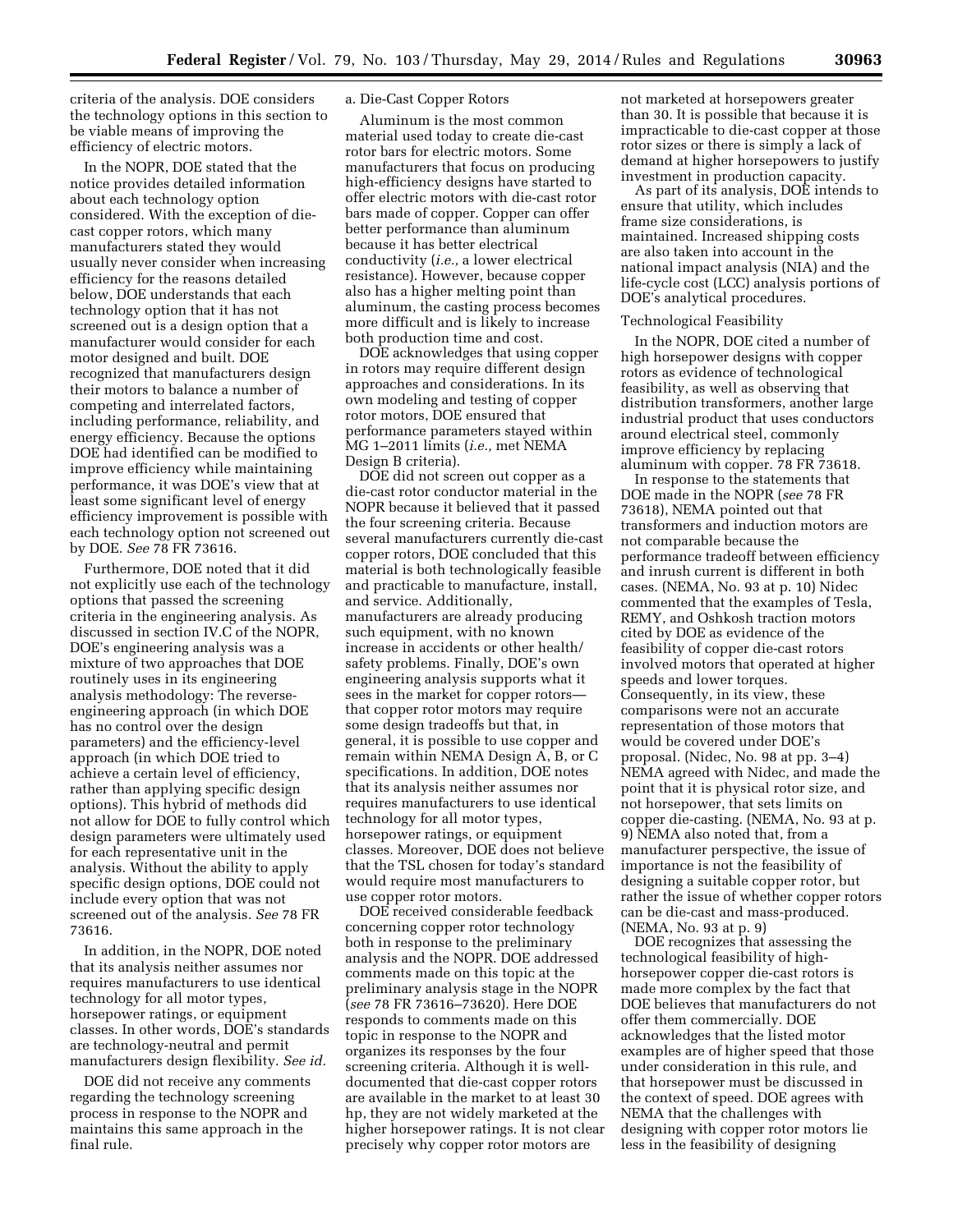copper rotor motors, and more in the die-casting of large copper rotors. As a result, DOE views the debate as residing chiefly in the domain of manufacturability, considered in the next section. Commenters have not demonstrated that it would be technologically infeasible to develop and incorporate copper die-cast rotors in lower-speed motors. Therefore, DOE does not screen out die-cast copper on the basis of technological feasibility.

Practicability to Manufacture, Install, and Service

In the NOPR, DOE stated that it was not able to conclude copper rotors were impracticable to manufacture because DOE identified parties already manufacturing copper rotor motors. DOE was able to purchase and tear down a copper rotor motor, which performed at DOE's max-tech level at its horsepower (5 hp) and met NEMA Design B requirements. 78 FR 73617.

In response to the NOPR, NEMA maintained its position that copper diecast rotors should be screened out of the analysis for the current rulemaking. NEMA and Nidec argued that designs modeled by DOE for ECG 1 at EL 4 and ECG 2 at EL 2 used copper rotor technology and, thus, implied that copper rotor technology is a requirement to meet max-tech efficiency levels. (NEMA, No. 93 at p. 8; Nidec, No. 98 at p. 3) Referring to the U.S. Department of the Army studies on diecast copper rotor motors that NEMA discussed in its preliminary analysis comments, NEMA raised concern that it is difficult to successfully die cast a copper rotors of the required size in mass production. NEMA commented that it is not aware of manufacturing, in the United States or outside, capable of mass production of copper die-cast rotors ''on the scale necessary to serve the relevant market at the time of the effective date of the standard,'' as proposed in the NOPR. NEMA stated that the challenge to design a motor when the material of the rotor is changed is not limited to meeting only a required value of efficiency and the limits on torques and current that DOE specifies in the definitions in 10 CFR 431.12. Noting that particular TSL levels were developed based on the EL levels, NEMA commented that if the copper die-cast rotor technology were screened out, then EL 4 would not be included in the creation of any TSL level, and TSL 3 would represent the maximum technology designs. (NEMA, No. 93 at pp. 8–12)

Baldor commented that the Motor Coalition has submitted earlier that they do not have the capacity to produce

copper rotors at a volume of 5 million units per year. It raised concerns that it is challenging to manufacture a better design in actual production. (Baldor, Pub. Mtg. Tr., No. 87 at pp. 118–119)

In contrast, CDA disagreed with the manufacturers' claims that die-cast copper rotor motors are not commercially available. CDA commented that die-cast copper rotor motors—60 Hz ''Ultra'' motors manufactured by Siemens—have been commercially available at certain horsepower ratings in North America since February 2006. Siemens has copper rotor die-casting capabilities in Denver, Ohio, and Mexico. Multiple countries in Europe and Asia also have copper rotor die casters. Siemens produces 50 Hz motors in Germany, and SEW-Eurodrive produces 50 Hz and 60 Hz motors for worldwide shipment. Therefore, CDA stated that die-cast copper rotors are commercially available, and DOE should continue to include them in their evaluations. (CDA, No. 90 at p. 2)

Following publication of the NOPR, DOE was able to speak with a manufacturer of die-casting equipment who confirmed their ability to die-cast copper rotors in excess of 500 lbs in a single ''shot''. DOE has not been able to obtain written verification of this capability. If true, however, the question is whether such rotor size is sufficient to reach the limits of the horsepower scope of today's rule.

Although DOE did not directly model a copper rotor that large, DOE did purchase and tear down a 30 hp motor of specification within the scope of this rulemaking with a die-cast copper rotor and found the weight to be 29 lbs, or roughly 1 lb/hp. DOE understands that the active mass of a motor grows sublinearly with power, and by extension, that a 500 hp motor of similar design could be built with a copper rotor of less than 500 lbs.

Although these figures are estimates, DOE believes there is evidence to suggest that copper die-cast rotor would be practicable to manufacture, install, or service and, consequently, this technology should not be screened out on that basis. DOE understands that fullscale deployment of copper would likely require considerable capital investment and that such investment could increase the production cost of large copper rotor motors considerably. DOE believes that its current engineering analysis reflects this likelihood. DOE acknowledges that if it were adopting a max-tech standard, the chance that any manufacturer would use copper die-cast rotors would be much greater than the chance that any

manufacturer would choose to use this technology under the efficiency level chosen in today's rule.

Adverse Impacts on Equipment Utility or Equipment Availability

For the NOPR, DOE acknowledged that the industry would need to make substantial investments in production capital to ensure the availability of motors at current production levels. DOE noted that, in some cases, redesigning equipment lines to use copper would entail substantial cost. DOE's engineering analysis reflects its estimates of these costs and discusses them in detail in section IV.C. Although using copper in place of aluminum can require design changes in order to keep parameters such as locked-rotor current within rated limits, DOE was able to model copper rotor motors adhering to the specifications of NEMA Design B,37 including the reduced (relative to Design A) locked-rotor current.

In response, to the NOPR, NEMA reiterated many of its concerns about production capability worldwide and that utility may be impacted with respect to torque/speed characteristics if copper becomes a de facto standard. (NEMA, No. 93 at pp. 11–13)

Based on DOE's own shipments analysis (see final TSD, Chapter 9) and estimates of worldwide annual copper production,38 DOE estimates that .01– .02 percent of worldwide copper supply would be required for electric motor manufacturers to use copper rotors for every single motor within DOE's scope of coverage. DOE acknowledges the need to vary design parameters in order to maintain equipment utility through a transition to copper rotors, but does not believe commenters have demonstrated that it is infeasible, particularly when DOE has been able to procure and test equipment meeting Design B specification. At the present, DOE does not believe there is sufficient evidence to screen copper die-cast rotors from the analysis on the basis of adverse impacts to equipment utility or availability.

# Adverse Impacts on Health or Safety

In the NOPR, DOE did not screen out copper die-casting on the basis of adverse impacts to health or safety. DOE is aware of the higher melting point of copper (1084 degrees Celsius versus 660 degrees Celsius for aluminum) and the potential impacts this may have on the

 $\rm ^{37}$  The parameters DOE believed to present the largest risk of rendering a motor noncompliant with NEMA MG 1–2011standards were those related to NEMA design letter, which were adhered to in DOE's modeling efforts.

<sup>38</sup>*See [http://minerals.usgs.gov/minerals/pubs/](http://minerals.usgs.gov/minerals/pubs/commodity/copper/mcs-2012-coppe.pdf) [commodity/copper/mcs-2012-coppe.pdf.](http://minerals.usgs.gov/minerals/pubs/commodity/copper/mcs-2012-coppe.pdf)*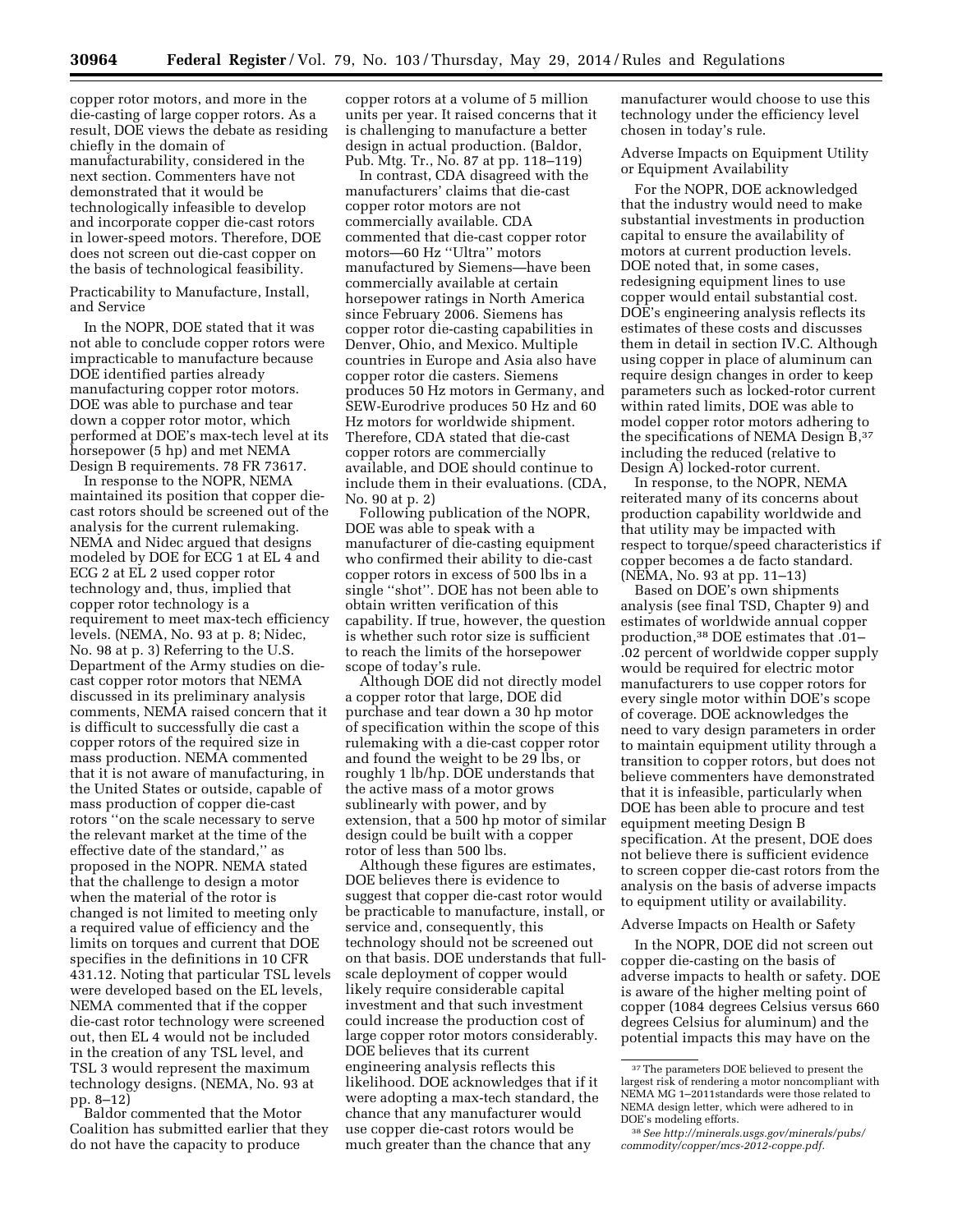health or safety of plant workers. However, DOE does not believe at this time that this potential impact is sufficiently adverse to screen out copper as a die-cast material for rotor conductors. The process for die-casting copper rotors involves risks similar to those of die-casting aluminum. DOE believes that manufacturers who diecast metal at 660 Celsius or 1085 Celsius (the respective temperatures required for aluminum and copper) would need to observe strict protocols to operate safely. DOE understands that many plants already work with molten aluminum die-casting processes and believes that similar processes could be adopted for copper. DOE has not received any supporting data about the increased risks associated with copper die-casting, and could not locate any studies suggesting that the die-casting of copper inherently represents incrementally more risks to worker safety and health. DOE notes that several OSHA standards relate to the safety of ''Nonferrous Die-Castings, Except Aluminum,'' of which die-cast copper is part. DOE did not receive comment on this topic specifically in response to the NOPR and maintains this approach for the final rule.

# b. Increase the Cross-Sectional Area of Copper in the Stator Slots

DOE describes its approach for ''Increase the Cross-Sectional Area of Copper in the Stator Slots'' in section IV.A.5.a. Considering the four screening criteria for this technology option, DOE did not screen out the possibility of changing gauges of copper wire in the stator as a means of improving efficiency. Motor design engineers adjust this option by using different wire gauges when manufacturing an electric motor to achieve desired performance and efficiency targets. Because this design technique is in commercial use today, DOE considers this technology option both technologically feasible and practicable to manufacture, install, and service. DOE is not aware of any adverse impacts on consumer utility, reliability, health, or safety associated with changing the wire gauges in the stator to obtain increased efficiency. Should the technology option prove to not be economical on a scale necessary to supply the entire industry, then this technology option would be likely not be selected for in the analysis, either in the LCC or MIA.

In response to the NOPR, NEMA commented that hand winding is not a viable technology to gain an increase in slot fill of less than 5% and thus suggested that hand winding should be

screened out. NEMA stated that hand winding poses adverse impacts on manufacturing relative to mass production and may shift production of stators to cheaper labor locations outside of the United States. Hand winding also has adverse impacts on health and safety of personnel and on product utility and availability. Noting that none of the representative units are hand wound, it commented that the engineering analysis should not be based on stator slot fill levels which require hand winding (NEMA, No. 93 at pp. 12–13)

DOE acknowledges that the industry is moving towards increased automation. However, hand winding is currently practiced by manufacturers, making it a viable option for DOE to consider as part of its engineering analysis. Furthermore, DOE is not aware of any data or studies suggesting handwinding leads to negative health consequences and notes that hand winding is currently practiced by industry. In response to the NOPR, DOE did not receive any comment on its cost estimates for hand-wound motors nor on studies suggesting any health impacts. DOE acknowledges that, were hand-winding to become widespread, manufacturers would need to hire more workers to perform hand-winding to maintain person-winding-hour equivalence and has accounted for the added costs of hand-winding in its engineering analysis.

### c. Power Factor

Although not considered as a technology option *per se,* several commenters commented on power factor in response to DOE's NOPR. Power factor is the ratio of real power to apparent power, or the fraction of power sent to a device divided by its actual power consumption. Power factor equals one for purely resistive loads, but falls for circuits with loads that are capacitive or (in the usual case of electric motors) inductive. Generally, low power factor is viewed as undesirable; it may force the use of larger conductors and hardware within a building. Furthermore, many industrial customers are charged more for electrical power by their utility as their net power factor falls. Because power factor has value to owners of electric motors, any standard that causes power factor to rise significantly could be said to negatively affected consumer utility. Several parties commented on power factor in response to DOE's NOPR.

The CA IOUs noted that energy saved in the motor can show up as energy lost in the building and utility distribution

systems. (CA IOUs, Pub. Mtg. Tr., No. 87 at p. 115)

Baldor commented that it is challenging to get a higher efficiency motor along with good power factor and low inrush current. When a motor is redesigned for efficiency, power factor goes down when efficiency goes up and inrush current can rise and change motor design from Design B to Design A. (Baldor, Pub. Mtg. Tr., No. 87 at pp. 118–119)

EEI expressed concern that larger industrial facilities (having heavy motor populations) may incur higher economic costs if higher efficiency requirements lead to lower power factor. This is because larger customers are metered for kVA and they are penalized if the facility power factor goes below a certain level. (EEI, Pub. Mtg. Tr., No. 87 at pp. 120–121)

DOE acknowledges that power factor is one parameter of many that requires supervision in redesigning motors for greater efficiency. Electric motors, by their very nature, are highly inductive loads with correspondingly low power factors. Facilities with large numbers of motors often choose to add capacitance in parallel with their inductive loads in order to correct power factor, and often be charged lower rates for electricity. Several motor manufacturers advocate power factor correction and advertise equipment to do it.39

Furthermore, DOE notes that MG 1– 2009 characterizes the relationship between motor efficiency and power factor in paragraph 14.44.1. This relationship is nonlinear, but it can be used to show that 40 even when going from 74% motor efficiency 41 to the corresponding premium efficiency requirement of 82.5%, power factor falls by only 11% Higher horsepower motors would be predicted (by paragraph 14.44.1) to experience smaller declines in power factor. Finally, Premium efficiency motors are in widespread use today, suggesting to DOE that the associated power factor considerations are not insurmountable. As a result, DOE does not view power factor as a significant obstacle in adopted of today's standards.

2. Technology Options Screened Out of the Analysis

DOE developed an initial list of design options from the technologies identified in the technology assessment.

<sup>39</sup>For example, *[http://www.baldor.com/support/](http://www.baldor.com/support/Literature/Load.ashx/FM1307?LitNumber=FM1307) [Literature/Load.ashx/FM1307?LitNumber=FM1307](http://www.baldor.com/support/Literature/Load.ashx/FM1307?LitNumber=FM1307)*.

<sup>40</sup>Taking the derivative suggests that power factor may scale inversely with efficiency raised to the  $-2$ power.

<sup>41</sup>The current requirement for 1 horsepower, 8 pole, subtype II electric motors.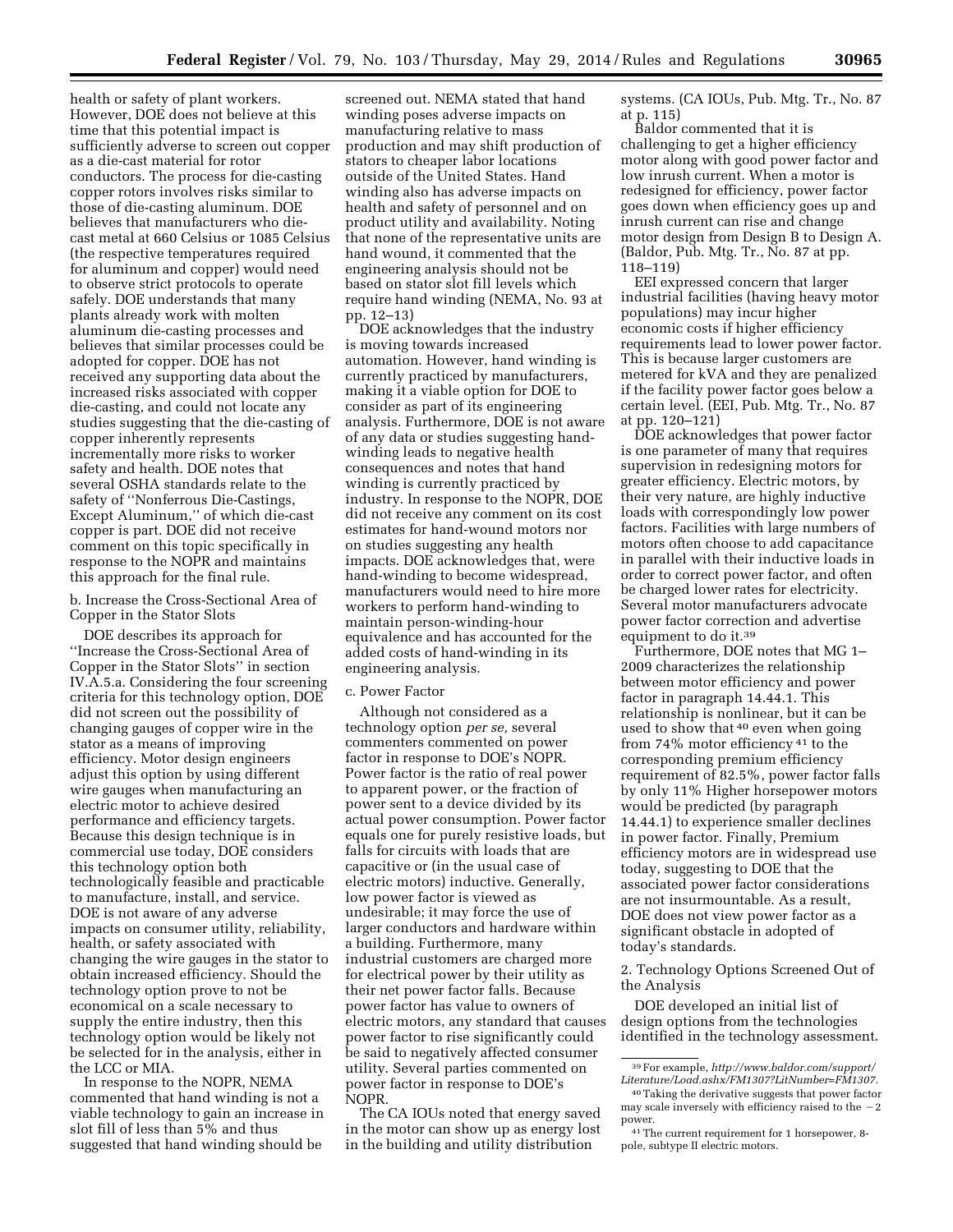DOE reviewed the list to determine if the design options are practicable to manufacture, install, and service; would adversely affect equipment utility or

equipment availability; or would have adverse impacts on health and safety. In the engineering analysis, DOE did not consider any of those options that failed

to satisfy one or more of the screening criterion. The design options screened out are summarized in Table IV.10.

# TABLE IV.10—DESIGN OPTIONS SCREENED OUT OF THE ANALYSIS

| Design option excluded                                | Eliminating screening criterion                          |
|-------------------------------------------------------|----------------------------------------------------------|
| Plastic Bonded Iron Powder (PBIP)<br>Amorphous Steels | Technological Feasibility.<br>Technological Feasibility. |

At the preliminary analysis stage, NEMA, Baldor, and NPCC agreed with DOE that plastic bonded iron powder has not been proven to be a technologically feasible method of construction of stator and rotor cores in induction motors, and that amorphous metal laminations are not a type of material that lends itself to use in electric motors in the foreseeable future. (NEMA, No. 54 at pp. 63–64; Baldor, Pub. Mtg. Tr., No. 60 at p. 108; Advocates, No. 56 at p. 3)

As DOE did in the NOPR, DOE is continuing to screen out both of these technology options from further consideration in the engineering analysis in the final rule. *See* 78 FR 73622. Additionally, DOE understands the concerns expressed by NEMA regarding technological feasibility, but DOE maintains that if a working prototype exists, which implies that the motor has performance characteristics consistent with other motors using a different technology, then that technology would be deemed technologically feasible. However, that fact would not necessarily mean that a technology option would pass all three of the remaining screening criteria.

Chapter 4 of the TSD discusses each of these screened out design options in more detail, as well as the design options that DOE considered in the electric motor engineering analysis. DOE did not receive additional comments on the technology options screened out in response to the NOPR.

# *C. Engineering Analysis*

The engineering analysis develops cost-efficiency relationships for the equipment that are the subject of a rulemaking by estimating manufacturer costs of achieving increased efficiency levels. DOE uses manufacturing costs to determine retail prices for use in the LCC analysis and MIA. In general, the engineering analysis estimates the efficiency improvement potential of individual design options or combinations of design options that pass the four criteria in the screening analysis. The engineering analysis also determines the maximum

technologically feasible energy efficiency level.

When DOE adopts a new or amended standard for a type or class of covered equipment, it must determine the maximum improvement in energy efficiency or maximum reduction in energy use that is technologically feasible for such equipment. (42 U.S.C.  $6295(p)(1)$  and  $6316(a)$ ) Accordingly, in the engineering analysis, DOE determined the maximum technologically feasible (''max-tech'') improvements in energy efficiency for electric motors, using the design parameters for the most efficient equipment available on the market or in working prototypes. (See chapter 5 of the TSD) The max-tech levels that DOE determined for this rulemaking are described in IV.3 of this rule.

In general, DOE used three methodologies to generate the manufacturing costs needed for the engineering analysis. These methods are:

(1) The design-option approach reporting the incremental costs of adding design options to a baseline model;

(2) the efficiency-level approach reporting relative costs of achieving improvements in energy efficiency; and

(3) the reverse engineering or cost assessment approach—involving a ''bottoms up'' manufacturing cost assessment based on a detailed bill of materials derived from electric motor teardowns.

#### 1. Engineering Analysis Methodology

DOE's analysis for the electric motor rulemaking is based on a combination of the efficiency-level approach and the reverse engineering approach. Primarily, DOE elected to derive its production costs by tearing down electric motors and recording detailed information regarding individual components and designs. DOE used the costs derived from the engineering teardowns and the corresponding nameplate nominal efficiency of the torn down motors to report the relative costs of achieving improvements in energy efficiency. DOE derived material prices from current,

publicly available data, as well as input from SMEs and manufacturers. For most representative units analyzed, DOE was not able to test and teardown a max-tech unit, because such units are generally cost-prohibitive and are not readily available. Therefore, DOE supplemented the results of its test and teardown analysis with software modeling.

When developing its engineering analysis for electric motors, DOE divided covered equipment into equipment class groups. As discussed above, there are three electric motor equipment class groups: ECG 1: NEMA Design A and B motors, ECG 2: NEMA Design C motors, and ECG 3: Fire pump electric motors. The motors within these ECGs are further divided into equipment classes based on poleconfiguration, enclosure type, and horsepower rating. For DOE's rulemaking, there are 482 equipment classes.

#### 2. Representative Units

Due to the high number of equipment classes for electric motors, DOE selected and analyzed only a few representative units from each ECG and based its overall analysis for all equipment classes within that ECG on those representative units. Results are scaled to equipment classes not directly analyzed.42 During the final rule analysis, DOE selected three units to represent ECG 1 and two units to represent ECG 2. DOE based the analysis of ECG 3 on the representative units for ECG 1 because of the low shipment volume and run time of fire pump electric motors. When selecting representative units for each ECG, DOE considered NEMA design type, horsepower rating, pole-configuration, and enclosure.

#### a. Electric Motor Design Type

For ECG 1, which includes all NEMA Design A and B motors, DOE only selected NEMA Design B motors as representative units to analyze in the engineering analysis. DOE chose NEMA Design B motors because NEMA Design

<sup>42</sup>See Chapter 5 of the TSD for details.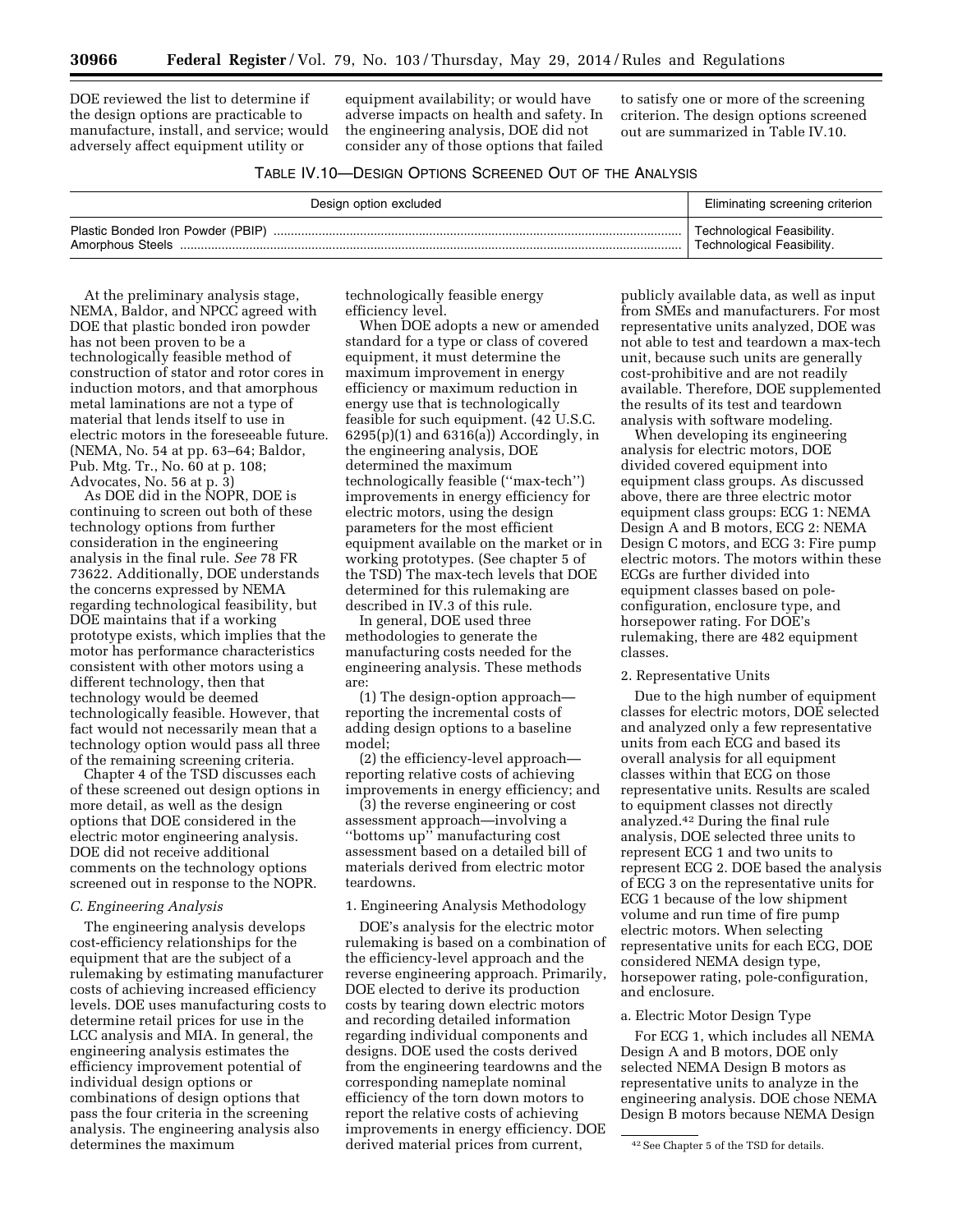B motors have slightly more stringent performance requirements, namely their locked-rotor current has a maximum allowable level for a given rating. Consequently, NEMA Design B motors are slightly more restricted in terms of their maximum efficiency levels. Therefore, by analyzing a NEMA Design B motor, DOE could ensure technological feasibility for all designs covered in ECG 1. Additionally, NEMA Design B units have much higher shipment volumes than NEMA Design A motors because most motor driven equipment is designed (and UL listed) to run with NEMA Design B motors.

As mentioned for ECG 2, DOE selected two representative units to analyze. Because NEMA Design C is the only NEMA design type covered by this ECG, DOE only selected NEMA Design C motors as its representative units.

For ECG 3, which consists of fire pump electric motors, DOE based its engineering analysis on the NEMA Design B units analyzed for ECG 1. As noted above, in order to be in compliance with section 9.5 of National Fire Protection Association (NFPA) ''Standard for the Installation of Stationary Pumps for Fire Protection'' Standard 20–2010, which is a requirement for a motor to meet DOE's current definition of a ''fire pump electric motor,'' the motor must comply with NEMA Design B requirements.<sup>43</sup> Although DOE understands that fire pump electric motors have additional performance requirements, DOE believed that analysis of the ECG 1 motors would serve as a sufficient approximation for the cost-efficiency relationship for fire pump electric motors. The design differences between a NEMA Design B motor (or IECequivalent) and fire pump electric motor are small and unlikely to greatly affect incremental cost behavior.

Regarding DOE's ''fire pump electric motor'' definition, as detailed in the electric motors 2012 test procedure, 44 DOE intends its ''fire pump electric motor'' definition to cover both NEMA Design B motors and IEC-equivalents that meet the requirements of section 9.5 of NFPA 20. *See* 77 FR 26617–18. As stated in the 2012 test procedure, DOE agrees that IEC-equivalent motors should be included within the scope of

the definition of ''fire pump electric motor,'' although NFPA 20 does not explicitly recognize the use of IEC motors with fire pumps. 77 FR 26617. DOE realizes that section 9.5 of NFPA 20 specifically requires that fire pump motors shall be marked as complying with NEMA Design B. The "fire pump" electric motor'' definition that DOE created focuses on ensuring that compliance with the energy efficiency requirements are applied in a consistent manner. DOE believes that there are IEC motors that can be used in fire pump applications that meet both NEMA Design B and IEC Design N criteria, as well as NEMA MG 1 service factors. DOE's definition encompasses both NEMA Design B motors and IECequivalents. To the extent that there is any ambiguity as to how DOE would apply this definition, in DOE's view, any Design B or IEC-equivalent motor that otherwise satisfies the relevant NFPA requirements would meet the ''fire pump electric motor'' definition in 10 CFR 431.12. See the standards NOPR for a historical discussion of comments related to fire pump electric motors. 78 FR 73623.

ECG 4 proposed in the NOPR consisted of brake electric motors and was also based on ECG 1, because DOE is only aware of brake motors being built to NEMA Design B specifications. Furthermore, DOE understands that there is no fundamental difference in design between brake and non-brake electric motors, other than the presence of the brake. Therefore, the same design options could be used on both sets of electric motors, and both motor types are likely to exhibit similar cost versus efficiency relationships. In today's final rule, brake motors no longer constitute a separate equipment class group and, therefore, brake motors fall into equipment classes based on their other characteristics (*e.g.,* pole count, design type).

#### b. Horsepower Rating

Horsepower rating is an important equipment class setting criterion. When DOE selected its preliminary analysis representative units, DOE chose those horsepower ratings that constitute a high volume of shipments in the market and provide a wide range upon which DOE could reasonably base a scaling methodology. For NEMA Design B motors, for example, DOE chose 5-, 30-, and 75-horsepower-rated electric motors to analyze as representative units. DOE selected the 5-horsepower rating because these motors have the highest shipment volume of all motors. DOE selected the 30-horsepower rating as an intermediary between the small

and large frame number series electric motors. Finally, DOE selected a 75 horsepower unit because there is minimal variation in efficiency for motors with horsepower ratings above 75-horsepower. Based on this fact, DOE determined it was unnecessary to analyze a higher horsepower motor. Additionally, as horsepower levels increase, shipments typically decrease. Therefore, DOE believed there would be minimal gains to its analysis had it examined a higher horsepower representative unit.

DOE selected the 5-horsepower motor for multiple reasons. The 5-horsepower unit had the highest percentage of shipments for all covered electric motors, which ensured that there would be multiple efficiency levels from multiple manufacturers available for comparison during the teardown analysis. In addition, because DOE later employed scaling to establish efficiency levels for all equipment classes, it attempted to find a frame series and Ddimension 45 that could serve as a strong basis from which to scale to a relatively small set of unanalyzed frame series. The standard NEMA MG 1–2011 frame series for the 5-horsepower enclosed motor was a midpoint between the standard frame series for 1 horsepower and 10-horsepower motors, which was the group of ratings covered by the 5 horsepower representative unit. A larger representative unit would have meant a larger range of frame series on which to apply the scaling methodology.

As to DOE's selection of the 75 horsepower representative unit as a maximum, DOE understands that the 75-horsepower motor is not built in the largest NEMA MG 1–2011 frame series covered, but maintains that its selection is appropriate for this analysis. As stated previously, efficiency changes slowly when approaching the highest horsepower ratings, and choosing a higher horsepower rating would not have provided any appreciable improvement over the data DOE already developed for its analysis. DOE has found minimal variation in efficiency for motors above 75-horsepower. Because the change in efficiency diminishes with increasing horsepower, one may achieve a similar level of analytical accuracy with fewer data points at higher horsepower. Stated inversely, one needs more data points to accurately characterize a curve where it has a greater rate of change, such as

<sup>43</sup>With the exception of having a thermal shutoff switch, which could prevent a fire pump motor from performing its duty in hot conditions, NFPA 20 also excludes several motor types not considered in this rulemaking from the NEMA Design B requirement. They are direct current, high-voltage (over 600 V), large-horsepower (over 500 hp), single-phase, universal-type, and wound-rotor motors.

<sup>44</sup> 77 FR 26608.

<sup>45</sup> ''D'' dimension is the length from the centerline of the shaft to the mounting feet of the motor, and impacts how large the motor's laminations can be, impacting the achievable efficiency of the motor. ''D'' dimensions are designated in NEMA MG 1– 2011 Section 4.2.1, Table 4–2.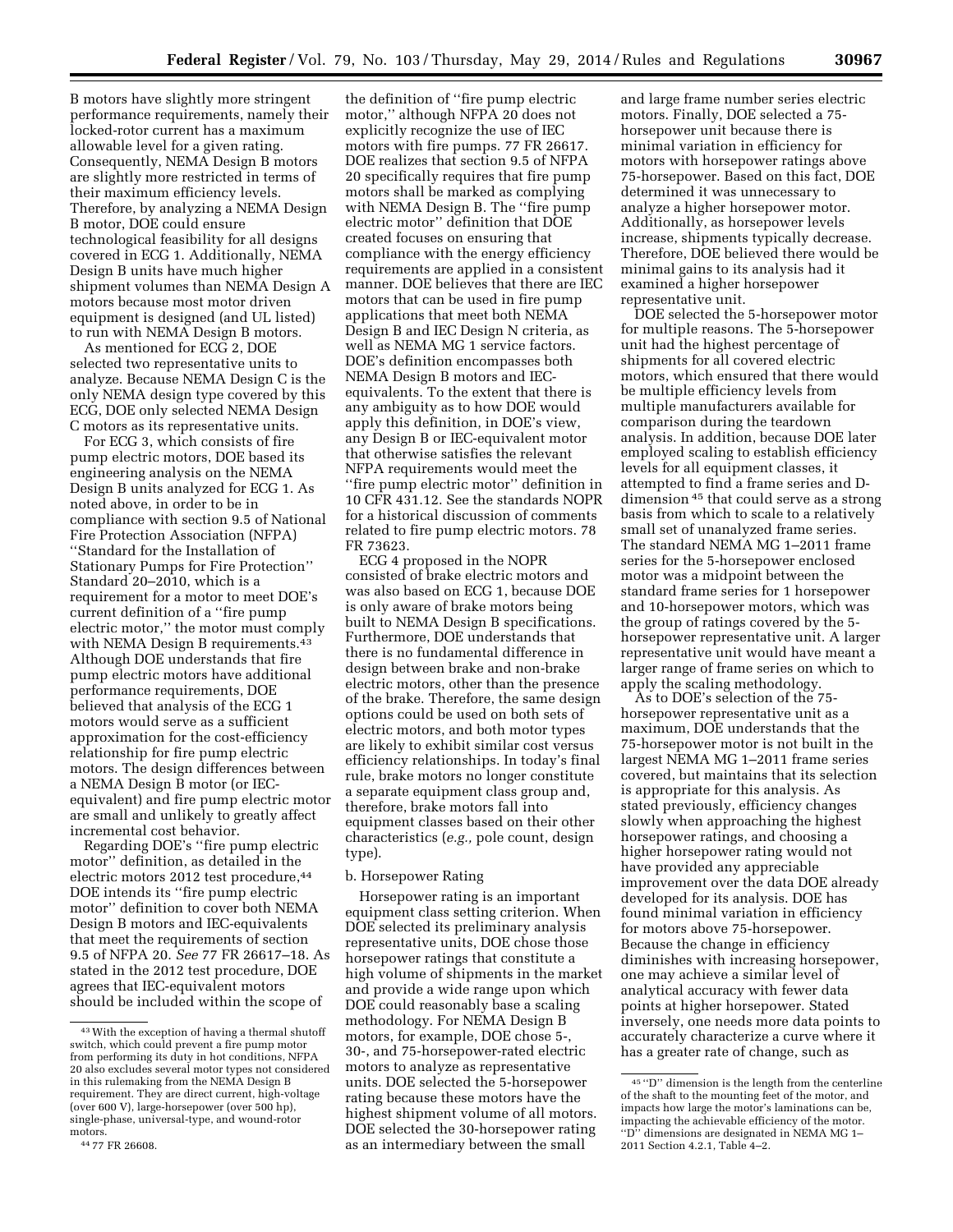lower horsepower. Finally, DOE notes that its scaling methodology mirrors the scaling methodology used in NEMA's MG 1–2011 tables of efficiencies, including the rate of change in efficiency with horsepower.

DOE also notes that part 13 46 of NEMA MG 1–2011 does not standardize frame series for NEMA Design B motors at the highest horsepower levels covered in today's rule. Therefore, motors with the highest capacity have variability in their frame series. This added flexibility would give manufacturers more options to improve the efficiency of their largest motors covered by this rulemaking. Although altering the frame size of a motor may be costly, DOE believes that its selection of a 75-hp representative unit for higher horsepower motors is appropriate for scaling higher horsepower efficiency levels and the efficiency levels examined are technologically feasible for the largest capacity motors.

For NEMA Design C motors, DOE again selected the 5-horsepower rating because of its prevalence. In addition, DOE selected a 50-horsepower rating as an incrementally higher representative unit. DOE only selected two horsepower ratings for these electric motors because of their low shipment volumes. For more information on how DOE selected these horsepower ratings see chapter 5 of the TSD.

In its preliminary analysis comments NEMA questioned DOE's selection of the 50-horsepower representative unit for the NEMA Design C equipment class group because the NEMA T-frame size for such a rating is three NEMA T-frame number series below the largest frame number series and the fact that the 2011 shipment data that DOE used to select its representative units was not broken down by NEMA design type. (NEMA, No. 54 at p. 66)

As stated in the NOPR and as DOE maintains in this final rule, as with ECG 1, DOE selected representative units that fell in the middle of the range of ratings covered in this rulemaking and not necessarily the largest frame size covered in the rulemaking. Furthermore, as discussed earlier, NEMA Design C motors are produced in a smaller range of horsepower ratings than NEMA Design B motors (1 to 200 rather than 1 to 500). With this smaller horsepower range, a correspondingly smaller range of representative units is needed. Therefore, DOE selected a slightly lower rating as its maximum for ECG 2. *See* 78 FR 73625. As for the shipments data

used to select the 5-hp representative unit, DOE did not separate the data by design type within an ECG because the same standard applies to motors of any design type (*e.g.,* ''Design A'') within an ECG, and has revised the text for the final TSD to clarify that fact. *See id.*  However, DOE still maintains that the prevalence of 5-hp units make it an appropriate selection as a representative unit. DOE did not receive further comments on representative units in response to the NOPR and has maintained its approach for the final rule.

#### c. Pole-Configuration

Pole-configuration is another important equipment class setting criterion that DOE had to consider when selecting its representative units. For the preliminary analysis, DOE selected 4 pole motors for all of its representative units. DOE chose 4-pole motors because they represent the highest shipment volume of motors compared to other pole configurations. DOE chose not to alternate between pole configurations for its representative units because it wanted to keep as many design characteristics constant as possible. Doing so allowed DOE to more accurately identify how design changes affect efficiency across horsepower ratings. Additionally, DOE believed that the horsepower rating-versus-efficiency relationship is the most important (rather than pole-configuration and enclosure type-versus-efficiency) because there are significantly more horsepower ratings to consider.

In the preliminary analysis, NEMA and Baldor commented that scaling across pole configurations will lead to inaccurate results. (NEMA, No. 54 at pp. 26, 66–67; Baldor, Pub. Mtg. Tr., No. 60 at pp. 130, 131)

As mentioned earlier, DOE assessed energy conservation standards for 482 equipment classes. As described in the NOPR<sup>47</sup> and as DOE retains in today's rule, analyzing each of the classes individually is not feasible, which requires DOE to select representative units on which to base its analysis. DOE understands that different poleconfigurations have different design constraints. Originally, DOE selected only 4-pole motors to analyze because they were the most common, allowing DOE to most accurately characterize motor behavior at the pole configuration consuming the majority of motor energy. Additionally, by holding poleconfiguration constant across its representative units, DOE would be able to develop a baseline from which to

scale. By maintaining this baseline and holding all other variables constant, DOE is able to modify the horsepower of the various representative units and isolate which efficiency effects are due to size.

Also as described in the NOPR <sup>48</sup> and as DOE retains in today's rule, as discussed in section IV.C.8, DOE has used the simpler of two scaling approaches presented in the preliminary analysis because both methods had similar results. This simpler approach does not require DOE to develop a relationship for 4-pole motors from which to scale. Furthermore, DOE notes that the scaling approach it selected mirrors the scaling laid out in NEMA's MG 1–2011 tables, in which at least a subset of the motors industry has already presented a possible relationship between efficiency and pole count. DOE has continued to analyze 4-pole electric motors because they are the most common and DOE believes that all of the efficiency levels it has developed are technologically feasible.

# d. Enclosure Type

The final equipment class setting criterion that DOE considered when selecting its representative units was enclosure type. For the preliminary analysis, DOE elected to analyze electric motors with enclosed designs rather than open designs for all of its representative units. DOE selected enclosed motors because, as with poleconfigurations, these motors have higher shipments than open motors. Again, DOE did not alternate between the two design possibilities for its representative units because it sought to keep design characteristics as constant as possible in an attempt to more accurately identify the reasons for efficiency improvements.

At the preliminary analysis stage, NEMA and Baldor commented that DOE's analysis did not consider the significance of enclosure type as it relates to efficiency as there is generally a lower efficiency level designated for open-frame motors. (NEMA, No. 54 at p. 68; Baldor, Pub. Mtg. Tr., No. 60 at p. 131)

For the preliminary analysis, DOE analyzed only electric motors with totally enclosed, fan-cooled (TEFC) designs rather than open designs for all of its representative units. DOE selected TEFC motors because, as with pole configurations, DOE wanted as many design characteristics to remain constant as possible. The Department used the same approach for the NOPR<sup>49</sup>

<sup>46</sup>This part provides standardized frame sizing by horsepower and speed for integral horsepower AC

induction motors. 47*See* 78 FR 73625.

<sup>48</sup>*See* 78 FR 73625.

<sup>49</sup>*See* 78 FR 73625.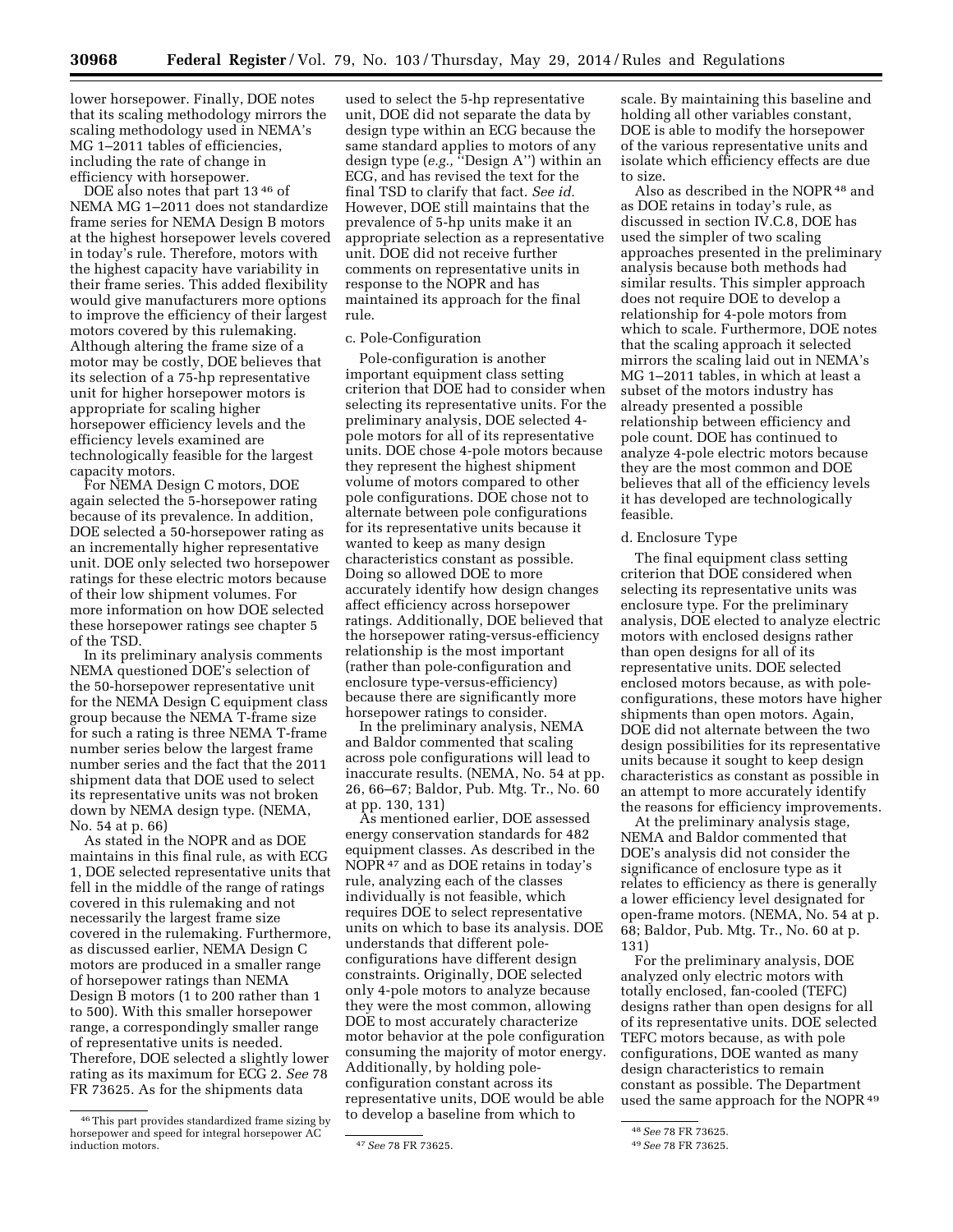and today's final rule. DOE believed then and still believes that such an approach allows it to more accurately pinpoint the factors that affect efficiency. While DOE only analyzed one enclosure type, it notes that its scaling follows NEMA's efficiency tables (Table 12–11 and Table 12–12), which already map how efficiency changes with enclosure type. Finally, TEFC electric motors represented more than three times the shipment volume of open motors. DOE chose ELs that correspond to the tables of standards published in NEMA's MG 1–2011 and to efficiency bands derived from those tables, preserving the relationship between NEMA's standards for open and enclosed motors.

DOE did not receive additional comments on enclosure type as an equipment class setting criterion in response to the NOPR.

#### 3. Efficiency Levels Analyzed

After selecting its representative units for each electric motor equipment class group, DOE examined the impacts on the cost of improving the efficiency of each of the representative units to evaluate the impact and assess the viability of potential energy conservation standards. As described in the technology assessment and screening analysis, there are numerous design options available for improving efficiency and each incremental improvement increases the electric

motor efficiency along a continuum. The engineering analysis develops cost estimates for several efficiency levels 50 along that continuum.

ELs are often based on: (1) Efficiencies available in the market; (2) voluntary specifications or mandatory standards that cause manufacturers to develop equipment at particular efficiency levels; and (3) the max-tech level.

Currently, there are two energy conservation standard levels that apply to various types of electric motors. In ECG 1, some motors currently must meet efficiency standards that correspond to NEMA MG 1–2011 Table 12–11 (*i.e.,* EPACT 1992 levels 51), others must meet efficiency standards that correspond to NEMA MG 1–2011 Table 12–12 (*i.e.,* premium efficiency levels), and some are not currently required to meet any energy conservation standard levels. DOE cannot establish energy conservation standards that are less efficient than current standards (*i.e.,* the ''antibacksliding'' provision at 42 U.S.C. 6295(o)(1) as applied via 42 U.S.C. 6316(a)). ECG 1 includes both currently regulated and unregulated electric motors. For the baseline, DOE selected the lowest efficiency level available for unregulated motors for all motors in this group rather than applying the current standard requirements to an ECG that includes unregulated motors. However, in estimating the base case efficiency distribution, DOE accounted for the fact

that the regulated motors are already at least at the current standard requirements. For ECG 1, DOE established an EL that corresponded to each of these levels, with EL 0 as the baseline (*i.e.,* the lowest efficiency level available for unregulated motors), EL 1 as equivalent to EPACT 1992 levels, and EL 2 as equivalent to premium efficiency levels for ECG 1 motors. Additionally, DOE analyzed two ELs above EL 2. One of these levels was the max-tech level, denoted as EL 4 and one was an incremental level that approximated a best-in-market efficiency level (EL 3). For all equipment classes within ECG 1, EL 3 was a one ''band'' increase in NEMA nominal efficiency relative to premium efficiency and EL 4 was a two ''band'' increase.52 For ECG 3 and 4, DOE used the same ELs with one exception for ECG 3. Because fire pump electric motors are required to meet EPACT 1992 efficiency levels and those are the only motors in that equipment class group, EPACT 1992 levels were used as the baseline efficiency level, which means that fire pump electric motors have one fewer EL than ECG 1 for purposes of DOE's analysis. Following the preliminary analysis, DOE adjusted one max-tech Design B representative unit level (5 hp) after receiving additional data in order to base that level on a physical unit in place of modeling. Table IV.11 and Table IV.12 show the ELs for ECGs 1 and 3.

# TABLE IV.11—EFFICIENCY LEVELS FOR EQUIPMENT CLASS GROUP 1\*\*

| Representative unit | EL 0<br>(baseline)<br>(percent) | EL <sub>1</sub><br>(EPACT 1992)<br>(percent) | FI <sub>2</sub><br>(premium<br>efficiency)<br>(percent) | EL 3<br>(best-in-<br>market*)<br>(percent) | EL 4<br>$(max+tech)$<br>(percent) |
|---------------------|---------------------------------|----------------------------------------------|---------------------------------------------------------|--------------------------------------------|-----------------------------------|
|                     | 82.5<br>89.5                    | 87.5<br>92.4                                 | 89.5<br>93.6                                            | 90.2                                       | 91.0<br>94.5                      |
|                     | 93.0                            | 94.1                                         | 95.4                                                    | 94.1<br>95.8                               | 96.2                              |

\* Best-in-market represents the best or near best efficiency level at which current manufacturers are producing electric motors. Although these efficiencies represent the best-in-market values found for the representative units, but when efficiency was scaled to the remaining equipment classes, the scaled efficiency was sometimes above and sometimes below the best-in-market value for a particular rating.

\*\* ECG 1 includes both currently regulated and unregulated electric motors. For the baseline, DOE selected the lowest efficiency level available for unregulated motors for all motors in this group rather than applying the current standard requirements to an ECG that includes unregulated motors. However, in estimating the base case efficiency distribution, DOE accounted for the fact that the regulated motors are already at least at the current standard requirements.

52Because motor efficiency varies from unit to unit, even within a specific model, NEMA has established a list of standardized efficiency values

<sup>50</sup>For the purposes of the final rule, the term ''efficiency level'' (EL) is equivalent to that of Candidate Standard Level (CSL) in the preliminary analysis.

<sup>51</sup>EPACT 1992 only established efficiency standards for motors up to and including 200 hp. Eventually, NEMA MG 1–2011 added a table, 20–

A, which functioned as an extension of Table 12– 11. So, although EPACT 1992 is a slight misnomer, DOE is using it to refer to those ELs that were based on Table 12–11.

that manufacturers use when labeling their motors. Each incremental step, or ''band,'' constitutes a 10 percent change in motor losses. NEMA MG 1–2011 Table 12–10 contains the list of NEMA nominal efficiencies.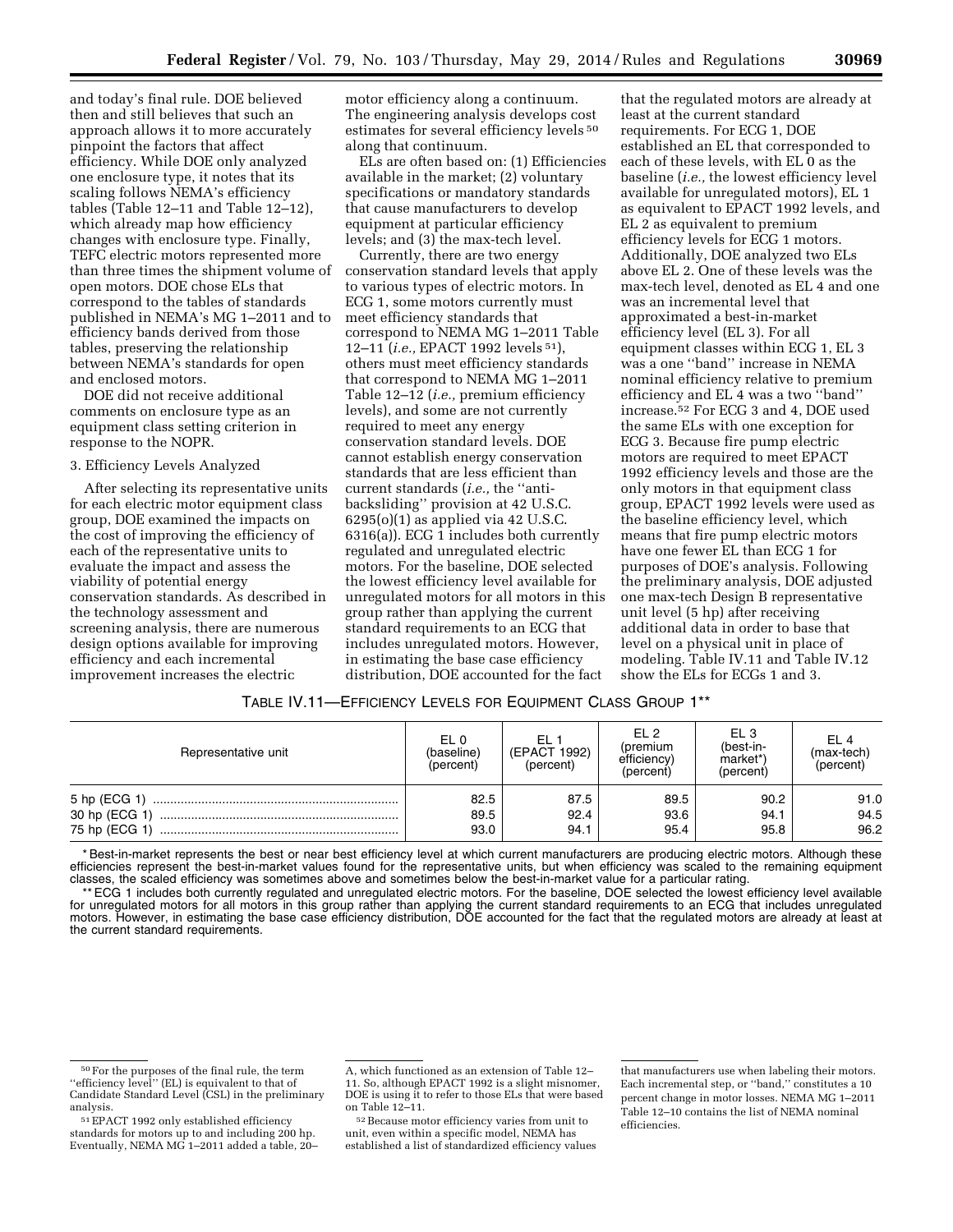| Representative unit               | EL 0<br>1992)<br>(EPACT<br>(percent) | (premium<br>efficiency<br>(percent) | FI 2<br>(best-in-<br>market*)<br>(percent) | EL 3<br>(max-tech)<br>(percent) |
|-----------------------------------|--------------------------------------|-------------------------------------|--------------------------------------------|---------------------------------|
| 5 <sub>hp</sub><br>30 hp<br>75 hp | 87.5<br>92.4<br>94.1                 | 89.5<br>93.6<br>95.4                | 90.2<br>94.1<br>95.8                       | 91.0<br>94.5<br>96.2            |

TABLE IV.12—EFFICIENCY LEVELS FOR EQUIPMENT CLASS GROUP 3

For ECG 2, DOE took a similar approach in developing its ELs as it did for ECG 1, but with two primary differences. First, when DOE examined catalog data, it found that no NEMA Design C motors had efficiencies below EPACT 1992 levels, which is the current standard for all covered NEMA Design C motors. For DOE's representative units, it also found no catalog listings above the required EPACT 1992 levels. Additionally, when DOE's SME modeled NEMA Design C motors, the model would only generate designs at premium efficiency levels and one incremental level above that while

maintaining proper performance standards. Therefore, ECG 2 only contains three ELs: EPACT 1992 (EL 0), premium efficiency (EL 1), and a maxtech level (EL 2).

These ELs differed slightly from the CSLs presented in the preliminary analysis for ECG2. In the preliminary analysis, a CSL for the 50 hp unit existed between two industry standard levels in order to provide greater resolution in selection of a standard (NEMA MG 1 Table 12–11 and Table 12–12). For the final rule analysis, this level was removed so that the ELs analyzed would align with Tables 12–11

and 12–12. For the 5 hp representative unit, DOE also removed one preliminary analysis CSL, which was intended to represent the ''best in market'' level in the preliminary analysis. After further market research, DOE found that few Design C motors are offered above the baseline, and those that were mainly met the premium efficiency level, without going higher in efficiency. It determined that for the final rule analysis, the previously designated ''max in market'' level was not applicable. The ELs analyzed for ECG2 are shown in Table IV.13.

## TABLE IV.13—EFFICIENCY LEVELS FOR EQUIPMENT CLASS GROUP 2

| Representative unit      | (EPACT 1992)<br>(percent) | EL<br>(premium<br>efficiency <sup>)</sup><br>(percent) | F12<br>$(max+tech)$<br>(percent) |
|--------------------------|---------------------------|--------------------------------------------------------|----------------------------------|
| 5 <sub>hp</sub><br>50 hp | 87.5<br>93.0              | 89.5<br>94.5                                           | 91.0<br>95.0                     |

DOE has found many instances of electric motors being sold and marketed one or two NEMA bands of efficiency above premium efficiency, which suggests that manufacturers have extended technological performance where they perceived market demand for higher efficiencies. In other words, DOE has seen no evidence suggesting that the absence of equipment on the market at any given EL implies that such equipment could not be developed, were there sufficient demand. DOE contends that all of the ELs analyzed in its engineering analysis are viable because equipment is currently commercially available at such levels<sup>53</sup> and, to the extent possible, has been included in DOE's analysis.

In response to the NOPR, NEMA and Baldor both raised concern that it is not clear what horsepower rated motors in 6 and 8 poles are covered because

NEMA Design A and B are not defined under MG 1 for large motors. This is because motors of higher horsepower rating in 6 and 8 poles are covered by the standards for large motors in Part 20 of NEMA MG 1. However, DOE defined NEMA Design A and Design B types in 10 CFR 431.12 with respect to the standards in Part 12 of NEMA MG 1 and not with respect to Part 20. NEMA noted that DOE took Table 5 values for large motors from an incorrect table (*i.e.,*  Table 12–12) that was submitted to DOE previously in the Petition. NEMA commented that in order to align Table 12–12 with the scope of Part 12, it has removed the ratings for large motors from Table 12–12 and has included them in premium efficiency standards in Part 20 for large motors. NEMA and Baldor suggested that DOE either remove standards for higher horsepower rating 6 and 8 poles motors from Table 5 of the proposed rule to properly represent only ratings for which Design A and B standards apply. NEMA also suggested that DOE could modify 10 CFR 431.12 to define large motors covered by the standards and 10 CFR 431.25 to include efficiency standards

for these new covered large motors. (NEMA, No. 93 at p. 22; NEMA, Pub. Mtg. Tr., No. 87 at pp. 48–50, Baldor, No. 100 at p. 4)

DOE agrees with NEMA and Baldor that large motors given in NEMA MG 1 Part 20 (*i.e.* 6-pole motors with horsepower ratings greater than 400 hp and 8-pole motors with horsepower ratings greater than 300 hp) are not defined for NEMA Design A and B. Therefore, DOE has modified the efficiency tables as suggested. See Section IV.A.2.c for further detail. DOE notes that the standards adopted today, as well as those proposed in the NOPR, as well as those suggested by the Motor Coalition, still contain efficiency values for 300 and 350 hp 6 pole motors which are the same as their corresponding 250 hp values and which are not found on MG 1–2011's Table 12–12.

In response to the NOPR, CEC sought clarification on the efficiency levels selected by DOE for Design C motors. CEC commented that it expected DOE to choose a baseline above the current market minimum. Second, CEC asked for clarification regarding the selected ECG 2 representative unit picked to

<sup>53</sup> DOE understands that this is not true for every equipment classes covered by this rulemaking, but has not seen evidence to suggest that the absence of equipment in any particular classes is not due to lack of market demand instead of technological limitations.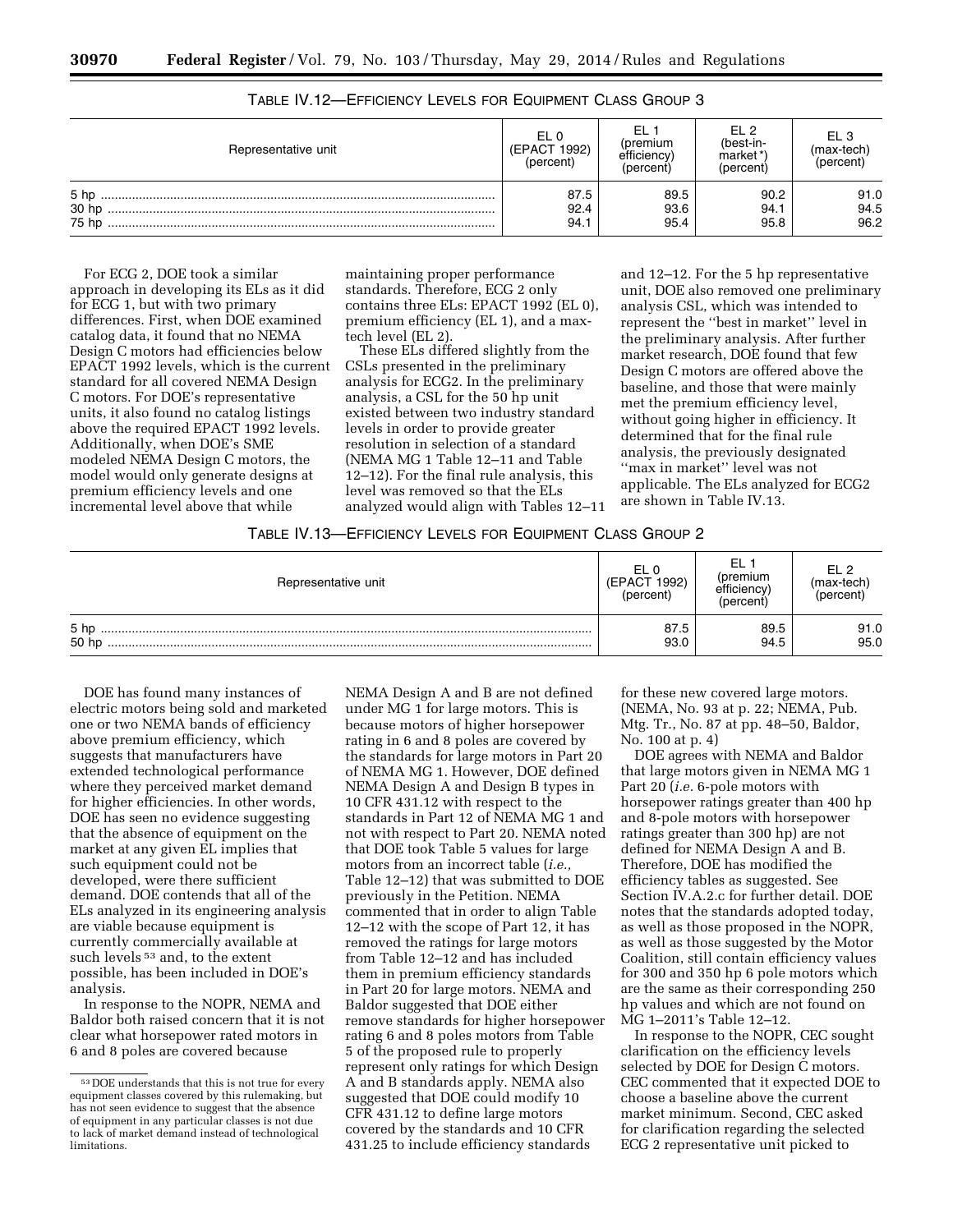represent the efficiency levels and noted that the baseline level was below the EPACT 1992 level for the 50 horsepower motor. Third, CEC asked clarification regarding the EL numbering for ECG 2 in Table IV.11 of the NOPR. (CEC, No. 96 at p. 3)

Both ECG 1 and ECG 2 contain currently regulated and unregulated electric motors. For the baseline, DOE selected the lowest efficiency level available for unregulated motors for all motors in this group rather than applying the current standard requirements to an ECG that includes unregulated motors. However, in estimating the base case efficiency distribution, DOE accounted for the fact that the regulated motors are already at least at the current standard requirements. See Chapter 10 of the TSD for details.

With respect to the EL numbering in Table IV.10 of the NOPR, DOE notes that the table's values should have begun at EL 0 (instead of EL 1) and reached EL 2 (instead of EL 3). DOE always labels its baseline ''EL 0'' in this rulemaking, and the error was limited to mislabeling of the table in question rather than a more fundamental mistake in the analysis. In other words, there are no representative units for which the analysis should be at EL 1, as had been indicated in the NOPR's Table V.10. This mislabeling was confined to the table in question and has been fixed for the final rule.

#### 4. Testing and Teardowns

Whenever possible, DOE attempted to base its engineering analysis on actual electric motors being produced and sold in the market today. First, DOE identified electric motors in manufacturer catalogs that represented a range of efficiencies corresponding to the ELs discussed in the previous sections. Next, DOE had the electric motors shipped to a certified testing laboratory where each was tested in accordance with IEEE Standard 112 (Test Method B) to verify its nameplaterated efficiency. After testing, DOE derived production and material costs by having a professional motor laboratory<sup>54</sup> disassemble and inventory the purchased electric motors. For ECG 1, DOE obtained tear-down results for all of the 5-horsepower ELs and all of the 30- and 75-horsepower ELs except

the max-tech levels. For ECG 2, DOE obtained tear-down results only for the baseline EL, which corresponds to EPACT 1992 efficiency levels.

These tear-downs provided DOE with the necessary data to construct a bill of materials (BOM), which, along with a standardized cost model and markup structure, DOE could use to estimate a manufacturer selling price (MSP). DOE paired the MSP derived from the teardown with the corresponding nameplate nominal efficiency to report the relative costs of achieving improvements in energy efficiency. DOE's estimates of material prices came from a combination of current, publicly available data, manufacturer feedback, and conversations with its SME. DOE supplemented the findings from its tests and tear-downs through: (1) a review of data collected from manufacturers about prices, efficiencies, and other features of various models of electric motors, and (2) interviews with manufacturers about the techniques and associated costs used to improve efficiency.

As discussed earlier, DOE's engineering analysis documents the design changes and associated costs when improving electric motor efficiency from the baseline level up to a max-tech level. This includes considering improved electrical steel for the stator and rotor, interchanging aluminum and copper rotor bar material, increasing stack length, and any other applicable design options remaining after the screening analysis. As each of these design options are added, the manufacturer's cost increases and the electric motor's efficiency improves.

At the preliminary analysis stage, DOE received multiple comments regarding its test and tear-down analysis. (NEMA, No. 54 at p. 27, 74– 75) In its NOPR response, DOE stated that it accurately captured such changes because electric motor was torn down, components such as electrical steel and copper wiring were weighed. 78 FR 73629.

DOE noted in the NOPR and re-assert today that an increased sample size would improve the value of efficiency used in its analysis, but only if DOE were using an average full-load efficiency value, as it did for the small electric motors rulemaking engineering analysis, which did not have the benefit of NEMA-developed nominal efficiency values. *See* 78 FR 73629. For the analysis in the NOPR and the final rule, DOE did not use the tested efficiency value and believes that to do so would be erroneous precisely because it only tested and tore down one unit for a given representative unit and EL. Rather

than using an average efficiency of a sample of multiple units that is likely to change with each additional motor tested, DOE elected to use the nameplate NEMA nominal efficiency given. DOE understands that this value, short of testing data, is the most accurate value to use to describe a statistically valid population of motors of a given design; that is, in part, why manufacturers use NEMA nominal efficiencies on their motors' nameplates.

Also, DOE believes that the bill of materials generated is more is likely to be representative of the motor's nominal efficiency value rather efficiency than as-tested. DOE believes that the variance from unit-to-unit, in terms of materials, is likely to be insignificant because manufacturers have an incentive to produce equipment with consistent performance (*i.e.,* characteristics other than efficiency). Changes in the tested efficiency are likely to occur because of variations in production that motor manufacturers have less control over (*e.g.,* the quality of the electrical steel). DOE does not believe that the amount of material (in particular, electrical steel, copper wiring, and die-cast material) from unit-to-unit for a given design is likely to change significantly, if at all, because manufacturers have much greater control of those production variables. Therefore, additional tests and tear-downs are unlikely to change the MSP estimated for a given motor design and DOE believes that its sample size of one is appropriate.

In the preliminary engineering analysis, DOE replaced a tear-down result with a software model for CSL 2 of its 30-horsepower representative unit because it believed that it had inadvertently tested and torn down a motor with an efficiency equivalent to CSL 3. DOE noted that it removed the tear-down because there was conflicting efficiency information on the Web site, in the catalog, and on the physical nameplate. Subsequently, NEMA and Baldor commented that the 30 horsepower, CSL 2 motor should not have been replaced with a softwaremodeled motor, stating that the test result was statistically viable. (NEMA, No. 54 at pp. 76–79; Baldor, Pub. Mtg. Tr., No. 60 at pp. 150–155) NEMA and Baldor also asserted that DOE had placed emphasis on the use of purchased motors in its analysis only when the tested value of efficiency was less than or not significantly greater than the marked value of NEMA efficiency. (NEMA, No. 54 at p. 80; Baldor, Pub. Mtg. Tr., No. 60 at pp. 156, 157)

<sup>54</sup>The Center for Electromechanics at the University of Texas at Austin, a 140,000 sq. ft. lab with 40 years of operating experience, performed the teardowns, which were overseen by Dr. Angelo Gattozzi, an electric motor expert with previous industry experience. DOE also used Advanced Energy Corporation of North Carolina to perform some of the teardowns.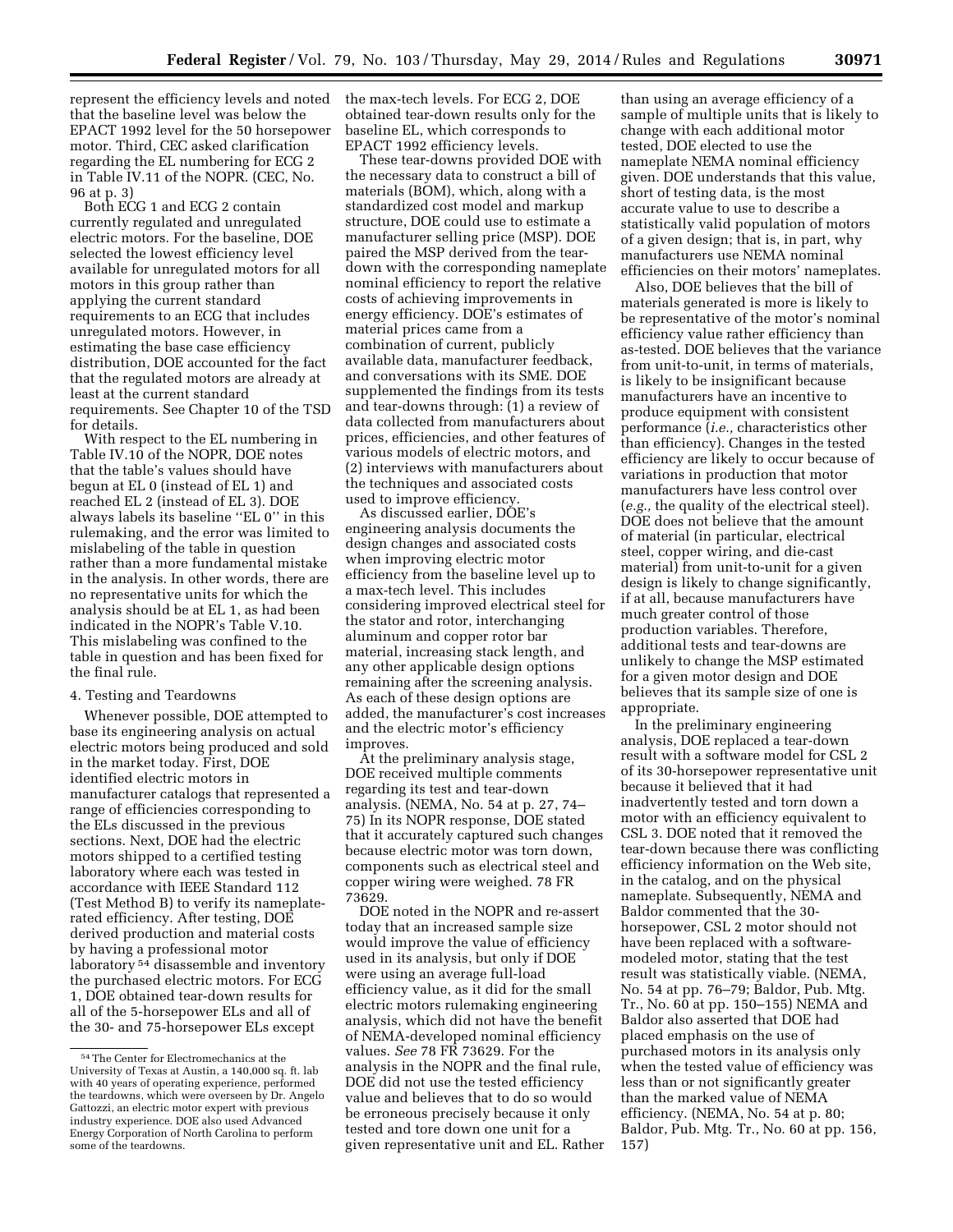DOE understands that the test result may have been viable for either of the efficiency ratings that the manufacturer had assigned. Given the uncertainty, however, DOE elected to replace the motor. For its updated NOPR engineering analysis, DOE has tested and torn down a new 30-horsepower motor to describe CSL 2. As stated previously, DOE always prefers to base its analysis using motors purchased in the market when possible.

After DOE's tear-down lab determined that the torn-down motors were machine-wound, a precise measurement of the slot fill was not taken. Although the actual measurement of slot fill has no bearing on the estimates of the MSP, because the actual copper weights were measured and not calculated, DOE did ask its lab to provide actual measurements of slot fill on any subsequent tear-downs and has included the data in chapter 5 of the TSD.

## 5. Software Modeling

DOE worked with technical experts to develop certain ELs, in particular, the max-tech efficiency levels for each representative unit analyzed. To this end, DOE retained an electric motors (SME 55 with significant experience in terms of both design and related software, who prepared a set of electric motor designs with increasing efficiency. The software program used for this analysis is a proprietary software program called VICA.56 The SME also checked his designs against tear-down data and calibrated the software using the relevant test results. As new designs were created, DOE's SME ensured that the critical performance characteristics that define a NEMA design letter (*e.g.,* locked-rotor torque, breakdown torque, pull-up torque, and locked-rotor currents) were maintained. For a given representative unit, DOE ensured that the modeled electric motors met the same set of torque and locked-rotor current requirements as the purchased electric motors. This was done to ensure that the utility of the baseline unit was maintained as efficiency improved, and that the unit in question did not meet the criteria of a different equipment class. Additionally, DOE limited its modeled stack length increases based on teardown data and maximum ''C'' dimensions found in manufacturer's catalogs, also to ensure the utility of the

baseline units was maintained 57 DOE has provided comparisons of software estimates and tested efficiencies in Appendix 5C of the TSD.

During the preliminary analysis, DOE approached motor laboratories in an attempt to build physical prototypes of its software models. DOE was unable to identify a laboratory that could prototype its software-modeled motors in a manner that would exactly replicate the designs produced (*i.e.,* they could not die-cast copper). Consequently, DOE did not build a prototype of its software models. However, DOE was able to procure a 5-horsepower NEMA Design B die-cast copper rotor motor with an efficiency two NEMA bands above the premium efficiency level. Therefore, DOE elected to use this design to represent the max-tech EL for the 5 horsepower representative unit in equipment class group 1, rather than the software-modeled design used in the preliminary analysis. DOE's SME used information gained from testing and tearing down this motor to help corroborate the software modeling.

Since that time, DOE has conducted further calibration of its software program using data obtained from motor teardowns, has provided comparisons of software estimates, and tested efficiencies for both aluminum and copper rotor motors in Appendix 5C of the TSD. DOE eliminated designs from its preliminary analysis because of concerns regarding the feasibility of certain efficiency levels. Regarding performance parameters beyond efficiency,58 DOE understands that these characteristics must be maintained when improving an electric motor's efficiency. However, the performance parameters DOE believed to present the largest risk of rendering a motor noncompliant with NEMA MG 1–2011 standards were those related to NEMA design letter, and these were adhered to in DOE's modeling efforts. Based on comparisons of motor teardowns and software estimates, DOE has no reason at this time to believe that its modeled designs would violate the additional performance parameters.

DOE's SME, who has been designing electric motors for several decades, is well qualified to understand the design tradeoffs that must be considered. Although the SME's primary task was to design a more-efficient motor using various technologies, it was of critical

importance that the designs be feasible. Even though DOE was unable to prototype its modeled designs, DOE has conducted comparisons of software estimates and tested efficiencies for both aluminum and copper rotor motors and has concluded that these actions corroborate the modeled designs. Based on this work and its total analysis, which included input from its SME, DOE has concluded that it has developed a sufficiently robust set of technically feasible efficiency levels for its engineering analysis.

In the final rule TSD, DOE also shows that any increase in stack length would fit into the existing frame designation for that particular motor rating. (DOE noted that the frame designation does not limit frame length, but rather frame diameter.) DOE understands that manufacturers have fixed-length frames that they use when manufacturing motors. In addition to generating perunit costs associated with redesigning motors with new frames at all ELs above the premium efficiency levels (see section IV.C.6), DOE sought to maintain motor length by limiting how much it would modify stack dimensions to improve efficiency. First, the software models created by DOE used lamination diameters observed during teardowns, which ensured that the softwaremodeled designs would fit into existing frame designations. However, for some designs, DOE increased the number of laminations (*i.e.,* length of the stack of laminations, or stack length) beyond the stack lengths observed during the motor teardowns in order to achieve the desired efficiency gains.

DOE limited the amount by which it would increase the stack length of its software-modeled electric motors in order to preserve the motor's utility. The maximum stack lengths used in the software-modeled ELs were determined by first analyzing the stack lengths and ''C'' dimensions of torn-down electric motors. Then, DOE analyzed the ''C'' dimensions of various electric motors in the marketplace conforming to the same design constraints as the representative units (same horsepower rating, NEMA frame size, enclosure type, and pole configuration). For each representative unit, DOE found the largest ''C'' dimension currently available on the marketplace and estimated a maximum stack length based on the stack length to ''C'' dimension ratios of motors it tore down. The resulting equipment served as the basis for the maximum stack length value that DOE used in its software-modeled designs, although DOE notes that it did not always model a motor with that maximum stack length. In most instances, the SME was

<sup>55</sup> Dr. Howard Jordan, Ph.D., an electric motor design expert with over 40 years of industry experience, served as DOE's subject matter expert. 56 VICA stands for ''Veinott Interactive Computer Aid''.

 $^{57}\mathrm{The}$  ''C'' dimension of an electric motor is the length of the electric motor from the end of the shaft to the end of the opposite side's fan cover guard. Essentially, the ''C'' dimension is the overall length of an electric motor including its shaft extension. 58For example, locked-rotor current or locked-

rotor torque.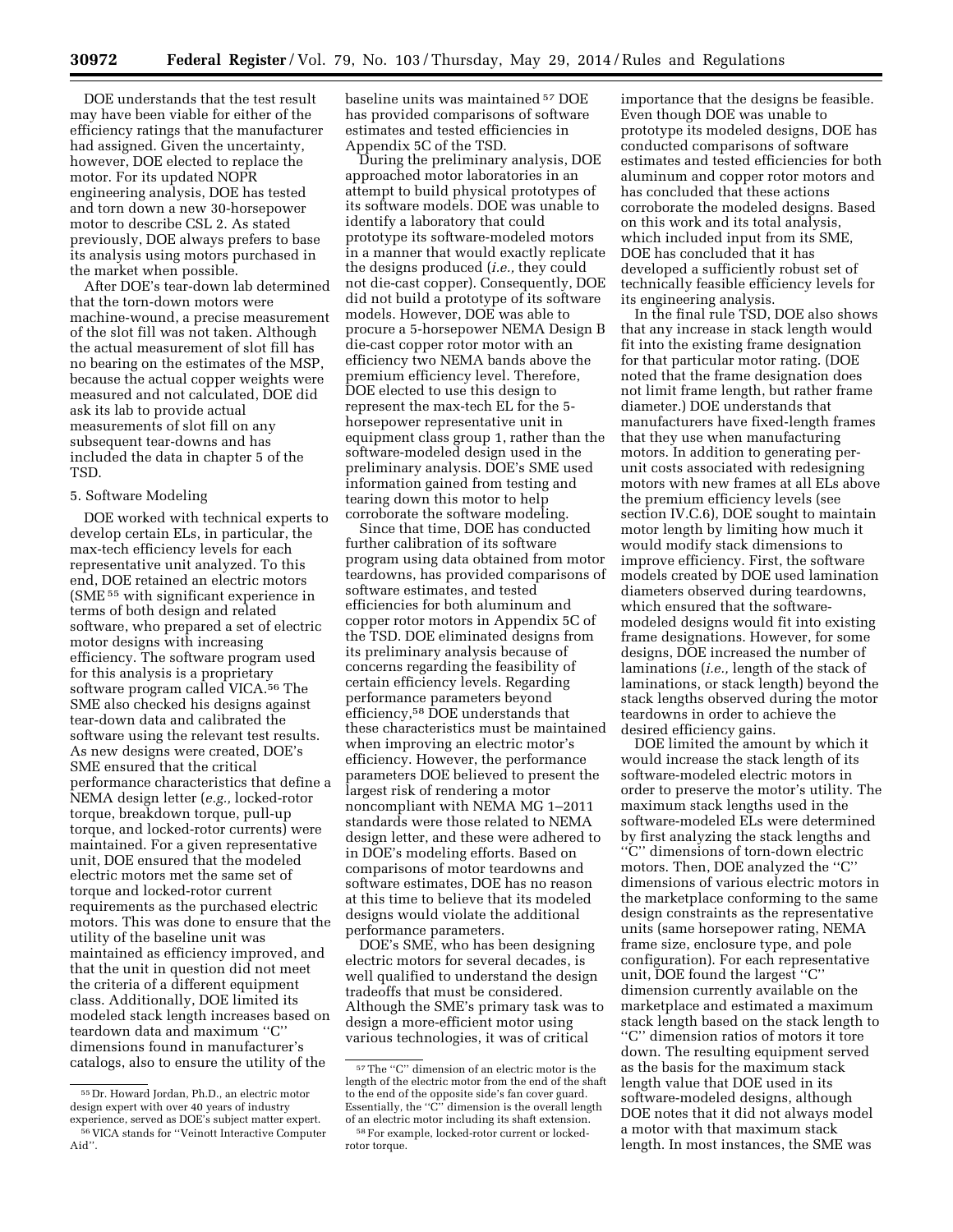able to achieve the desired improvement in efficiency with a stack length shorter than DOE's estimated maximum. Table IV.14 presents the estimated maximum

stack length,59 the maximum stack length found during tear-downs, and the maximum stack length modeled for a given representative unit. DOE notes

that the 5-horsepower Design B representative unit is not shown because modeling was not performed, as described earlier.

| TABLE IV.14-MAXIMUM STACK LENGTH DATA |  |  |  |
|---------------------------------------|--|--|--|
|---------------------------------------|--|--|--|

| Representative unit | Estimated maximum stack length | Maximum stack length of a torn down<br>motor | Maximum<br>stack length<br>modeled |
|---------------------|--------------------------------|----------------------------------------------|------------------------------------|
|                     |                                |                                              |                                    |

During the NOPR public meeting, several parties commented with respect to modeling. Noting that all the components of loss are first calculated and summed together to obtain efficiency, Nidec sought clarification as to how friction and windage component losses (mechanical loss), I2R losses and stray losses were obtained. Nidec also sought clarification on how the area of conductors was calculated to obtain slot fill. (Nidec, Pub. Mtg. Tr., No. 87 at pp. 103–108) Regal Beloit commented that the VICA program used by DOE's SME to model efficiency may be over ten years old. (Regal Beloit, Pub. Mtg. Tr., No. 87 at p. 110)

DOE responded that the friction and windage losses were input items into the VICA program and were obtained as average values from data on various frame sizes. I2R losses and stray losses were also input items into VICA. Stray losses were obtained as a percentage of the full-load value. DOE performed correlations of the estimated value and the values obtained from the testing of motors. DOE found that the estimated value was very close to the average of tested values. DOE also noted that the square method was used to calculate the area of the conductor. The number of conductors in the slot was multiplied by the square of the conductor diameter.

#### 6. Cost Model

When developing manufacturer selling prices (MSPs) for the motor designs obtained from DOE's tear-downs and software models, DOE used modeling to generate a more accurate approximation of the costs necessary to improve electric motor efficiency. DOE derived the manufacturer's selling price for each design in the engineering analysis by considering the full range of production and non-production costs. The full production cost is a combination of direct labor, direct materials, and overhead. The overhead

contributing to full production cost includes indirect labor, indirect material, maintenance, depreciation, taxes, and insurance related to company assets. Non-production cost includes the cost of selling, general and administrative items (market research, advertising, sales representatives, logistics), research and development (R&D), interest payments, warranty and risk provisions, shipping, and profit factor. Because profit factor is included in the non-production cost, the sum of production and non-production costs is an estimate of the MSP. DOE utilized various markups to arrive at the total cost for each component of the electric motor, which are detailed in chapter 5 of the final rule TSD. The following subsections discuss specific features of the DOE's cost model.

#### a. Copper Pricing

DOE conducted the engineering analysis using material prices based on manufacturer feedback, industry experts, and publicly available data. In the preliminary analysis, most material prices were based on 2011 prices, with the exception of cast copper and copper wire pricing, which were based on a five-year (2007–2011) average price.

Noting the comments of interested parties during the preliminary analysis phase, DOE slightly modified its approach in the NOPR. First, DOE added updated data for 2012 pricing. Second, rather than a five-year average, DOE changed to a three-year average price for copper materials. DOE made this modification based on feedback received during manufacturer interviews. By reducing to a three-year average, DOE eliminated data from 2008 and 2009, which manufacturers believed were unrepresentative data points due to the recession. Data from those two years had the effect of depressing the five-year average calculated.

In response to the NOPR, NEMA raised concern about the potential for copper price volatility. (NEMA, No. 93 at p. 12)

DOE acknowledges that price volatility can affect the economic results of a standards rulemaking, either in the positive or negative direction depending on the relative movement of raw materials and energy. To diminish the effect of volatility on the engineering analysis results, DOE used a 3-year average for copper, from 2010–2012. DOE's understanding is that manufacturers may choose to use financial instruments in cases where raw material volatility is exceptionally high in order to guarantee margins. Although DOE has not published a formal materials price sensitivity in this rulemaking, it observes that for the highest ELs examined across all representative units, copper cost amount to roughly 3 percent of the installed price. At these levels, copper would have to more than quadruple in price in order to increase installed price by 10 percent. At the levels being adopted in today's rule, however, DOE's engineering analysis does not suggest significantly increased demand for copper and, therefore, does not suggest significantly increased exposure to volatility in copper price. DOE discusses material pricing in greater detail in Appendix 5A of the final rule TSD.

## b. Labor Rate and Non-Production Markup

In the preliminary analysis, DOE looked at the percentage of electric motors imported into the U.S. and the percentage of electric motors built domestically and calculated the ratio of foreign and domestic labor rates on these percentages. During the preliminary analysis public meeting, Nidec commented that the labor rate DOE used in its analysis seems high if

<sup>59</sup>Based on manufacturer product offerings. See Chapter 5 of the TSD for details.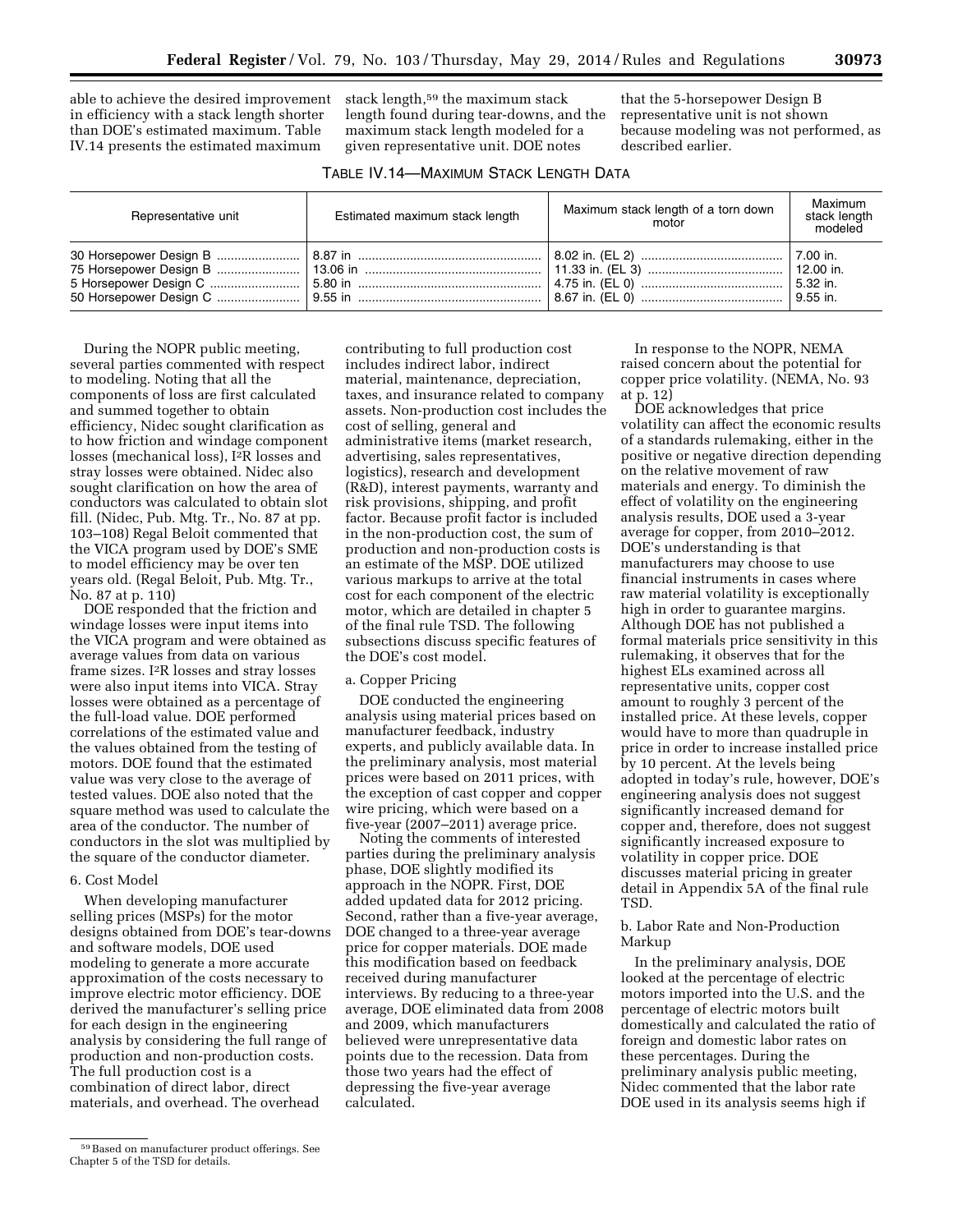that number is weighted towards offshore labor. Nidec agreed with DOE's smaller markup on the lowerhorsepower motors, but commented that the overall markups seem to be high. (Nidec, Pub. Mtg. Tr., No. 60 at p. 184) WEG commented that DOE was adequately addressing the cost structure variations among the different motor manufacturers. Additionally, WEG stated that basing a labor rate on both foreign and domestic labor rates increases accuracy of the analysis, but that it could encourage production moving outside the United States. (WEG, Pub. Mtg. Tr., No. 60 at pp. 184– 186)

In the NOPR, and again in today's final rule, DOE elected to keep the same labor rates and markups as were used in the preliminary analysis. DOE is basing this decision on additional feedback received during interviews with manufacturers (which suggested that DOE's labor rates and markups are appropriate) and the absence of any alternative labor rate or markups to apply. DOE does not expect that use of the most accurate labor rates possible in its analyses will contribute to outsourcing of jobs in the electric motors industry.

Finally, DOE is aware of potential cost increases caused by increased slot fill,<sup>60</sup> including the transition to hand-wound stators in motors requiring higher slot fills. In the preliminary analysis, DOE assigned a higher labor hour to any teardown motor which it determined to be hand-wound. DOE found that none of the tear-down motors were handwound, and, therefore, no hand-winding labor-hour amounts were assigned. This has been clarified in the final rule analysis. Additionally, DOE has assumed that all of its max-tech software models require hand-winding, which is reflected in its increased labor time assumptions for those motors. For additional details, please see chapter 5 of the final rule TSD.

DOE understands that lower-volume equipment will often realize higher perunit costs, and has concluded that this reality is common to most or all manufacturing processes in general. Because DOE's analysis focuses on the differential impacts on cost due to energy conservation standards, and because DOE has no evidence to suggest a significant market shift to lower production volume equipment in a poststandards scenario, DOE expects that the relative mix of high-volume and low-volume production would be

preserved. Indeed, because DOE is expanding the scope of coverage and bringing many previously excluded motor types to premium efficiency levels, DOE sees the possibility that standardization may increase and that average production volume may, in fact, rise.61

#### c. Catalog Prices

At the preliminary analysis stage, NEMA requested that DOE publish the purchase price for its torn-down motors, so that they could be compared to the MSPs DOE derived from its motor teardowns. (NEMA, No. 54 at p. 27; Baldor, Pub. Mtg. Tr., No. 60 at pp. 181, 182) As stated in the NOPR $62$  and reaffirmed today, DOE elects not to include the purchase price for its torn-down motors. DOE believes that such information is not relevant and could lead to erroneous conclusions. Some of the purchased motors were more expensive to purchase based on certain features that do not affect efficiency, which could skew the price curves incorrectly and indicate incorrect trends. For these reasons, in the engineering analysis, DOE develops its own cost model so that a consistent cost structure can be applied to similar equipment. The details of this model are available in Appendix 5A of the final rule TSD. Because DOE purchased electric motors that were built by different manufacturers and sold by different distributors, who all have different costs structures, DOE does not believe that such a comparison as NEMA suggests would provide a meaningful evaluation.

#### d. Product Development Cost

DOE's preliminary analysis cost model included an incremental markup used to account for higher production costs associated with manufacturing copper die-cast rotors. Although DOE used this incremental markup in the preliminary analysis, after conducting manufacturer interviews, it determined that additional cost adders were warranted for the examined ELs that exceeded the premium efficiency level. For the NOPR and final rule, DOE developed a per-unit adder<sup>63</sup> for the manufacturer production costs (MPCs) intended to capture one-time increased equipment development and capital conversion costs that would likely result if an energy conservation standard with an efficiency level above premium efficiency levels were established.

DOE's per-unit adder reflects the additional cost passed along to the consumer by manufacturers attempting to recover the costs incurred from having to redevelop their equipment lines as a result of higher energy conservation standards. The conversion costs incurred by manufacturers include capital investment (*e.g.,* new tooling and machinery), equipment development (*e.g.,* reengineering each motor design offered), plus testing and compliance certification costs.

The conversion cost adder was only applied to ELs above premium efficiency based on manufacturer feedback. Most manufacturers now offer premium efficiency motors for a significant portion of their equipment lines as a result of EISA 2007, which required manufacturers to meet this level. Many manufacturers also offer certain ratings with efficiency levels higher than premium efficiency. However, DOE is not aware of any manufacturer with a complete line of motors above premium efficiency. Consequently, DOE believes that energy conservation standards above premium efficiency would result in manufacturers incurring significant conversion costs to bring offerings of electric motors up to the higher standard.

DOE developed the various conversion costs from data collected during manufacturer interviews that were conducted for the Manufacturer Impact Analysis (MIA). For more information on the MIA, see chapter 12 of the final rule TSD. DOE used the manufacturer-supplied data to estimate industry-wide capital conversion costs and equipment conversion costs for each EL above premium efficiency. DOE then assumed that manufacturers would mark up their motors to recover the total conversion costs over a seven-year period. By dividing industry-wide conversion costs by seven years of expected industry-wide revenue, DOE obtained a percentage estimate of how much each motor would be marked up by manufacturers. The conversion costs as a percentage of seven-year revenue that DOE derived for each NEMA band above premium efficiency are shown below. Details on these calculations are shown in Chapter 5 of the final rule TSD.

<sup>60</sup>A measure of how efficiently conductor is packed into the stator slots, which affects efficiency.

<sup>61</sup>Labor costs may rise starkly at max-tech levels, where hand-winding is employed in order to maximize slot fill. DOE's engineering analysis

<sup>&</sup>lt;sup>62</sup> See 78 FR 73633.<br><sup>63</sup> The "per-unit adder" discussed in this section refers to a fixed adder for each motor that varies based on horsepower and NEMA design letter. Each representative unit has their own unique ''per-unit adder'' that is fixed for the analysis.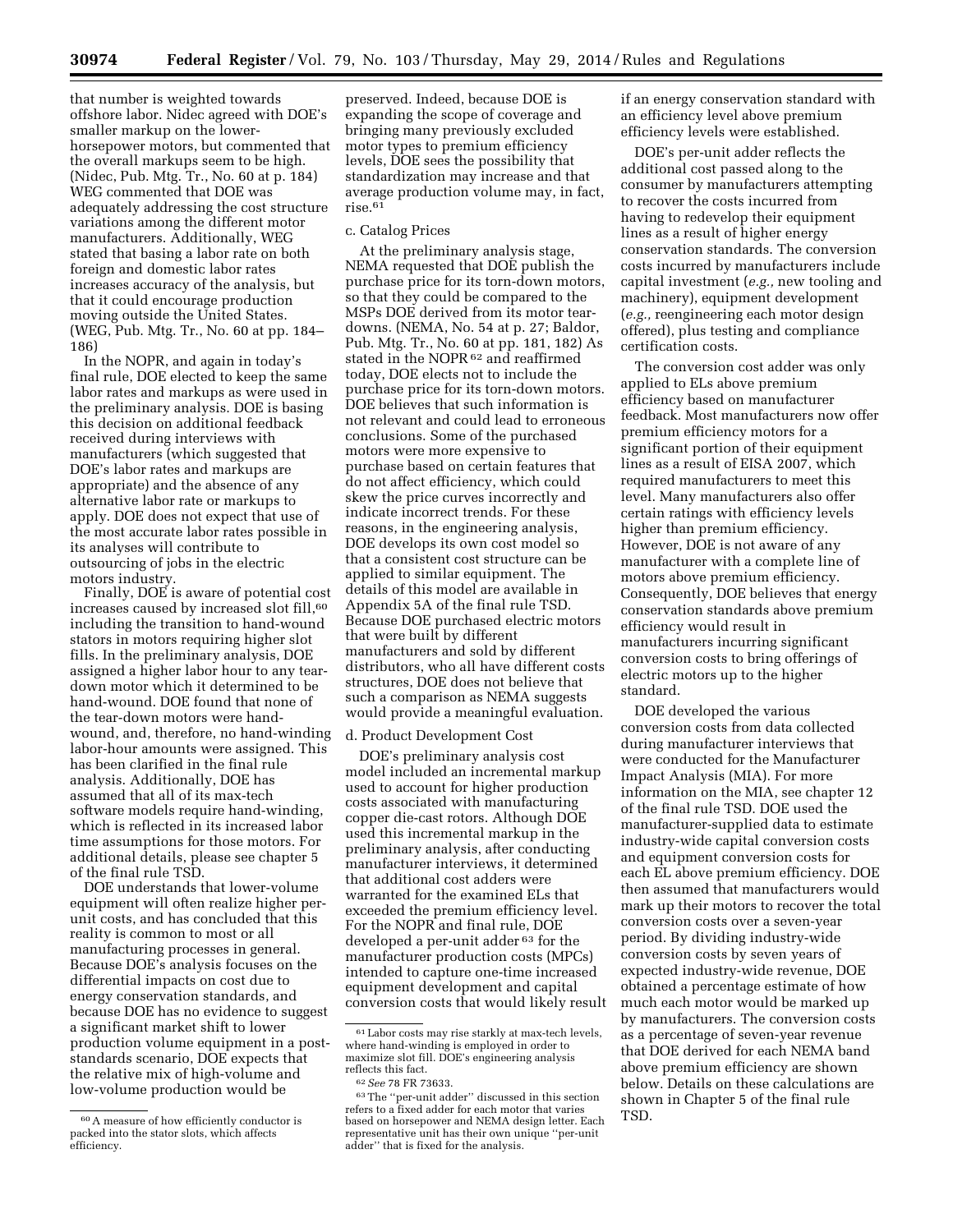TABLE IV.15—PRODUCT CONVERSION COSTS AS A PERCENTAGE OF 7- YEAR REVENUE

| <b>NEMA Bands above</b> | Conversion costs                     |
|-------------------------|--------------------------------------|
| premium efficiency      | as a percentage<br>of 7-year revenue |
|                         | 4.1%                                 |
|                         | 6.5%                                 |

The percentage markup was then applied to the full production cost (direct material + direct labor + overhead) at the premium efficiency levels to derive the per-unit adder for levels above premium efficiency (see Table IV.16). DOE received no comments in response to the NOPR and maintained its approach for the final rule.

# TABLE IV.16—PRODUCT CONVERSION COSTS FOR EFFICIENCY LEVELS ABOVE PREMIUM EFFICIENCY

| Representative unit | Per-unit adder<br>I band above<br>tor 1<br>premium effi-<br>ciency (2013\$) | Per-unit adder<br>for 2 bands<br>above premium<br>efficiency<br>(2013\$) |
|---------------------|-----------------------------------------------------------------------------|--------------------------------------------------------------------------|
|                     | \$11.06                                                                     | \$17.36                                                                  |
|                     | 32.89                                                                       | 51.61                                                                    |
|                     | 66.18                                                                       | 103.86                                                                   |
|                     | 10.68                                                                       | 16.75                                                                    |
|                     | 60.59                                                                       | 95.08                                                                    |

7. Engineering Analysis Results

The results of the engineering analysis are reported as cost-versus-efficiency data in the form of MSP (in dollars)

versus nominal full-load efficiency (in percentage). These data form the basis for subsequent analyses in today's notice. Table IV.17 through Table IV.21

show the results of DOE's updated engineering analysis.

Results for Equipment Class Group 1 (NEMA Design A and B Motors)

## TABLE IV.17—MANUFACTURER SELLING PRICE AND EFFICIENCY FOR 5-HORSEPOWER REPRESENTATIVE UNIT

| Efficiency level                                                                 | Efficiency<br>(%)                    | selling price                   |
|----------------------------------------------------------------------------------|--------------------------------------|---------------------------------|
| EL 0 (Baseline)<br>EL 1 (EPACT 1992)<br>EL 3 (Best-in-Market)<br>EL 4 (Max-Tech) | 82.5<br>87.5<br>89.5<br>90.2<br>91.0 | 333<br>344<br>371<br>406<br>677 |

## TABLE IV.18—MANUFACTURER SELLING PRICE AND EFFICIENCY FOR 30-HORSEPOWER REPRESENTATIVE UNIT

| 856<br>.096<br>.168<br>1.308<br>2.077 |
|---------------------------------------|
|                                       |

# TABLE IV.19—MANUFACTURER SELLING PRICE AND EFFICIENCY FOR 75-HORSEPOWER REPRESENTATIVE UNIT

| Efficiency level                                              | Efficiency<br>(% )                   | Manufacturer<br>selling price<br>(2013\$) |
|---------------------------------------------------------------|--------------------------------------|-------------------------------------------|
| EL 0 (Baseline)<br>EL 1 (EPACT 1992)<br>EL 3 (Best-in-Market) | 93.0<br>94.1<br>95.4<br>95.8<br>96.2 | .910<br>2,068<br>2,351<br>2,804<br>3.656  |

Results for Equipment Class Group 2 (NEMA Design C Motors)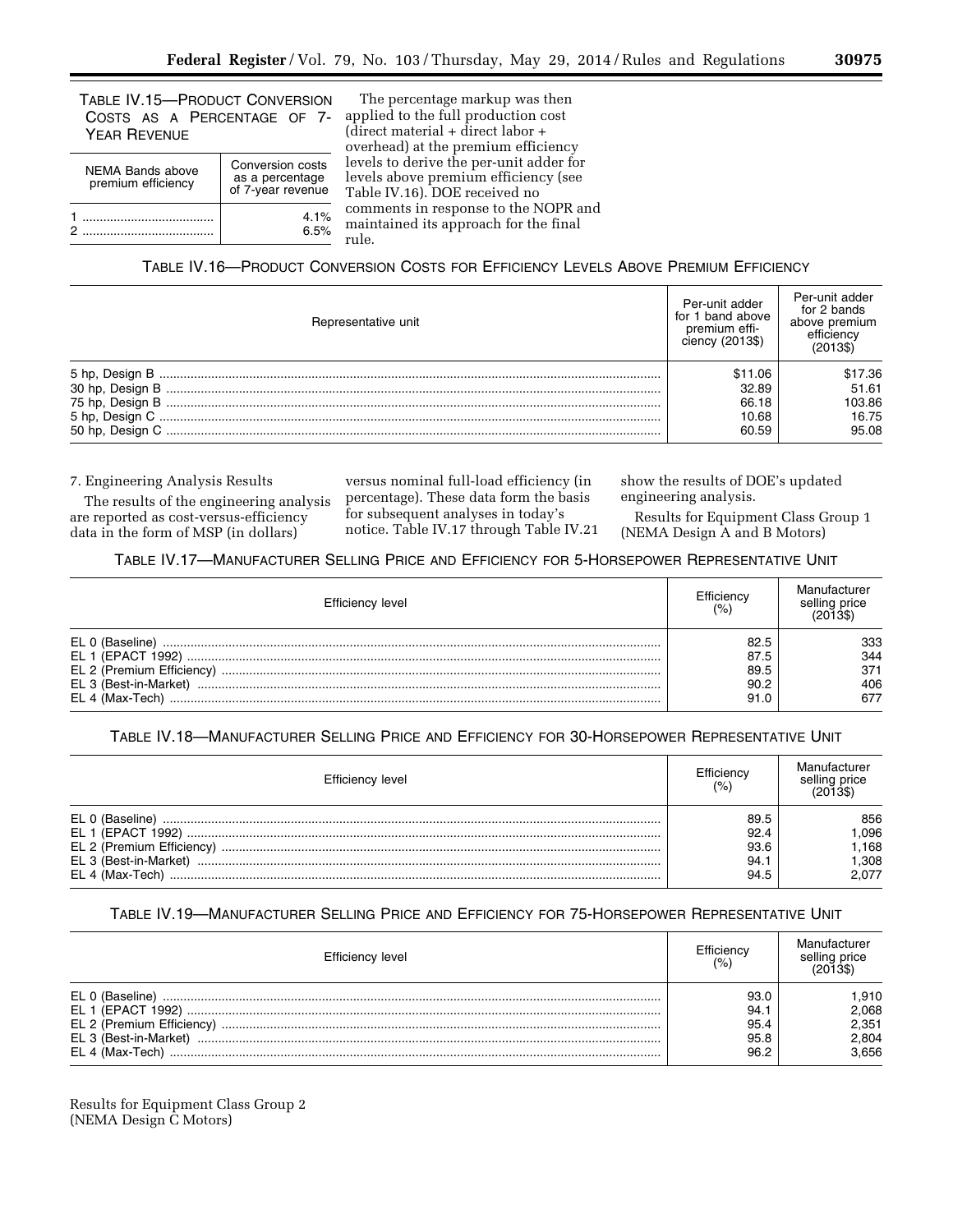## TABLE IV.20—MANUFACTURER SELLING PRICE AND EFFICIENCY FOR 5-HORSEPOWER REPRESENTATIVE UNIT

| Efficiency level                              | Efficiency<br>(% )   | Manufacturer<br>selling price<br>(2013\$) |
|-----------------------------------------------|----------------------|-------------------------------------------|
| EL 0 (Baseline/EPACT 1992)<br>EL 2 (Max-Tech) | 87.5<br>89.5<br>91.0 | 334<br>358<br>627                         |

## TABLE IV.21—MANUFACTURER SELLING PRICE AND EFFICIENCY FOR 50-HORSEPOWER REPRESENTATIVE UNIT

| Efficiency level           | Efficiency<br>(% )   | Manufacturer<br>selling price<br>(2013) |
|----------------------------|----------------------|-----------------------------------------|
| EL 0 (Baseline/EPACT 1992) | 93.0<br>94.5<br>95.0 | .552<br>2,152<br>2.612                  |

Results for Equipment Class Group 3 (Fire Pump Electric Motors)

## TABLE IV.22—MANUFACTURER SELLING PRICE AND EFFICIENCY FOR 5-HORSEPOWER REPRESENTATIVE UNIT

| Efficiency level      | Efficiency<br>(% ) | Manufacturer<br>selling price<br>(2013\$) |
|-----------------------|--------------------|-------------------------------------------|
|                       | 87.5               | 344                                       |
| EL 2 (Best-in-Market) | 89.5<br>90.2       | 371<br>406                                |
| EL 3 (Max-Tech)       | 91.0               | 677                                       |

## TABLE IV.23—MANUFACTURER SELLING PRICE AND EFFICIENCY FOR 30-HORSEPOWER REPRESENTATIVE UNIT

| Efficiency level                         | Efficiency<br>(% )           | Manufacturer<br>selling price<br>(2013\$) |
|------------------------------------------|------------------------------|-------------------------------------------|
| EL 2 (Best-in-Market)<br>EL 3 (Max-Tech) | 92.4<br>93.6<br>94.1<br>94.5 | .096<br>.168<br>1.308<br>2.077            |

TABLE IV.24—MANUFACTURER SELLING PRICE AND EFFICIENCY FOR 75-HORSEPOWER REPRESENTATIVE UNIT

| Efficiency level                         | Efficiency<br>(% )          | Manufacturer<br>selling price<br>(2013\$) |
|------------------------------------------|-----------------------------|-------------------------------------------|
| EL 2 (Best-in-Market)<br>EL 3 (Max-Tech) | 94.<br>95.4<br>95.8<br>96.2 | 2,068<br>2,351<br>2,804<br>3,656          |

## 8. Scaling Methodology

Once DOE has identified costefficiency relationships for its representative units, it must appropriately scale the efficiencies analyzed for its representative units to those equipment classes not directly analyzed. DOE recognizes that scaling motor efficiencies is a complicated proposition that has the potential to result in efficiency standards that are not evenly stringent across all

equipment classes. However, between DOE's three ECGs, there are 482 equipment classes, reflecting the various combinations of horsepower rating, pole configuration, and enclosure. Within these combinations, there are a large number of standardized frame number series. Given the sizable number of frame number series and equipment classes, DOE cannot feasibly analyze all of these variants directly, hence, the need for scaling. Thus, scaling across horsepower ratings, pole configurations,

enclosures, and frame number series is a necessity.

For the preliminary analysis, DOE considered two methods to scaling, one that develops a set of power law equations based on the relationships found in the EPACT 1992 and Premium tables of efficiency in MG 1, and one based on the incremental improvement in motor losses. As discussed in the preliminary analysis, DOE did not find a large discrepancy between the results of the two approaches and, therefore,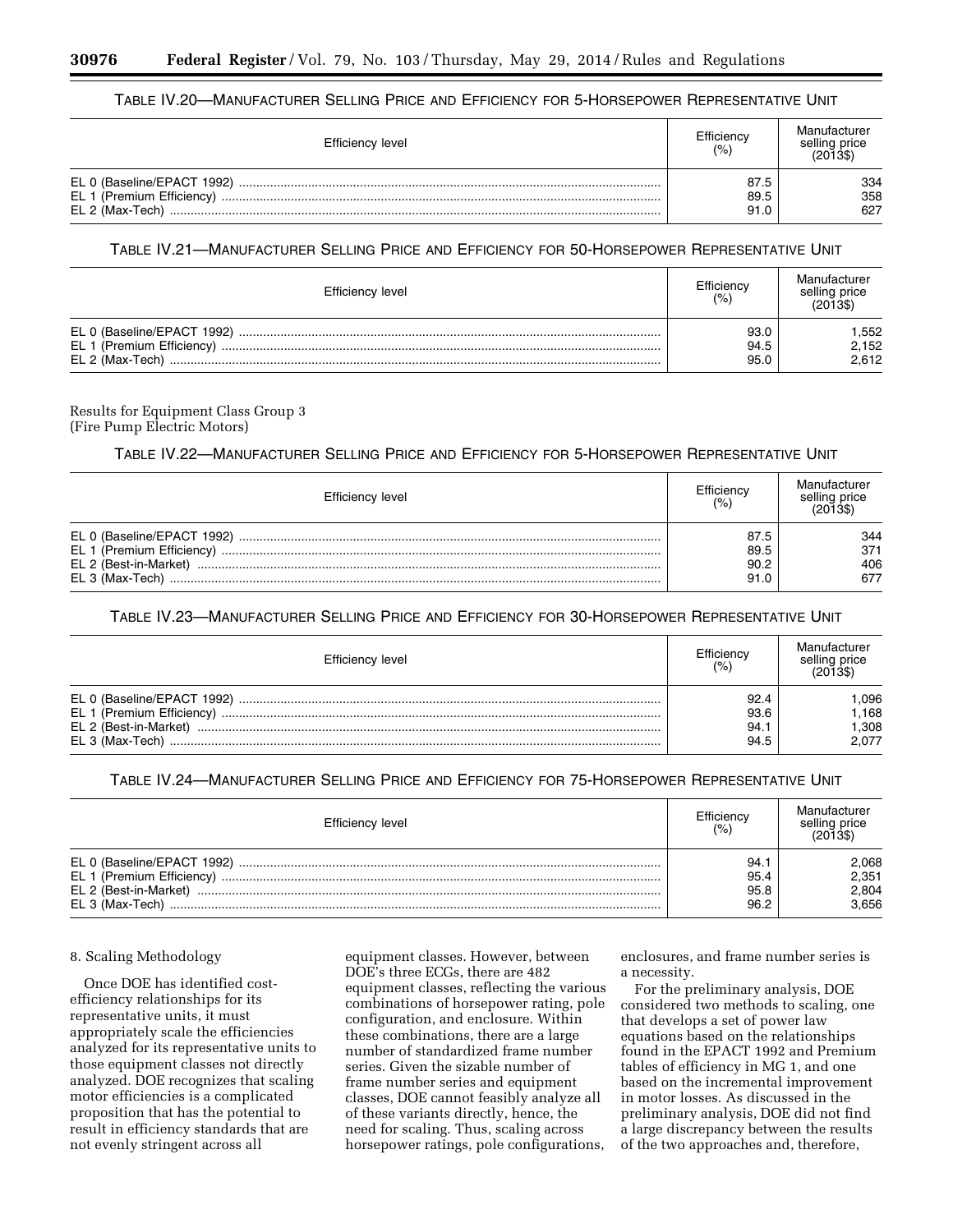used the simpler, incremental improvement in motor losses approach in its final rule analysis.

As discussed in section IV.C.3, some of the ELs analyzed by DOE were based on existing efficiency standards (*i.e.,*  EPACT 1992 and premium efficiency). Additionally, the baseline EL is based on the lowest efficiency levels found for each horsepower rating, pole configuration, and enclosure type observed in motor catalog data. Therefore, DOE only required the use of scaling when developing the two ELs above premium efficiency (only one EL above premium efficiency for ECG 2).

For the higher ELs in ECG 1, DOE's scaling approach relies on NEMA MG 1–2011 Table 12–10 of nominal efficiencies and the relative improvement in motor losses of the representative units. As has been discussed, each incremental improvement in NEMA nominal efficiency (or NEMA band) corresponds to roughly a 10-percent reduction in motor losses. After ELs 3 and 4 were developed for each representative unit, DOE applied the same reduction in motor losses (or the same number of NEMA band improvements) to various segments of the market based on its representative units. DOE assigned a segment of the electric motors market, based on horsepower ratings, to each representative unit analyzed. DOE's assignments of these segments of the markets were in part based on the standardized NEMA frame number series that NEMA MG 1–2011 assigns to horsepower and pole combinations. In the end, EL 3 corresponded to a one band improvement relative to premium efficiency level, and EL 4 corresponded to a two-band improvement relative to premium efficiency level.

DOE maintains that scaling is a tool necessary to analyze the potential effects of energy conservation standards above premium efficiency levels. As stated earlier, DOE is evaluating energy conservation standards for 482 equipment classes. DOE acknowledges that analyzing every one of these classes individually is not feasible, which requires DOE to choose representative units on which to base its analysis. Consequently, DOE has concluded that scaling is necessary and suitable for establishing appropriate efficiency levels for new or amended energy conservation standards for electric motors.

However, DOE notes that its analysis neither assumes nor requires manufacturers to use identical technology for all motor types and horsepower ratings. In other words, although DOE may choose a certain set

of technologies to estimate cost behavior at varying efficiencies, DOE's standards are technology-neutral and permit manufacturers design flexibility. DOE clarifies that the national impacts analysis is one of the primary ways in which DOE analyses those potential efficiency levels and determines if they would be economically justified. As DOE has stated, it is also important that the levels be technically feasible. In order to maintain technical feasibility, DOE has maintained the scaling approach that it developed for the preliminary analysis, which accomplishes that objective while maintaining the use of NEMA nominal efficiencies. For each incremental EL above the premium efficiency level, DOE has incremented possible efficiency levels by just one band of efficiency. Through the use of this conservative approach to scaling, DOE believes that it has helped ensure the technological feasibility of each of its ELs to the greatest extent practicable. DOE received no comments in response to the NOPR on this issue and has maintained its approach for the final rule.

#### *D. Markups Analysis*

The markups analysis develops appropriate markups in the distribution chain to convert the estimates of manufacturer selling price derived in the engineering analysis to customer prices (the term ''customer'' refers to purchasers of the equipment being regulated). For the NOPR, DOE determined the distribution channels for electric motors, the percentage of shipments sold through either of these channels, and the markups associated with the main parties in the distribution chain (distributors and contractors).

Several stakeholders, including NEMA and NEEA, commented that the OEM distribution channel (manufacturer to OEM to end-user), which represents the distribution channel for 50 percent of shipments, is further divided into shipments going directly to the user (25 percent) and shipments going through a distributor and then to the customer (25 percent). (WEG, NEMA, NEEA, Pub. Mtg. Tr., No. 87 at p. 131) For the final rule, DOE modified its distribution channels in accordance with the channels and shares described by the commenters.

DOE developed average distributor and contractor markups by examining the contractor cost estimates provided by RS Means Electrical Cost Data

2013.64 DOE calculates baseline and overall incremental markups based on the equipment markups at each step in the distribution chain. The incremental markup relates the change in the manufacturer sales price of higherefficiency models (the incremental cost increase) to the change in the customer price. Chapter 6 of the final rule TSD addresses estimating markups.

## *E. Energy Use Analysis*

The energy use analysis provides estimates of the annual energy consumption of commercial and industrial electric motors at the considered efficiency levels. DOE uses these values in the LCC and PBP analyses and in the NIA. DOE developed energy consumption estimates for all equipment analyzed in the engineering analysis.

The annual energy consumption of an electric motor that has a given nominal full-load efficiency depends on the electric motor's sector (industry, agriculture, or commercial) and application (compressor, fans, pumps, material handling, fire pumps, and others), which in turn determine the electric motor's annual operating hours and load.

To calculate the annual kilowatthours (kWh) consumed at each efficiency level in each equipment class, DOE used the nominal efficiencies at various loads from the engineering analysis, along with estimates of operating hours and electric motor load for electric motors in various sectors and applications.

In the preliminary analysis, DOE used statistical information on annual electric motor operating hours and load derived from a database of more than 15,000 individual motor field assessments obtained through the Washington State University and the New York State Energy Research and Development Authority 65 to determine the variation in field energy use in the industrial sector. For the agricultural and the commercial sectors, DOE relied on data found in the literature.

As part of its NOPR analysis, for the industrial sector, DOE re-examined its initial usage profiles and recalculated motor distribution across applications, operating hours, and load information based on additional motor field data

<sup>64</sup>RS Means (2013), Electrical Cost Data, 36th Annual Edition (Available at: *[http://](http://www.rsmeans.com) [www.rsmeans.com](http://www.rsmeans.com)*).

 $\rm ^{65}$  Database of motor nameplate and field measurement data compiled by the Washington State University Extension Energy Program (WSU) and Applied Proactive Technologies (APT) under contract with the New York State Energy Research and Development Authority (NYSERDA). 2011.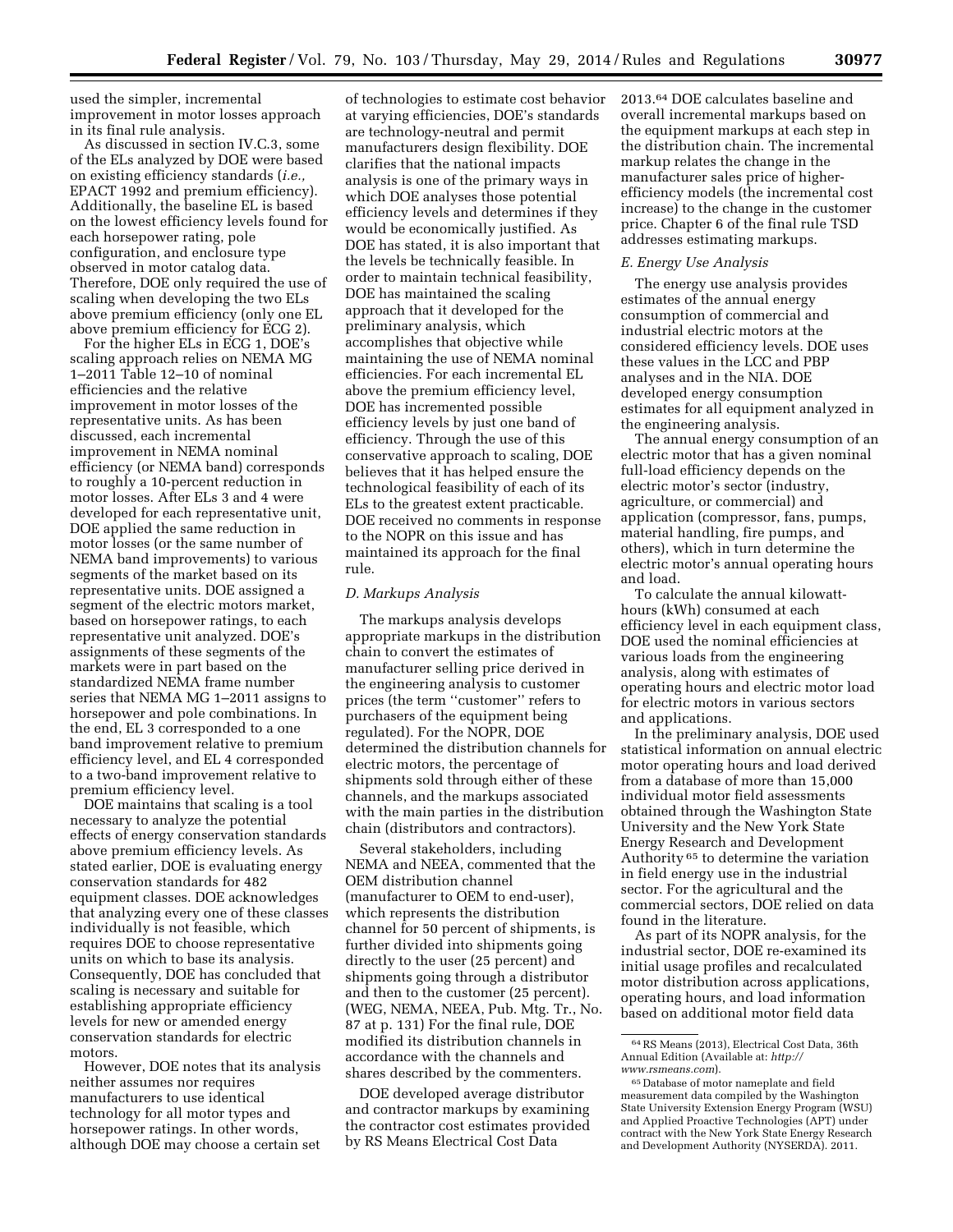compiled by the Industrial Assessment Center at the University of Oregon, 66 which includes over 20,000 individual motor records. For the agricultural sector, DOE revised its average annual operating hours assumptions based on additional data found in the literature. No changes were made to the commercial sector average annual operating hours.

In response to the NOPR, DOE did not receive any comments regarding the energy use analysis and retained the same approach for the final rule. Chapter 7 of the final rule TSD describes the energy use analysis in further detail.

### *F. Life-Cycle Cost and Payback Period Analysis*

For each representative unit analyzed in the engineering analysis, DOE conducts LCC and PBP analyses to evaluate the economic impacts on individual customers of potential energy conservation standards for electric motors. The LCC is the total customer expense over the life of the motor, consisting of equipment and installation costs plus operating costs over the lifetime of the equipment (expenses for energy use, maintenance and repair). DOE discounts future operating costs to the time of purchase using customer discount rates. The PBP is the estimated amount of time (in years) it takes customers to recover the increased total installed cost (including equipment and installation costs) of a more efficient type of equipment through lower operating costs. DOE calculates the PBP by dividing the change in total installed cost (normally higher) due to a standard by the change in annual operating cost (normally lower) which results from the standard.

For any given efficiency level, DOE measures the PBP and the change in LCC relative to an estimate of the basecase efficiency levels. The base-case estimate reflects the market in the absence of new or amended energy conservation standards, including the market for equipment that exceeds the current energy conservation standards.

For each representative unit, DOE calculated the LCC and PBP for a distribution of individual electric motors across a range of operating conditions. DOE used Monte Carlo simulations to model the distributions of inputs. The Monte Carlo process statistically captures input variability and distribution without testing all possible input combinations. Therefore, while some atypical situations may not be captured in the analysis, DOE believes the analysis captures an adequate range of situations in which electric motors operate.

The following sections contain brief discussions of comments on the inputs and key assumptions of DOE's LCC and PBP analysis and explain how DOE took these comments into consideration.

#### 1. Equipment Costs

In the LCC and PBP analysis, the equipment costs faced by electric motor purchasers are derived from the MSPs estimated in the engineering analysis and the overall markups estimated in the markups analysis.

To forecast a price trend for the NOPR analysis, DOE derived an inflationadjusted index of the producer price index (PPI) for integral horsepower motors and generators manufacturing from 1969 to 2011. These data show a long-term decline in the PPI from 1985 to 2003, and a steep increase in the PPI since then. DOE also examined a forecast based on the ''chained price index—industrial equipment'' that was forecasted for *AEO2013* out to 2040. This index is the most disaggregated category that includes electric motors. These data show a short-term increase in the PPI from 2011 to 2015, and then a steep decrease. DOE believes that there is considerable uncertainty as to whether the recent increasing trend has peaked, and would be followed by a return to the previous long-term declining trend, or whether the recent trend represents the beginning of a longterm rising trend due to global demand for electric motors and rising commodity costs for key motor components. Given the uncertainty, DOE chose to use constant prices for both its LCC and PBP analysis and the NIA. For the NIA, DOE also analyzed the sensitivity of results to alternative electric motor price forecasts.

DOE did not receive comments on the trend it used for electric motor prices, and it retained the approach used in the NOPR analysis for the final rule.

#### 2. Installation Costs

In the NOPR analysis, the engineering analysis showed that for some representative units, increased efficiency led to increased stack length. However, the electric motor frame remained in the same NEMA frame size requirements as the baseline electric motor, and the motor's ''C'' dimension remained fairly constant across efficiency levels. In addition, electric motor installation cost data from RS Means Electrical Cost Data 2013 showed a variation in installation costs by

horsepower (for three-phase electric motors), but not by efficiency. Therefore, in the NOPR analysis, DOE assumed there is no variation in installation costs between a baseline efficiency electric motor and a higher efficiency electric motor.

DOE did not receive comments on the installation costs it used for electric motors, and it retained the approach used in the NOPR analysis for the final rule.

#### 3. Maintenance Costs

In the NOPR analysis, DOE did not find data indicating a variation in maintenance costs between a baseline efficiency and higher efficiency electric motor. According to data from Vaughen's Price Publishing Company,67 which publishes an industry reference guide on motor repair pricing, the price of replacing bearings, which is the most common maintenance practice, is the same at all efficiency levels. Therefore, DOE did not consider maintenance costs for electric motors. DOE did not receive comments on this issue and retained the approach used for the NOPR analysis for the final rule.

## 4. Repair Costs

In the NOPR analysis, DOE accounted for the differences in repair costs of a higher efficiency motor compared to a baseline efficiency motor and defined a repair as including a rewind and reconditioning. Based on data from Vaughen's, DOE derived a model to estimate repair costs by horsepower, enclosure and pole, for each EL.

The Electrical Apparatus Service Association (EASA), which represents the electric motor repair service sector, noted that DOE should clarify the definition of repair as including rewinding and reconditioning. (EASA, No. 86 at p. 1) DOE agrees with this suggestion and defines a motor repair as repair including rewinding and reconditioning.

#### 5. Unit Energy Consumption

The analysis used in the final rule uses the same approach for determining unit energy consumptions (UECs) as the NOPR analysis. The UEC was determined for each application and sector based on estimated load points and annual operating hours.

6. Electricity Prices and Electricity Price Trends

In the NOPR analysis, DOE derived sector-specific weighted average electricity prices for four different U.S.

<sup>66</sup>Strategic Energy Group (January, 2008), Northwest Industrial Motor Database Summary. From Regional Technical Forum. Retrieved March 5, 2013 from *[http://rtf.nwcouncil.org/](http://rtf.nwcouncil.org/subcommittees/osumotor/Default.htm) [subcommittees/osumotor/Default.htm.](http://rtf.nwcouncil.org/subcommittees/osumotor/Default.htm)* 

<sup>67</sup> Vaughen's (2011, 2013), Vaughen's Motor & Pump Repair Price Guide, 2011, 2013 Edition. *[http://www.vaughens.com/.](http://www.vaughens.com/)*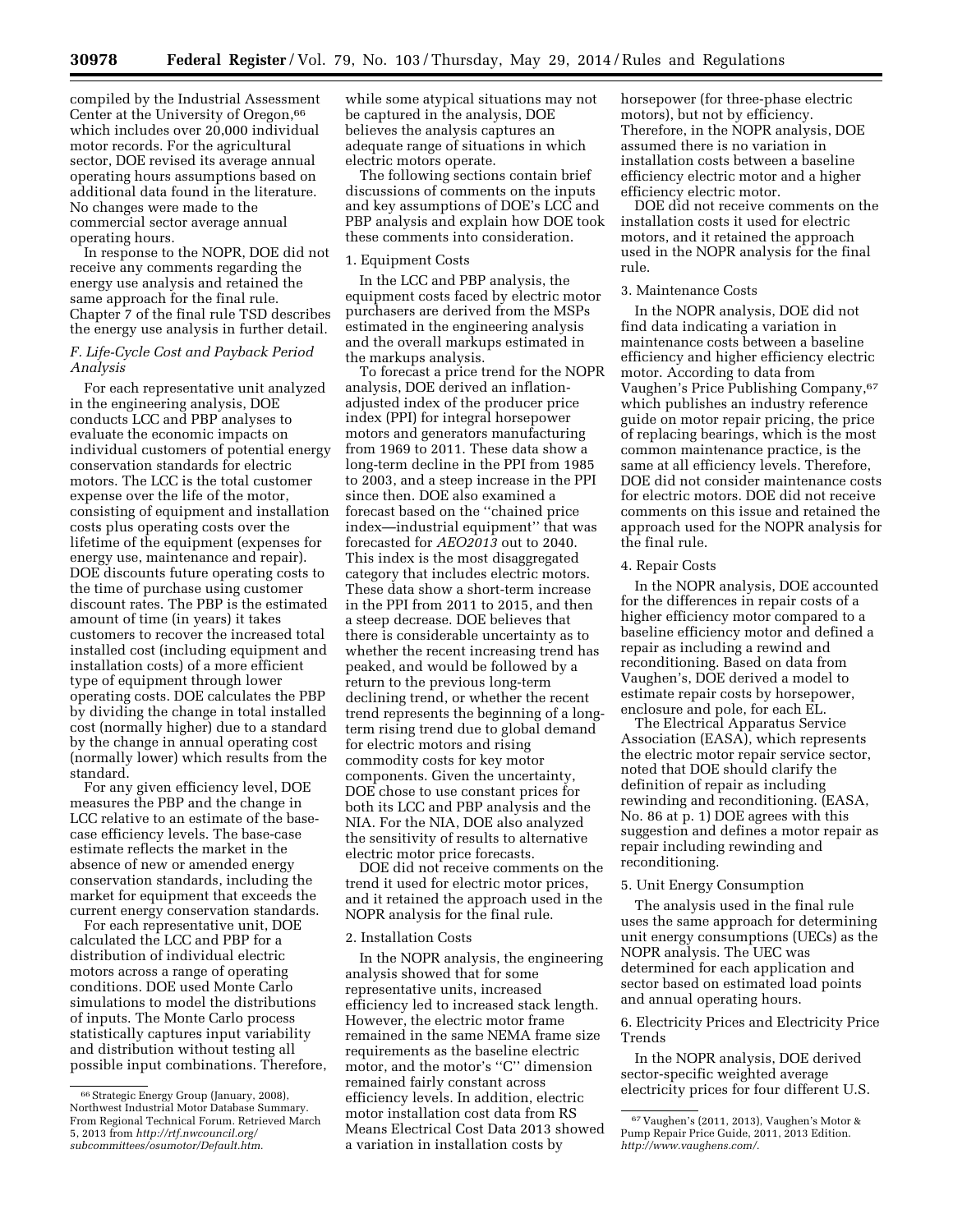Bureau of the Census (Census) regions (Northeast, Midwest, South, and West) using data from the Energy Information Administration (EIA Form 861). For each utility in a region, DOE used the average industrial or commercial price, and then weighted the price by the number of customers in each sector for each utility.

For each representative motor, DOE assigned electricity prices using a Monte Carlo approach that incorporated weightings based on the estimated share of electric motors in each region. The regional shares were derived based on indicators specific to each sector (*e.g.,*  commercial floor space from the Commercial Building Energy Consumption Survey for the commercial sector 68) and assumed to remain constant over time. To estimate future trends in energy prices, DOE used projections from the EIA's Annual Energy Outlook 2013 (*AEO 2013*). DOE did not receive any comments regarding the electricity prices and today's rulemaking retains the same approach for determining electricity prices.

## 7. Lifetime

In the NOPR analysis, DOE estimated the mechanical lifetime of electric motors in hours (*i.e.,* the total number of hours an electric motor operates throughout its lifetime), depending on its horsepower size and sector of application. DOE then developed Weibull distributions of mechanical lifetimes. The lifetime in years for a sampled electric motor was then calculated by dividing the sampled mechanical lifetime by the sampled annual operating hours of the electric motor. DOE did not receive any comments regarding lifetimes and retained the same approach and lifetime assumptions for the final rule.

## 8. Discount Rate

DOE did not receive any comments regarding discount rates and retained the same approach as used in the NOPR for the final rule. The discount rate is the rate at which future expenditures are discounted to estimate their present value. The cost of capital commonly is used to estimate the present value of cash flows to be derived from a typical company project or investment. Most companies use both debt and equity capital to fund investments, so the cost of capital is the weighted-average cost to the firm of equity and debt financing. DOE uses the capital asset pricing model (CAPM) to calculate the equity

capital component, and financial data sources to calculate the cost of debt financing.

For today's rulemaking, DOE estimated a statistical distribution of industrial and commercial customer discount rates by calculating the average cost of capital for the different types of electric motor owners (*e.g.,* chemical industry, food processing, and paper industry). For the agricultural sector, DOE assumed similar discount rates as in industry. More details regarding DOE's estimates of motor customer discount rates are provided in chapter 8 of the TSD.

## 9. Base Case Market Efficiency Distributions

For the LCC analysis, DOE analyzed the considered motor efficiency levels relative to a base case (*i.e.,* the case without new or amended energy efficiency standards). This requires an estimate of the distribution of equipment efficiencies in the base case (*i.e.,* what consumers would have purchased in the compliance year in the absence of new standards). DOE refers to this distribution of equipment energy efficiencies as the base case efficiency distribution.

Data on motor sales by efficiency are not available. In the preliminary analysis, DOE used the number of models meeting the requirements of each efficiency level from six major manufacturers and one distributor's catalog data to develop the base-case efficiency distributions. The distribution is estimated separately for each equipment class group and horsepower range and was assumed constant and equal to 2012 throughout the analysis period.

For the NOPR, DOE retained the same approach to estimate the base case efficiency distribution in 2012, but it updated the base case efficiency distributions to account for the NOPR engineering analysis (revised ELs) and for the update in the scope of electric motors considered in the analysis. Beyond 2012, DOE assumed the efficiency distributions for equipment class group 1 and 4 vary over time based on historical data 69 for the market penetration of Premium motors within the market for integral alternating current induction motors. For equipment class groups 2 and 3, which represent a very minor share of the market (less than 0.2 percent), DOE believes the overall trend in efficiency improvement for the total integral AC

induction motors may not be representative, so DOE kept the base case efficiency distributions in the compliance year equal to 2012 levels. DOE did not receive additional comments and retained the same approach for the final rule.

#### 10. Compliance Date

DOE calculated customer impacts as if each new electric motor purchase occurs in the year that manufacturers must comply with the standard. As discussed in section III.A, any amended standard for electric motors shall apply to electric motors manufactured on or after June 1, 2016. DOE has chosen to retain the same compliance date for both the amended and new energy conservation standards to simplify the requirements and to avoid any potential confusion for manufacturers.

### 11. Payback Period Inputs

The payback period is the amount of time it takes the consumer to recover the additional installed cost of more efficient equipment, compared to baseline equipment, through energy cost savings. Payback periods are expressed in years. Payback periods that exceed the life of the equipment mean that the increased total installed cost is not recovered in reduced operating expenses. DOE did not receive any comments regarding the PBP calculation.

The inputs to the PBP calculation are the total installed cost of the equipment to the customer for each efficiency level and the average annual operating expenditures for each efficiency level. The PBP calculation uses the same inputs as the LCC analysis, except that discount rates are not needed as it only takes into account the totaled installed costs and the first year of operating expenses.

## 12. Rebuttable-Presumption Payback Period

EPCA establishes a rebuttable presumption that a standard is economically justified if the Secretary finds that the additional cost to the consumer of purchasing equipment complying with an energy conservation standard level will be less than three times the value of the energy (and, as applicable, water) savings during the first year that the consumer will receive as a result of the standard, as calculated under the test procedure in place for that standard. (42 U.S.C. 6295(o)(2)(B)(iii) and 6316(a)) For each considered efficiency level, DOE determines the value of the first year's energy savings by calculating the quantity of those savings in accordance

<sup>68</sup>U.S. Department of Energy Information Administration (2003), Commercial Buildings Energy Consumption Survey, *[http://www.eia.gov/](http://www.eia.gov/consumption/commercial/data/2003/pdf/a4.pdf) [consumption/commercial/data/2003/pdf/a4.pdf.](http://www.eia.gov/consumption/commercial/data/2003/pdf/a4.pdf)* 

<sup>69</sup>Robert Boteler, USA Motor Update 2009, Energy Efficient Motor Driven Systems Conference (EEMODS) 2009.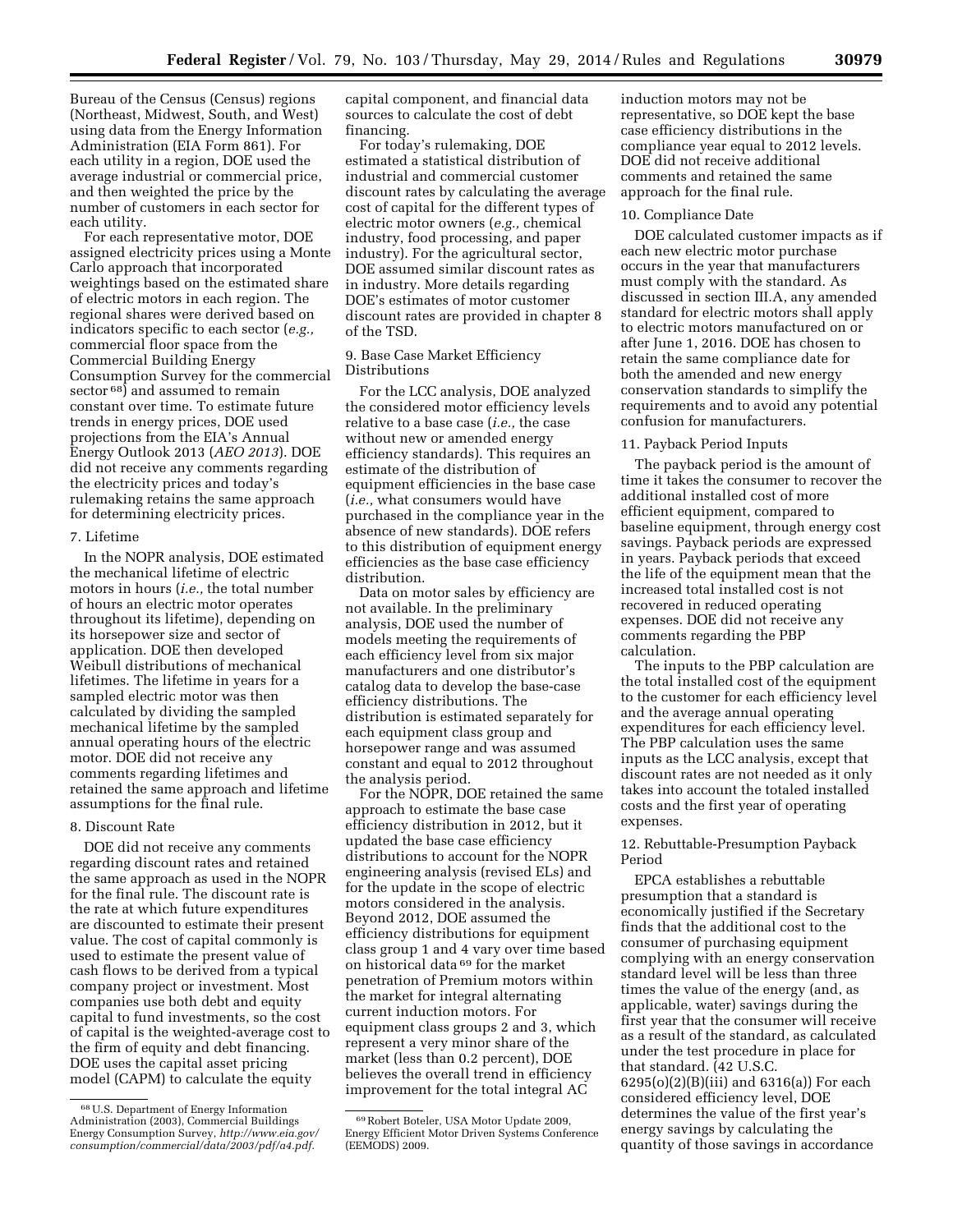with the applicable DOE test procedure, and multiplying that amount by the average energy price forecast for the year in which compliance with the new or amended standards would be required.

#### 13. Comments on Other Issues

In response to DOE's request for comments regarding whether there are features or attributes of the more efficient electric motors that could impact how customers use their equipment. NEMA commented that higher efficiency motors could have increased inrush currents, reduced starting torque, longer frames, and higher speeds. (NEMA, No. 93 at p. 15).

DOE acknowledges that some manufacturers may choose to produce higher efficiency motors in a way that could impact the inrush current, starting torque, frame size, and speed. However, in the engineering analysis, for all efficiency levels, DOE analyzed motors that remain within the NEMA Design B design requirements for inrush currents and torque characteristics and kept the frame size constant. Therefore, DOE maintained installation costs constant across all efficiency levels (see section IV.F.2)

With respect to the potential for higher efficiency motors having higher speed, DOE acknowledges that this could occur and affect the benefits gained by using efficient electric motors. Although it is possible to quantify this impact for an individual motor, DOE was not able to extend this analysis to the national level because DOE does not have robust data related to the overall share of motors that would be negatively impacted by higher speeds. Instead, DOE developed assumptions 70 and estimated the effects of higher operating speeds as a sensitivity analysis in the LCC spreadsheet (see appendix 7–A of the final TSD).

#### *G. Shipments Analysis*

DOE uses projections of equipment shipments to calculate the national impacts of standards on energy use, NPV, and future manufacturer cash flows. DOE develops shipment

projections based on historical data and an analysis of key market drivers for each type of equipment.

To populate the model with current data, DOE used data from a market research report,71 confidential inputs from manufacturers, trade associations, and other interested parties' responses to the 2011 RFI. DOE then used estimates of market distributions to redistribute the shipments across pole configurations, horsepower, and enclosures within each electric motor equipment class and also by sector.

DOE's shipments projection assumes that electric motor sales are driven by machinery production growth for equipment, including motors. DOE estimated that growth rates for total motor shipments correlate to growth rates in fixed investment in equipment and structures including motors, which is provided by the U.S. Bureau of Economic Analysis (BEA).72 Projections of real gross domestic product (GDP) from *AEO 2013* for 2015–2040 were used to project fixed investments in equipment and structures including motors. The current market distributions are maintained over the forecast period.

For the preliminary analysis, DOE collected data on historical series of shipment quantities and values for the 1990–2003 period, but concluded that the data were not sufficient to estimate motor price elasticity.73 Consequently, DOE assumed zero price elasticity for all efficiency standards cases and did not estimate any impact of potential standards levels on shipments. DOE requested stakeholder recommendations on data sources to help better estimate the impacts of increased efficiency levels on shipments. DOE did not receive further comments on this issue and retained the same approach for the final rule.

Including the NOPR's proposed expansion of motor coverage, DOE

*Motor*\_*Drives*\_*Low*\_*Voltage*\_*World*\_*2012*[\).](http://www.imsresearch.com/report/Motor_Drives_Low_Voltage_World_2012) 72Bureau of Economic Analysis (March 1, 2012), Private Fixed Investment in Equipment and Software by Type and Private Fixed Investment in Structures by Type (Available at: *[http://](http://www.bea.gov/iTable/iTable.cfm?ReqID=12&step=1)*

*www.bea.gov/iTable/iTable.cfm?ReqID=12&step=1*[\).](http://www.bea.gov/iTable/iTable.cfm?ReqID=12&step=1) 73Business Trend Analysts, The Motor and Generator Industry, 2002; U.S. Census Bureau (November 2004), Motors and Generators— 2003.MA335H(03)–1 (Available at: *[http://](http://www.census.gov/manufacturing/cir/historical_data/discontinued/ma335h/index.html) [www.census.gov/manufacturing/cir/historical](http://www.census.gov/manufacturing/cir/historical_data/discontinued/ma335h/index.html)*\_*data/ [discontinued/ma335h/index.html](http://www.census.gov/manufacturing/cir/historical_data/discontinued/ma335h/index.html)*); and U.S. Census Bureau (August 2003), Motors and Generators— 2002.MA335H(02)–1 (Available at: *[http://](http://www.census.gov/manufacturing/cir/historical_data/discontinued/ma335h/ma335h02.xls) [www.census.gov/manufacturing/cir/historical](http://www.census.gov/manufacturing/cir/historical_data/discontinued/ma335h/ma335h02.xls)*\_*data/ [discontinued/ma335h/ma335h02.xls](http://www.census.gov/manufacturing/cir/historical_data/discontinued/ma335h/ma335h02.xls)*).

estimates total in-scope shipments were 5.43 million units in 2011. DOE did not receive any NOPR comments on shipments and maintained the same estimate for the final rule. For further information on DOE's shipments analysis, see chapter 9 of the final rule TSD.

#### *H. National Impact Analysis*

The NIA assesses the national energy savings (NES) and the national NPV of total customer costs and savings that would be expected to result from new and amended standards at specific efficiency levels.

To make the analysis more accessible and transparent to all interested parties, DOE used a spreadsheet model to calculate the energy savings and the national customer costs and savings from each TSL.74 The NES and NPV are based on the annual energy consumption and total installed cost data from the energy use analysis and the LCC analysis. DOE forecasted the lifetime energy savings, energy cost savings, equipment costs, and NPV of customer benefits for each equipment class for equipment sold from 2016 through 2045. In addition, DOE analyzed scenarios that used inputs from the *AEO 2013* Low Economic Growth and High Economic Growth cases. These cases have higher and lower energy price trends compared to the reference case.

DOE evaluated the impacts of potential new and amended standards for electric motors by comparing basecase projections with standards-case projections. The base-case projections characterize energy use and customer costs for each equipment class in the absence of new and amended energy conservation standards. DOE compared these projections with projections characterizing the market for each equipment class if DOE were to adopt new or amended standards at specific energy efficiency levels (*i.e.,* the standards cases) for that class.

Table IV.25 summarizes all the major NOPR analysis inputs to the NIA and whether those inputs were revised for the final rule.

<sup>70</sup> DOE assumed that 60 percent of pumps, fans and compressor applications are variable torque applications. Of these 60 percent, DOE assumed that all fans and a majority (70 percent) of compressors and pumps would be negatively impacted by higher operating speeds; and that 30 percent of compressors and pumps would not be negatively impacted from higher operating speeds as their time of use would decrease as the flow increases with the speed (e.g. a pump filling a reservoir).

<sup>71</sup> IMS Research (February 2012), The World Market for Low Voltage Motors, 2012 Edition (Available at: *[http://www.imsresearch.com/report/](http://www.imsresearch.com/report/Motor_Drives_Low_Voltage_World_2012)*

<sup>74</sup> DOE's use of spreadsheet models provides interested parties with access to the models within a familiar context. In addition, the TSD and other documentation that DOE provides during the rulemaking help explain the models and how to use them, and interested parties can review DOE's analyses by changing various input quantities within the spreadsheet.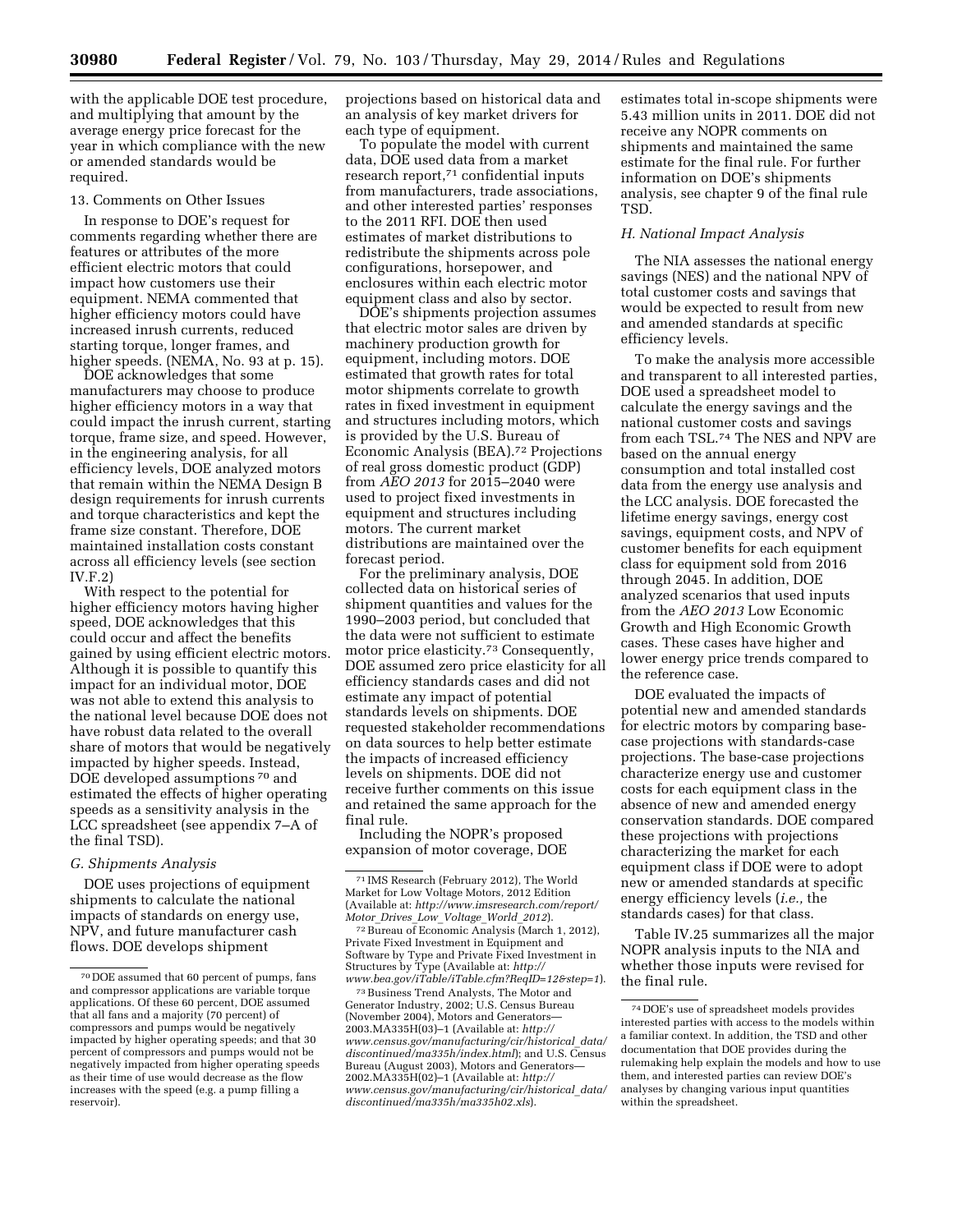## TABLE IV.25—INPUTS FOR THE NATIONAL IMPACT ANALYSIS

| Input                                            | NOPR Analysis description                                                                                                                         | Changes for final rule                                                                                                                                         |
|--------------------------------------------------|---------------------------------------------------------------------------------------------------------------------------------------------------|----------------------------------------------------------------------------------------------------------------------------------------------------------------|
|                                                  |                                                                                                                                                   | No change.                                                                                                                                                     |
| Compliance date of standard<br>Equipment Classes | Four separate equipment class groups for NEMA Design A and B mo-<br>tors, NEMA Design C motors, Fire Electric Pump Motors, and brake<br>motors.   | No change.<br>Three separate equipment class<br>groups. Brake motors were<br>added to ECG 1 (NEMA Design<br>A and B motors).                                   |
| Base case efficiencies                           | Constant efficiency from 2015 through 2044 for ECG 2 and 3. Trend<br>for the efficiency distribution of ECG 1 and 4.                              | No change in methodology. Con-<br>efficiency<br>from<br>stant<br>2016<br>through 2045 for ECG 2 and<br>3. Trend for the efficiency dis-<br>tribution of ECG 1. |
| Standards case efficiencies                      | Constant efficiency from 2015 through 2044 for ECG 2 and 3. Trend<br>for the efficiency distribution of ECG 1 and 4.                              | No change in methodology. Con-<br>stant efficiency from<br>2016<br>through 2045 for ECG 2 and<br>3. Trend for the efficiency dis-<br>tribution of ECG 1.       |
| Annual energy consumption per<br>unit.           | Average unit energy use data are calculated for each horsepower rat-<br>ing and equipment class based on inputs from the Energy use anal-<br>ysis | No change.                                                                                                                                                     |
| Total installed cost per unit                    | Based on the MSP and weight data from the engineering, and then<br>scaled for different hp and enclosure categories                               | No change.                                                                                                                                                     |
| Electricity expense per unit                     | Annual energy use for each equipment class is multiplied by the cor-<br>responding average energy price                                           | No change.                                                                                                                                                     |
| Escalation of electricity prices                 | AEO 2013 forecasts (to 2035) and extrapolation for 2044 and beyond.                                                                               | No change.                                                                                                                                                     |
| Electricity site-to-primary conver-<br>sion.     | A time series conversion factor; includes electric generation, trans-<br>mission, and distribution losses                                         | No change.                                                                                                                                                     |
|                                                  |                                                                                                                                                   | No change.                                                                                                                                                     |
|                                                  |                                                                                                                                                   | 2014.                                                                                                                                                          |

### 1. Efficiency Trends

As explained in section IV.F, for the NOPR, DOE assumed that the efficiency distributions in the base case for ECGs 1 changes over time. The projected share of 1 to 5 horsepower Premium motors (EL 2) for equipment class subgroup 1.a. grows from 36.6 percent to 45.5 percent over the analysis period, and for equipment class subgroup 1.b., it grows from 30.0 percent to 38.9 percent. For ECG 2 and 3, DOE assumed that the efficiency remains constant from 2016 to 2045.

In the standards cases, equipment with efficiency below the standard levels ''roll up'' to the standard level in the compliance year. Thereafter, for ECG 1, DOE assumed that the level immediately above the standard would show a similar increase in market penetration as the Premium motors in the base case.

The Joint Advocates commented that DOE's ''rollup'' scenario will lead to conservative energy saving estimates and given that some manufacturers already offer motors with efficiency levels above Premium, one would expect that the adoption of standards at or above Premium would accelerate the interest in more efficient motor designs. (Joint Advocates, No. 97 at p. 3)

The ''rollup'' scenario was used to establish the efficiency distributions in the compliance year. Thereafter, for ECGs 1, DOE used a shift scenario and

assumed that the level immediately above the standard would show a similar increase in market penetration as the Premium motors in the base case. This approach aligns with the Joint Advocates' suggestion. DOE did not receive any other comments on efficiency trends and, consequently, retained the same approach for the final rule. The assumed efficiency trends in the base case and standards cases are described in chapter 10 of the TSD.

#### 2. National Energy Savings

For each year in the forecast period, DOE calculates the national energy savings for each standard level by multiplying the shipments of electric motors affected by the energy conservation standards by the per-unit lifetime annual energy savings. Cumulative energy savings are the sum of the NES for all motors shipped during the analysis period, 2016–2045.

DOE estimated energy consumption and savings based on site energy and converted the electricity consumption and savings to primary energy (power plant energy use) using annual conversion factors derived from the *AEO 2013* version of the NEMS.

DOE has historically presented NES in terms of primary energy savings. In response to the recommendations of a committee on ''Point-of-Use and Full-Fuel-Cycle Measurement Approaches to Energy Efficiency Standards'' appointed

by the National Academy of Science, DOE announced its intention to use fullfuel-cycle (FFC) measures of energy use and greenhouse gas and other emissions in the national impact analyses and emissions analyses included in future energy conservation standards rulemakings. 76 FR 51281 (August 18, 2011). After evaluating the approaches discussed in the August 18, 2011 notice, DOE published a statement of amended policy in the **Federal Register** in which DOE explained its determination that NEMS is the most appropriate tool for its FFC analysis and its intention to use NEMS for that purpose. 77 FR 49701 (August 17, 2012). The approach used for today's final rule, and the FFC multipliers that were applied, are described in appendix 10–C of the final TSD.

#### 3. Electric Motor Weights

NEMA commented that motors vary greatly when it comes to frame length, thickness, material and weights for comparable ratings. It disagreed a with the motor weight estimates as performed by DOE. NEMA stated that there are too many variables to accurately determine weights relative to motor performance attributes. NEMA listed variables such as the construction material for the frame (iron, steel, and aluminum), the casting variations (robust, thin), the inclusion of packaging weight in the total weight, and other variations in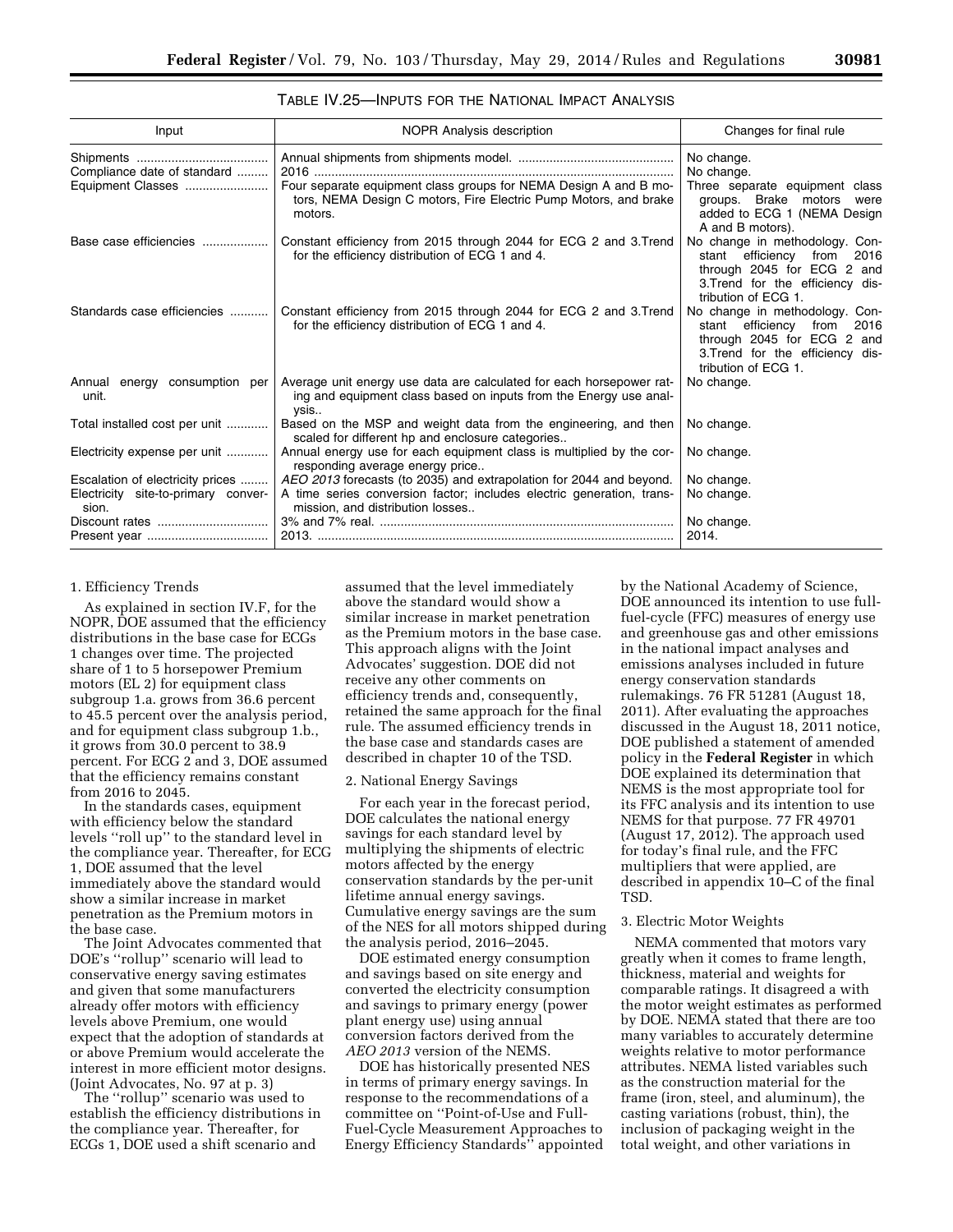**30982 Federal Register** / Vol. 79, No. 103 / Thursday, May 29, 2014 / Rules and Regulations

construction practices. NEMA did not provide an alternative method or additional information that could be used to refine the approach DOE used for estimating weights. (NEMA, No. 93 at pp. 6–7)

Weight data are used to estimate shipping costs, which are a component of the total installed cost used to calculate the life cycle cost. The LCC results show that the average shipping costs represent a small fraction of the total installed costs (about 15 percent) and less than one percent of the total life cycle cost. While manufacturer catalogs contain weight data, these data showed some variations in weights.75 To account for these variations, DOE performed a sensitivity analysis to evaluate the impacts of lower and higher weight assumptions. Since the shipping costs are such a small fraction of the LCC, the variations in weights did not significantly impact the results. Therefore, DOE retained the same approach for establishing weights for motors configurations not directly analyzed in the engineering analysis.

#### 4. Equipment Price Forecast

As noted in section IV.F.2, DOE assumed no change in electric motor prices over the 2016–2045 period. In addition, DOE conducted a sensitivity analysis using alternative price trends. DOE developed one forecast in which prices decline after 2011, and one in which prices rise. These price trends, and the NPV results from the associated sensitivity cases, are described in appendix 10–B of the TSD.

### 5. Net Present Value of Customer Benefit

The inputs for determining the NPV of the total costs and benefits experienced by consumers of considered equipment are: (1) Total annual installed cost; (2) total annual savings in operating costs; and (3) a discount factor. DOE calculates the lifetime net savings for motors shipped each year as the difference between the base case and each standards case in total lifetime savings in lifetime operating costs and total lifetime increases in installed costs. DOE calculates lifetime operating cost savings over the life of each motor shipped during the forecast period.

In calculating the NPV, DOE multiplies the net savings in future years by a discount factor to determine their present value. DOE estimates the NPV using both a 3-percent and a 7-

percent real discount rate, in accordance with guidance provided by the Office of Management and Budget (OMB) to Federal agencies on the development of regulatory analysis.76 The 7-percent real value is an estimate of the average before-tax rate of return to private capital in the U.S. economy. The 3 percent real value represents the ''social rate of time preference,'' which is the rate at which society discounts future consumption flows to their present value.

#### *I. Consumer Subgroup Analysis*

In analyzing the potential impacts of new or amended standards, DOE evaluates impacts on identifiable groups (*i.e.,* subgroups) of customers that may be disproportionately affected by a national standard. For the final rule, DOE evaluated impacts on various subgroups (e.g., customer from the agricultural, commercial, and industrial sector; customers with lower electricity prices) using the LCC spreadsheet model. DOE did not receive any comments on its consumer subgroup analysis in response to the NOPR. The customer subgroup analysis is discussed in detail in chapter 11 of the final rule TSD.

#### *J. Manufacturer Impact Analysis*

DOE conducted an MIA to estimate the financial impact of new and amended energy conservation standards on manufacturers of covered electric motors. The MIA also estimates the impact standards could have on direct employment, manufacturing capacity, manufacturer subgroups, and the cumulative regulatory burden. The MIA has both quantitative and qualitative aspects. The quantitative aspect of the MIA primarily relies on the GRIM, an industry cash-flow model customized for electric motors covered in this rulemaking. The key GRIM inputs are data on the industry cost structure, MPCs, shipments, and assumptions about manufacturer markups and conversion costs. The key MIA output is INPV. DOE used the GRIM to calculate cash flows using standard accounting principles and to compare changes in INPV between a base case and various TSLs (the standards case). The difference in INPV between the base and standards cases represents the financial impact of standards on manufacturers of covered electric motors. DOE employed different assumptions about manufacturer markups to produce ranges of results that represent the

uncertainty about how electric motor manufacturers will respond to standards. The qualitative part of the MIA addresses factors such as manufacturing capacity; characteristics of, and impacts on, any particular subgroup of manufacturers; impacts on competition; and the cumulative regulatory burden of electric motor manufacturers.

DOE outlined its complete methodology for the MIA in the previously published NOPR. Also the complete MIA is presented in chapter 12 of this final TSD.

#### 1. Manufacturer Production Costs

Manufacturing more efficient equipment is typically more expensive than manufacturing baseline equipment due to the need for more costly components and more extensive R&D to reduced motor losses. The resulting changes in the MPCs of the analyzed equipment can affect the revenues, gross margins, and cash flows of manufacturers. DOE strives to accurately model the potential changes in these equipment costs, as they are a key input for the GRIM and DOE's overall analysis. For the final rule, DOE only updated the dollar year of the MPCs from 2012\$, the dollar year used in the NOPR, to 2013\$. For a complete description of the how the MPCs were created see section IV.C of this final rule.

## 2. Shipment Projections

Changes in sales volumes and efficiency distribution of equipment over time can significantly affect manufacturer finances. The GRIM estimates manufacturer revenues based on total unit shipment projections and the distribution of shipments by efficiency level. For the final rule, DOE slightly altered the distribution of shipments across pole configuration at the highest horsepower ratings based on stakeholder comments. This had a negligible effect on the MIA results. For the MIA, the GRIM used the NIA's annual shipment projections from 2014, the base year, to 2045, the end of the analysis period. For a complete description of the shipment analysis see section IV.G of this final rule.

## 3. Markup Scenarios

For the MIA, DOE modeled three standards case markup scenarios to represent the uncertainty regarding the potential impacts on prices and profitability for manufacturers following the implementation of new and amended energy conservation standards: (1) A flat, or preservation of gross margin, markup scenario; (2) a

<sup>75</sup>For example, in the case of a 50 horsepower motor, a standard deviation equal to 18 percent of the average weight was observed.

<sup>76</sup>OMB Circular A–4, section E (September 17, 2003). *[http://www.whitehouse.gov/omb/circulars](http://www.whitehouse.gov/omb/circulars_a004_a-4)*\_ *[a004](http://www.whitehouse.gov/omb/circulars_a004_a-4)*\_*a-4*.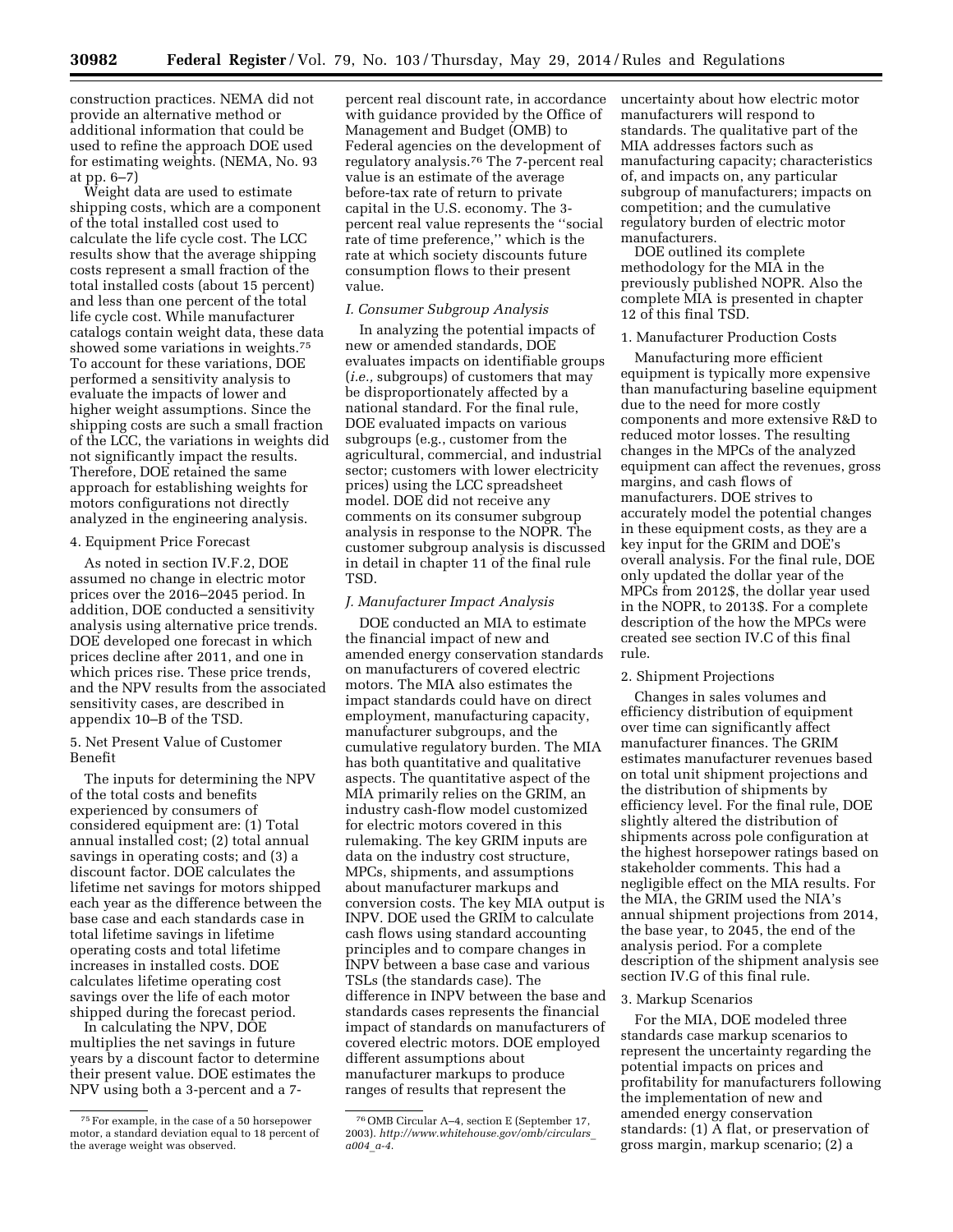preservation of operating profit markup scenario; and (3) a two-tiered markup scenario. These scenarios lead to different manufacturer markup values, which when applied to the inputted MPCs, result in varying revenue and cash-flow impacts.

The Joint Advocates commented that the lower bound markup scenarios overstated the negative impacts to electric motor manufacturers. They also stated that manufacturer support for the standards proposed in the NOPR suggests that the lower bound markup scenario is unrealistic. (Joint Advocates, No. 97 at p. 4) DOE presents an upper bound to manufacturer impacts, which are positive for all TSLs, and a lower bound to manufacturer impacts, which are negative for all TSLs. This range of possible manufacturer impacts represents the uncertainty of manufacturers' profitability following standards. The lower bound to manufacturer impacts represents a worst-case scenario for manufacturers and does not imply that this will be the markup scenario manufacturers will face following standards. Just as the upper bound markup scenario represents a best-case scenario for manufacturers and again does not imply that this will be the markup scenario manufacturers will face following standards. Therefore, DOE believes that the lower bound markup scenario presented in this final rule is an appropriate worst-case scenario for manufacturers and is not intended to represent the true outcome for all electric motor manufacturers following standards, simply the lower bound of a range of possible outcomes.

NEEA commented that since there is an enormous range of electric motor types covered in this rulemaking (*e.g.,*  horsepower, pole configuration) and since there are several distribution channels these motors could be sold through, different markup scenarios might apply to different motor sizes, different markets, and different distribution channels. (NEEA, Pub. Mtg. Tr., No. 87 at p. 172) DOE agrees with this assessment of the market as various manufacturers could markup various motors differently following new and amended energy conservation standards. The upper and lower bound markup scenarios represent this range of various markup options that manufacturers will pursue following standards given the unique circumstances each manufacture faces.

For the final rule, DOE did not alter the markup scenarios or the methodology used to calculate the markup values from those used in the NOPR analysis.

### 4. Product and Capital Conversion Costs

New and amended energy conservation standards will cause manufacturers to incur one-time conversion costs to bring their production facilities and equipment designs into compliance. For the MIA, DOE classified these one-time conversion costs into two major groups: (1) Product conversion costs and (2) capital conversion costs. Product conversion costs are one-time investments in R&D, testing, compliance, marketing, and other noncapitalized costs necessary to make equipment designs comply with standards. Capital conversion costs are one-time investments in property, plant, and equipment necessary to adapt or change existing production facilities such that new equipment designs can be fabricated and assembled. For the preliminary analysis NEMA commented that electric motors at ELs above premium efficiency levels, and especially at ELs requiring die-cast copper rotors, would require manufacturers to make significant capital investments and significant time to redesign, test, and certify their entire production lines. (NEMA, No. 54 at p. 4 & 11) For the NOPR analysis, DOE incorporated NEMA's comment when creating the conversion costs for electric motors at ELs requiring die-cast copper rotors. For the final rule, DOE only updated the dollar year of the conversion costs from 2012\$, the dollar year used in the NOPR, to 2013\$.

5. Other Comments From Interested Parties

During the NOPR public meeting and comment period, interested parties commented on the assumptions, methodology, and results of the NOPR MIA. DOE received comments about the manufacturer markups used in the MIA versus the NIA and potential trade barriers. These comments are addressed in the following sections.

a. Manufacturer Markups Used in the MIA Versus the NIA

The Joint Advocates commented that while the MIA presents a range of potential changes to manufacturers' INPV by altering the manufacturer markups, the NIA only uses one manufacturer markup when analyzing the impacts to customers. Further, they state that the manufacturer markup that is used in the NIA typically yields a higher customer purchase price for more efficient equipment analyzed in the rulemaking. (Joint Advocates, No. 97 at p. 4) Based on manufacturer interviews and DOE's understanding of the electric

motor market, DOE believes that manufacturers might not be able to maintain their gross margin on all motors sold if the MPCs for those motors increased significantly due to standards. Therefore, the MIA conducted a sensitivity analysis around the manufacturer markup by modeling a lower bound manufacturer markup where manufacturers must compress their manufacturer markup to maintain market competition. This lower bound represents a worse-case scenario for manufacturer profitability. The NIA, which looks at the impacts of standards on customers, only models the scenario where manufacturers are able to maintain their manufacturer markup (the upper bound manufacturer markup scenario in the MIA). This manufacturer markup used in the NIA is the most conservative estimate for the purchase price that customers would pay for the equipment. Since there is uncertainty regarding how manufacturers would markup specific equipment following standards, DOE uses the most conservative estimates for the impacts to customers and manufacturers in the NIA and MIA respectively.

### b. Potential Trade Barriers

Baldor commented that if electric motor energy conservation standards are set above the rest of the world's standards, it could be a potential trade barrier for foreign motor manufacturer trying to sell electric motors in the United States. Baldor states that there are a lot of small foreign motor manufacturers, so they might not have the resources to manufacture separate motor production lines specifically to comply with U.S. electric motor standards. (Baldor, Pub. Mtg. Tr., No. 87 at p. 176–177) DOE acknowledge that manufacturers selling motors in the United States and other countries with standards below the United States could be required to operate motor production lines specifically for the U.S. market. However, DOE does not believe that setting electric motor standards above other countries' standards would constitute a potential trade barrier because all motor sold in the United States must comply with U.S. standards regardless if the motor is manufactured domestically or abroad. Also, DOE is not adopting standards above premium efficiency levels, which are the standards other countries have recently adopted for electric motors (*e.g.,* the European Union).

#### 6. Manufacturer Interviews

DOE interviewed manufacturers representing more than 75 percent of covered electric motor sales in the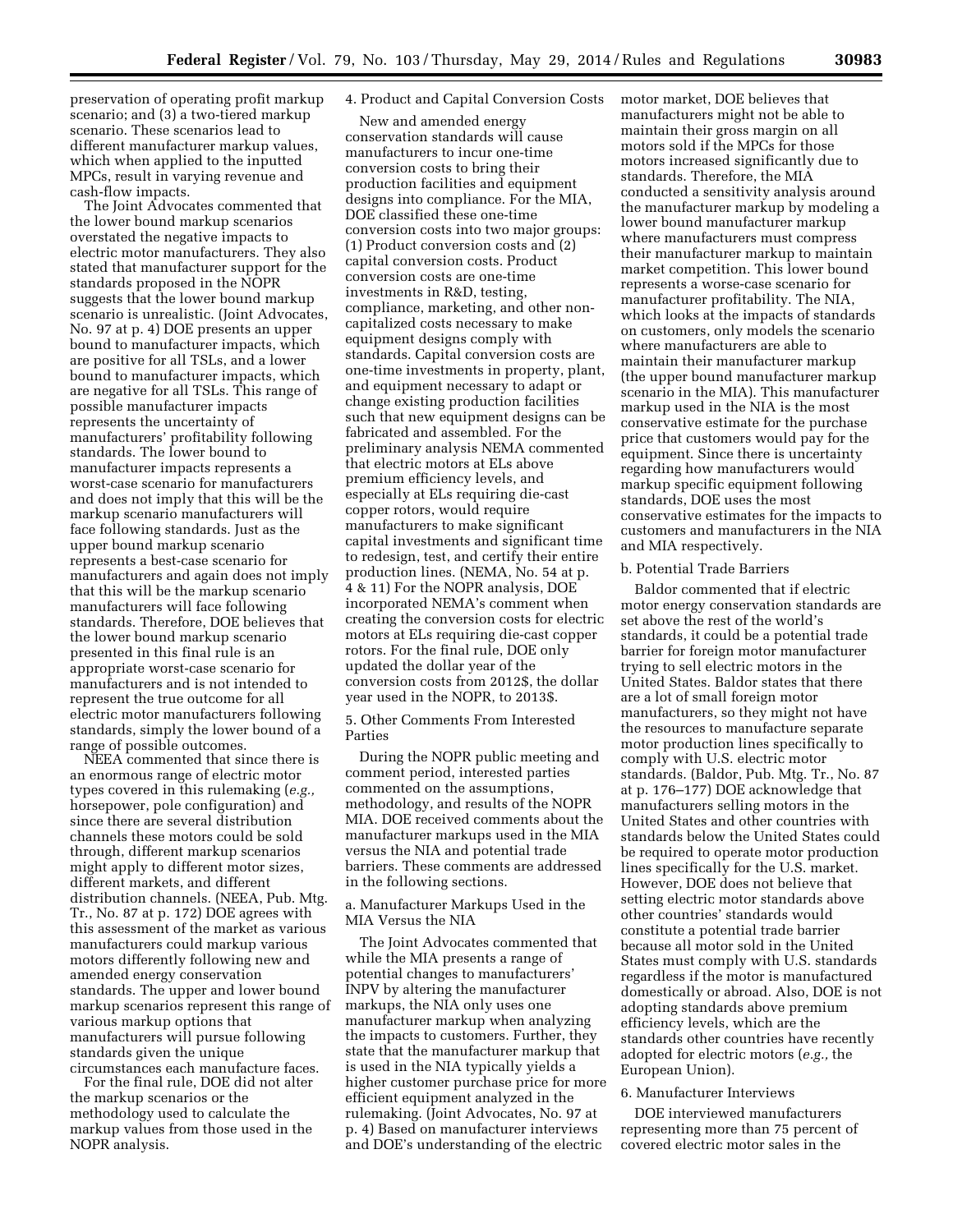**30984 Federal Register** / Vol. 79, No. 103 / Thursday, May 29, 2014 / Rules and Regulations

United States. The NOPR interviews were in addition to the preliminary interviews DOE conducted as part of the preliminary analysis. DOE outlined the key issues for the rulemaking for electric motor manufacturers in the NOPR. DOE considered the information received during these interviews in the development of the NOPR and this final rule. Comments on the NOPR regarding the impact of standards on manufacturers were discussed in the preceding sections. DOE did not conduct interviews with manufacturers between the publication of the NOPR and this final rule. Also, DOE did not receive any comments on the key issues identified in the NOPR.

#### *K. Emissions Analysis*

In the emissions analysis, DOE estimates the reduction in power sector emissions of carbon dioxide  $(CO<sub>2</sub>)$ , nitrogen oxides  $(NO<sub>X</sub>)$ , sulfur dioxide  $(SO<sub>2</sub>)$ , and mercury  $(Hg)$  from potential energy conservation standards for electric motors. In addition, DOE estimates emissions impacts in production activities (extracting, processing, and transporting fuels) that provide the energy inputs to power plants. These are referred to as ''upstream'' emissions. Together, these emissions account for the full-fuel-cycle (FFC). In accordance with DOE's FFC Statement of Policy (76 FR 51282 (August 18, 2011) as amended at 77 FR 49701 (August 17, 2012), the FFC analysis includes impacts on emissions of methane (CH4) and nitrous oxide  $(N_2O)$ , both of which are recognized as greenhouse gases.

DOE primarily conducted the emissions analysis using emissions factors for  $CO<sub>2</sub>$  and other gases derived from data in *AEO 2013,* supplemented by data from other sources. DOE developed separate emissions factors for power sector emissions and upstream emissions. The method that DOE used to derive emissions factors is described in chapter 13 of the TSD.

For CH4 and N2O, DOE calculated emissions reduction in tons and also in terms of units of carbon dioxide equivalent (CO<sub>2</sub>eq). Gases are converted to  $CO<sub>2</sub>$ eq by multiplying the physical units by the gas' global warming potential (GWP) over a 100 year time horizon. Based on the Fourth Assessment Report of the Intergovernmental Panel on Climate Change,77 DOE used GWP values of 25 for  $CH_4$  and 298 for  $N_2O$ .

EIA prepares the *Annual Energy Outlook* using the National Energy Modeling System (NEMS). Each annual version of NEMS incorporates the projected impacts of existing air quality regulations on emissions. *AEO 2013*  generally represents current legislation and environmental regulations, including recent government actions, for which implementing regulations were available as of December 31, 2012.

SO2 emissions from affected electric generating units (EGUs) are subject to nationwide and regional emissions capand-trade programs. Title IV of the Clean Air Act sets an annual emissions cap on  $SO<sub>2</sub>$  for affected EGUs in the 48 contiguous States (42 U.S.C. 7651 *et seq.*) and the District of Columbia (DC).  $SO<sub>2</sub>$  emissions from 28 eastern states and DC were also limited under the Clean Air Interstate Rule (CAIR; 70 FR 25162 (May 12, 2005)), which created an allowance-based trading program. CAIR was remanded to the U.S. Environmental Protection Agency (EPA) by the U.S. Court of Appeals for the District of Columbia Circuit but it remained in effect.78*See North Carolina*  v. *EPA,* 550 F.3d 1176 (D.C. Cir. 2008); *North Carolina* v. *EPA,* 531 F.3d 896 (D.C. Cir. 2008). In 2011, EPA issued a replacement for CAIR, the Cross-State Air Pollution Rule (CSAPR). 76 FR 48208 (August 8, 2011). On August 21, 2012, the DC Circuit issued a decision to vacate CSAPR.79The court ordered EPA to continue administering CAIR. The *AEO 2013* emissions factors used for today's final rule assumes that CAIR remains a binding regulation through 2040.

The attainment of emissions caps is typically flexible among EGUs and is enforced through the use of tradable emissions allowances. Under existing EPA regulations, any excess  $SO<sub>2</sub>$ emissions allowances resulting from the lower electricity demand caused by the adoption of a new or amended efficiency standard could be used to allow offsetting increases in  $SO<sub>2</sub>$ emissions by any regulated EGU. In past rulemakings, DOE recognized that there was uncertainty about the effects of

efficiency standards on  $SO<sub>2</sub>$  emissions covered by the existing cap-and-trade system, but it concluded that negligible reductions in power sector SO2 emissions would occur as a result of standards.

Beginning in 2015, however,  $SO<sub>2</sub>$ emissions will fall as a result of the Mercury and Air Toxics Standards (MATS) for power plants. 77 FR 9304 (February 16, 2012). In the final MATS rule, EPA established a standard for hydrogen chloride as a surrogate for acid gas hazardous air pollutants (HAP), and also established a standard for  $SO<sub>2</sub>$ (a non-HAP acid gas) as an alternative equivalent surrogate standard for acid gas HAP. The same controls are used to reduce HAP and non-HAP acid gas; thus,  $SO<sub>2</sub>$  emissions will be reduced as a result of the control technologies installed on coal-fired power plants to comply with the MATS requirements for acid gas. *AEO 2013* assumes that, in order to continue operating, coal plants must have either flue gas desulfurization or dry sorbent injection systems installed by 2015. Both technologies, which are used to reduce acid gas emissions, also reduce  $SO<sub>2</sub>$ emissions. Under the MATS, NEMS shows a reduction in  $SO<sub>2</sub>$  emissions when electricity demand decreases (*e.g.,*  as a result of energy efficiency standards). Emissions will be far below the cap that would be established by CAIR, so it is unlikely that excess  $SO<sub>2</sub>$ emissions allowances resulting from the lower electricity demand would be needed or used to allow offsetting increases in  $SO<sub>2</sub>$  emissions by any regulated EGU. Therefore, DOE believes that efficiency standards will reduce SO2 emissions in 2015 and beyond.

CAIR established a cap on  $NO<sub>X</sub>$ emissions in 28 eastern States and the District of Columbia. Energy conservation standards are expected to have little effect on  $NO<sub>x</sub>$  emissions in those States covered by CAIR because excess  $NO<sub>x</sub>$  emissions allowances resulting from the lower electricity demand could be used to allow offsetting increases in  $NO<sub>x</sub>$  emissions. However, standards would be expected to reduce  $NO<sub>X</sub>$  emissions in the States not affected by the caps, so DOE estimated  $NO<sub>x</sub>$  emissions reductions from the standards considered in today's final rule for these States.

The MATS limit mercury emissions from power plants, but they do not include emissions caps and, as such, DOE's energy conservation standards would likely reduce Hg emissions. DOE estimated mercury emissions reduction using emissions factors based on *AEO 2013,* which incorporates the MATS.

<sup>77</sup>Forster, P., V. Ramaswamy, P. Artaxo, T. Berntsen, R. Betts, D.W. Fahey, J. Haywood, J. Lean, D.C. Lowe, G. Myhre, J. Nganga, R. Prinn,G. Raga, M. Schulz and R. Van Dorland. 2007: Changes in

Atmospheric Constituents and in Radiative Forcing. In *Climate Change 2007: The Physical Science Basis.* Contribution of Working Group I to the Fourth Assessment Report of the Intergovernmental Panel on Climate Change. S. Solomon, D. Qin, M. Manning, Z. Chen, M. Marquis, K.B. Averyt, M.Tignor and H.L. Miller, Editors. 2007. Cambridge University Press, Cambridge, United Kingdom and New York, NY, USA. p. 212.

<sup>78</sup>See *North Carolina* v. *EPA,* 550 F.3d 1176 (D.C. Cir. 2008); *North Carolina* v. *EPA,* 531 F.3d 896

<sup>(</sup>D.C. Cir. 2008). 79See *EME Homer City Generation, LP* v. *EPA,*  696 F.3d 7, 38 (D.C. Cir. 2012), cert. granted, 81 U.S.L.W. 3567, 81 U.S.L.W. 3696, 81 U.S.L.W. 3702 (U.S. June 24, 2013) (No. 12–1182).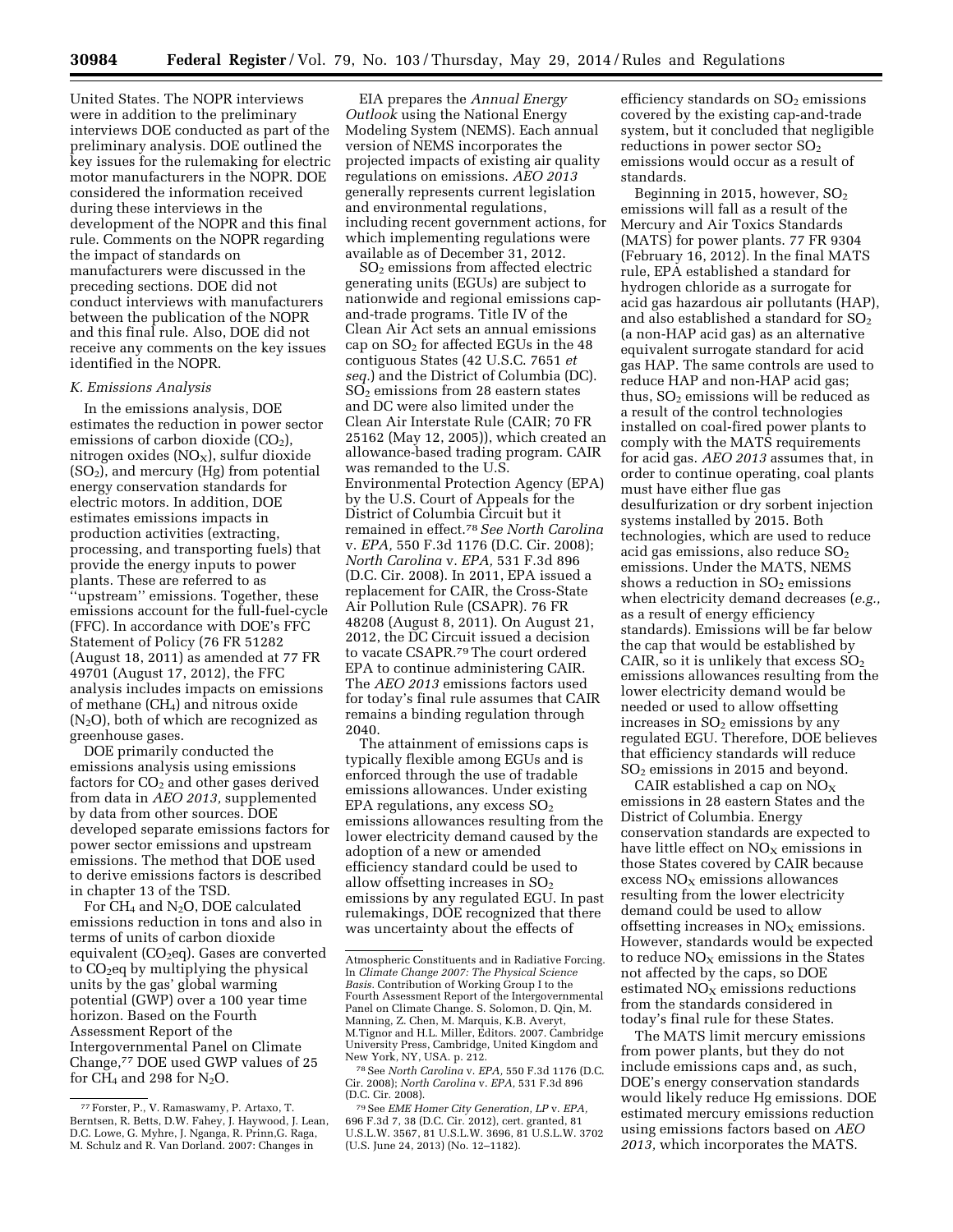## *L. Monetizing Carbon Dioxide and Other Emissions Impacts*

As part of the development of today's rule, DOE considered the estimated monetary benefits from the reduced emissions of  $CO<sub>2</sub>$  and  $NO<sub>x</sub>$  that are expected to result from each of the TSLs considered. In order to make this calculation analogous to the calculation of the NPV of consumer benefit, DOE considered the reduced emissions expected to result over the lifetime of equipment shipped in the forecast period for each TSL. This section summarizes the basis for the monetary values used for each of these emissions and presents the values considered in this final rule.

For today's final rule, DOE is relying on a set of values for the SCC that was developed by a Federal interagency process. The basis for these values is summarized below, and a more detailed description of the methodologies used is provided as an appendix to chapter 14 of the final rule TSD.

#### 1. Social Cost of Carbon

The SCC is an estimate of the monetized damages associated with an incremental increase in carbon emissions in a given year. It is intended to include (but is not limited to) changes in net agricultural productivity, human health, property damages from increased flood risk, and the value of ecosystem services. Estimates of the SCC are provided in dollars per metric ton of carbon dioxide. A domestic SCC value is meant to reflect the value of damages in the United States resulting from a unit change in carbon dioxide emissions, while a global SCC value is meant to reflect the value of damages worldwide.

Under section 1(b) of Executive Order 12866, agencies must, to the extent permitted by law, ''assess both the costs and the benefits of the intended regulation and, recognizing that some costs and benefits are difficult to quantify, propose or adopt a regulation only upon a reasoned determination that the benefits of the intended regulation justify its costs''. The purpose of the SCC estimates presented here is to allow agencies to incorporate the monetized social benefits of reducing  $CO<sub>2</sub>$  emissions into cost-benefit analyses of regulatory actions. The estimates are presented with an acknowledgement of the many uncertainties involved and with a clear understanding that they should be updated over time to reflect increasing knowledge of the science and economics of climate impacts.

As part of the interagency process that developed these SCC estimates,

technical experts from numerous agencies met on a regular basis to consider public comments, explore the technical literature in relevant fields, and discuss key model inputs and assumptions. The main objective of this process was to develop a range of SCC values using a defensible set of input assumptions grounded in the existing scientific and economic literatures. In this way, key uncertainties and model differences transparently and consistently inform the range of SCC estimates used in the rulemaking process.

a. Monetizing Carbon Dioxide Emissions

When attempting to assess the incremental economic impacts of carbon dioxide emissions, the analyst faces a number of challenges. A report from the National Research Council<sup>80</sup> points out that any assessment will suffer from uncertainty, speculation, and lack of information about (1) future emissions of GHGs, (2) the effects of past and future emissions on the climate system, (3) the impact of changes in climate on the physical and biological environment, and (4) the translation of these environmental impacts into economic damages. As a result, any effort to quantify and monetize the harms associated with climate change will raise questions of science, economics, and ethics and should be viewed as provisional.

Despite the limits of both quantification and monetization, SCC estimates can be useful in estimating the social benefits of reducing CO<sub>2</sub> emissions. The agency can estimate the benefits from reduced (or costs from increased) emissions in any future year by multiplying the change in emissions in that year by the SCC values appropriate for that year. The net present value of the benefits can then be calculated by multiplying each of these future benefits by an appropriate discount factor and summing across all affected years.

It is important to emphasize that the interagency process is committed to updating these estimates as the science and economic understanding of climate change and its impacts on society improves over time. In the meantime, the interagency group will continue to explore the issues raised by this analysis and consider public comments as part of the ongoing interagency process.

b. Development of Social Cost of Carbon Values

In 2009, an interagency process was initiated to offer a preliminary assessment of how best to quantify the benefits from reducing carbon dioxide emissions. To ensure consistency in how benefits are evaluated across Federal agencies, the Administration sought to develop a transparent and defensible method, specifically designed for the rulemaking process, to quantify avoided climate change damages from reduced  $CO<sub>2</sub>$  emissions. The interagency group did not undertake any original analysis. Instead, it combined SCC estimates from the existing literature to use as interim values until a more comprehensive analysis could be conducted. The outcome of the preliminary assessment by the interagency group was a set of five interim values: Global SCC estimates for 2007 (in 2006\$) of \$55, \$33, \$19, \$10, and \$5 per metric ton of CO2. These interim values represented the first sustained interagency effort within the U.S. government to develop an SCC for use in regulatory analysis. The results of this preliminary effort were presented in several proposed and final rules.

#### c. Current Approach and Key Assumptions

After the release of the interim values, the interagency group reconvened on a regular basis to generate improved SCC estimates. Specially, the group considered public comments and further explored the technical literature in relevant fields. The interagency group relied on three integrated assessment models commonly used to estimate the SCC: The FUND, DICE, and PAGE models. These models are frequently cited in the peer-reviewed literature and were used in the last assessment of the Intergovernmental Panel on Climate Change (IPCC). Each model was given equal weight in the SCC values that were developed.

Each model takes a slightly different approach to model how changes in emissions result in changes in economic damages. A key objective of the interagency process was to enable a consistent exploration of the three models, while respecting the different approaches to quantifying damages taken by the key modelers in the field. An extensive review of the literature was conducted to select three sets of input parameters for these models: climate sensitivity, socio-economic and emissions trajectories, and discount rates. A probability distribution for climate sensitivity was specified as an

<sup>80</sup>National Research Council. *Hidden Costs of Energy: Unpriced Consequences of Energy Production and Use.* 2009. National Academies Press: Washington, DC.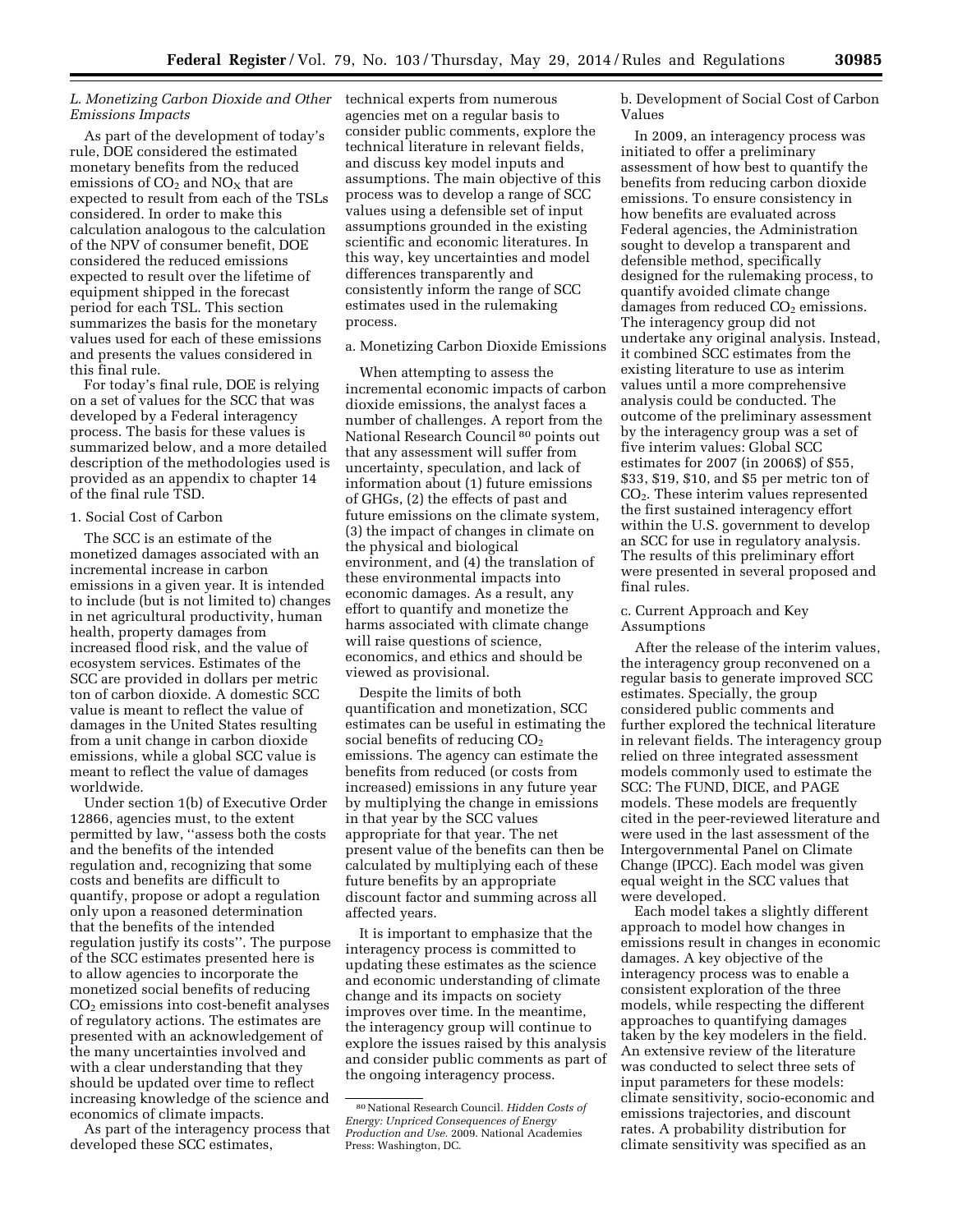input into all three models. In addition, the interagency group used a range of scenarios for the socio-economic parameters and a range of values for the discount rate. All other model features were left unchanged, relying on the model developers' best estimates and judgments.

The interagency group selected four sets of SCC values for use in regulatory analyses. Three sets of values are based

on the average SCC from the three IAMs, at discount rates of 2.5, 3, and 5 percent. The fourth set, which represents the 95th percentile SCC estimate across all three models at a 3-percent discount rate, was included to represent higher than expected impacts from temperature change further out in the tails of the SCC distribution. The values grow in real terms over time. Additionally, the interagency group determined that a

range of values from 7 percent to 23 percent should be used to adjust the global SCC to calculate domestic effects,81 although preference is given to consideration of the global benefits of reducing  $CO<sub>2</sub>$  emissions. Table IV.26 presents the values in the 2010 interagency group report,<sup>82</sup> which is reproduced in appendix 14–A of the TSD.

# TABLE IV.26—ANNUAL SCC VALUES FROM 2010 INTERAGENCY REPORT, 2010–2050

[In 2007 dollars per metric ton  $CO<sub>2</sub>$ ]

|      | Discount rate % |         |         |                 |  |  |
|------|-----------------|---------|---------|-----------------|--|--|
| Year |                 |         | 2.5     |                 |  |  |
|      | Average         | Average | Average | 95th percentile |  |  |
| 2010 | 4.7             | 21.4    | 35.1    | 64.9            |  |  |
| 2015 | 5.7             | 23.8    | 38.4    | 72.8            |  |  |
| 2020 | 6.8             | 26.3    | 41.7    | 80.7            |  |  |
| 2025 | 8.2             | 29.6    | 45.9    | 90.4            |  |  |
| 2030 | 9.7             | 32.8    | 50.0    | 100.0           |  |  |
| 2035 | 11.2            | 36.0    | 54.2    | 109.7           |  |  |
| 2040 | 12.7            | 39.2    | 58.4    | 119.3           |  |  |
| 2045 | 14.2            | 42.1    | 61.7    | 127.8           |  |  |
| 2050 | 15.7            | 44.9    | 65.0    | 136.2           |  |  |

The SCC values used for today's notice were generated using the most recent versions of the three integrated assessment models that have been published in the peer-reviewed literature.83 Table IV.27 shows the updated sets of SCC estimates in 5-year increments from 2010 to 2050. The full set of annual SCC estimates between 2010 and 2050 is reported in appendix 14B of the DOE final rule TSD. The central value that emerges is the average SCC across models at the 3 percent discount rate. However, for purposes of

capturing the uncertainties involved in regulatory impact analysis, the interagency group emphasizes the importance of including all four sets of SCC values.

# TABLE IV.27—ANNUAL SCC VALUES FROM 2013 INTERAGENCY REPORT, 2010–2050

[In 2007 dollars per metric ton  $CO<sub>2</sub>$ ]

|      | Discount rate % |         |         |                 |  |  |
|------|-----------------|---------|---------|-----------------|--|--|
| Year |                 |         | 2.5     |                 |  |  |
|      | Average         | Average | Average | 95th percentile |  |  |
| 2010 |                 | 32      | 51      | 89              |  |  |
| 2015 |                 | 37      | 57      | 109             |  |  |
| 2020 |                 | 43      | 64      | 128             |  |  |
| 2025 |                 | 47      | 69      | 143             |  |  |
| 2030 | 16              | 52      | 75      | 159             |  |  |
| 2035 | 19              | 56      | 80      | 175             |  |  |
| 2040 | 21              | 61      | 86      | 191             |  |  |
| 2045 | 24              | 66      | 92      | 206             |  |  |
| 2050 | 26              |         | 97      | 220             |  |  |

It is important to recognize that a number of key uncertainties remain, and that current SCC estimates should be treated as provisional and revisable

since they will evolve with improved scientific and economic understanding. The interagency group also recognizes that the existing models are imperfect

and incomplete. The 2009 National Research Council report mentioned above points out that there is tension between the goal of producing

<sup>81</sup> It is recognized that this calculation for domestic values is approximate, provisional, and highly speculative. There is no *a priori* reason why domestic benefits should be a constant fraction of net global damages over time.

<sup>82</sup>*Social Cost of Carbon for Regulatory Impact Analysis Under Executive Order 12866.* Interagency

Working Group on Social Cost of Carbon, United States Government, February 2010. *[www.whitehouse.gov/sites/default/files/omb/](http://www.whitehouse.gov/sites/default/files/omb/inforeg/for-agencies/Social-Cost-of-Carbon-for-RIA.pdf)*

*[inforeg/for-agencies/Social-Cost-of-Carbon-for-](http://www.whitehouse.gov/sites/default/files/omb/inforeg/for-agencies/Social-Cost-of-Carbon-for-RIA.pdf)[RIA.pdf](http://www.whitehouse.gov/sites/default/files/omb/inforeg/for-agencies/Social-Cost-of-Carbon-for-RIA.pdf)*.

<sup>83</sup>*Technical Update of the Social Cost of Carbon for Regulatory Impact Analysis Under Executive* 

*Order 12866.* Interagency Working Group on Social Cost of Carbon, United States Government. May 2013; revised November 2013. *[http://](http://www.whitehouse.gov/sites/default/files/omb/assets/inforeg/technical-update-social-cost-of-carbon-for-regulator-impact-analysis.pdf) [www.whitehouse.gov/sites/default/files/omb/assets/](http://www.whitehouse.gov/sites/default/files/omb/assets/inforeg/technical-update-social-cost-of-carbon-for-regulator-impact-analysis.pdf) [inforeg/technical-update-social-cost-of-carbon-for](http://www.whitehouse.gov/sites/default/files/omb/assets/inforeg/technical-update-social-cost-of-carbon-for-regulator-impact-analysis.pdf)[regulator-impact-analysis.pdf](http://www.whitehouse.gov/sites/default/files/omb/assets/inforeg/technical-update-social-cost-of-carbon-for-regulator-impact-analysis.pdf)*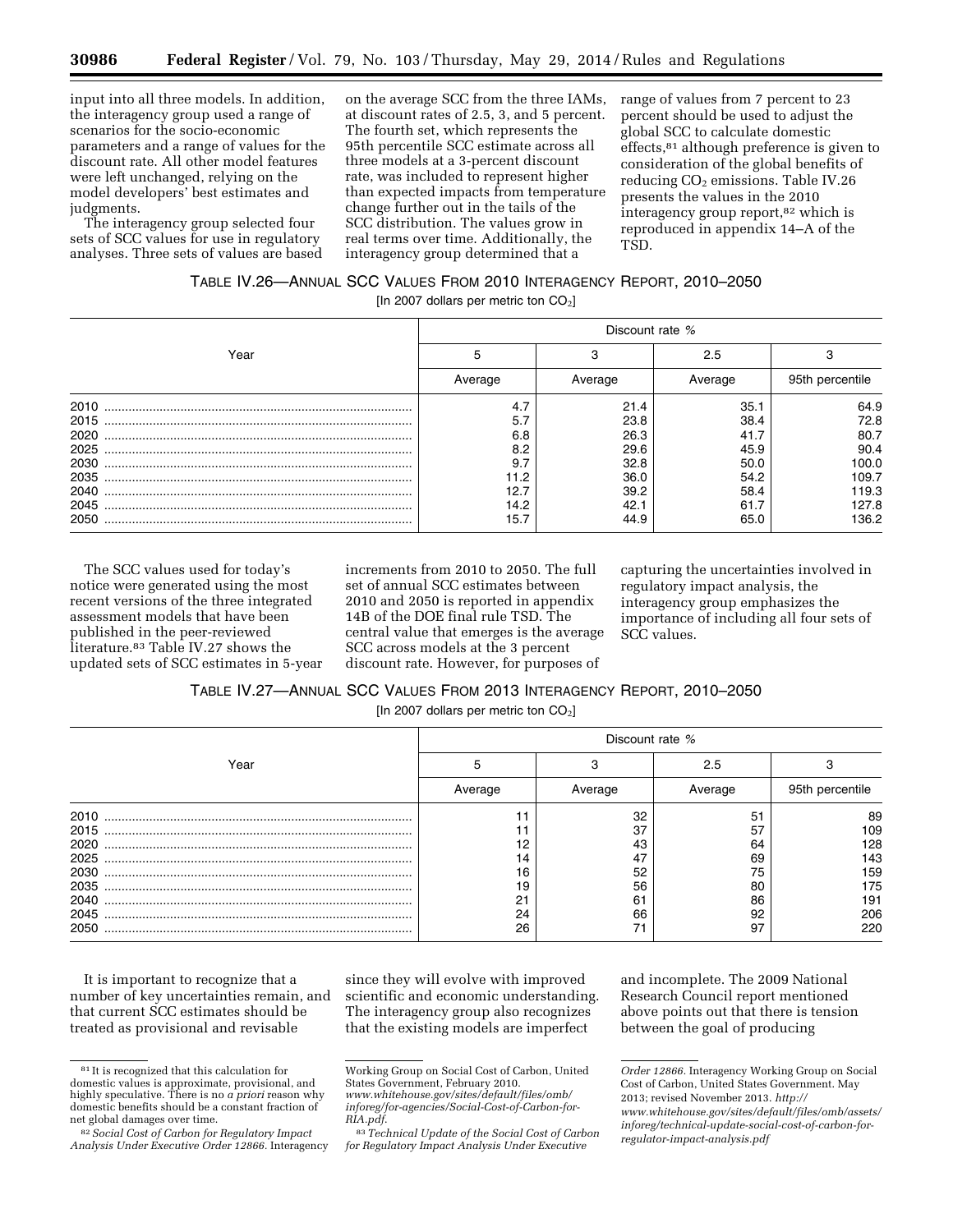quantified estimates of the economic damages from an incremental ton of carbon and the limits of existing efforts to model these effects. There are a number of analytic challenges that are being addressed by the research community, including research programs housed in many of the Federal agencies participating in the interagency process to estimate the SCC. The interagency group intends to periodically review and reconsider those estimates to reflect increasing knowledge of the science and economics of climate impacts, as well as improvements in modeling.

In summary, in considering the potential global benefits resulting from reduced CO<sub>2</sub> emissions, DOE used the values from the 2013 interagency report adjusted to 2012\$ using the GDP price deflator. For each of the four sets of SCC values, the values for emissions in 2015 were \$11.8, \$39.7, \$61.2, and \$117 per metric ton avoided (values expressed in 2012\$). DOE derived values after 2050 using the relevant growth rates for the 2040–2050 period in the interagency update.

DOE multiplied the  $CO<sub>2</sub>$  emissions reduction estimated for each year by the SCC value for that year in each of the four cases. To calculate a present value of the stream of monetary values, DOE discounted the values in each of the four cases using the specific discount rate that had been used to obtain the SCC values in each case.

NEMA provided a lengthy critique of the integrated assessment models (IAMs) that were utilized by the Interagency Working Group to projecting future damages from  $CO<sub>2</sub>$ emissions, pointing out that there is enormous uncertainty in the models. (NEMA, No. 93 at p. 16) The Cato Institute stated that the determination of the SCC is discordant with the best scientific literature on the equilibrium climate sensitivity and the fertilization effect of carbon dioxide—two critically important parameters for establishing the net externality of carbon dioxide emissions, at odds with existing OMB guidelines for preparing regulatory analyses, and founded upon the output of IAMs that encapsulate such large uncertainties as to provide no reliable guidance as to the sign, much less the magnitude of the social cost of carbon. (Cato Institute, No. 94 at p. 1)

NEMA stated that the monetized benefits of carbon emission reductions are informative at some level, but should not be considered as determinative in the Secretary's decision-making under EPCA. NEMA believes that DOE should base its net benefit determination for justifying a

particular energy conservation standard on the traditional criteria relied upon by DOE—impacts on manufacturers, consumers, employment, energy savings, and competition. (NEMA, No. 93 at p. 16) The American Forest & Paper Association (AF&PA) and the American Fuel & Petrochemical Manufacturers (AFPM) stated that the SCC calculation should not be used in any rulemaking and/or policymaking until it undergoes a more rigorous notice, review and comment process.84 (AF&PA and AFPM, No. 95 at p. 1) Similarly, the Cato Institute stated that the SCC should not be used in this or other rulemakings. (Cato Institute, No. 94 at p. 1) In contrast, the Joint Advocates and CA IOUs expressed support for the use of the updated SCC values that are based on the interagency working group's most recent review of peer-reviewed models on the subject. (Joint Advocates, No. 97 at p. 4; CA IOUs, No. 99 at p. 2)

In response to the comments on the SCC values, DOE acknowledges the limitations in the SCC estimates, which are discussed in detail in the 2010 interagency group report. Specifically, uncertainties in the assumptions regarding climate sensitivity, as well as other model inputs such as economic growth and emissions trajectories, are discussed and the reasons for the specific input assumptions chosen are explained. However, the three integrated assessment models used to estimate the SCC are frequently cited in the peer-reviewed literature and were used in the last assessment of the IPCC. In addition, new versions of the models that were used in 2013 to estimate revised SCC values were published in the peer-reviewed literature (see appendix 14B of the final rule TSD for discussion). Although uncertainties remain, the revised estimates that were issued in November, 2013 are based on the best available scientific information on the impacts of climate change. The current estimates of the SCC have been developed over many years, using the best science available, and with input from the public. In November 2013, OMB announced a new opportunity for public comment on the interagency technical support document underlying the revised SCC estimates. See 78 FR 70586. The comment period for the OMB announcement closed on February 26, 2014. OMB is currently reviewing

comments and considering whether further revisions to the 2013 SCC estimates are warranted. DOE stands ready to work with OMB and the other members of the interagency working group on further review and revision of the SCC estimates as appropriate.

## 2. Valuation of Other Emissions Reductions

DOE investigated the potential monetary benefit of reduced  $NO<sub>x</sub>$ emissions from the TSLs it considered. As noted above, DOE has taken into account how new or amended energy conservation standards would reduce  $NO<sub>X</sub>$  emissions in those 22 states not affected by the CAIR. DOE estimated the monetized value of  $NO<sub>X</sub>$  emissions reductions resulting from each of the TSLs considered for today's rule based on estimates found in the relevant scientific literature. Estimates of monetary value for reducing  $NO<sub>X</sub>$  from stationary sources range from \$476 to \$4,893 per ton (2013\$).85 DOE calculated monetary benefits using a medium value for  $NO<sub>x</sub>$  emissions of \$2,684 per short ton (in 2014\$), and real discount rates of 3 percent and 7 percent.

DOE is evaluating appropriate monetization of avoided  $SO<sub>2</sub>$  and Hg emissions in energy conservation standards rulemakings. It has not included monetization in the current analysis.

### *M. Utility Impact Analysis*

The utility impact analysis estimates several effects on the power generation industry that would result from the adoption of new or amended energy conservation standards. In the utility impact analysis, DOE analyzes the changes in installed electricity capacity and generation that would result for each trial standard level. The utility impact analysis uses NEMS–BT to account for selected utility impacts of new or amended energy conservation standards. DOE's analysis consists of a comparison between model results for the most recent *AEO* Reference case and for cases in which energy use is decremented to reflect the impact of potential standards. The energy savings inputs associated with each TSL come from the NIA. Chapter 15 of the final rule TSD describes the utility impact analysis in further detail.

<sup>84</sup>AF&PA and AFPM pointed to more detailed comments that were filed by AFPM and several other trade associations on DOE's Energy Conservation Standards for Commercial Refrigeration Equipment. *[http://](http://www.regulations.gov/#!documentDetail;D=EERE-2010-BT-STD-0003-0079) [www.regulations.gov/#!documentDetail;D=EERE-](http://www.regulations.gov/#!documentDetail;D=EERE-2010-BT-STD-0003-0079)[2010-BT-STD-0003-0079.](http://www.regulations.gov/#!documentDetail;D=EERE-2010-BT-STD-0003-0079)* 

<sup>85</sup>For additional information, refer to U.S. Office of Management and Budget, Office of Information and Regulatory Affairs, 2006 Report to Congress on the Costs and Benefits of Federal Regulations and Unfunded Mandates on State, Local, and Tribal Entities, Washington, DC.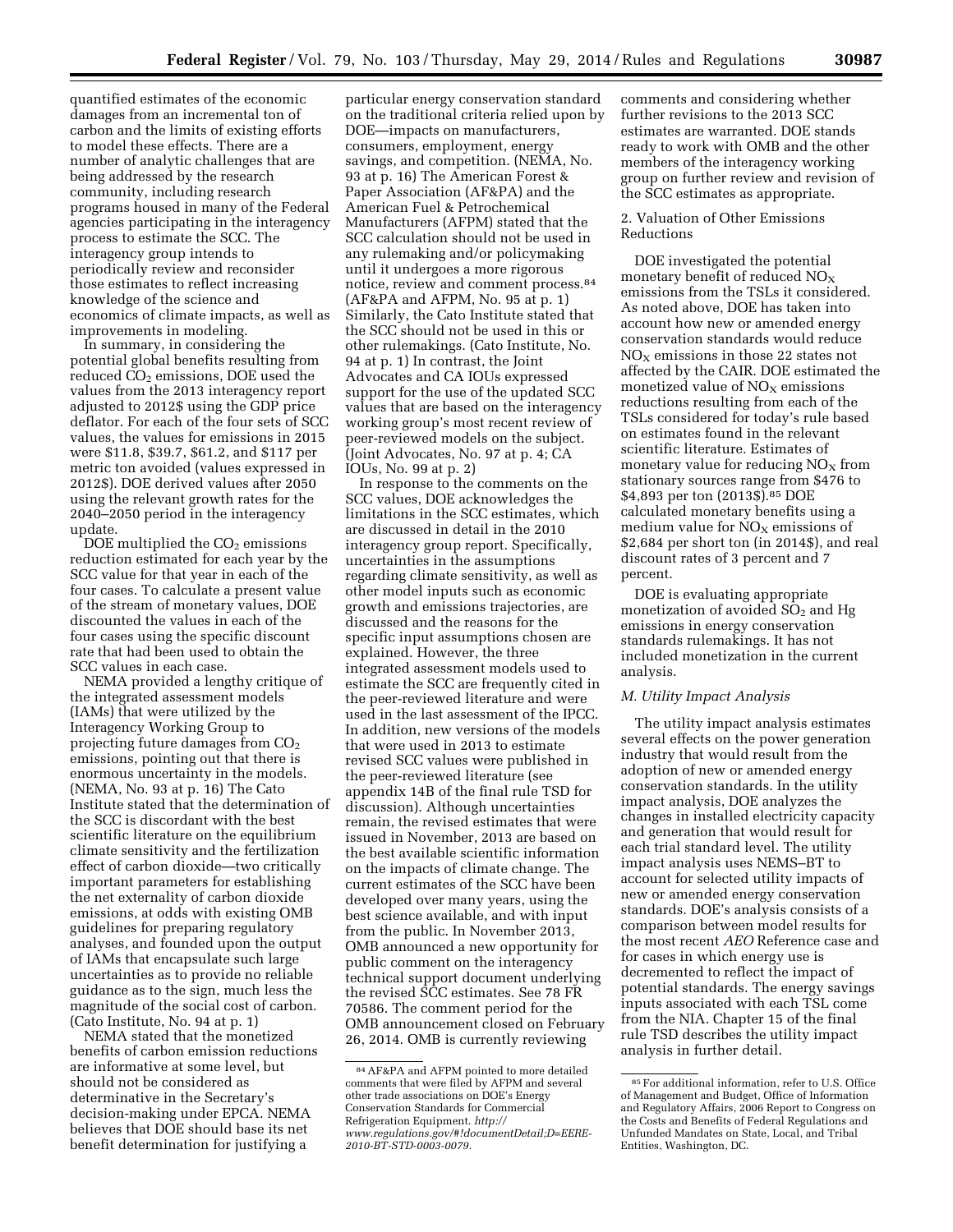## *N. Employment Impact Analysis*

Employment impacts from new or amended energy conservation standards include direct and indirect impacts. Direct employment impacts are any changes in the number of employees of manufacturers of the equipment subject to standards; the MIA addresses those impacts. Indirect employment impacts are changes in national employment that occur due to the shift in expenditures and capital investment caused by the purchase and operation of more-efficient equipment. Indirect employment impacts from standards consist of the jobs created or eliminated in the national economy, other than in the manufacturing sector being regulated, due to: (1) Reduced spending by end users on energy; (2) reduced spending on new energy supply by the utility industry; (3) increased consumer spending on the purchase of new equipment; and (4) the effects of those three factors throughout the economy.

One method for assessing the possible effects on the demand for labor of such shifts in economic activity is to compare sector employment statistics developed by the Labor Department's Bureau of Labor Statistics (BLS 86). BLS regularly publishes its estimates of the number of jobs per million dollars of economic activity in different sectors of the economy, as well as the jobs created elsewhere in the economy by this same economic activity. Data from BLS indicate that expenditures in the utility sector generally create fewer jobs (both directly and indirectly) than expenditures in other sectors of the economy. There are many reasons for these differences, including wage differences and the fact that the utility sector is more capital-intensive and less labor-intensive than other sectors. Energy conservation standards have the effect of reducing consumer utility bills. Because reduced consumer expenditures for energy likely lead to increased expenditures in other sectors of the economy, the general effect of efficiency standards is to shift economic activity from a less labor-intensive sector (*i.e.,* the utility sector) to more labor-intensive sectors (*e.g.,* the retail and service sectors). Thus, based on the BLS data alone, DOE believes net national employment may increase

because of shifts in economic activity resulting from new and amended standards.

For the standard levels considered, DOE estimated indirect national employment impacts using an input/ output model of the U.S. economy called Impact of Sector Energy Technologies, Version 3.1.1 (ImSET). ImSET is a special purpose version of the ''U.S. Benchmark National Input-Output'' (I–O) model, which was designed to estimate the national employment and income effects of energy-saving technologies. The ImSET software includes a computer-based I–O model having structural coefficients that characterize economic flows among the 187 sectors. ImSET's national economic I–O structure is based on a 2002 U.S. benchmark table, specially aggregated to the 187 sectors most relevant to industrial, commercial, and residential building energy use. DOE notes that ImSET is not a general equilibrium forecasting model, and understands the uncertainties involved in projecting employment impacts, especially changes in the later years of the analysis. Because ImSET does not incorporate price changes, the employment effects predicted by ImSET may over-estimate actual job impacts over the long run. For the final rule, DOE did not receive any comments and retained the same approach using ImSET only to estimate short-term employment impacts.

For more details on the employment impact analysis, see chapter 16 of the final rule TSD.

## *O. Other Comments Received*

In response to the NOPR, interested parties submitted additional comments on a variety of general issues. CEC and NEMA both pointed out a table formatting error that appeared in Table 4 on p. 73679 the **Federal Register**  version of the NOPR.87 (CEC, No. 96 at p. 3, NEMA, No. 93 at p. 30) DOE notes that this error was corrected in the CFR and future versions of the table. The Office of the **Federal Register** published a correction to the table on February 14, 2014. *See* 79 FR 8309.

In response to the NOPR, Scott Mohs raised concern about loss of wildlife habitat due to corn acreage. (Scott Mohs, No. 102 at p. 1) This issue is beyond the scope of the electric motors rulemaking, and, accordingly, DOE does not discuss corn acreage in today's final rule.

#### **V. Analytical Results**

## *A. Trial Standard Levels*

DOE ordinarily considers several Trial Standard Levels (TSLs) in its analytical process. TSLs are formed by grouping different Efficiency Levels (ELs), which are standard levels for each Equipment Class Grouping (ECG) of motors. Within each equipment class grouping, DOE established equipment classes based on pole configuration, horsepower rating, and enclosure, leading to a total of 482 equipment classes (see section IV.A.4). DOE analyzed the benefits and burdens of the TSLs developed for today's final rule. DOE examined four TSLs for electric motors. Table V.1 presents the TSLs analyzed and the corresponding efficiency level for each equipment class group.

The efficiency levels in each TSL can be characterized as follows: TSL 1 represents each equipment class group moving up one efficiency level from the current baseline, with the exception of fire-pump motors, which remain at their baseline level; TSL 2 represents Premium levels for all equipment class groups with the exception of fire-pump motors, which remain at the baseline; TSL 3 represents one NEMA band above Premium for all groups except firepump motors, which move up to Premium; and TSL 4 represents the maximum technologically feasible level (max-tech) for all equipment class groups.1 Because today's final rule includes equipment class groups containing both currently regulated motors and newly regulated motors, at certain TSLs, an equipment class group may encompass different standard levels, some of which may be above one EL above the baseline. For example, at TSL1, EL1 is being selected for equipment class group 1. However, a large number of motors in equipment class group 1 already have to meet EL2. If TSL1 was selected, these motors would continue to be required to meet the standards at TSL2, while currently un-regulated motors would be regulated to TSL1 (see TSD chapter 10).

## TABLE V.1—SUMMARY OF TSLS

| Equipment class group | ᠇ᠵ<br>∍ບ∟   | TCL<br>--- | TCI<br>ن ∟ت | <b>TSL</b>   |
|-----------------------|-------------|------------|-------------|--------------|
|                       | -<br><br>-- | <br>ㅡㅡ ㅡ   | <br>--      | -<br>- ㅡㅡ ㅜ. |

86See Labor Department's Bureau of Labor Statistics, Current Employment Statistics (Available at: *[http://www.bls.gov/ces/.](http://www.bls.gov/ces/)*)

<sup>87</sup> 78 FR 73679.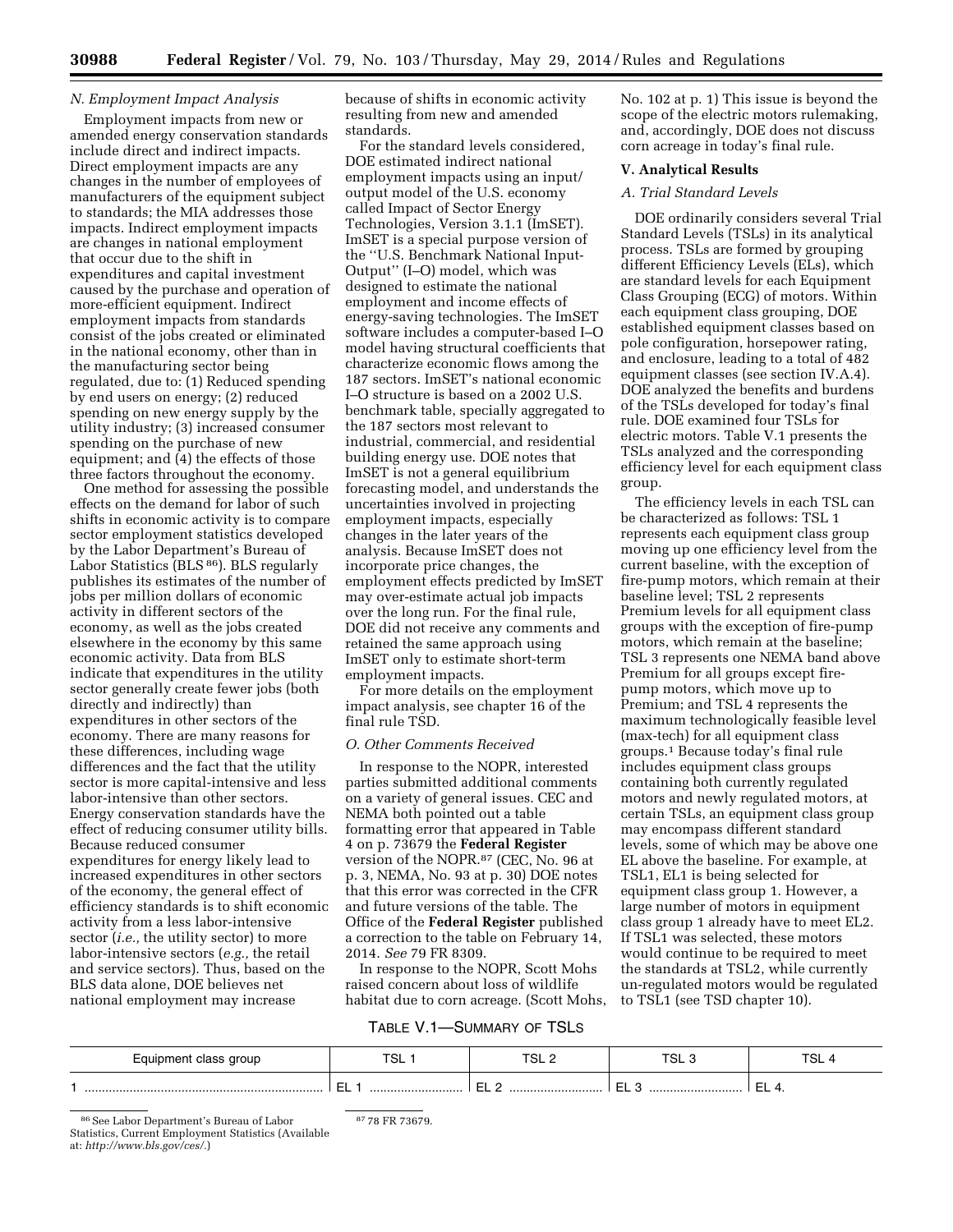| TABLE V.1-SUMMARY OF TSLS-Continued |  |  |
|-------------------------------------|--|--|
|                                     |  |  |

| Equipment class group | <b>TSL</b>       | TSL 2            | TSL 5                       | <b>TSL</b> |
|-----------------------|------------------|------------------|-----------------------------|------------|
| ⌒<br>_<br>C<br>ີ      | <br>--<br><br>-- | <br>--<br><br>-- | -<br><br>--<br>ــ<br><br>-- | ---<br>ᄂᄂᆞ |

#### *B. Economic Justification and Energy Savings*

As discussed in section II.A, EPCA provides seven factors to be evaluated in determining whether a potential energy conservation standard is economically justified. (42 U.S.C. 6295(o)(2)(B)(i)(I)– (VII) as applied to equipment via 6316(a)) The following sections generally discuss how DOE is addressing each of those seven factors in this rulemaking.

1. Economic Impacts on Individual Customers

DOE analyzed the economic impacts on electric motor customers by looking at the effects standards would have on

the LCC and PBP. DOE also examined the rebuttable presumption payback periods for each equipment class, and the impacts of potential standards on customer subgroups. These analyses are discussed below.

#### a. Life-Cycle Cost and Payback Period

To evaluate the net economic impact of standards on electric motor customers, DOE conducted LCC and PBP analyses for each TSL. In general, higher-efficiency equipment would typically affect customers in two ways: (1) Annual operating expense would decrease, and (2) purchase price would increase. Section IV.F of this rule discusses the inputs DOE used for calculating the LCC and PBP. The LCC

and PBP results are calculated from electric motor cost and efficiency data that are modeled in the engineering analysis (section IV.C).

For each representative unit, the key outputs of the LCC analysis are a mean LCC savings and a median PBP relative to the base case, as well as the fraction of customers for which the LCC will decrease (net benefit), increase (net cost), or exhibit no change (no impact) relative to the base-case product forecast. No impacts occur when the base-case efficiency equals or exceeds the efficiency at a given TSL. Table V.2 show the key shipment-weighted average of results for the representative units in each equipment class group.

## TABLE V.2—SUMMARY LIFE-CYCLE COST AND PAYBACK PERIOD RESULTS FOR EQUIPMENT CLASS GROUP 1

| Trial Standard Level*   |      |       |      |        |
|-------------------------|------|-------|------|--------|
| <b>Efficiency Level</b> |      |       |      |        |
|                         | 0.3  | 7.8   | 34.8 | 83.3   |
|                         | 10.9 | 34.3  | 44.7 | 9.4    |
|                         | 88.8 | 57.9  | 20.4 | 7.3    |
|                         | \$55 | \$160 | \$98 | -\$409 |
| Median PBP (Years)      |      |       | 6.0  | 26.5   |

\* The results for equipment class group 1 are the shipment weighted averages of the results for representative units 1, 2, 3, 9 and 10. \*\* Rounding may cause some items to not total 100 percent.

|  |  |  | TABLE V.3—SUMMARY LIFE-CYCLE COST AND PAYBACK PERIOD RESULTS FOR EQUIPMENT CLASS GROUP 2 |  |
|--|--|--|------------------------------------------------------------------------------------------|--|
|--|--|--|------------------------------------------------------------------------------------------|--|

| Trial Standard Level*   |                                    |                                    |                                         |                                         |
|-------------------------|------------------------------------|------------------------------------|-----------------------------------------|-----------------------------------------|
| <b>Efficiency Level</b> |                                    |                                    |                                         |                                         |
|                         | 18.6<br>71.5<br>9.8<br>\$53<br>4.5 | 18.6<br>71.5<br>9.8<br>\$53<br>4.5 | 92.8<br>7.2<br>0.0<br>$-$ \$280<br>20.7 | 92.8<br>7.2<br>0.0<br>$-$ \$280<br>20.7 |

\* The results for equipment class group 2 are the shipment weighted averages of the results for representative units 4 and 5. \*\* Rounding may cause some items to not total 100 percent.

## TABLE V.4—SUMMARY LIFE-CYCLE COST AND PAYBACK PERIOD RESULTS FOR EQUIPMENT CLASS GROUP 3

| Trial Standard Level*   |                  |                  |                    |                  |
|-------------------------|------------------|------------------|--------------------|------------------|
| <b>Efficiency Level</b> |                  |                  |                    |                  |
|                         | 0.0<br>0.0       | 0.0<br>0.0       | 81.7<br>0.0        | 100.0<br>0.0     |
|                         | 0.0<br>$N/A$ *** | 0.0<br>$N/A$ *** | 18.3<br>$-$ \$64.6 | 0.0<br>$-$ \$807 |
|                         | $N/A$ ***        | $N/A$ ***        | 3016               | 11632            |

The results for equipment class group 3 are the shipment weighted averages of the results for representative units 6, 7, and 8.

\*\* Rounding may cause some items to not total 100 percent.

\*\*\* For equipment class group 3, TSLs 1 and 2 are the same as the baseline; thus, no customers are affected.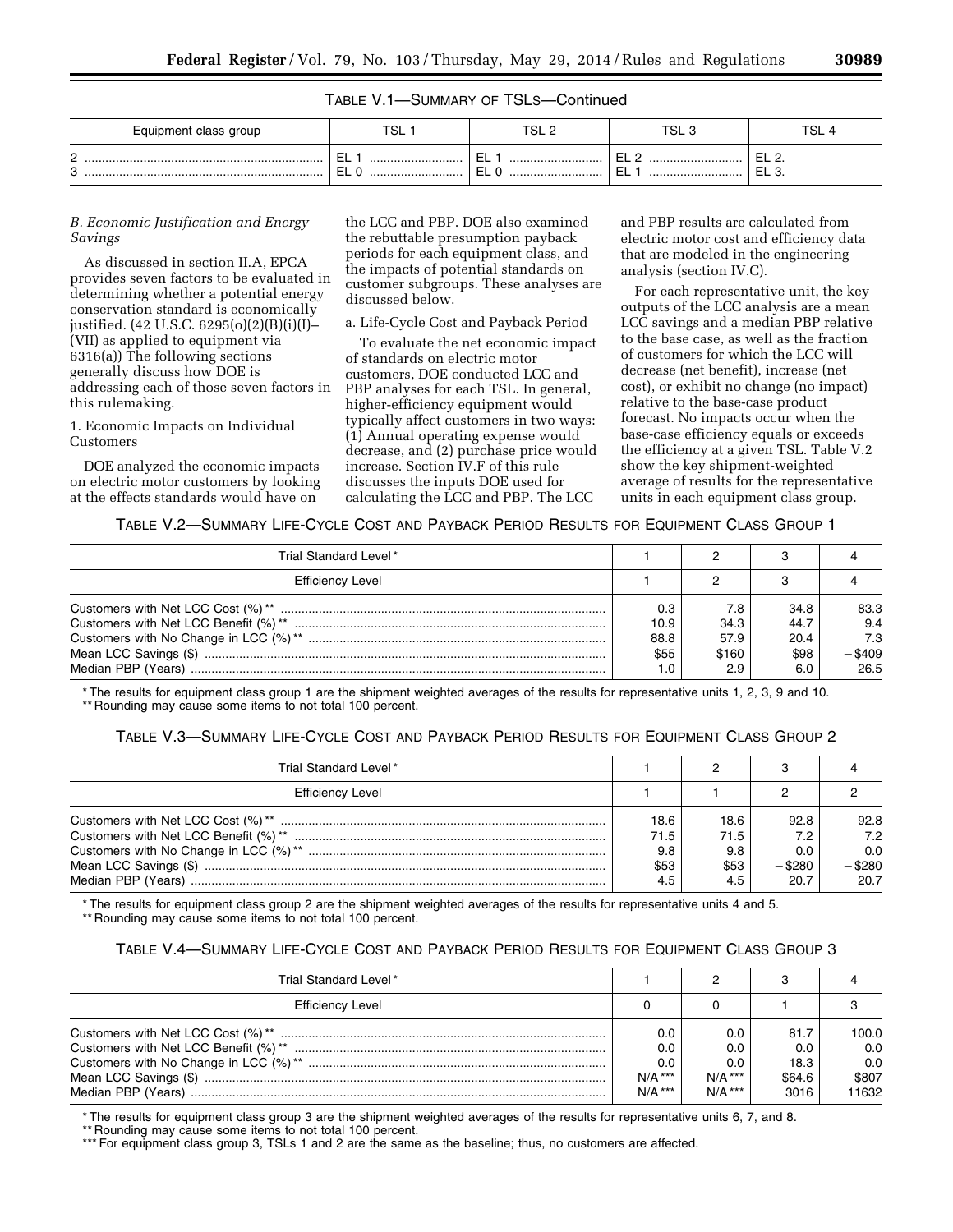b. Consumer Subgroup Analysis

In the customer subgroup analysis, DOE estimated the LCC impacts of the electric motor TSLs on various groups of customers. Table V.5 and Table V.6 compare the weighted average mean LCC savings and median payback periods for ECG 1 at each TSL for different customer subgroups. Chapter 11 of the TSD presents the detailed results of the customer subgroup analysis and results for the other equipment class groups.

## TABLE V.5—SUMMARY LIFE-CYCLE COST RESULTS FOR SUBGROUPS FOR EQUIPMENT CLASS GROUP 1: AVERAGE LCC SAVINGS

|    |     |                       |                     | Average LCC savings (2013\$)* |                           |                           |                             |
|----|-----|-----------------------|---------------------|-------------------------------|---------------------------|---------------------------|-----------------------------|
| EL | TSL | Reference<br>scenario | Low energy<br>price | Small<br>business             | Industrial<br>sector only | Commercial<br>sector only | Agricultural<br>sector only |
|    |     | 55                    | 55                  | 49                            | 65                        | 52                        | 20                          |
| ◠  |     | 160                   | 160                 | 141                           | 195                       | 148                       |                             |
| 3  |     | 98                    | 97                  | 76                            | 136                       | 85                        | $-100$                      |
| 4  |     | $-409$                | $-410$              | $-439$                        | $-355$                    | $-428$                    | $-701$                      |

\* The results for equipment class group 1 are the shipment weighted averages of the results for representative units 1, 2, 3, 9 and 10.

## TABLE V.6—SUMMARY LIFE-CYCLE COST RESULTS FOR SUBGROUPS FOR EQUIPMENT CLASS GROUP 1: MEDIAN PAYBACK PERIOD

| EL     | <b>TSL</b> | Median payback period<br>(years)* |                     |                   |                           |                           |                             |  |  |
|--------|------------|-----------------------------------|---------------------|-------------------|---------------------------|---------------------------|-----------------------------|--|--|
|        |            | Reference<br>scenario             | Low energy<br>price | Small<br>business | Industrial<br>sector only | Commercial<br>sector only | Agricultural<br>sector only |  |  |
| ◠<br>з |            | ı.u<br>2.9<br>6.0<br>26.5         | 6<br>26             | 27                | 18                        | 30                        | 23<br>126                   |  |  |

\* The results for equipment class group 1 are the shipment weighted averages of the results for representative units 1, 2, 3, 9 and 10.

#### c. Rebuttable Presumption Payback

As discussed in section IV.F.12, EPCA establishes a rebuttable presumption that an energy conservation standard is economically justified if the increased purchase cost for equipment that meets the standard is less than three times the value of the first-year energy savings resulting from the standard. (42 U.S.C. 6295(o)(2)(B)(iii) and 6316(a)) DOE calculated a rebuttable-presumption PBP for each TSL to determine whether

DOE could presume that a standard at that level is economically justified. DOE based the calculations on average usage profiles. As a result, DOE calculated a single rebuttable-presumption payback value, and not a distribution of PBPs, for each TSL. Table V.7 shows the rebuttable-presumption PBPs for the considered TSLs. The rebuttable presumption is fulfilled in those cases where the PBP is three years or less. However, DOE routinely conducts an economic analysis that considers the

full range of impacts to the customer, manufacturer, Nation, and environment, as required under 42 U.S.C. 6295(o)(2)(B)(i) as applied to equipment via 42 U.S.C. 6316(a). The results of that analysis serve as the basis for DOE to definitively evaluate the economic justification for a potential standard level (thereby supporting or rebutting the results of any three-year PBP analysis). Section V.C addresses how DOE considered the range of impacts to select today's final rule.

| TABLE V.7-REBUTTABLE-PRESUMPTION PAYBACK PERIODS (YEARS) |  |
|----------------------------------------------------------|--|
|----------------------------------------------------------|--|

|                                   |                | Trial standard level |            |              |
|-----------------------------------|----------------|----------------------|------------|--------------|
| Equipment<br>class group*         |                |                      |            |              |
|                                   | 0.5            | 0.8                  | .          | 4.0          |
| C<br><u>_</u><br>.<br>ີ<br>ت<br>. | 1.6<br>$N/A**$ | 1.6<br>$N/A**$       | 7.3<br>817 | 7.3<br>4,991 |

\*The results for each equipment class group (ECG) are a shipment weighted average of results for the representative units in the group. ECG 1: Representative units 1, 2, 3, 9 and 10; ECG 2: Representative units 4 and 5; ECG 3: Representative units 6, 7, and 8. \*\*For equipment class group 3, TSLs 1 and 2 are the same as the baseline; thus, no customers are affected.

2. Economic Impacts on Manufacturers

DOE performed an MIA to estimate the impact of new and amended energy conservation standards on manufacturers of covered electric motors. The following section describes the expected impacts on manufacturers

at each TSL. Chapter 12 of this final rule TSD explains the analysis in further detail.

a. Industry Cash-Flow Analysis Results

The results below show three INPV tables representing the three markup

scenarios used for the analysis. The first table reflects the flat, or gross margin, markup scenario, which is the upper (less severe) bound of impacts. To assess the lower end of the range of potential impacts, DOE modeled two potential markup scenarios, a two-tiered markup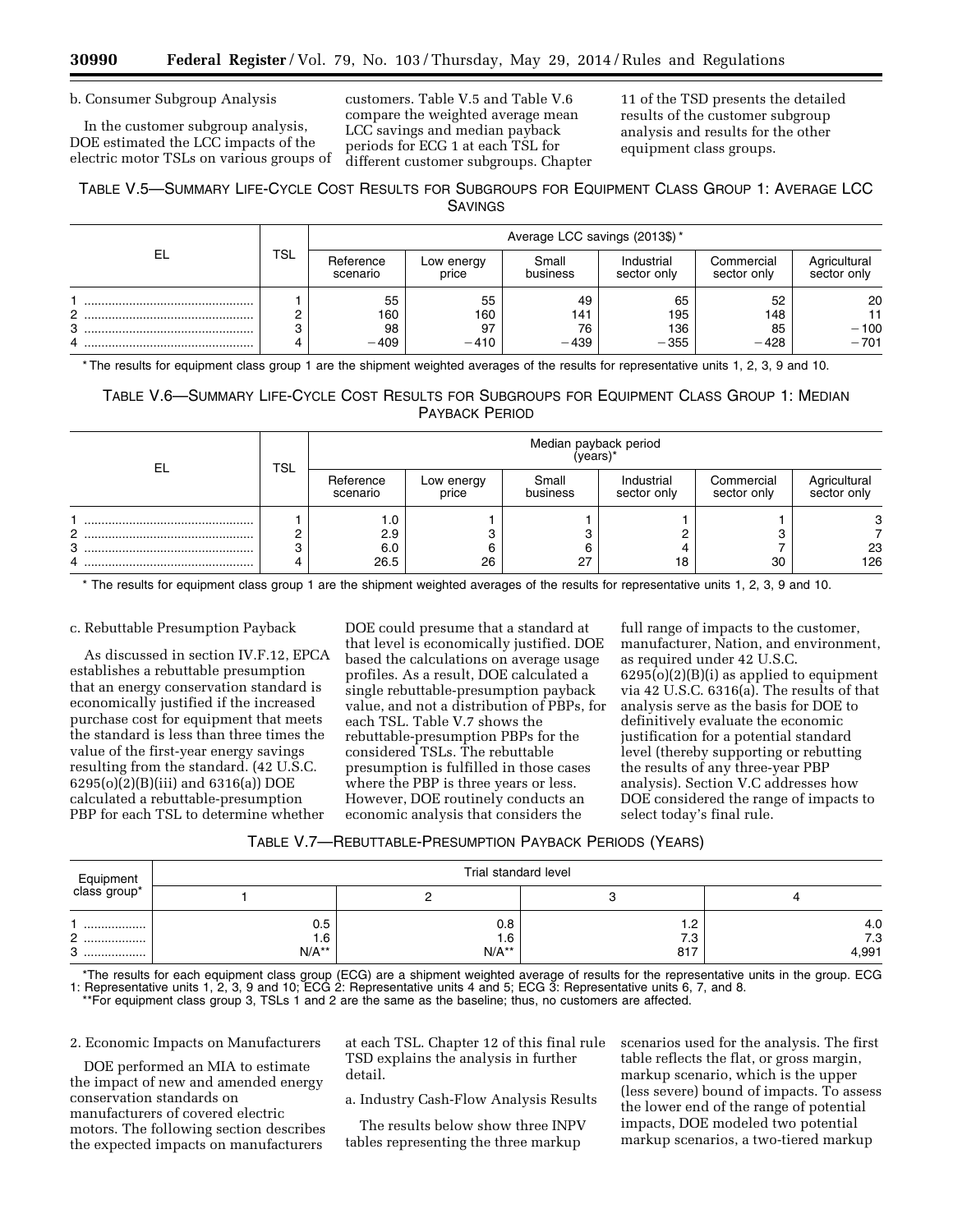scenario and a preservation of operating profit markup scenario. The two-tiered markup scenario assumes manufacturers offer two different tiers of markups one for lower efficiency levels and one for higher efficiency levels. Meanwhile the preservation of operating profit markup scenario assumes that in the standards case, manufacturers would be

able to earn the same operating margin in absolute dollars in the standards case as in the base case. In general, the larger the MPC price increases, the less likely manufacturers are able to fully pass through additional costs due to standards calculated in the flat markup scenario.

Table V.8, Table V.9, and Table V.10 present the results for all electric motors under the flat, two-tiered, and preservation of operating profit markup scenarios. DOE examined all three ECGs (Design A and B motors, Design C motors, fire pump motors) together.

## TABLE V.8—MANUFACTURER IMPACT ANALYSIS FOR ELECTRIC MOTORS—FLAT MARKUP SCENARIO

|                          | Units | Base case | Trial standard level       |                               |                                 |                                 |  |
|--------------------------|-------|-----------|----------------------------|-------------------------------|---------------------------------|---------------------------------|--|
|                          |       |           |                            |                               |                                 |                                 |  |
|                          |       | \$3.478.0 | \$3,486.4<br>\$8.4<br>0.2% | \$3,870.6<br>\$392.6<br>11.3% | \$4.541.9<br>\$1,063.9<br>30.6% | \$5,382.1<br>\$1,904.1<br>54.7% |  |
| Product Conversion Costs |       |           | \$6.2<br>\$0.0<br>\$6.2    | \$58.0<br>\$26.6<br>\$84.6    | \$618.1<br>\$222.8<br>\$841.0   | \$627.4<br>\$707.2<br>\$1,334.6 |  |

## TABLE V.9—MANUFACTURER IMPACT ANALYSIS FOR ELECTRIC MOTORS—TWO-TIERED MARKUP SCENARIO

|                                                    |                                          |           |                            | Trial standard level                 |                                     |                                     |
|----------------------------------------------------|------------------------------------------|-----------|----------------------------|--------------------------------------|-------------------------------------|-------------------------------------|
|                                                    | Units                                    | Base case |                            |                                      |                                     |                                     |
|                                                    | $(2013\$ millions)<br>$(2013\$ millions) | \$3.478.0 | \$3.481.6<br>\$3.6<br>0.1% | \$3,130.4<br>$$ -347.7$<br>$-10.0\%$ | \$2.928.3<br>$$ -549.7$<br>$-15.8%$ | \$3,282.0<br>$$ - 196.0$<br>$-5.6%$ |
| Product Conversion Costs<br>Total Conversion Costs |                                          |           | \$6.2<br>\$0.0<br>\$6.2    | \$58.0<br>\$26.6<br>\$84.6           | \$618.1<br>\$222.8<br>\$841.0       | \$627.4<br>\$707.2<br>\$1,334.6     |

# TABLE V.10—MANUFACTURER IMPACT ANALYSIS FOR ELECTRIC MOTORS—PRESERVATION OF OPERATING PROFIT MARKUP SCENARIO

|                          |                    |           |           | Trial standard level |             |               |
|--------------------------|--------------------|-----------|-----------|----------------------|-------------|---------------|
|                          | Units              | Base case |           |                      |             |               |
|                          | $(2013\$ millions) | \$3.478.0 | \$3,461.3 | \$3,643.0            | \$3,362.0   | \$2,048.3     |
|                          |                    |           | $$ -16.7$ | \$165.0              | $$ - 116.0$ | $$ - 1,429.8$ |
|                          |                    |           | $-0.5%$   | $4.7\%$              | $-3.3%$     | $-41.1%$      |
| Product Conversion Costs |                    |           | \$6.2     | \$58.0               | \$618.1     | \$627.4       |
|                          | $(2013\$ millions) |           | \$0.0     | \$26.6               | \$222.8     | \$707.2       |
|                          |                    |           | \$6.2     | \$84.6               | \$841.0     | \$1,334.6     |

TSL 1 represents EL 1 for ECG 1 and ECG 2 motors and baseline for ECG 3 motors. At TSL 1, DOE estimates impacts on INPV to range from \$8.4 million to  $-\$16.7$  million, or a change in INPV of 0.2 percent to  $-0.5$  percent. At this TSL, industry free cash flow is estimated to decrease by approximately 1 percent to \$164.3 million, compared to the base case value of \$166.1 million in 2015.

The INPV impacts at TSL 1 range from slightly positive to slightly negative. Consequently, DOE does not anticipate that manufacturers would lose a significant portion of their INPV at this TSL. This is because the vast majority of shipments already meets or exceeds the efficiency levels prescribed at TSL 1. DOE estimates that in the year of compliance (2016), 90 percent of all electric motor shipments (91 percent of ECG 1a, 68 percent of ECG 1b, 8 percent of ECG 2, and 100 percent of ECG 3 shipments) would already meet the efficiency levels at TSL 1 or higher in the base case. Since ECG 1a shipments account for over 97 percent of all electric motor shipments, the effects on those motors are the primary driver for the impacts at this TSL. Only a few ECG 1a shipments not currently covered by the existing electric motor standard and a small amount of ECG 1b and ECG 2 shipments would need to be converted to comply with efficiency standards prescribed at TSL 1.

DOE expects conversion costs to be small compared to the industry value because most of the electric motor shipments, on a volume basis, already meet the efficiency levels analyzed at this TSL. DOE estimates product conversion costs of \$6.2 million due to the expanded scope of motors covered by this rulemaking, which includes motors previously not covered by the existing electric motor energy conservation standards. DOE believes that at this TSL, there will be some engineering costs, as well as testing and certification costs associated with this scope expansion. DOE estimates the capital conversion costs to be minimal at TSL 1. This is mainly because almost all manufacturers currently produce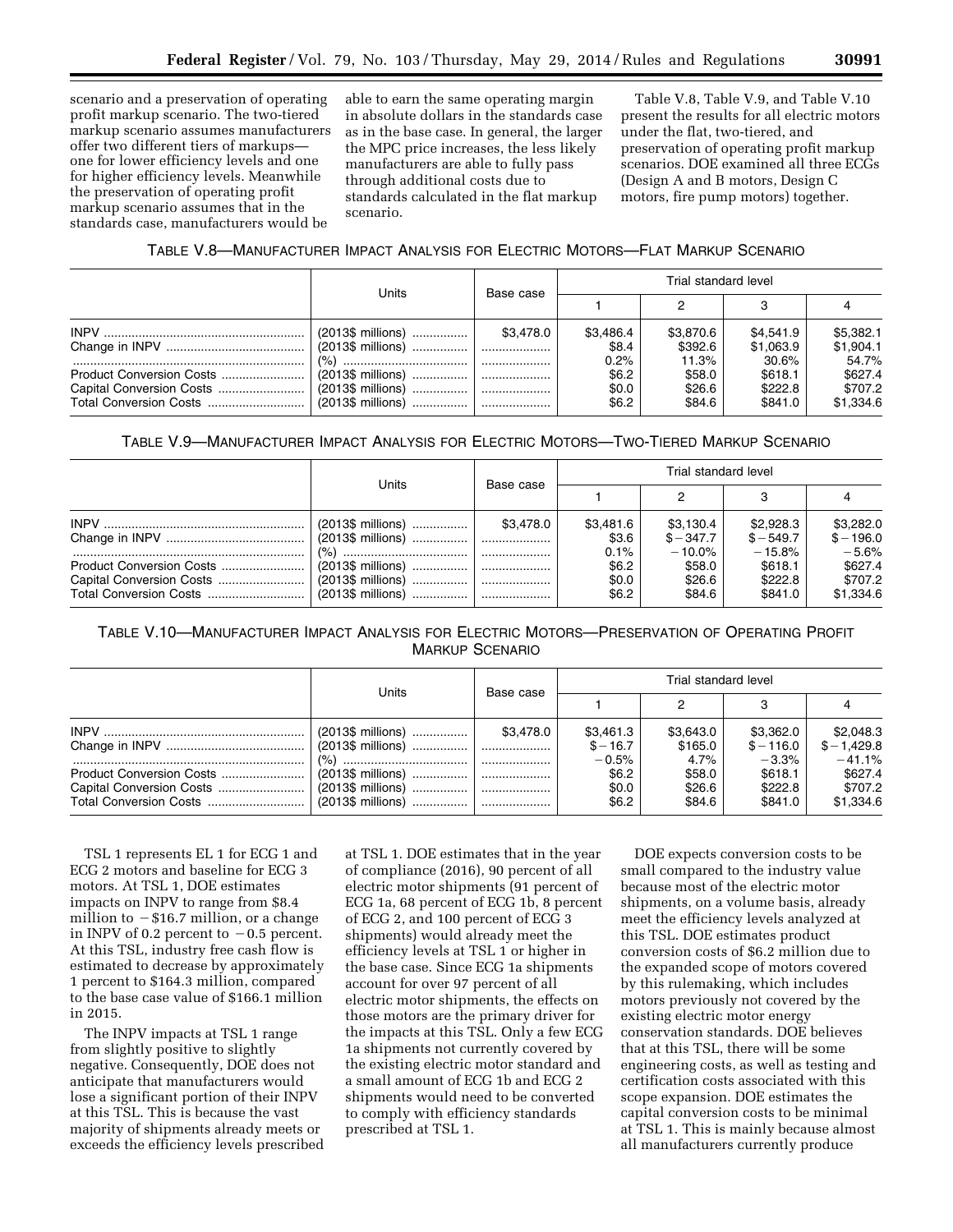some motors that are compliant at TSL 1 efficiency levels, and it would not be much of a capital investment to bring all motor production to this efficiency level.

TSL 2 represents EL 2 for ECG 1a and ECG 1b motors, EL 1 for ECG 2 motors, and baseline for ECG 3 motors. At TSL 2, DOE estimates impacts on INPV to range from \$392.6 million to  $-$  \$347.7 million, or a change in INPV of 11.3 percent to  $-10.0$  percent. At this TSL, industry free cash flow is estimated to decrease by approximately 17 percent to \$137.1 million, compared to the base case value of \$166.1 million in 2015.

The INPV impacts at TSL 2 range from moderately positive to slightly negative. DOE estimates that in the year of compliance (2016), 60 percent of all electric motor shipments (60 percent of ECG 1a, 31 percent of ECG 1b, 8 percent of ECG 2, and 100 percent of ECG 3 shipments) would already meet the efficiency levels at TSL 2 or higher in the base case. The majority of shipments are currently covered by an electric motors standard that requires general purpose Design A and B motors to meet the efficiency levels at this TSL. Therefore, only previously non-covered Design A and B motors and most ECG 1b and ECG 2 motors would need to be converted to comply with efficiency standards prescribed at TSL 2.

At TSL 2, DOE expects conversion costs to increase significantly from TSL 1. However, these conversion costs do not represent a large portion of the base case INPV, since the majority of electric motor shipments already meet the efficiency levels required at this TSL. DOE estimates product conversion costs of \$58.0 million due to the expanded scope of this rulemaking, which includes motors not previously covered by the existing electric motor energy conservation standards and the inclusion of ECG 1b and ECG 2 motors. DOE believes there will be moderate engineering costs, as well as testing and certification costs at this TSL associated with this scope expansion. DOE estimates the capital conversion costs to be approximately \$26.6 million at TSL 2. While most manufacturers already produce at least some motors that are compliant at TSL 2, these manufacturers would likely have to invest in machinery to bring all motor production to these efficiency levels.

TSL 3 represents EL 3 for ECG 1a and ECG 1b motors, EL 2 for ECG 2 motors, and EL 1 for ECG 3 motors. At TSL 3, DOE estimates the impacts on INPV to range from \$1,063.9 million to  $-$  \$549.7 million, or a change in INPV of 30.6 percent to  $-15.8$  percent. At this TSL, industry free cash flow is estimated to

decrease by approximately 170 percent to  $-$  \$116.0 million, compared to the base case value of \$166.1 million in 2015.

The INPV impacts at TSL 3 range from significantly positive to moderately negative. DOE estimates that in the year of compliance (2016), 23 percent of all electric motor shipments (24 percent of ECG 1a, 4 percent of ECG 1b, less than 1 percent of ECG 2, and 19 percent of ECG 3 shipments) would already meet the efficiency levels at TSL 3 or higher in the base case. The majority of shipments would need to be converted to comply with efficiency standards prescribed at TSL 3.

DOE expects conversion costs to increase significantly at TSL 3 and become a substantial investment for manufacturers. DOE estimates product conversion costs of \$618.1 million at TSL 3, since most electric motors in the base case do not exceed the current motor standards set at premium efficiency levels for Design A and B motors, which represents EL 2 for ECG 1a. DOE believes there would need to be a massive reengineering effort that manufacturers would have to undergo to have all motors meet this TSL. Additionally, motor manufacturers would have to increase the efficiency levels for ECG 1b, ECG 2, and ECG 3 motors. DOE estimates the capital conversion costs to be approximately \$222.8 million at TSL 3. Most manufacturers would have to make significant investments to their production facilities in order to convert all their motors to be compliant at TSL 3.

TSL 4 represents EL 4 for ECG 1a and ECG 1b motors, EL 2 for ECG 2 motors, and EL 3 for ECG 3 motors. At TSL 4, DOE estimates impacts on INPV to range from \$1,904.1 million to  $-$  \$1,429.8 million, or a change in INPV of 54.7 percent to  $-41.1$  percent. At this TSL, industry free cash flow is estimated to decrease by approximately 303 percent to  $-$ \$336.6 million, compared to the base case value of \$166.1 million in 2015.

The INPV impacts at TSL 4 range from significantly positive to significantly negative. DOE estimates that in the year of compliance (2016) only 8 percent of all electric motor shipments (9 percent of ECG 1a, less than 1 percent of ECG 1b, less than 1 percent of ECG 2, and no ECG 3 shipments) would meet the efficiency levels at TSL 2 or higher in the base case. Almost all shipments would need to be converted to comply with efficiency standards prescribed at TSL 4.

DOE expects conversion costs again to increase significantly from TSL 3 to TSL 4. Conversion costs at TSL 4 now represent a massive investment for electric motor manufacturers. DOE estimates product conversion costs of \$627.4 million at TSL 4, which are only slightly more than at TSL 3. DOE believes that manufacturers would need to completely reengineer almost all electric motors sold, as well as test and certify those motors. DOE estimates capital conversion costs of \$707.2 million at TSL 4. This is a significant increase in capital conversion costs from TSL 3, since manufacturers would need to adopt copper die-casting at TSL 4. This technology requires a significant level of investment because the majority of manufacturers' machinery would need to be replaced or significantly modified.

#### b. Impacts on Employment

DOE quantitatively assessed the impact of new and amended energy conservation standards on direct employment in the electric motors industry. DOE used the GRIM to estimate the domestic labor expenditures and number of domestic production workers in the base case and at each TSL from the announcement of standards in 2014 (*i.e.,* the publication of this final rule) to the end of the analysis period in 2045. DOE used statistical data from the U.S. Census Bureau's 2011 Annual Survey of Manufacturers 88 (ASM), the results of the engineering analysis, and interviews with manufacturers to determine the inputs necessary to calculate industrywide labor expenditures and domestic employment levels. Labor expenditures involved with the manufacturing of electric motors are a function of the labor intensity of the equipment, the MPC of the equipment, the sales volume, and an assumption that wages remain fixed in real terms over time.

In the GRIM, DOE used the labor content of the equipment and the MPCs to estimate the annual labor expenditures of the industry. DOE used Census data and interviews with manufacturers to estimate the portion of the total labor expenditures attributable to domestic labor.

The production worker estimates in this employment section cover only workers up to the line-supervisor level who are directly involved in fabricating and assembling an electric motor within a motor facility. Workers performing services that are closely associated with production operations, such as material

<sup>88</sup>See *[http://www.census.gov/manufacturing/](http://www.census.gov/manufacturing/asm/index.html) [asm/index.html.](http://www.census.gov/manufacturing/asm/index.html)*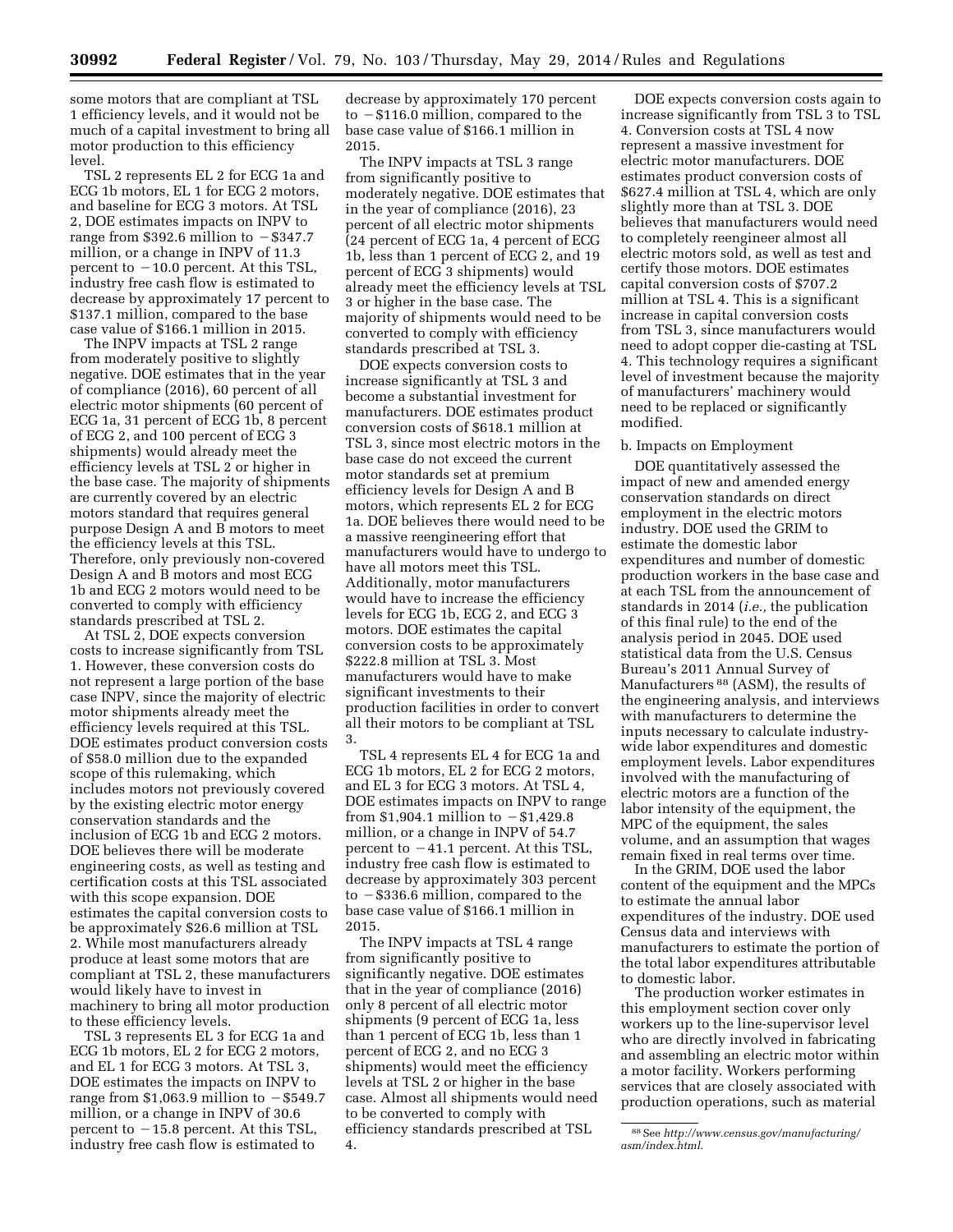handling with a forklift, are also included as production labor. DOE's estimates account for only production workers who manufacture the specific equipment covered by this rulemaking. For example, a worker on an electric motor production line manufacturing a fractional horsepower motor (*i.e.,* a motor with less than one horsepower) would not be included with this estimate of the number of electric motor workers, since fractional motors are not covered by this rulemaking.

The employment impacts shown in the tables below represent the potential production employment impact resulting from new and amended energy conservation standards. The upper bound of the results estimates the maximum change in the number of production workers that could occur after compliance with standards when assuming that manufacturers continue to produce the same scope of covered

equipment in the same production facilities. It also assumes that domestic production does not shift to lower-laborcost countries. Because there is a real risk of manufacturers evaluating sourcing decisions in response to standards, the lower bound of the employment results includes the estimated total number of U.S. production workers in the industry who could lose their jobs if some or all existing production were moved outside of the U.S. While the results present a range of employment impacts following 2016, the following sections also include qualitative discussions of the likelihood of negative employment impacts at the various TSLs. Finally, the employment impacts shown are independent of the indirect employment impacts from the broader U.S. economy, which are documented in chapter 16 of this final rule TSD.

Based on 2011 ASM data and interviews with manufacturers, DOE estimates approximately 60 percent of electric motors sold in the U.S. are manufactured domestically. Using this assumption, DOE estimates that in the absence of new and amended energy conservation standards, there would be approximately 7,313 domestic production workers involved in manufacturing all electric motors covered by this rulemaking in 2016. Table V.11 shows the range of potential impacts of standards on U.S. production workers in the electric motor industry. However, because ECG 1a motors comprise more than 97 percent of the electric motors covered by this rulemaking, DOE believes that potential changes in domestic employment will be driven primarily by the standards that are selected for ECG 1a (*i.e.,* Design A and B motors).

| TABLE V.11-POTENTIAL CHANGES IN THE TOTAL NUMBER OF ALL DOMESTIC ELECTRIC MOTOR PRODUCTION WORKERS |  |                |  |  |  |
|----------------------------------------------------------------------------------------------------|--|----------------|--|--|--|
|                                                                                                    |  | <b>IN 2016</b> |  |  |  |

|                                                                                                                                                                                                  |           |         | Trial standard level |                   |                   |
|--------------------------------------------------------------------------------------------------------------------------------------------------------------------------------------------------|-----------|---------|----------------------|-------------------|-------------------|
|                                                                                                                                                                                                  | Base case |         |                      |                   |                   |
| Number of Domestic Production<br>Total<br>Workers in 2016 (upper bound: without<br>changes in production locations)<br>Total Number of Domestic Production<br>Workers in 2016 (lower bound: with | 7.313     | 7.346   | 7.498                | 8,374             | 16,049            |
| changes to off-shore production loca-<br>Potential Changes in Domestic Production                                                                                                                | 7.313     | 7,313   | 6.947                | 3,657             | 0                 |
| Workers in 2016*                                                                                                                                                                                 |           | 33 to 0 | 185 to $-366$        | 1,061 to $-3,656$ | 8,736 to $-7,313$ |

\* DOE presents a range of potential employment impacts.

Most manufacturers agree that any standard that involves expanding the scope of equipment required to meet premium efficiency levels for ECG 1a motors would not significantly change domestic employment levels. For standards that required ECG 1a motors to be at premium efficiency levels (the efficiency levels required for ECG 1a motors at TSL 2), most large manufacturers would not need to make major modifications to their production lines nor would they have to undertake new manufacturing processes. A few small manufacturers who primarily make electric motors outside the scope of coverage for the existing electric motor standards, but whose equipment would be covered by these electric motor standards, could be impacted by efficiency standards at TSL 2. These impacts to small manufacturers, including employment impacts, are discussed in more detail in section VI.B of today's final rule.

Overall, DOE believes there would not be a significant decrease in domestic employment levels at TSL 2, the selected TSL in today's final rule. DOE created a lower bound of the potential loss of domestic employment at 366 employees for TSL 2. DOE based this lower bound estimate on the fact that approximately 5 percent of the electric motor market is comprised of manufacturers that do not currently produce any motors at Premium efficiency levels. Therefore, DOE estimated that at most 5 percent of domestic electric motor employment in the base case in 2016 could potentially move abroad or exit the market entirely. However, DOE similarly estimated that all electric motor manufacturers produce some electric motors at or above TSL 1 efficiency levels. Therefore, DOE does not believe that any potential loss of domestic employment would occur at TSL 1.

Manufacturers, however, cautioned that any energy conservation standard set above premium efficiency levels would require major changes to production lines, large investments in capital and labor, and would result in extensive stranded assets. This is largely because manufacturers would have to design and build motors with larger frame sizes and could potentially have to use copper, rather than aluminum rotors. Several manufacturers pointed out that this would require extensive retooling, vast engineering resources, and would ultimately result in a more labor-intensive production process. Manufacturers generally agreed that a shift toward copper rotors would cause companies to incur higher labor costs. These factors could cause manufacturers to consider moving production offshore in an attempt to reduce labor costs or they may choose to exit the market entirely. Therefore, DOE believes it is more likely that efficiency standards set above premium efficiency levels could result in a decrease of labor. Accordingly, DOE set the lower bound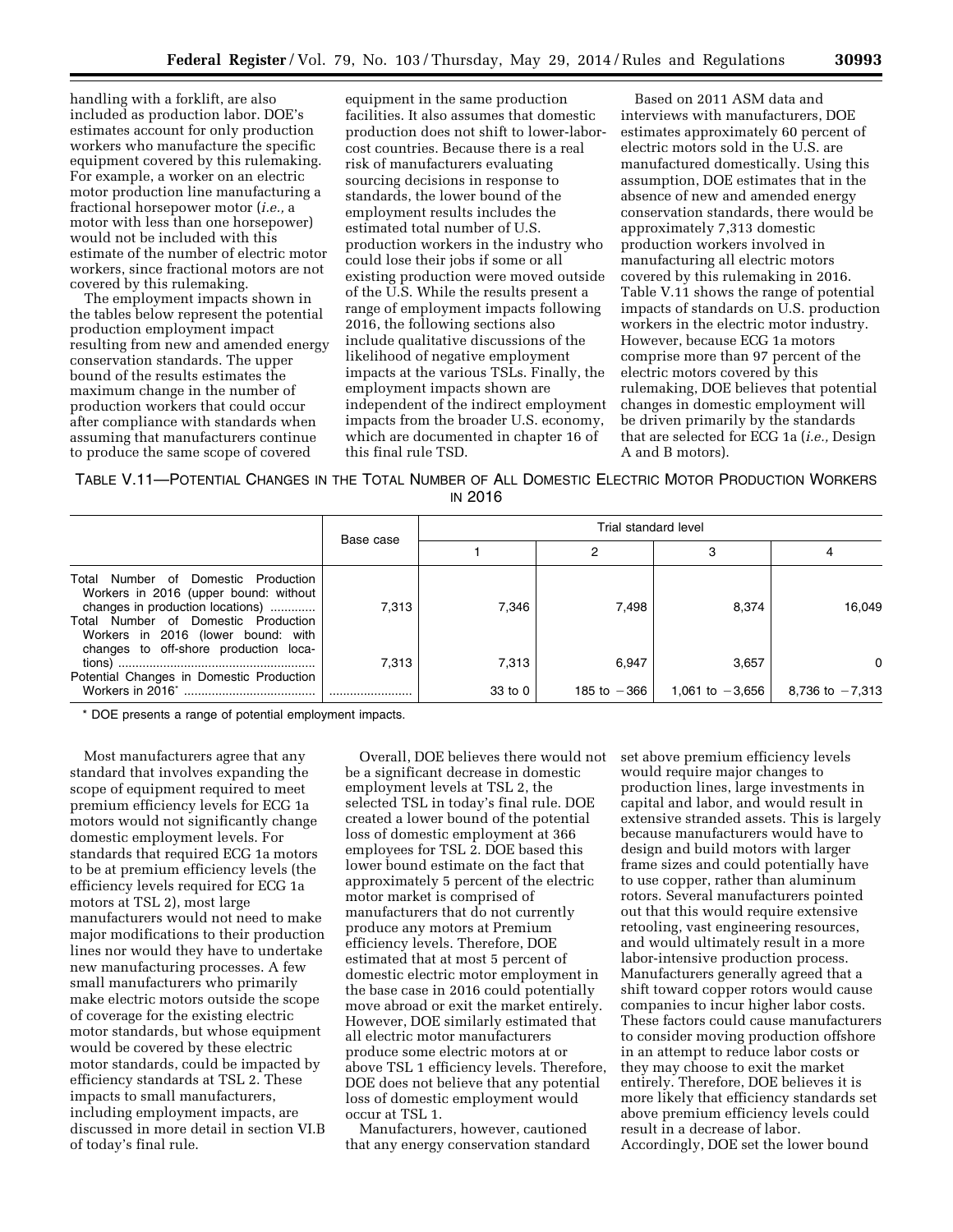on the potential loss of domestic employment at 50 percent of the domestic labor market in the base case in 2016 for TSL 3 and 100 percent for TSL 4. However, these values represent the worst-case scenario DOE modeled. Manufacturers also stated that larger motor manufacturing (*i.e.,* the manufacturing of motors above 200 horsepower) would be very unlikely to move abroad, because the shipping costs associated with those motors are very large. Consequently, DOE believes that standards set at TSL 3 and TSL 4 would not necessarily result in the large losses of domestic employment suggested by the lower bound of DOE's direct employment analysis.

#### c. Impacts on Manufacturing Capacity

Most manufacturers agree that any standard expanding the scope of equipment required to meet premium efficiency levels would not have a significant impact on manufacturing capacity. Manufacturers pointed out, however, that standards that required them to use copper rotors would severely disrupt manufacturing capacity. Baldor commented that motor manufacturers do not have the capacity to produce 5 million copper rotors per year. They stated it is challenging to manufacture better motor designs in actual production, compared to what can be obtained on paper. (Baldor, Pub. Mtg. Tr., No. 87 at p. 118–119) Most manufacturers emphasized they do not currently have the machinery, technology, or engineering resources to produce copper rotors in-house. Some manufacturers claim that the few manufacturers that do have the capability of producing copper rotors are not able to produce these motors in volumes sufficient to meet the demands of the entire market. For manufacturers to either completely redesign their motor production lines or significantly expand their fairly limited copper rotor production line would require a massive retooling and engineering effort, which could take several years to complete. Most manufacturers stated they would have to outsource copper rotor production because they would not be able to modify their facilities and production processes to produce copper rotors in-house within a two year time period. Most manufacturers agree that outsourcing copper rotor die-casting would constrain capacity by creating a bottleneck in copper rotor production, as there are very few companies that produce copper rotors.

Manufacturers also pointed out that there is substantial uncertainty surrounding the global availability and price of copper, which has the potential

to constrain capacity. NEMA commented they are concerned about the potential price volatility with any standards requiring copper rotors. (NEMA, No. 93 at p. 12) DOE acknowledges that it is likely that there could be copper capacity concerns at any TSL requiring copper rotor motors. Currently, there is only a limited amount of copper die-casting machinery and companies with experience diecasting copper today. In addition, there could be significant fluctuations in the price of copper in the near term, which could lead to supply chain problems. Because the TSL selected in today's final rule (TSL 2) does not require the use of copper rotors for any motors, DOE does not anticipate that today's electric motor standards will cause any manufacturing capacity constraints.

## d. Impacts on Sub-Group of Manufacturers

Using average cost assumptions to develop industry cash-flow estimates may not adequately assess differential impacts among manufacturer subgroups. Small manufacturers, niche equipment manufacturers, and manufacturers exhibiting cost structures substantially different from the industry average could be affected disproportionately. DOE analyzed the impacts to small businesses in section VI.B and did not identify any other adversely impacted electric motor subgroups for this rulemaking based on the results of the industry characterization.

#### e. Cumulative Regulatory Burden

While any one regulation may not impose a significant burden on manufacturers, the combined effects of recent or impending regulations may have serious consequences for some manufacturers, groups of manufacturers, or an entire industry. Assessing the impact of a single regulation may overlook this cumulative regulatory burden. In addition to energy conservation standards, other regulations can significantly affect manufacturers' financial operations. Multiple regulations affecting the same manufacturer can strain profits and lead companies to abandon production lines or markets with lower expected future returns than competing equipment. For these reasons, DOE conducts an analysis of cumulative regulatory burden as part of its rulemakings pertaining to equipment efficiency.

During previous stages of this rulemaking, DOE identified a number of requirements, in addition to new and amended energy conservation standards for electric motors, that manufacturers will face for equipment they

manufacture approximately three years prior to, and three years after, the compliance date of the standards selected in today's final rule, such as the small electric motors standard (75 FR 10874) and the distribution transformers standard (78 FR 23336). The following section briefly addresses comments DOE received with respect to cumulative regulatory burden.

Baldor commented that DOE should try to harmonize electric motor standards with the rest of the world. Baldor stated that the European Union's (EU's) electric motor standards will be set at premium efficiency levels in the next few years, so having U.S. electric motor standards at premium efficiency levels would harmonize U.S. electric motor standards with the EU's standards. Baldor also stated that no other country is setting electric motor standards above premium efficiency levels, so any U.S. standards set above premium efficiency levels would cause the U.S. motor market to be out of synchronization with the rest of the world's standards. Also, there is an ongoing effort to develop global markings for electric motors so that manufacturers do not have to conduct separate compliance testing and approvals for each country. Therefore, standards that are harmonized with the rest of the world's standards would benefit manufacturers. (Baldor, Pub. Mtg. Tr., No. 87 at p. 176–180) The standards adopted in today's final rule do not require motor manufacturers to exceed premium efficiency levels for any motors. Therefore, the U.S. standards prescribed in today's final rule would keep U.S. standards in harmony with the rest of the world and would not significantly add to the motor manufacturers' cumulative regulatory burden from a global standards perspective.

#### 3. National Impact Analysis

#### a. Significance of Energy Savings

For each TSL, DOE projected energy savings for electric motors purchased in the 30-year period that begins in the year of compliance with new and amended standards (2016–2045). The savings are measured over the entire lifetime of equipment purchased in the 30-year period. DOE quantified the energy savings attributable to each TSL as the difference in energy consumption between each standards case and the base case. Table V.12 presents the estimated primary energy savings for each considered TSL, and Table V.13 presents the estimated FFC energy savings for each considered TSL. The approach for estimating national energy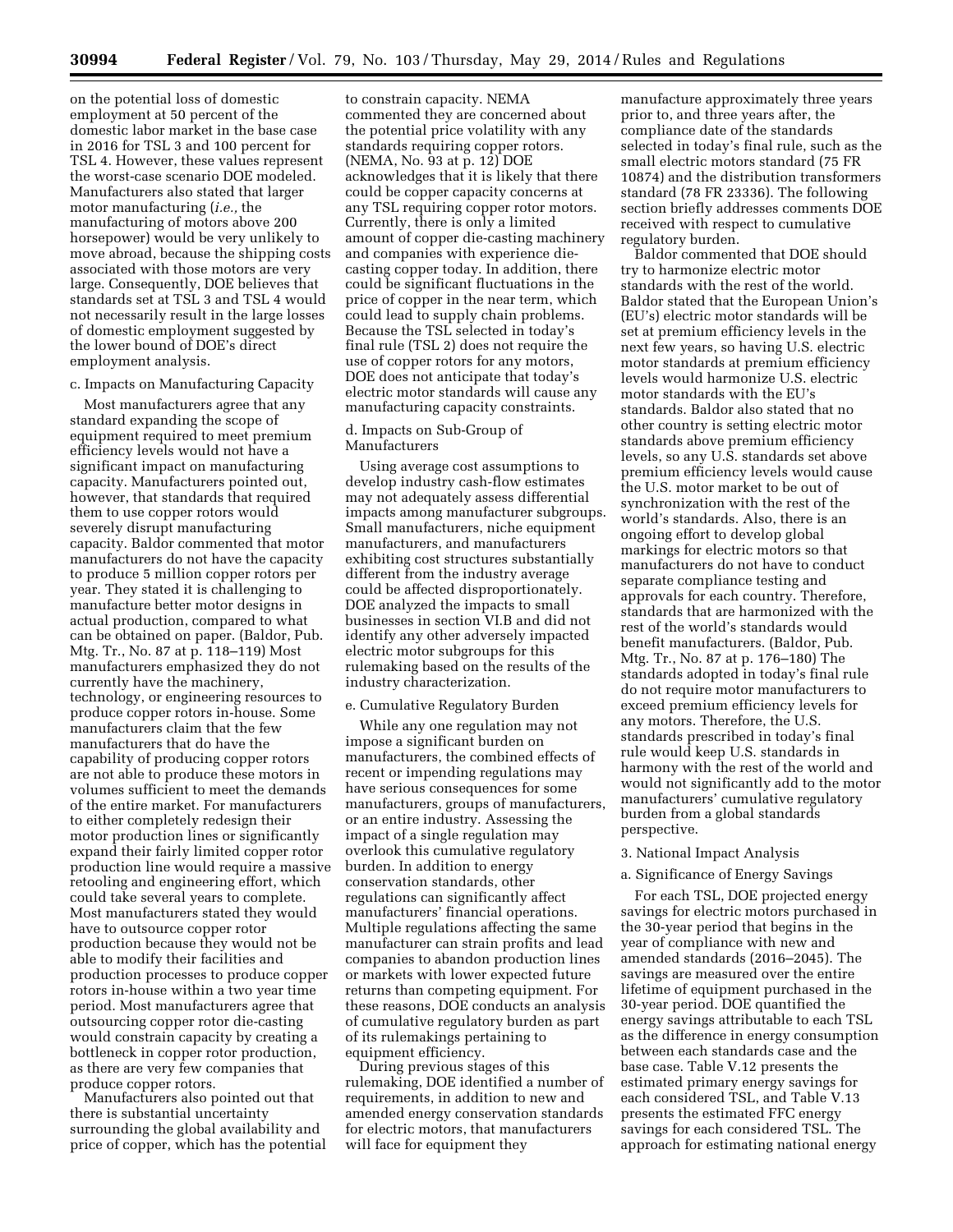savings is further described in section IV.H.

# TABLE V.12—CUMULATIVE PRIMARY ENERGY SAVINGS FOR ELECTRIC MOTORS TRIAL STANDARD LEVELS FOR UNITS SOLD IN 2016–2045

|                 | Trial standard level |                      |                       |                       |  |  |
|-----------------|----------------------|----------------------|-----------------------|-----------------------|--|--|
| Equipment class |                      |                      |                       |                       |  |  |
|                 |                      | quads                |                       |                       |  |  |
| 3               | .08<br>0.02<br>0.00  | 6.83<br>0.02<br>0.00 | 10.54<br>0.03<br>0.00 | 13.42<br>0.03<br>0.00 |  |  |
|                 | . 10.                | 6.85                 | 10.57                 | 13.45                 |  |  |

# TABLE V.13—CUMULATIVE FULL-FUEL-CYCLE ENERGY SAVINGS FOR ELECTRIC MOTORS TRIAL STANDARD LEVELS FOR UNITS SOLD IN 2016–2045

|                   |                      | Trial standard level |                       |                       |  |  |
|-------------------|----------------------|----------------------|-----------------------|-----------------------|--|--|
| Equipment class   |                      |                      |                       |                       |  |  |
|                   |                      | auads                |                       |                       |  |  |
| 2<br>3            | 1.10<br>0.02<br>0.00 | 6.95<br>0.02<br>0.00 | 10.72<br>0.03<br>0.00 | 13.64<br>0.03<br>0.00 |  |  |
| Total all classes | 1.12                 | 6.97                 | 10.75                 | 13.67                 |  |  |

OMB Circular A–4 requires agencies to present analytical results, including separate schedules of the monetized benefits and costs that show the type and timing of benefits and costs. Circular A–4 also directs agencies to consider the variability of key elements underlying the estimates of benefits and costs. For this rulemaking, DOE undertook a sensitivity analysis using

nine rather than 30 years of equipment shipments. The choice of a nine-year period is a proxy for the timeline in EPCA for the review of certain energy conservation standards and potential revision of and compliance with such revised standards.89 DOE notes that the review timeframe established in EPCA generally does not overlap with the equipment lifetime, equipment

manufacturing cycles, or other factors specific to electric motors. Thus, this information is presented for informational purposes only and is not indicative of any change in DOE's analytical methodology. The NES results based on a 9-year analytical period are presented in Table V.14. The impacts are counted over the lifetime of electric motors purchased in 2016–2024.

TABLE V.14—CUMULATIVE NATIONAL ENERGY SAVINGS FOR ELECTRIC MOTORS TRIAL STANDARD LEVELS FOR UNITS SOLD IN 2016–2024

| Equipment class |                      | Trial standard level |                      |                      |  |  |  |
|-----------------|----------------------|----------------------|----------------------|----------------------|--|--|--|
|                 |                      |                      |                      |                      |  |  |  |
|                 |                      | quads                |                      |                      |  |  |  |
| 2<br>3          | 0.42<br>0.00<br>0.00 | 1.59<br>0.00<br>0.00 | 2.35<br>0.01<br>0.00 | 3.05<br>0.01<br>0.00 |  |  |  |
|                 | 0.43                 | . .59                | 2.36                 | 3.06                 |  |  |  |

previous standards. While adding a 6-year review to the 3-year compliance period adds up to 9 years, DOE notes that it may undertake reviews at any time within the 6 year period and that the 3-year compliance date may yield to the 6-year backstop. A 9-year analysis period may not be appropriate

<sup>89</sup>EPCA requires DOE to review its standards at least once every 6 years, and requires, for certain products, a 3-year period after any new standard is promulgated before compliance is required, except that in no case may any new standards be required within 6 years of the compliance date of the

given the variability that occurs in the timing of standards reviews and the fact that for some consumer products, the compliance period is 5 years rather than 3 years.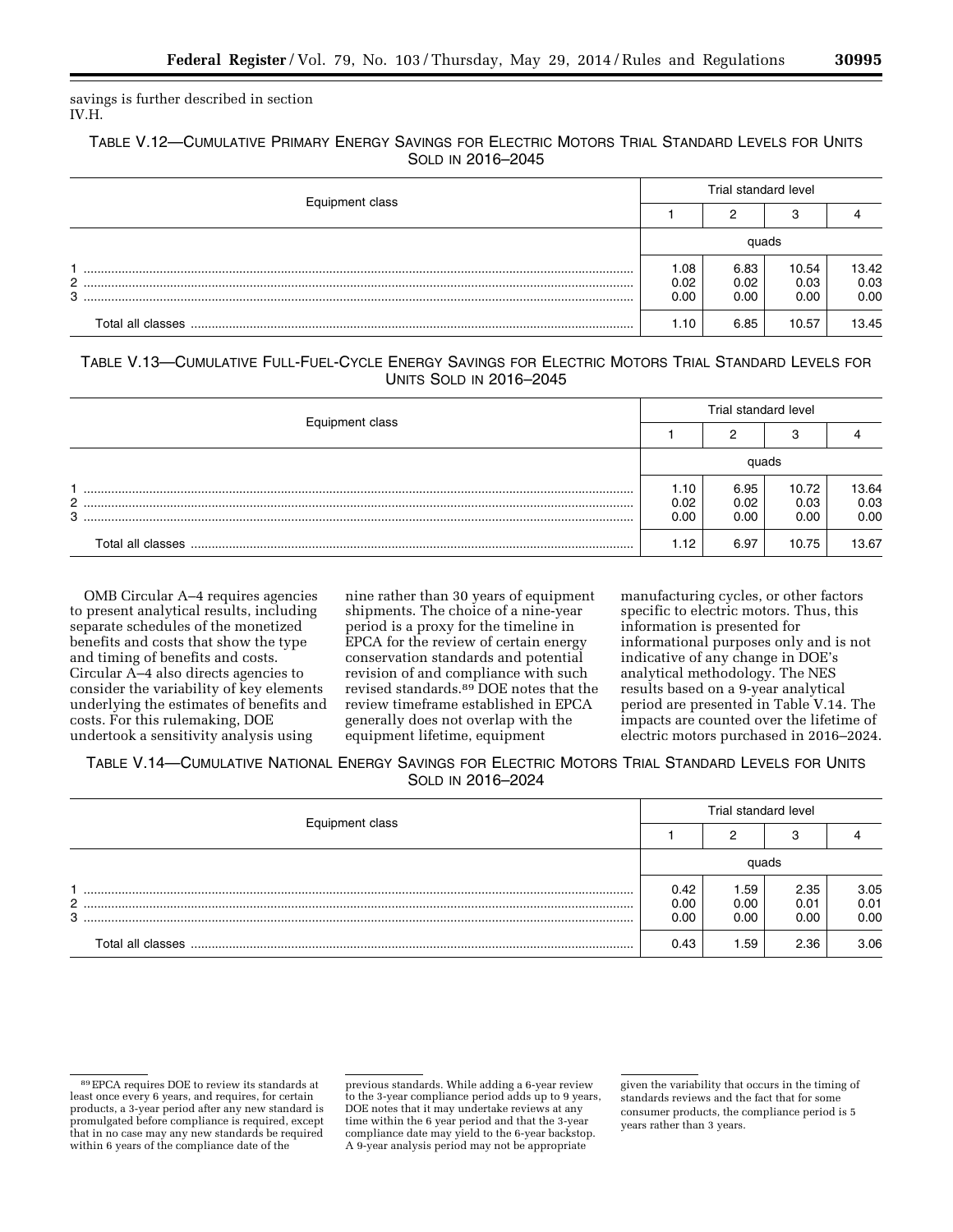b. Net Present Value of Customer Costs and Benefits

DOE estimated the cumulative NPV of the total costs and savings for customers that would result from the TSLs considered for electric motors. In accordance with OMB's guidelines on regulatory analysis,90 DOE calculated the NPV using both a 7-percent and a 3 percent real discount rate. The 7-percent

rate is an estimate of the average beforetax rate of return on private capital in the U.S. economy, and it reflects the returns on real estate and small business capital as well as corporate capital. This discount rate approximates the opportunity cost of capital in the private sector (OMB analysis has found the average rate of return on capital to be near this rate). The 3-percent rate reflects the potential effects of standards

on private consumption (*e.g.,* through higher prices for equipment and reduced purchases of energy). This rate represents the rate at which society discounts future consumption flows to their present value. It can be approximated by the real rate of return on long-term government debt (*i.e.,*  yield on United States Treasury notes), which has averaged about 3-percent for the past 30 years.

# TABLE V.15—NET PRESENT VALUE OF CUSTOMER BENEFITS FOR ELECTRIC MOTORS TRIAL STANDARD LEVELS FOR UNITS SOLD IN 2016–2045

[Billion 2013\$]

|   |                 | <b>Discount</b> | Trial standard level         |                                |                                       |                                            |  |
|---|-----------------|-----------------|------------------------------|--------------------------------|---------------------------------------|--------------------------------------------|--|
|   | Equipment class |                 |                              |                                |                                       |                                            |  |
| 3 |                 | C               | 6.91<br>0.06<br>0.00<br>6.97 | 28.75<br>0.06<br>0.00<br>28.81 | 8.61<br>$-0.02$<br>0.00<br>8.59       | $-39.27$<br>$-0.02$<br>$-0.03$<br>$-39.32$ |  |
| 3 |                 |                 | 3.34<br>0.02<br>0.00<br>3.36 | 11.27<br>0.02<br>0.00<br>11.29 | $-1.50$<br>$-0.03$<br>0.00<br>$-1.54$ | $-31.29$<br>$-0.03$<br>$-0.02$<br>$-31.34$ |  |

The NPV results based on the aforementioned 9-year analytical period are presented in Table V.16. The impacts are counted over the lifetime of equipment purchased in 2016–2024.

The review timeframe established in EPCA is generally not synchronized with the product lifetime, product manufacturing cycles, or other factors specific to electric motors. As

mentioned previously, this information is presented for informational purposes only and is not indicative of any change in DOE's analytical methodology or decision criteria.

TABLE V.16—NET PRESENT VALUE OF CUSTOMER BENEFITS FOR ELECTRIC MOTORS TRIAL STANDARD LEVELS FOR UNITS SOLD IN 2016–2024

[Billion 2013\$]

|                 | <b>Discount</b> | Trial standard level         |                              |                                 |                                            |  |
|-----------------|-----------------|------------------------------|------------------------------|---------------------------------|--------------------------------------------|--|
| Equipment class | rate %          |                              |                              |                                 |                                            |  |
| 3               | З               | 3.15<br>0.01<br>0.00<br>3.17 | 8.81<br>0.01<br>0.00<br>8.83 | 4.79<br>$-0.01$<br>0.00<br>4.78 | $-11.60$<br>$-0.01$<br>$-0.01$<br>$-11.61$ |  |
|                 |                 | l .95<br>0.01<br>0.00<br>.95 | 5.02<br>0.01<br>0.00<br>5.02 | 1.04<br>$-0.02$<br>0.00<br>L.O3 | $-12.94$<br>$-0.02$<br>$-0.01$<br>$-12.97$ |  |

c. Indirect Impacts on Employment

DOE expects energy conservation standards for electric motors to reduce energy costs for equipment owners, with the resulting net savings being redirected to other forms of economic activity. Those shifts in spending and economic activity could affect the overall domestic demand for labor. As described in section IV.N, DOE used an

input/output model of the U.S. economy to estimate indirect employment impacts of the TSLs that DOE considered in this rulemaking. DOE understands that there are uncertainties involved in projecting employment impacts, especially changes in the later years of the analysis. Therefore, DOE generated results for near-term time frames (2016–2021), where these uncertainties are reduced.

The results suggest that today's standards are likely to have negligible impact on the net demand for labor in the economy. The net change in jobs is so small that it would be imperceptible in national labor statistics and might be offset by other, unanticipated effects on employment. Chapter 16 of the TSD presents detailed results.

<sup>90</sup>OMB Circular A–4, section E (September 17, 2003), available at: *[http://www.whitehouse.gov/](http://www.whitehouse.gov/omb/circulars_a004_a-4) [omb/circulars](http://www.whitehouse.gov/omb/circulars_a004_a-4)*\_*a004*\_*a-4*.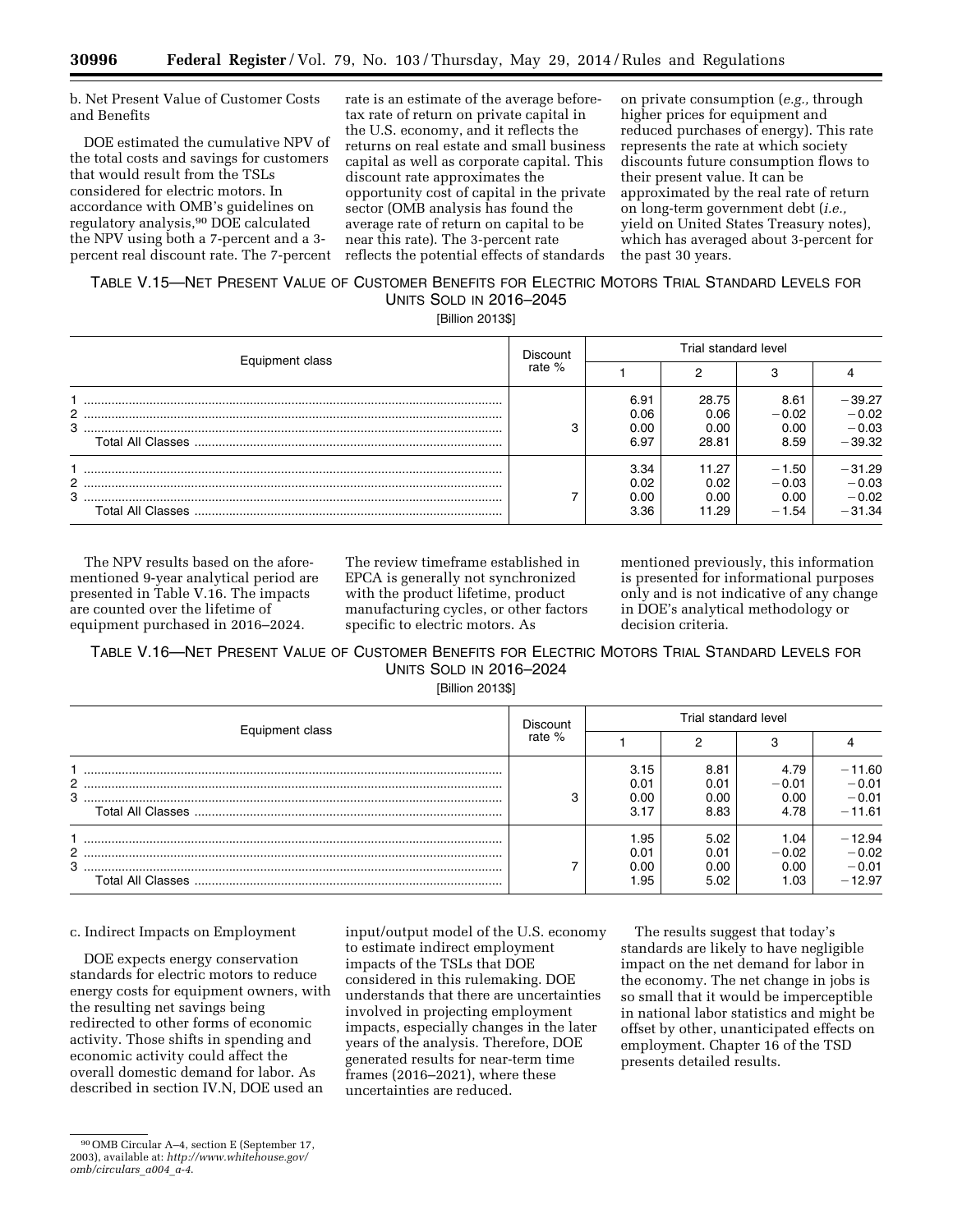## 4. Impact on Utility or Performance

DOE believes that today's standards will not lessen the utility or performance of electric motors.

5. Impact of Any Lessening of Competition

DOE has also considered any lessening of competition that is likely to result from new and amended energy conservation standards. The Attorney General determines the impact, if any, of any lessening of competition likely to result from a proposed standard, and transmits such determination in writing to the Secretary, together with an analysis of the nature and extent of such impact. (42 U.S.C. 6295(o)(2)(B)(i)(V) and (ii); 42 U.S.C. 6316(a))

To assist the Attorney General in making such determination, DOE

transmitted a copy of its proposed rule and NOPR TSD to the Attorney General with a request that the Department of Justice (DOJ) provide its determination on this issue. DOJ's response, that the proposed energy conservation standards are unlikely to have a significant adverse impact on competition, is reprinted at the end of this rule.

6. Need of the Nation To Conserve Energy

Enhanced energy efficiency, where economically justified, improves the Nation's energy security, strengthens the economy, and reduces the environmental impacts or costs of energy production. Reduced electricity demand due to energy conservation standards is also likely to reduce the cost of maintaining and increase the

reliability of the electricity system, particularly during peak-load periods. As a measure of this reduced demand, chapter 15 in the TSD presents the estimated reduction in the growth of generating capacity in 2044 for the TSLs that DOE considered in this rulemaking.

Energy savings from energy conservation standards for electric motors could also produce environmental benefits in the form of reduced emissions of air pollutants and greenhouse gases associated with electricity production. Table V.17 provides DOE's estimate of cumulative emissions reductions projected to result from the TSLs considered in this rulemaking. DOE reports annual emissions reductions for each TSL in chapter 13 of the TSD.

TABLE V.17—CUMULATIVE EMISSIONS REDUCTION ESTIMATED FOR ELECTRIC MOTORS TRIAL STANDARD LEVELS

|                                  | Trial standard level |       |       |       |
|----------------------------------|----------------------|-------|-------|-------|
|                                  |                      | 2     | 3     | 4     |
| <b>Primary Energy Emissions</b>  |                      |       |       |       |
|                                  | 62.7                 | 373   | 574   | 731   |
|                                  | 106                  | 668   | 1,032 | 1,312 |
|                                  | 33.6                 | 196   | 301   | 383   |
|                                  | 0.132                | 0.819 | 1.26  | 1.61  |
|                                  | 1.24                 | 8.30  | 12.9  | 16.3  |
|                                  | 7.38                 | 46.2  | 71.4  | 90.7  |
| <b>Upstream Emissions</b>        |                      |       |       |       |
|                                  | 3.55                 | 22.0  | 33.9  | 43.1  |
|                                  | 0.761                | 4.71  | 7.26  | 9.23  |
|                                  | 48.8                 | 302   | 466   | 593   |
|                                  | 0.002                | 0.012 | 0.018 | 0.023 |
|                                  | 0.036                | 0.221 | 0.341 | 0.433 |
|                                  | 296                  | 1.837 | 2,834 | 3,604 |
| <b>Full-Fuel-Cycle Emissions</b> |                      |       |       |       |
|                                  | 66.2                 | 395   | 608   | 774   |
|                                  | 107                  | 673   | 1.039 | 1,321 |
|                                  | 82.5                 | 498   | 767   | 977   |
|                                  | 0.134                | 0.831 | 1.28  | 1.63  |
|                                  | 1.27                 | 8.52  | 13.2  | 16.8  |
|                                  | 304                  | 1,883 | 2,905 | 3,695 |

As part of the analysis for this rule, DOE estimated monetary benefits likely to result from the reduced emissions of  $CO<sub>2</sub>$  and  $NO<sub>X</sub>$  that DOE estimated for each of the TSLs considered. As discussed in section IV.L, DOE used values for the SCC developed by an interagency process. The four sets of SCC values resulting from that process 91 (expressed in 2013\$) are represented in today's rule as the value of emission reductions in 2015 by

\$12.0/metric ton (the average value from a distribution that uses a 5-percent discount rate), \$40.5/metric ton (the average value from a distribution that uses a 3-percent discount rate), \$62.4/ metric ton (the average value from a distribution that uses a 2.5-percent discount rate), and \$119 metric ton (the 95th-percentile value from a distribution that uses a 3-percent discount rate). These values correspond to the value of emission reductions in

2015; the values for later years are higher due to increasing damages as the projected magnitude of climate change increases.

Table V.18 presents the global value of  $CO<sub>2</sub>$  emissions reductions at each TSL. For each of the four cases, DOE calculated a present value of the stream of annual values using the same discount rate as was used in the studies upon which the dollar-per-ton values are based. DOE calculated domestic

<sup>91</sup>These values reflect the latest SCC values developed by interagency process (November 2013) (see IV.L.1).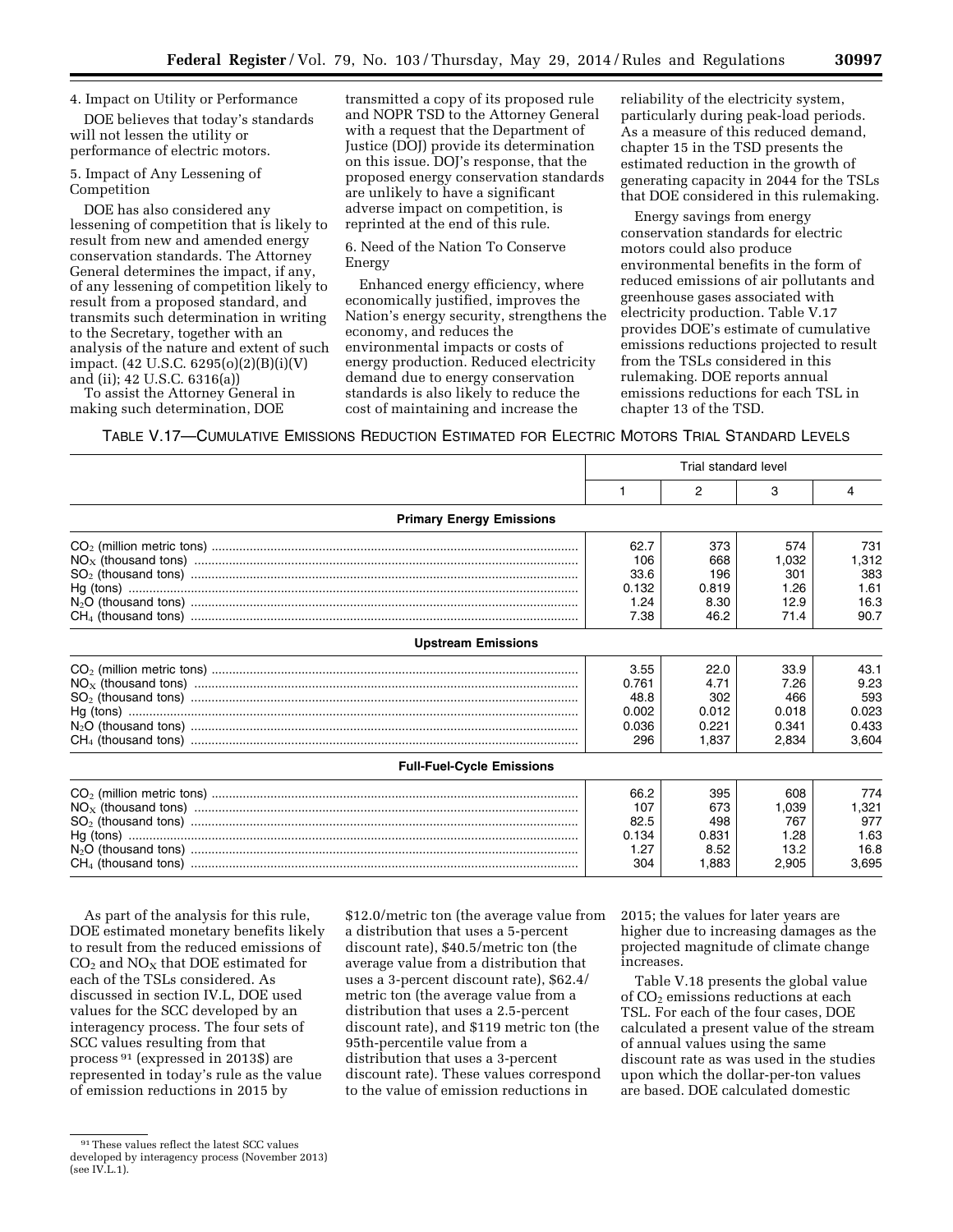values as a range from 7 percent to 23 percent of the global values, and these results are presented in chapter 14 of the final rule TSD.

# TABLE V.18—ESTIMATES OF GLOBAL PRESENT VALUE OF CO<sub>2</sub> EMISSIONS REDUCTION UNDER ELECTRIC MOTORS TRIAL STANDARD LEVELS

[Million 2013\$]

|                                  | SCC Case*                      |                                     |                                     |                                          |  |
|----------------------------------|--------------------------------|-------------------------------------|-------------------------------------|------------------------------------------|--|
| TSL                              | 5% discount<br>rate, average*  | 3% discount<br>rate, average*       | 2.5% discount<br>rate, average*     | 3% discount<br>rate, 95th<br>percentile* |  |
| <b>Primary Energy Emissions</b>  |                                |                                     |                                     |                                          |  |
|                                  | 465<br>2,529<br>3,870<br>4,939 | 2,070<br>11,720<br>17,985<br>22,923 | 3,269<br>18,651<br>28,633<br>36,488 | 6,373<br>36,225<br>55,600<br>70,858      |  |
| <b>Upstream Emissions</b>        |                                |                                     |                                     |                                          |  |
|                                  | 25.7<br>146<br>223<br>285      | 116<br>682<br>1,049<br>1,335        | 183<br>1,087<br>1,673<br>2,129      | 357<br>2,110<br>3,246<br>4,132           |  |
| <b>Full-Fuel-Cycle Emissions</b> |                                |                                     |                                     |                                          |  |
|                                  | 491<br>2,675<br>4,094<br>5,223 | 2,185<br>12,402<br>19,033<br>24,258 | 3,452<br>19,738<br>30,306<br>38,618 | 6,730<br>38,335<br>58,845<br>74,991      |  |

\* For each of the four cases, the corresponding SCC value for emissions in 2015 is \$12.0, \$40.5, \$62.4, and \$119 per metric ton (2013\$).

DOE is well aware that scientific and economic knowledge about the contribution of  $CO<sub>2</sub>$  and other greenhouse gas (GHG) emissions to changes in the future global climate and the potential resulting damages to the world economy continues to evolve rapidly. Thus, any value placed on  $reducing CO<sub>2</sub> emissions in this$ rulemaking is subject to change. DOE, together with other Federal agencies, will continue to review various methodologies for estimating the monetary value of reductions in  $CO<sub>2</sub>$ and other GHG emissions. This ongoing review will consider the comments on this subject that are part of the public record for this and other rulemakings, as well as other methodological assumptions and issues.

DOE also estimated a range for the cumulative monetary value of the economic benefits associated with  $NO_X$ emissions reductions anticipated to result from new and amended standards for electric motors. The low and high dollar-per-ton values that DOE used are discussed in section IV.L. Table V.19 presents the estimated cumulative present values of  $NO<sub>x</sub>$  emissions reductions for each TSL calculated

using seven-percent and three-percent discount rates.

TABLE V.19—ESTIMATES OF PRESENT VALUE OF  $NO<sub>x</sub>$  EMISSIONS REDUC-TION UNDER ELECTRIC MOTORS TRIAL STANDARD LEVELS

[Million 2013\$]

| <b>TSL</b>                    | 3% discount<br>rate | 7% discount<br>rate |  |  |  |  |  |
|-------------------------------|---------------------|---------------------|--|--|--|--|--|
| <b>Power Sector Emissions</b> |                     |                     |  |  |  |  |  |
|                               | 52.1                | 28.8<br>131         |  |  |  |  |  |

|  | . |
|--|---|

## **Upstream Emissions**

|         | 71.5 | 36.9 |
|---------|------|------|
| 2       | 396  | 179  |
| -3<br>. | 606  | 272  |
|         | 773  | 348  |

## **Full-Fuel-Cycle Emissions**

| 65.8 |
|------|
| 310  |
| 69   |
|      |
|      |

7. Summary of National Economic Impacts

The NPV of the monetized benefits associated with emissions reductions can be viewed as a complement to the NPV of the customer savings calculated for each TSL considered in this rulemaking. Table V.20 presents the NPV values that result from adding the estimates of the potential economic benefits resulting from reduced  $CO<sub>2</sub>$  and  $NO<sub>x</sub>$  emissions in each of four valuation scenarios to the NPV of customer savings calculated for each TSL considered in this rulemaking, at both a seven-percent and three-percent discount rate. The  $CO<sub>2</sub>$  values used in the columns of each table correspond to the four sets of SCC values discussed above.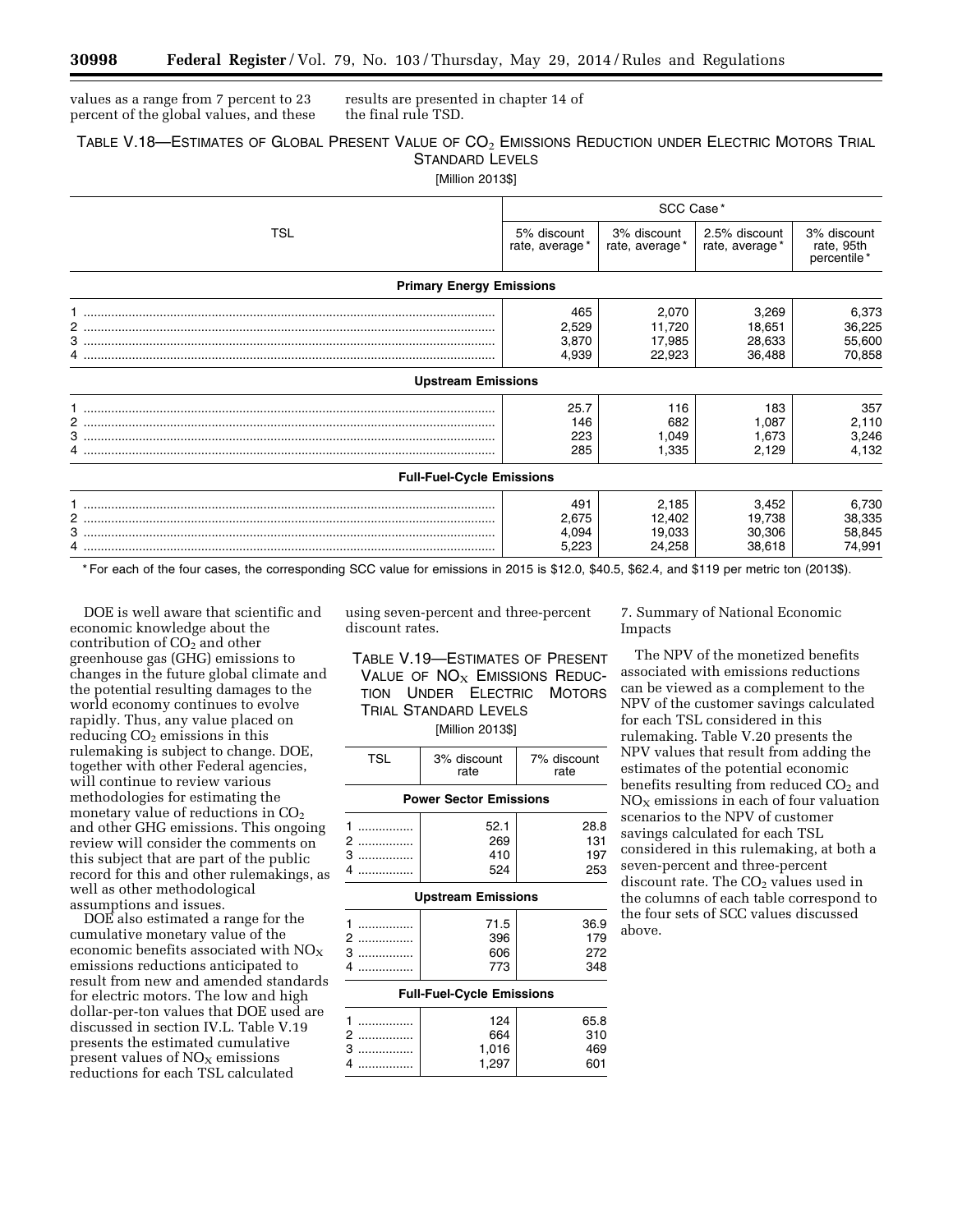# TABLE V.20—NET PRESENT VALUE OF CUSTOMER SAVINGS COMBINED WITH NET PRESENT VALUE OF MONETIZED BENEFITS FROM  $CO<sub>2</sub>$  and  $NO<sub>X</sub>$  Emissions Reductions

[Billion 2013\$]

| TSL | SCC Case<br>\$12.0/metric ton<br>$CO2*$ and Low<br>Value for $NOx**$ | SCC Case<br>\$40.5/metric ton<br>$CO2*$ and<br>Medium Value<br>for $NOx**$ | SCC Case<br>\$62.4/metric ton<br>$CO2$ * and<br>Medium Value<br>for $NOx**$ | SCC Case \$119/<br>metric ton $CO2^*$<br>and High Value<br>for $\text{NO}_X$ ** |
|-----|----------------------------------------------------------------------|----------------------------------------------------------------------------|-----------------------------------------------------------------------------|---------------------------------------------------------------------------------|
|     | Customer NPV at 3% Discount Rate added with:                         |                                                                            |                                                                             |                                                                                 |
| 2   | 7.5<br>31.6<br>12.9<br>$-33.9$                                       | 9.3<br>41.9<br>28.6<br>$-13.8$                                             | 10.6<br>49.2<br>39.9<br>0.6                                                 | 13.9<br>68.4<br>69.3<br>38.0                                                    |
|     |                                                                      | Customer NPV at 7% Discount Rate added with:                               |                                                                             |                                                                                 |
|     | 3.9<br>14.0<br>2.6<br>$-26.0$                                        | 5.6<br>24.0<br>18.0<br>$-6.5$                                              | 6.9<br>31.3<br>29.2<br>7.9                                                  | 10.2 <sub>2</sub><br>50.2<br>58.2<br>44.7                                       |

\* These label values represent the global SCC in 2015, in 2013\$.

\*\* Low Value corresponds to \$476 per ton of NO<sub>X</sub> emissions. Medium Value corresponds to \$2,684 per ton, and High Value corresponds to \$4,893 per ton.

Although adding the value of customer savings to the values of emission reductions provides a valuable perspective, two issues should be considered. First, the national operating cost savings are domestic U.S. customer monetary savings that occur as a result of market transactions, while the value of  $CO<sub>2</sub>$  reductions is based on a global value. Second, the assessments of operating cost savings and the SCC are performed with different methods that use quite different time frames for analysis. The national operating cost savings is measured for the lifetime of equipment shipped in 2016–2045. The SCC values, on the other hand, reflect the present value of future climaterelated impacts resulting from the emission of one metric ton of  $CO<sub>2</sub>$  in each year. These impacts continue well beyond 2100.

## 8. Other Factors

The Secretary of Energy, in determining whether a standard is economically justified, may consider any other factors that the Secretary deems to be relevant. (42 U.S.C. 6295(o)(2)(B)(i)(VI)) DOE has considered the submission of the Petition under this factor. As described previously, DOE believes the Petition sets forth a statement by interested persons that are fairly representative of relevant points of view (including representatives of manufacturers of covered equipment, efficiency advocates, and others) and contains recommendations with respect to an energy conservation standard that are technologically feasible, economically justified, and likely to

save significant energy. DOE encourages the submission of such consensus agreements as a way to bring diverse interested parties together, to develop an independent and probative analysis useful in DOE standard setting, and to expedite the rulemaking process. DOE also believes that standard levels recommended in the Petition may increase the likelihood for regulatory compliance, while decreasing the risk of litigation.

### *C. Conclusions*

When considering standards, the new or amended energy conservation standard that DOE adopts for any type (or class) of covered equipment shall be designed to achieve the maximum improvement in energy efficiency that the Secretary of Energy determines is technologically feasible and economically justified. (42 U.S.C. 6295(o)(2)(A) and 6316(a)) In determining whether a standard is economically justified, the Secretary must determine whether the benefits of the standard exceed its burdens to the greatest extent practicable, considering the seven statutory factors discussed previously. (42 U.S.C. 6295(o)(2)(B)(i) and 6316(a)) The new or amended standard must also ''result in significant conservation of energy''. (42 U.S.C. 6295(o)(3)(B) and 6316(a))

For today's final rule, DOE considered the impacts of standards at each TSL, beginning with the max-tech level, to determine whether that level was economically justified. Where the maxtech level was not justified, DOE then considered the next most efficient level

and undertook the same evaluation until it reached the highest efficiency level that is technologically feasible, economically justified, and saves a significant amount of energy. Throughout this process, DOE also considered the consensus recommendations made by the Motors Coalition and the views of other stakeholders in their submitted comments.

To aid the reader in understanding the benefits and/or burdens of each TSL, tables in this section summarize the quantitative analytical results for each TSL, based on the assumptions and methodology discussed herein. The efficiency levels contained in each TSL are described in section V.A. In addition to the quantitative results presented in the tables, DOE also considers other burdens and benefits that affect economic justification. These include the impacts on identifiable subgroups of customers who may be disproportionately affected by a national standard, and impacts on employment. Section V.B.1.b presents the estimated impacts of each TSL for the considered subgroup. DOE discusses the impacts on employment in the electric motor manufacturing sector in section V.B.2.b, and discusses the indirect employment impacts in section V.B.3.c

## 1. Benefits and Burdens of Trial Standard Levels Considered for Electric Motors

Table V.21 and Table V.22 summarize the quantitative impacts estimated for each TSL for electric motors.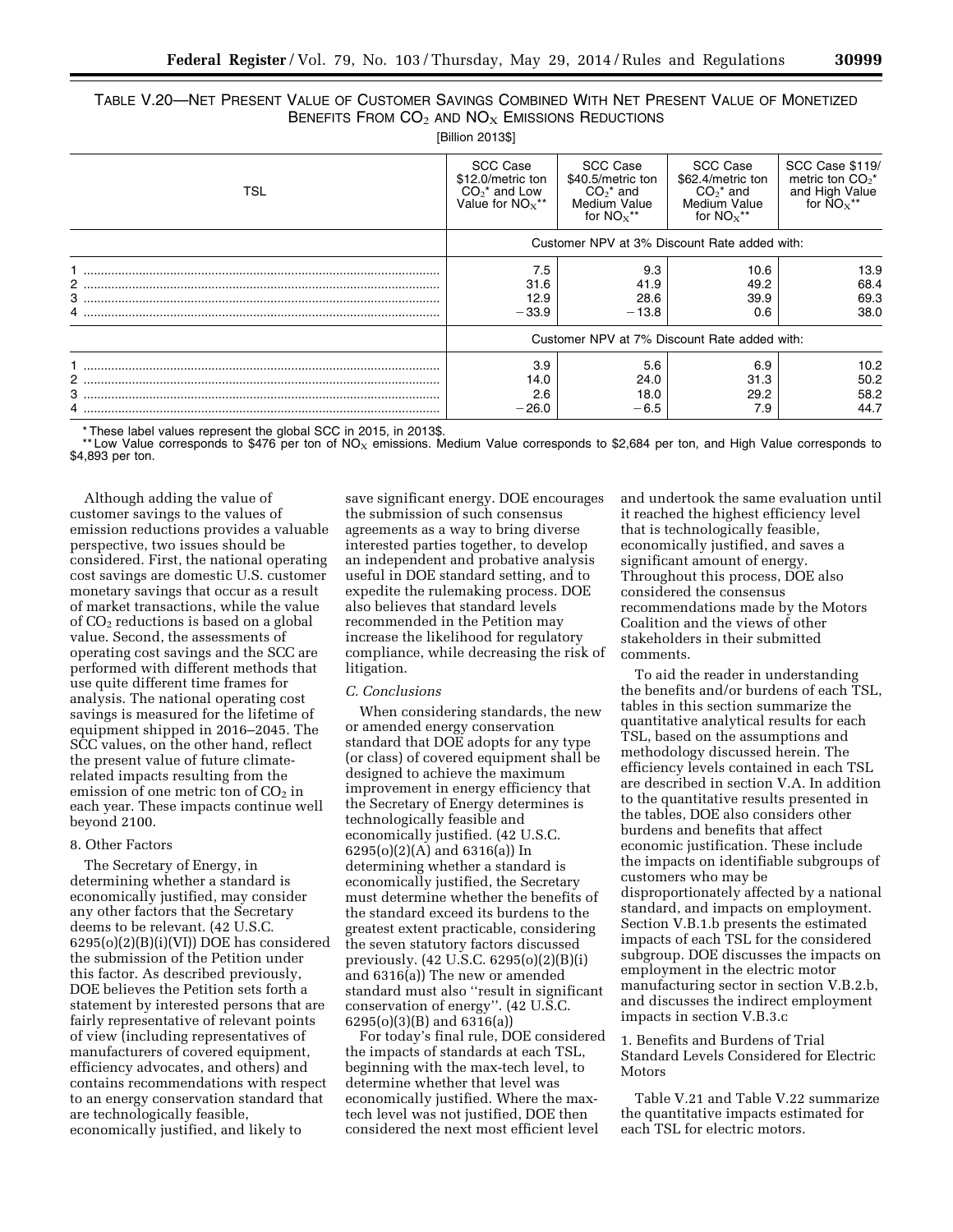| Category                                                    | TSL 1        | TSL 2    | TSL 3    | TSL 4    |
|-------------------------------------------------------------|--------------|----------|----------|----------|
| National Full-Fuel-Cycle Energy Savings quads               |              |          |          |          |
|                                                             | 1.1          | 7.0      | 10.7     | 13.7     |
| NPV of Consumer Benefits 2013\$ billion                     |              |          |          |          |
|                                                             | 7.0          | 28.8     | 8.6      | $-39.3$  |
|                                                             | 3.4          | 11.3     | $-1.5$   | $-31.3$  |
| <b>Cumulative Emissions Reduction (Total FFC Emissions)</b> |              |          |          |          |
|                                                             | 66.2         | 395      | 608      | 774      |
|                                                             | 107          | 673      | 1.039    | 321. ا   |
|                                                             | 82.5         | 498      | 767      | 977      |
|                                                             | 0.134        | 0.831    | 1.28     | 1.63     |
|                                                             | 1.27         | 8.52     | 13.2     | 16.8     |
|                                                             | 304          | 1.883    | 2.905    | 3.695    |
| <b>Value of Emissions Reduction (Total FFC Emissions)</b>   |              |          |          |          |
|                                                             | 491 to 6.730 | 2.675 to | 4.094 to | 5.233 to |
|                                                             |              | 38.335   | 58.845   | 74.991   |
|                                                             | 124          | 664      | 1.016    | 1.297    |
|                                                             | 66           | 310      | 469      | 601      |

## TABLE V.21—SUMMARY OF ANALYTICAL RESULTS FOR ELECTRIC MOTORS: NATIONAL IMPACTS

\* Range of the economic value of CO<sub>2</sub> reductions is based on estimates of the global benefit of reduced CO<sub>2</sub> emissions.

TABLE V.22—SUMMARY OF ANALYTICAL RESULTS FOR ELECTRIC MOTORS: MANUFACTURER AND CONSUMER IMPACTS

| Category                          | TSL <sub>1</sub> | TSL <sub>2</sub> | TSL 3           | TSL <sub>4</sub>         |
|-----------------------------------|------------------|------------------|-----------------|--------------------------|
| <b>Manufacturer Impacts</b>       |                  |                  |                 |                          |
|                                   | 3,486.4 to       | 3,870.6 to       | 4.541.9 to      | 5,382.2 to               |
|                                   | 3.461.3          | 3.130.4          | 2.928.3         | 2,048.3                  |
|                                   | 8.4 to $-16.7$   | 392.6 to         | 1,063.9 to      | 1,904.1 to               |
|                                   |                  | $-347.7$         | $-549.7$        | $-1,429.8$               |
|                                   | 0.2 to $-0.5$    | 11.3 to $-10.0$  | 30.6 to $-15.8$ | $54.7 \text{ to } -41.1$ |
| Consumer Mean LCC Savings* 2013\$ |                  |                  |                 |                          |
|                                   | 55               | 160              | 98              | $-409$                   |
|                                   | 53               | 53               | $-280$          | $-280$                   |
|                                   | $N/A$ **         | $N/A$ **         | $-65$           | $-807$                   |
| Consumer Median PBP* years        |                  |                  |                 |                          |
|                                   | 1.0              | 2.9              | 6.0             | 26.5                     |
|                                   | 4.5              | 4.5              | 20.7            | 20.7                     |
|                                   | $N/A$ **         | $N/A$ **         | 3,016           | 11,632                   |
| <b>Equipment Class Group 1</b>    |                  |                  |                 |                          |
|                                   | 0.3              | 7.8              | 34.8            | 83.3                     |
|                                   | 10.9             | 34.3             | 44.7            | 9.4                      |
|                                   | 88.8             | 57.9             | 20.4            | 7.3                      |
| <b>Equipment Class Group 2</b>    |                  |                  |                 |                          |
|                                   | 18.6             | 18.6             | 92.8            | 92.8                     |
|                                   | 71.5             | 71.5             | 7.2             | 7.2                      |
|                                   | 9.8              | 9.8              | 0.0             | 0.0                      |
| <b>Equipment Class Group 3</b>    |                  |                  |                 |                          |
|                                   | 0.0              | 0.0              | 81.7            | 100.0                    |
|                                   | 0.0              | 0.0              | 0.0             | 0.0                      |
|                                   | 0.0              | 0.0              | 18.3            | 0.0                      |

\* The results for each equipment class group (ECG) are a shipment weighted average of results for the representative units in the group. ECG 1: Representative units 1, 2, 3, 9, and 10; ECG 2: Representative units 4 and 5; ECG 3: Representative units 6, 7, and 8. \*\* For equipment class group 3, TSL 1 and 2 are the same as the baseline; thus, no customers are affected.

First, DOE considered TSL 4, the most efficient level (max-tech), which would save an estimated total of 13.7 quads of energy, an amount DOE considers significant. TSL 4 has an estimated NPV of customer benefit of  $-31.3$  billion using a 7-percent discount rate, and -39.3 billion using a 3-percent discount rate.

The cumulative emissions reductions at TSL 4 are 774 million metric tons of  $CO<sub>2</sub>$ , 977 thousand tons of  $NO<sub>X</sub>$ , 1,321 thousand tons of  $SO<sub>2</sub>$ , and 1.6 tons of Hg. The estimated monetary value of the CO2 emissions reductions at TSL 4 ranges from \$5,233 million to \$74,991 million.

At TSL 4, the weighted average LCC impact ranges from  $\frac{8}{8} - 807$  for ECG 3 to \$ - 280 for ECG 2. The weighted average median PBP ranges from 20.7 years for ECG 2 to 11,632 years for ECG 3. The weighted average share of customers experiencing a net LCC benefit ranges from 0-percent for ECG 3 to 9.4-percent for ECG 1.

At TSL 4, the projected change in INPV ranges from a decrease of \$1,429.8 million to an increase of \$1,904.1 million. If the decrease of \$1,429.8 million were to occur, TSL 4 could result in a net loss of 41.1 percent in INPV to manufacturers of covered electric motors.

Based on the foregoing, DOE concludes that, at TSL 4 for electric motors, the benefits of energy savings, generating capacity reductions, emission reductions, and the estimated monetary value of the emissions reductions would be outweighed by the potential multi-billion dollar negative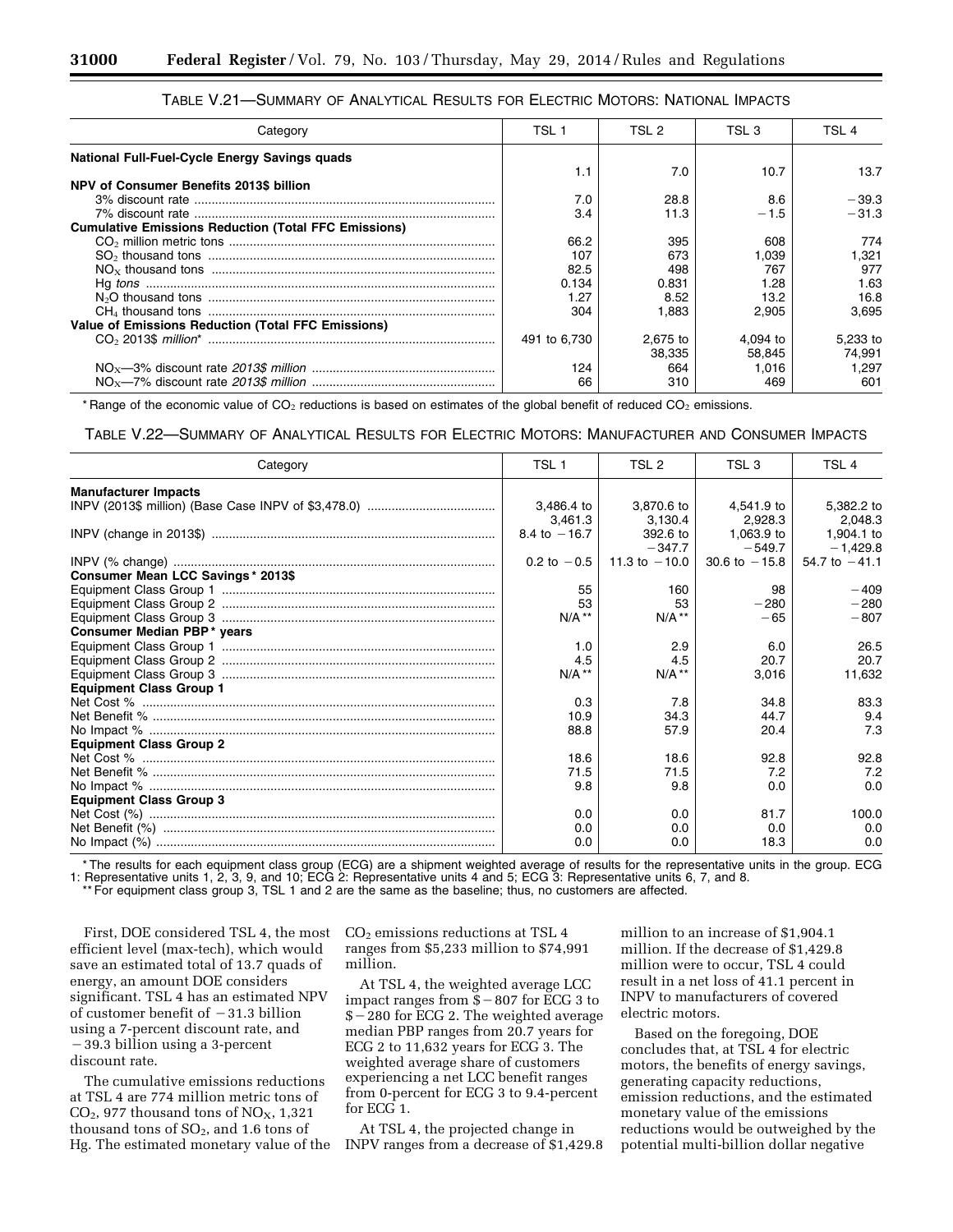net economic cost; the economic burden on customers as indicated by the increase in customer LCC (negative savings), large PBPs, the large percentage of customers who would experience LCC increases; the increase in the cumulative regulatory burden on manufacturers; and the capital and engineering costs that could result in a large reduction in INPV for manufacturers at TSL 4. Additionally, DOE believes that efficiency standards at this level could result in significant impacts on OEMs due to larger and faster motors. Although DOE has not quantified these potential OEM impacts, DOE believes that it is possible that these impacts could be significant and further reduce any potential benefits of standards established at this TSL. Consequently, DOE has concluded that TSL 4 is not economically justified.

Next, DOE considered TSL 3, which would save an estimated total of 10.7 quads of energy, an amount DOE considers significant. TSL 3 has an estimated NPV of customer benefit of  $$-1.5$  billion using a 7-percent discount rate, and \$8.6 billion using a 3-percent discount rate.

The cumulative emissions reductions at TSL 3 are 608 million metric tons of  $CO<sub>2</sub>$ , 767 thousand tons of  $NO<sub>X</sub>$ , 1,039 thousand tons of  $SO_2$ , and 1.3 tons of Hg. The estimated monetary value of the  $CO<sub>2</sub>$  emissions reductions at TSL 4 ranges from \$4,094 million to \$58,845 million.

At TSL 3, the weighted average LCC impact ranges from  $$-280$  for ECG 2 to \$98 for ECG 1. The weighted average median PBP ranges from 6 years for ECG 1 to 3,016 years for ECG 3. The share of customers experiencing a net LCC benefit ranges from 0-percent for ECG 3 to 44.7-percent for ECG 1.

At TSL 3, the projected change in INPV ranges from a decrease of \$549.7 million to an increase of \$1,063.9 million. If the decrease of \$549.7 million were to occur, TSL 3 could result in a net loss of 15.8 percent in INPV to manufacturers of covered electric motors.

Based on the foregoing, DOE concludes that, at TSL 3 for electric motors, the benefits of energy savings, positive weighted average customer LCC savings for some ECGs, generating capacity reductions, emission reductions, and the estimated monetary value of the emissions reductions would be outweighed by the potential negative net economic cost; the economic burden on customers as indicated by the increase in weighted average LCC for some ECGs (negative savings), large PBPs, the large percentage of customers who would experience LCC increases; the increase in the cumulative regulatory burden on manufacturers; and the capital and engineering costs that could result in a large reduction in INPV for manufacturers at TSL 3. Additionally, DOE believes that efficiency standards at this level could result in significant impacts on OEMs due to larger and faster motors. Although DOE has not quantified these potential OEM impacts, DOE believes that it is possible that these impacts could be significant and further reduce any potential benefits of standards established at this TSL. Consequently, DOE has concluded that TSL 3 is not economically justified.

Next, DOE considered TSL 2, which would save an estimated total of 7.0 quads of energy, an amount DOE considers significant. TSL 2 has an estimated NPV of customer benefit of \$11.3 billion using a 7-percent discount rate, and \$28.8 billion using a 3-percent discount rate.

The cumulative emissions reductions at TSL 2 are 395 million metric tons of  $CO<sub>2</sub>$ , 498 thousand tons of  $NO<sub>X</sub>$ , 673 thousand tons of  $SO_2$ , and 0.8 tons of Hg. The estimated monetary value of the CO2 emissions reductions at TSL 4 ranges from \$2,675 million to \$38,335 million.

At TSL 2, the weighted average LCC impact ranges from no impacts for ECG 3 to \$160 for ECG 1. The weighted average median PBP ranges from 0 years for ECG 3 to 4.5 years for ECG 2. The

share of customers experiencing a net LCC benefit ranges from 0-percent for ECG 3 to 71.5-percent for ECG 2.The share of motors already at TSL2 efficiency levels varies by equipment class group and by horsepower range (from 0- to 57.9-percent). For ECG 1, which represents the most significant share of the market, about 30-percent of motors already meet the TSL levels.

At TSL 2, the projected change in INPV ranges from a decrease of \$347.7 million to an increase of \$392.6 million. If the decrease of \$347.7 million were to occur, TSL 2 could result in a net loss of 10.0 percent in INPV to manufacturers of covered electric motors.

After considering the analysis and weighing the benefits and the burdens, DOE has concluded that at TSL 2 for electric motors, the benefits of energy savings, positive NPV of customer benefit, positive impacts on consumers (as indicated by positive weighted average LCC savings for all ECGs impacted at TSL 2), favorable PBPs, the large percentage of customers who would experience LCC benefits, emission reductions, and the estimated monetary value of the emissions reductions would outweigh the slight increase in the cumulative regulatory burden on manufacturers and the risk of small negative impacts if manufacturers are unable to recoup investments made to meet the standard. In particular, the Secretary of Energy has concluded that TSL 2 would save a significant amount of energy and is technologically feasible and economically justified.

In addition, DOE notes that TSL 2 most closely corresponds to the standards that were proposed by the Motor Coalition, as described in section II.B.2. Based on the above considerations, DOE today adopts the energy conservation standards for electric motors at TSL 2. Table V.23 through Table V.25 present the energy conservation standards for electric motors.

## TABLE V.23—ENERGY CONSERVATION STANDARDS FOR NEMA DESIGN A AND NEMA DESIGN B MOTORS [Compliance starting June 1, 2016]

| Motor horsepower/               | Nominal full-load efficiency (%) |      |          |      |          |      |          |      |  |  |
|---------------------------------|----------------------------------|------|----------|------|----------|------|----------|------|--|--|
| standard kilowatt<br>equivalent | 2-Pole                           |      | 4-Pole   |      | 6-Pole   |      | 8-Pole   |      |  |  |
|                                 | Enclosed                         | Open | Enclosed | Open | Enclosed | Open | Enclosed | Open |  |  |
|                                 | 77.0                             | 77.0 | 85.5     | 85.5 | 82.5     | 82.5 | 75.5     | 75.5 |  |  |
|                                 | 84.0                             | 84.0 | 86.5     | 86.5 | 87.5     | 86.5 | 78.5     | 77.0 |  |  |
|                                 | 85.5                             | 85.5 | 86.5     | 86.5 | 88.5     | 87.5 | 84.0     | 86.5 |  |  |
|                                 | 86.5                             | 85.5 | 89.5     | 89.5 | 89.5     | 88.5 | 85.5     | 87.5 |  |  |
|                                 | 88.5                             | 86.5 | 89.5     | 89.5 | 89.5     | 89.5 | 86.5     | 88.5 |  |  |
|                                 | 89.5                             | 88.5 | 91.7     | 91.0 | 91.0     | 90.2 | 86.5     | 89.5 |  |  |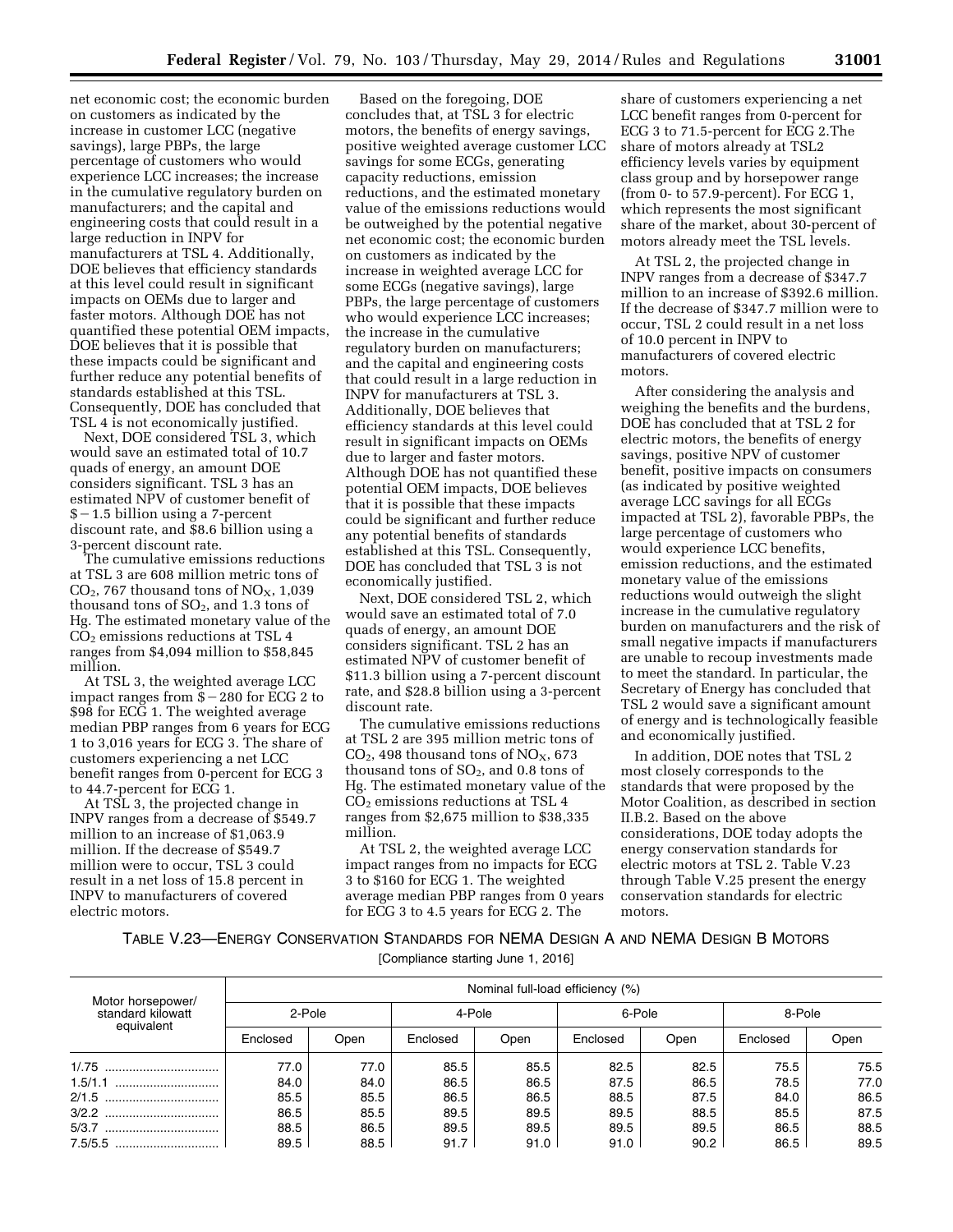۳

# TABLE V.23—ENERGY CONSERVATION STANDARDS FOR NEMA DESIGN A AND NEMA DESIGN B MOTORS—Continued [Compliance starting June 1, 2016]

| Motor horsepower/<br>standard kilowatt<br>equivalent |          | Nominal full-load efficiency (%) |          |      |          |      |          |      |  |
|------------------------------------------------------|----------|----------------------------------|----------|------|----------|------|----------|------|--|
|                                                      | 2-Pole   |                                  | 4-Pole   |      | 6-Pole   |      | 8-Pole   |      |  |
|                                                      | Enclosed | Open                             | Enclosed | Open | Enclosed | Open | Enclosed | Open |  |
| 10/7.5                                               | 90.2     | 89.5                             | 91.7     | 91.7 | 91.0     | 91.7 | 89.5     | 90.2 |  |
| 15/11                                                | 91.0     | 90.2                             | 92.4     | 93.0 | 91.7     | 91.7 | 89.5     | 90.2 |  |
| 20/15                                                | 91.0     | 91.0                             | 93.0     | 93.0 | 91.7     | 92.4 | 90.2     | 91.0 |  |
| 25/18.5                                              | 91.7     | 91.7                             | 93.6     | 93.6 | 93.0     | 93.0 | 90.2     | 91.0 |  |
| 30/22                                                | 91.7     | 91.7                             | 93.6     | 94.1 | 93.0     | 93.6 | 91.7     | 91.7 |  |
| 40/30                                                | 92.4     | 92.4                             | 94.1     | 94.1 | 94.1     | 94.1 | 91.7     | 91.7 |  |
| 50/37                                                | 93.0     | 93.0                             | 94.5     | 94.5 | 94.1     | 94.1 | 92.4     | 92.4 |  |
| 60/45                                                | 93.6     | 93.6                             | 95.0     | 95.0 | 94.5     | 94.5 | 92.4     | 93.0 |  |
| 75/55                                                | 93.6     | 93.6                             | 95.4     | 95.0 | 94.5     | 94.5 | 93.6     | 94.1 |  |
|                                                      | 94.1     | 93.6                             | 95.4     | 95.4 | 95.0     | 95.0 | 93.6     | 94.1 |  |
| 125/90                                               | 95.0     | 94.1                             | 95.4     | 95.4 | 95.0     | 95.0 | 94.1     | 94.1 |  |
|                                                      | 95.0     | 94.1                             | 95.8     | 95.8 | 95.8     | 95.4 | 94.1     | 94.1 |  |
| 200/150                                              | 95.4     | 95.0                             | 96.2     | 95.8 | 95.8     | 95.4 | 94.5     | 94.1 |  |
| 250/186                                              | 95.8     | 95.0                             | 96.2     | 95.8 | 95.8     | 95.8 | 95.0     | 95.0 |  |
| 300/224                                              | 95.8     | 95.4                             | 96.2     | 95.8 | 95.8     | 95.8 | .        |      |  |
| 350/261                                              | 95.8     | 95.4                             | 96.2     | 95.8 | 95.8     | 95.8 |          |      |  |
| 400/298<br>                                          | 95.8     | 95.8                             | 96.2     | 95.8 | .        | .    |          |      |  |
| 450/336                                              | 95.8     | 96.2                             | 96.2     | 96.2 |          |      |          |      |  |
| 500/373                                              | 95.8     | 96.2                             | 96.2     | 96.2 | .        | .    | .        |      |  |

# TABLE V.24—ENERGY CONSERVATION STANDARDS FOR NEMA DESIGN C MOTORS

[Compliance starting June 1, 2016]

|                                               | Nominal full-load efficiency (%) |              |              |              |              |              |  |
|-----------------------------------------------|----------------------------------|--------------|--------------|--------------|--------------|--------------|--|
| Motor horsepower/standard kilowatt equivalent | 4-Pole                           |              | 6-Pole       |              | 8-Pole       |              |  |
|                                               | Enclosed                         | Open         | Enclosed     | Open         | Enclosed     | Open         |  |
|                                               | 85.5<br>86.5                     | 85.5<br>86.5 | 82.5<br>87.5 | 82.5<br>86.5 | 75.5<br>78.5 | 75.5<br>77.0 |  |
|                                               | 86.5                             | 86.5         | 88.5         | 87.5         | 84.0         | 86.5         |  |
|                                               | 89.5<br>89.5                     | 89.5<br>89.5 | 89.5<br>89.5 | 88.5<br>89.5 | 85.5<br>86.5 | 87.5<br>88.5 |  |
|                                               | 91.7                             | 91.0         | 91.0         | 90.2         | 86.5         | 89.5         |  |
| 15/11                                         | 91.7<br>92.4                     | 91.7<br>93.0 | 91.0<br>91.7 | 91.7<br>91.7 | 89.5<br>89.5 | 90.2<br>90.2 |  |
| 20/15                                         | 93.0<br>93.6                     | 93.0<br>93.6 | 91.7<br>93.0 | 92.4<br>93.0 | 90.2<br>90.2 | 91.0<br>91.0 |  |
|                                               | 93.6                             | 94.1         | 93.0         | 93.6         | 91.7         | 91.7         |  |
| 40/30                                         | 94.1<br>94.5                     | 94.1<br>94.5 | 94.1<br>94.1 | 94.1<br>94.1 | 91.7<br>92.4 | 91.7<br>92.4 |  |
| 60/45                                         | 95.0                             | 95.0         | 94.5         | 94.5         | 92.4         | 93.0         |  |
| 75/55                                         | 95.4<br>95.4                     | 95.0<br>95.4 | 94.5<br>95.0 | 94.5<br>95.0 | 93.6<br>93.6 | 94.1<br>94.1 |  |
|                                               | 95.4                             | 95.4         | 95.0         | 95.0         | 94.1         | 94.1         |  |
|                                               | 95.8<br>96.2                     | 95.8<br>95.8 | 95.8<br>95.8 | 95.4<br>95.4 | 94.1<br>94.5 | 94.1<br>94.1 |  |

# TABLE V.25—ENERGY CONSERVATION STANDARDS FOR FIRE PUMP ELECTRIC MOTORS [Compliance starting June 1, 2016]

| Motor horsepower/<br>standard kilowatt<br>equivalent | Nominal full-load efficiency (%) |      |          |      |          |      |          |      |  |
|------------------------------------------------------|----------------------------------|------|----------|------|----------|------|----------|------|--|
|                                                      | 2-Pole                           |      | 4-Pole   |      | 6-Pole   |      | 8-Pole   |      |  |
|                                                      | Enclosed                         | Open | Enclosed | Open | Enclosed | Open | Enclosed | Open |  |
| 1/0.75                                               | 75.5                             |      | 82.5     | 82.5 | 80.0     | 80.0 | 74.0     | 74.0 |  |
| 1.5/1.1                                              | 82.5                             | 82.5 | 84.0     | 84.0 | 85.5     | 84.0 | 77.0     | 75.5 |  |
| 2/1.5<br>                                            | 84.0                             | 84.0 | 84.0     | 84.0 | 86.5     | 85.5 | 82.5     | 85.5 |  |
|                                                      | 85.5                             | 84.0 | 87.5     | 86.5 | 87.5     | 86.5 | 84.0     | 86.5 |  |
| 5/3.7                                                | 87.5                             | 85.5 | 87.5     | 87.5 | 87.5     | 87.5 | 85.5     | 87.5 |  |
| 7.5/5.5                                              | 88.5                             | 87.5 | 89.5     | 88.5 | 89.5     | 88.5 | 85.5     | 88.5 |  |
|                                                      | 89.5                             | 88.5 | 89.5     | 89.5 | 89.5     | 90.2 | 88.5     | 89.5 |  |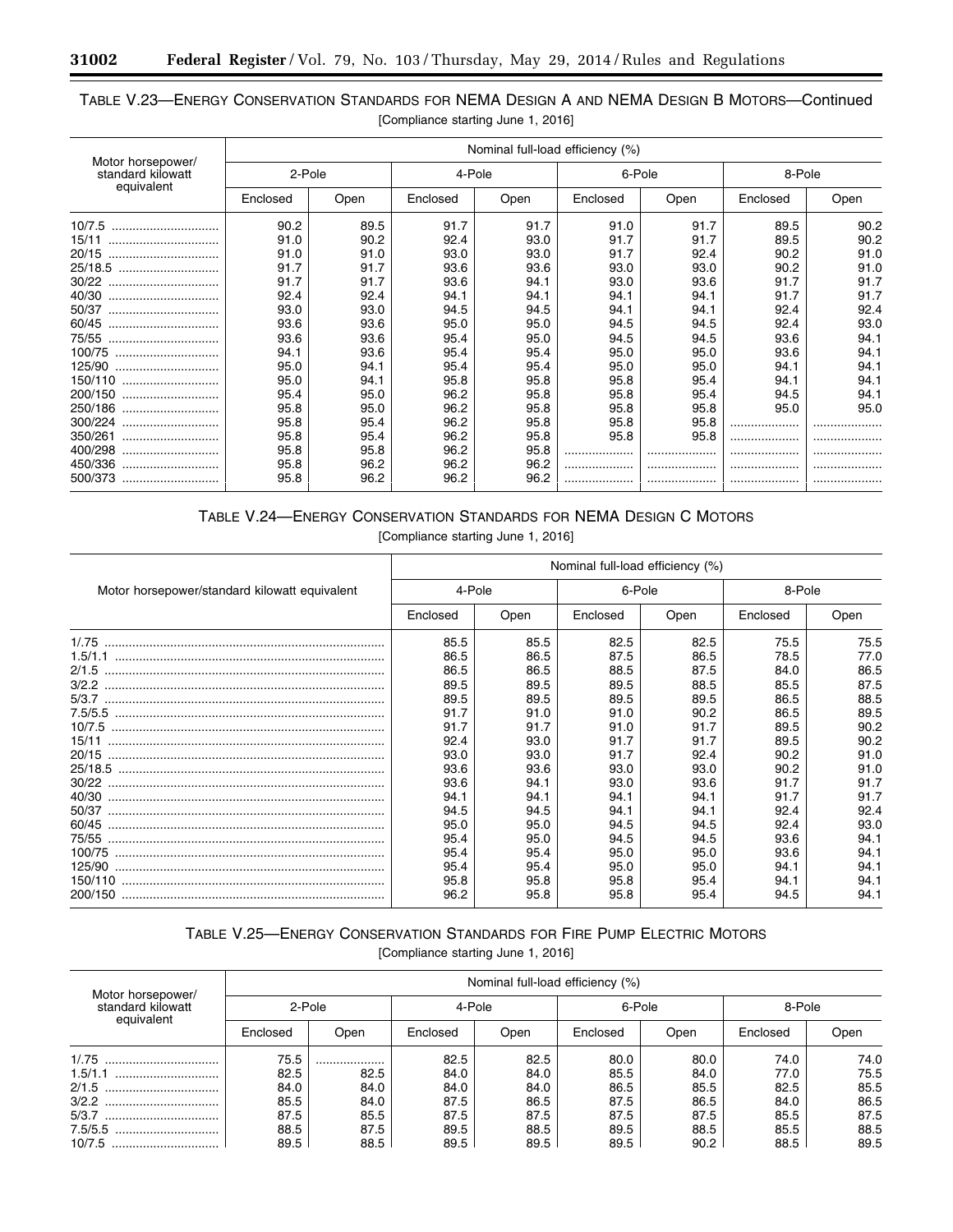| TABLE V.25—ENERGY CONSERVATION STANDARDS FOR FIRE PUMP ELECTRIC MOTORS—Continued |                                    |  |  |
|----------------------------------------------------------------------------------|------------------------------------|--|--|
|                                                                                  | [Compliance starting June 1, 2016] |  |  |

|                                                      | Nominal full-load efficiency (%) |      |          |      |          |      |          |      |  |
|------------------------------------------------------|----------------------------------|------|----------|------|----------|------|----------|------|--|
| Motor horsepower/<br>standard kilowatt<br>equivalent | 2-Pole                           |      | 4-Pole   |      | 6-Pole   |      | 8-Pole   |      |  |
|                                                      | Enclosed                         | Open | Enclosed | Open | Enclosed | Open | Enclosed | Open |  |
| 15/11<br>                                            | 90.2                             | 89.5 | 91.0     | 91.0 | 90.2     | 90.2 | 88.5     | 89.5 |  |
| 20/15                                                | 90.2                             | 90.2 | 91.0     | 91.0 | 90.2     | 91.0 | 89.5     | 90.2 |  |
| 25/18.5                                              | 91.0                             | 91.0 | 92.4     | 91.7 | 91.7     | 91.7 | 89.5     | 90.2 |  |
| 30/22                                                | 91.0                             | 91.0 | 92.4     | 92.4 | 91.7     | 92.4 | 91.0     | 91.0 |  |
| 40/30                                                | 91.7                             | 91.7 | 93.0     | 93.0 | 93.0     | 93.0 | 91.0     | 91.0 |  |
| 50/37                                                | 92.4                             | 92.4 | 93.0     | 93.0 | 93.0     | 93.0 | 91.7     | 91.7 |  |
| 60/45                                                | 93.0                             | 93.0 | 93.6     | 93.6 | 93.6     | 93.6 | 91.7     | 92.4 |  |
| 75/55                                                | 93.0                             | 93.0 | 94.1     | 94.1 | 93.6     | 93.6 | 93.0     | 93.6 |  |
| 100/75                                               | 93.6                             | 93.0 | 94.5     | 94.1 | 94.1     | 94.1 | 93.0     | 93.6 |  |
| 125/90                                               | 94.5                             | 93.6 | 94.5     | 94.5 | 94.1     | 94.1 | 93.6     | 93.6 |  |
| 150/110                                              | 94.5                             | 93.6 | 95.0     | 95.0 | 95.0     | 94.5 | 93.6     | 93.6 |  |
| 200/150                                              | 95.0                             | 94.5 | 95.0     | 95.0 | 95.0     | 94.5 | 94.1     | 93.6 |  |
| 250/186                                              | 95.4                             | 94.5 | 95.0     | 95.4 | 95.0     | 95.4 | 94.5     | 94.5 |  |
| 300/224                                              | 95.4                             | 95.0 | 95.4     | 95.4 | 95.0     | 95.4 |          |      |  |
| 350/261<br>                                          | 95.4                             | 95.0 | 95.4     | 95.4 | 95.0     | 95.4 | .        | .    |  |
| 400/298                                              | 95.4                             | 95.4 | 95.4     | 95.4 | .        |      |          | .    |  |
| 450/336                                              | 95.4                             | 95.8 | 95.4     | 95.8 | .        | .    | .        |      |  |
| 500/373                                              | 95.4                             | 95.8 | 95.8     | 95.8 | .        |      |          |      |  |

2. Summary of Benefits and Costs (Annualized) of Today's Standards

The benefits and costs of today's standards, for equipment sold in 2016– 2045, can also be expressed in terms of annualized values. The annualized monetary values are the sum of: (1) The annualized national economic value of the benefits from consumer operation of equipment that meet the standards (consisting primarily of operating cost savings from using less energy, minus increases in equipment purchase and installation costs, which is another way of representing consumer NPV), and (2) the annualized monetary value of the benefits of emission reductions, including  $CO<sub>2</sub>$  emission reductions.<sup>92</sup>

Although combining the values of operating savings and  $CO<sub>2</sub>$  emission reductions provides a useful perspective, two issues should be considered. First, the national operating savings are domestic U.S. consumer

monetary savings that occur as a result of market transactions while the value of CO2 reductions is based on a global value. Second, the assessments of operating cost savings and  $CO<sub>2</sub>$  savings are performed with different methods that use different time frames for analysis. The national operating cost savings is measured for the lifetime of electric motors shipped in 2016–2045. The SCC values, on the other hand, reflect the present value of some future climate-related impacts resulting from the emission of one ton of carbon dioxide in each year. These impacts continue well beyond 2100.

Estimates of annualized benefits and costs of today's standards for electric motors are shown in Table V.26. The results under the primary estimate are as follows. Using a 7-percent discount rate for benefits and costs other than CO2 reduction, for which DOE used a 3 percent discount rate along with the

average SCC series that uses a 3-percent discount rate, the cost of today's standards is \$517 million per year in increased equipment costs; while the estimated benefits are \$1,367 million per year in reduced equipment operating costs, \$614 million per year in  $CO<sub>2</sub>$  reductions, and \$23.3 million per year in reduced  $NO<sub>x</sub>$  emissions. In this case, the net benefit would amount to \$1,488 million per year. Using a 3 percent discount rate for all benefits and costs and the average SCC series, the estimated cost of today's standards is \$621 million per year in increased equipment costs; while the estimated benefits are \$2,048 million per year in reduced operating costs, \$614 million per year in CO2 reductions, and \$32.9 million per year in reduced  $NO<sub>x</sub>$ emissions. In this case, the net benefit would amount to approximately \$2,074 million per year.

## TABLE V.26—ANNUALIZED BENEFITS AND COSTS OF STANDARDS FOR ELECTRIC MOTORS

[Million 2013\$/year]

|                 | Discount rate | Primary estimate* | Low net benefits<br>estimate* | High net benefits<br>* estimate |
|-----------------|---------------|-------------------|-------------------------------|---------------------------------|
| <b>Benefits</b> |               |                   |                               |                                 |
|                 |               |                   |                               |                                 |
|                 |               |                   |                               |                                 |

92 DOE used a two-step calculation process to convert the time-series of costs and benefits into annualized values. First, DOE calculated a present value in 2014, the year used for discounting the NPV of total consumer costs and savings, for the time-series of costs and benefits using discount

rates of three and seven percent for all costs and benefits except for the value of CO<sub>2</sub> reductions. For the latter, DOE used a range of discount rates, as shown in Table I.3. From the present value, DOE then calculated the fixed annual payment over a 30 year period (2016 through 2045) that yields the

same present value. The fixed annual payment is the annualized value. Although DOE calculated annualized values, this does not imply that the time-series of cost and benefits from which the annualized values were determined is a steady stream of payments.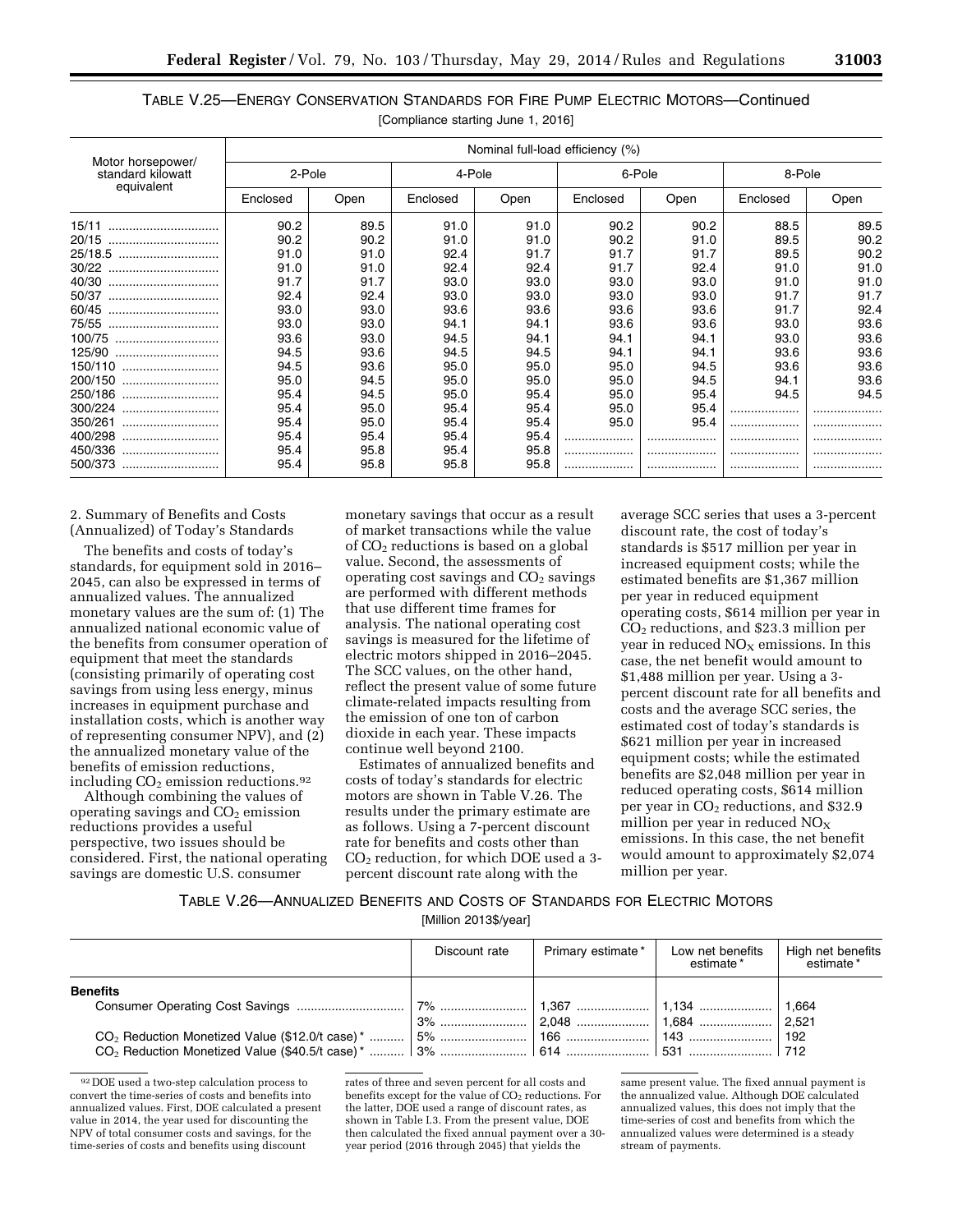|                                                                | Discount rate          | Primary estimate* | Low net benefits<br>estimate*                           | High net benefits<br>estimate* |
|----------------------------------------------------------------|------------------------|-------------------|---------------------------------------------------------|--------------------------------|
|                                                                |                        |                   | 795                                                     | 1,066                          |
| $CO2$ Reduction Monetized Value \$119/t case) *                | 3%                     |                   |                                                         | 2,200                          |
| $NOx$ Reduction Monetized Value (at \$2,684/ton) <sup>**</sup> | 7%                     |                   | 20.1                                                    | 26.8                           |
|                                                                |                        |                   | 28.4                                                    | 38.0                           |
|                                                                | 7% plus $CO2$ range    |                   | 1,556 to 3,289    1,297 to 2,795                        | 1,882 to 3,890                 |
|                                                                | $7\%$                  |                   |                                                         | 2,402                          |
|                                                                | $3\%$ plus $CO2$ range |                   | 2,247 to 3,980    1,855 to 3,353    2,750 to 4,758      |                                |
|                                                                |                        |                   |                                                         | 3,270                          |
| Costs                                                          |                        |                   |                                                         |                                |
|                                                                | 7%                     | 517    582        |                                                         | 503                            |
|                                                                |                        |                   |                                                         | 616                            |
| <b>Net Benefits</b>                                            |                        |                   |                                                         |                                |
|                                                                | 7% plus $CO2$ range    |                   | 1,039 to 2,772  716 to 2,213                            | 1.380 to 3.388                 |
|                                                                | 7%                     |                   |                                                         | 1,900                          |
|                                                                |                        |                   | 3% plus $CO_2$ range   1,626 to 3,359    1,158 to 2,656 | 2,134 to 4,143                 |
|                                                                |                        |                   |                                                         | 2,654                          |

# TABLE V.26—ANNUALIZED BENEFITS AND COSTS OF STANDARDS FOR ELECTRIC MOTORS—Continued [Million 2013\$/year]

\* This table presents the annualized costs and benefits associated with electric motors shipped in 2016–2045. These results include benefits to consumers which accrue after 2044 from the equipment purchased in years 2016–2045. Costs incurred by manufacturers, some of which may be incurred in preparation for the rule, are not directly included, but are indirectly included as part of incremental equipment costs. The Primary, Low Benefits, and High Benefits Estimates are in view of projections of energy prices from the Annual Energy Outlook (AEO) 2013 Reference case, Low Estimate, and High Estimate, respectively. In addition, incremental equipment costs reflect a medium constant projected equipment price in the Primary Estimate, a decline rate for projected equipment price trends in the Low Benefits Estimate, and an increasing rate for projected equipment price trends in the High Benefits Estimate. The methods used to derive projected price trends are explained in section IV.F.1.

\*\* The interagency group selected four sets of SCC values for use in regulatory analyses. Three sets of values are based on the average SCC from the three integrated assessment models, at discount rates of 2.5, 3, and 5 percent. The fourth set, which represents the 95th percentile SCC estimate across all three models at a 3-percent discount rate, is included to represent higher-than-expected impacts from temperature change further out in the tails of the SCC distribution. The values in parentheses represent the SCC in 2015. The SCC time series incorporate an escalation factor. The value for  $NO<sub>X</sub>$  is the average of the low and high values used in DOE's analysis.

† Total Benefits for both the 3-percent and 7-percent cases are derived using the series corresponding to average SCC with 3-percent discount rate. In the rows labeled "7% plus  $CO_2$  range" and "3% plus  $CO_2$  range," the operating cost and  $NO_x$  benefits are calculated using the labeled discount rate, and those values are added to the full range of  $CO<sub>2</sub>$  values.

## **VI. Procedural Issues and Regulatory Review**

## *A. Review Under Executive Orders 12866 and 13563*

Section 1(b)(1) of Executive Order 12866, ''Regulatory Planning and Review,'' 58 FR 51735 (October. 4, 1993), requires each agency to identify the problem that it intends to address, including, where applicable, the failures of private markets or public institutions that warrant new agency action, as well as to assess the significance of that problem. The problems that today's standards address are as follows: There are external benefits resulting from improved energy efficiency of covered electric motors which are not captured by the users of such equipment. These benefits include externalities related to environmental protection and energy security that are not reflected in energy prices, such as emissions of greenhouse gases. DOE attempts to quantify some of the external benefits through use of Social Cost of Carbon values.

In addition, DOE has determined that today's regulatory action is a ''significant regulatory action'' under section 3(f)(1) Executive Order 12866. DOE presented to the Office of Information and Regulatory Affairs (OIRA) in the OMB for review the draft

rule and other documents prepared for this rulemaking, including the RIA, and has included these documents in the rulemaking record. The assessments prepared pursuant to Executive Order 12866 can be found in the technical support document for this rulemaking.

DOE has also reviewed this regulation pursuant to Executive Order 13563, issued on January 18, 2011. 76 FR 3281 (January 21, 2011). EO 13563 is supplemental to and explicitly reaffirms the principles, structures, and definitions governing regulatory review established in Executive Order 12866. To the extent permitted by law, agencies are required by Executive Order 13563 to: (1) Propose or adopt a regulation only upon a reasoned determination that its benefits justify its costs (recognizing that some benefits and costs are difficult to quantify); (2) tailor regulations to impose the least burden on society, consistent with obtaining regulatory objectives, taking into account, among other things, and to the extent practicable, the costs of cumulative regulations; (3) select, in choosing among alternative regulatory approaches, those approaches that maximize net benefits (including potential economic, environmental, public health and safety, and other

advantages; distributive impacts; and equity); (4) to the extent feasible, specify performance objectives, rather than specifying the behavior or manner of compliance that regulated entities must adopt; and (5) identify and assess available alternatives to direct regulation, including providing economic incentives to encourage the desired behavior, such as user fees or marketable permits, or providing information upon which choices can be made by the public.

DOE emphasizes as well that Executive Order 13563 requires agencies to use the best available techniques to quantify anticipated present and future benefits and costs as accurately as possible. In its guidance, OIRA has emphasized that such techniques may include identifying changing future compliance costs that might result from technological innovation or anticipated behavioral changes. For the reasons stated in the preamble, DOE believes that today's final rule is consistent with these principles, including the requirement that, to the extent permitted by law, benefits justify costs and that net benefits are maximized.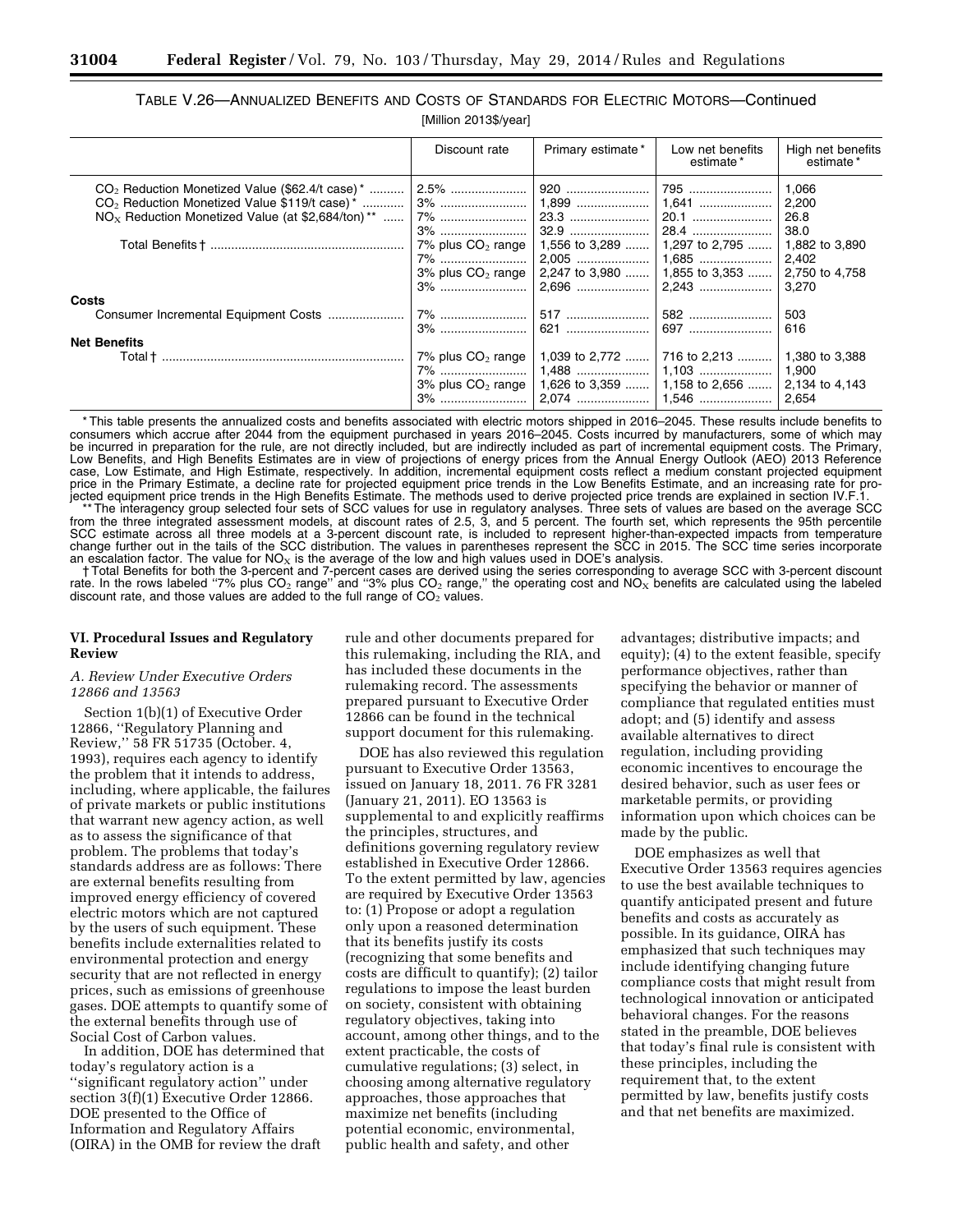## *B. Review Under the Regulatory Flexibility Act*

The Regulatory Flexibility Act (5 U.S.C. 601, *et seq.*) requires preparation of an initial regulatory flexibility analysis (IRFA) for any rule that by law must be proposed for public comment, and a final regulatory flexibility analysis (FRFA) for any such rule that an agency adopts as a final rule, unless the agency certifies that the rule, if promulgated, will not have a significant economic impact on a substantial number of small entities. As required by Executive Order 13272, ''Proper Consideration of Small Entities in Agency Rulemaking,'' 67 FR 53461 (August 16, 2002), DOE published procedures and policies on February 19, 2003, to ensure that the potential impacts of its rules on small entities are properly considered during the rulemaking process. 68 FR 7990. DOE has made its procedures and policies available on the Office of the General Counsel's Web site (*[http://](http://energy.gov/gc/office-general-counsel) [energy.gov/gc/office-general-counsel](http://energy.gov/gc/office-general-counsel)*). DOE reviewed the December 2013 NOPR (78 FR 73590) and today's final rule under the provisions of the Regulatory Flexibility Act and the procedures and policies published on February 19, 2003.

As a result of this review, DOE has prepared a FRFA for electric motors. As presented and discussed in the following section, the FRFA describes impacts on electric motor manufacturers and discusses alternatives that could minimize these impacts. A statement of the reasons for establishing the standards in today's final rule, and the objectives of, and legal basis for these standards, are set forth elsewhere in the preamble and not repeated here. Chapter 12 of the TSD contains more information about the impact of this rulemaking on manufacturers.

## 1. Description and Estimated Number of Small Entities Regulated

For manufacturers of electric motors, the Small Business Administration (SBA) has set a size threshold, which defines those entities classified as ''small businesses'' for the purposes of the statute. DOE used the SBA's small business size standards to determine whether any small entities would be subject to the requirements of the rule. 65 FR 30836, 30850 (May 15, 2000), as amended at 65 FR 53533, 53545 (September 5, 2000) and codified at 13 CFR part 121. The size standards are listed by North American Industry Classification System (NAICS) code and industry description and are available at *[http://www.sba.gov/content/table-small](http://www.sba.gov/content/table-small-business-size-standards)[business-size-standards](http://www.sba.gov/content/table-small-business-size-standards)*. Electric motor

manufacturing is classified under NAICS 335312, ''Motor and Generator Manufacturing''. The SBA sets a threshold of 1,000 employees or less for an entity to be considered as a small business for this category.

To estimate the number of companies that could be small business manufacturers of equipment covered by this rulemaking, DOE conducted a market survey using publicly available information. DOE's research involved industry trade association membership directories (including NEMA 93), information from previous rulemakings, UL qualification directories, individual company Web sites, and market research tools (*e.g.,* Hoover's reports 94). DOE also asked stakeholders and industry representatives if they were aware of any other small manufacturers during manufacturer interviews and DOE public meetings. DOE used information from these sources to create a list of companies that could potentially manufacture electric motors covered by this rulemaking. As necessary, DOE contacted companies to determine whether they met the SBA's definition of a small business manufacturer. DOE screened out companies that do not offer equipment covered by this rulemaking, do not meet the definition of a ''small business,'' or are completely foreign-owned and -operated.

DOE initially identified 60 potential manufacturers of electric motors sold in the United States. After reviewing publicly available information on these potential electric motor manufacturers, DOE determined that 33 were either large manufacturers or manufacturers that did not sell electric motors covered by this rulemaking. DOE then contacted the remaining 27 companies to determine whether they met the SBA definition of a small business and whether they manufactured the equipment that would be affected by today's standards. Based on these efforts, DOE estimates that there are 13 small business manufacturers of electric motors covered by this rulemaking in the United States.

#### a. Manufacturer Participation

As stated in the December 2013 NOPR (78 FR at 73670), DOE attempted to contact the 13 identified small businesses to invite them to take part in a small business manufacturer impact analysis interview. Of the electric motor manufacturers DOE contacted, 10 responded, and three did not. Eight of

the 10 responding manufacturers declined to be interviewed. Therefore, DOE was able to reach and discuss potential standards with two of the 13 small business manufacturers. DOE also obtained information about small business manufacturers and potential impacts while interviewing large manufacturers.

b. Electric Motor Industry Structure and Nature of Competition

Eight major manufacturers supply approximately 90 percent of the market for electric motors. None of the major manufacturers of electric motors covered in this rulemaking is a small business. DOE estimates that approximately 50 percent of the market is served by imports. Many of the small businesses that compete in the electric motor market produce specialized motors, many of which have not been regulated under previous standards. Most of these low-volume manufacturers do not compete directly with large manufacturers and tend to occupy niche markets for their equipment, which are currently not required to comply with existing electric motor standards but would be required to comply with the standards in this final rule. There are a few small business manufacturers that produce general purpose motors; however, these motors already meet premium efficiency levels, which correspond to the efficiency levels being selected for the majority of electric motors covered in today's final rule.

c. Comparison Between Large and Small Entities

For electric motors, small manufacturers differ from large manufacturers in several ways that affect the extent to which a manufacturer would be impacted by selected standards. Characteristics of small manufacturers include: lower production volumes, fewer engineering resources, less technical expertise, and less access to capital.

A lower-volume manufacturer's conversion costs would need to be spread over fewer units than a larger competitor. Smaller companies are also more likely to have more limited engineering resources, and they often operate with lower levels of design and manufacturing sophistication. Smaller companies typically also have less experience and expertise in working with more advanced technologies. Standards that required these technologies could strain the engineering resources of these small manufacturers, if they chose to maintain a vertically integrated business model.

<sup>93</sup>*[http://www.nema.org/Products/Pages/Motor](http://www.nema.org/Products/Pages/Motor-and-Generator.aspx)[and-Generator.aspx](http://www.nema.org/Products/Pages/Motor-and-Generator.aspx)*.

<sup>94</sup>*<http://www.hoovers.com>*.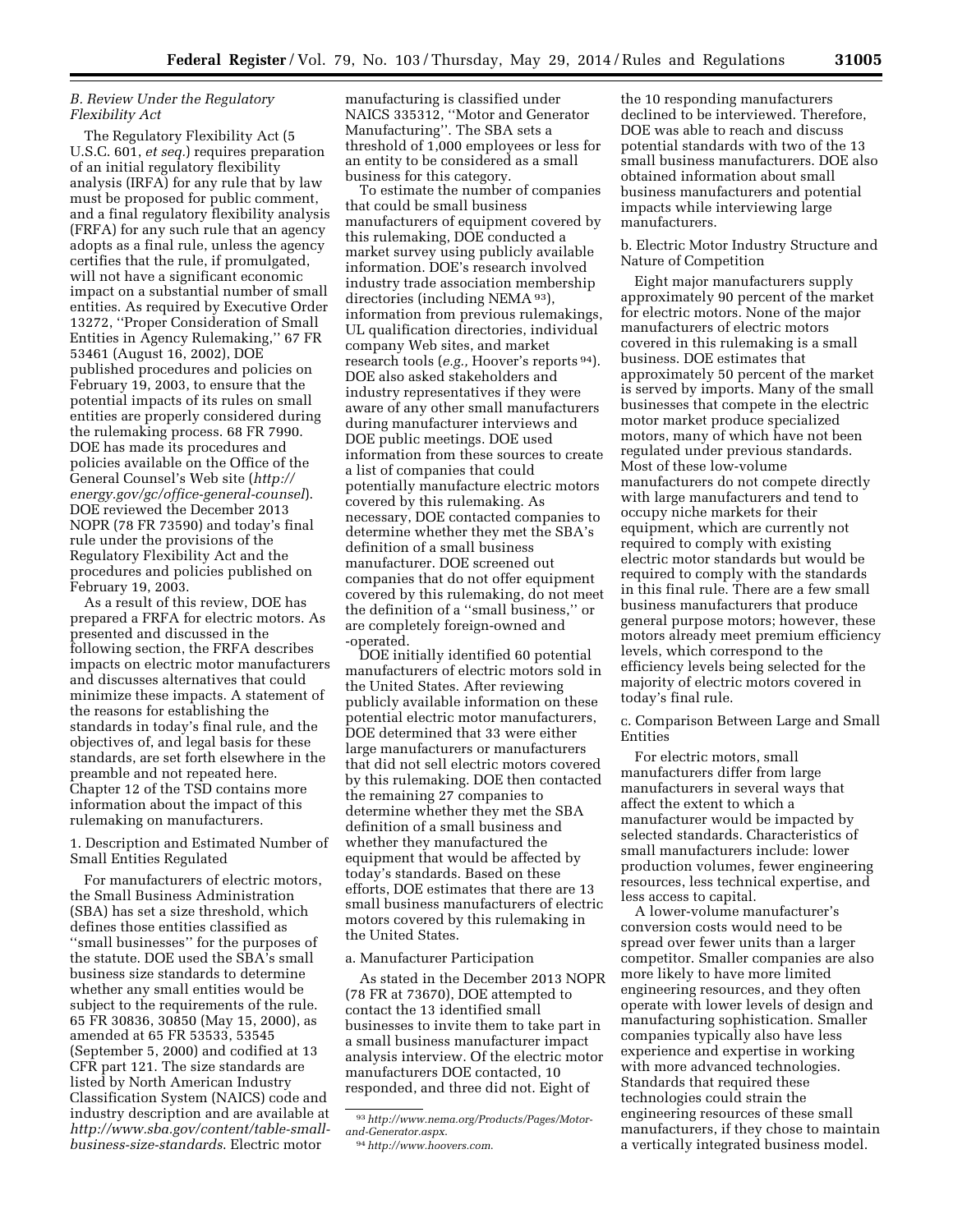Small manufacturers of electric motor can also be at a disadvantage due to their lack of purchasing power for highperformance materials. For example, more expensive low-loss steels are needed to meet higher efficiency standards, and steel cost grows as a percentage of the overall equipment cost. Small manufacturers who pay higher per-pound prices would be disproportionately impacted by these prices. Lastly, small manufacturers typically have less access to capital, which may be needed by some to cover the conversion costs associated with new technologies.

2. Description and Estimate of Compliance Requirements

In its market survey, DOE identified three categories of small manufacturers of electric motors that may be impacted differently by today's final rule. The first group, which includes approximately five of the 13 small businesses, consists of manufacturers that produce specialty motors that were not required to meet previous Federal standards, but would need to do so under the expanded scope of today's final rule. DOE believes that this group would likely be the most impacted by expanding the scope of equipment required to meet premium efficiency levels. The second group, which includes approximately five different small businesses, consists of manufacturers that produce a small amount of covered equipment and primarily focus on other types of motors not covered in this rulemaking, such as single-phase or direct-current motors. Because generally less than 10 percent of these manufacturers' revenue comes from covered equipment, DOE does not believe new standards will substantially impact their business. The third group, which includes approximately three small businesses, consists of manufacturers that already offer premium efficiency general purpose and specialty motors. DOE expects these manufacturers to face conversion costs similar to large manufacturers, in that they will not experience high capital

conversion costs as they already have the design and production experience necessary to bring their motors up to premium efficiency levels. It is likely, however, that some of the specialty equipment these manufacturers produce will be included in the expanded scope of this rule and is likely to result in these small businesses incurring additional certification and testing costs. These manufacturers could also face equipment development costs if they have to redesign any motors that are not currently meeting the premium level.

At TSL 2, the level adopted in today's notice, DOE estimates capital conversion costs of \$1.88 million and equipment conversion costs of \$3.75 million for a typical small manufacturer in the first group (manufacturers that produce specialized motors previously not covered by Federal standards). Meanwhile, DOE estimates a typical large manufacturer would incur capital and equipment conversion costs of \$3.29 million and \$7.25 million, respectively, at the same TSL. Small manufacturers that predominately produce specialty motors would face higher relative capital conversion costs at TSL 2 than large manufacturers because large manufacturers have been independently pursuing higher efficiency motors as a result of the efficiency standards prescribed by EISA 2007 (10 CFR 431.25) and, consequently, have built up more design and production experience. Large manufacturers have also been innovating as a result of the small electric motors rulemaking at 75 FR 10874 (March 9, 2010). This rule did not apply to non-general purpose small electric motors that many of these small business manufacturers produce. Many large manufacturers of general purpose motors offer equipment that was covered by the 2010 small electric motors rule, as well as equipment that falls under this rule. Small manufacturers pointed out that this fact would give large manufacturers an advantage in that they already have experience with the technology

necessary to redesign their equipment and are familiar with the steps they will have to take to upgrade their manufacturing equipment and processes. Small manufacturers, whose specialized motors were not required to meet the standards prescribed by the small electric motors rule and EISA 2007 have not undergone these processes and, therefore, would have to put more time and resources into redesign efforts.

The small businesses whose equipment lines consist of a high percentage of equipment that are not currently required to meet efficiency standards would need to make significant capital investments relative to large manufacturers to upgrade their production lines with equipment necessary to produce motors that can satisfy the levels being adopted today. As Table VI.1 illustrates, these manufacturers would have to drastically increase their capital expenditures to purchase new lamination die sets, and new winding and stacking equipment.

For small manufacturers in the second group (manufacturers whose revenue from covered equipment in this rulemaking is less than 10 percent of total company revenue), DOE believes that these small manufacturers would lose no more than 10 percent of their company revenue. This lower bound is because these manufacturers could always choose not to make the investments necessary to convert the newly covered electric motors subject to standards in today's final rule. This lower bound is similar to the lower bound estimate of the entire electric motor industry at TSL 2, the TSL adopted in this final rule.

For small manufacturers in the third group (manufacturer that produces general purpose motors currently covered by Federal standards), DOE predicts that these small manufacturers would not have any conversion costs or decrease in revenue since they already manufacture electric motors that are compliant with the standards being adopted for this final rule.

TABLE VI.1—ESTIMATED CAPITAL AND PRODUCT CONVERSION COSTS AS A PERCENTAGE OF ANNUAL CAPITAL EXPENDITURES AND R&D EXPENSE

|                                                                                  | Capital conversion<br>cost as a<br>percentage of<br>annual capital<br>expenditures<br>(percent) | Product<br>conversion cost<br>as a percentage<br>of annual<br>R&D expense<br>(percent) | Total conversion<br>cost as a<br>percentage of<br>annual revenue<br>(percent) |
|----------------------------------------------------------------------------------|-------------------------------------------------------------------------------------------------|----------------------------------------------------------------------------------------|-------------------------------------------------------------------------------|
| Typical small manufacturer that produces specialty motors previously not covered | 14                                                                                              | 31                                                                                     | 2                                                                             |
| by Federal standards                                                             | 188                                                                                             | 490                                                                                    | 75                                                                            |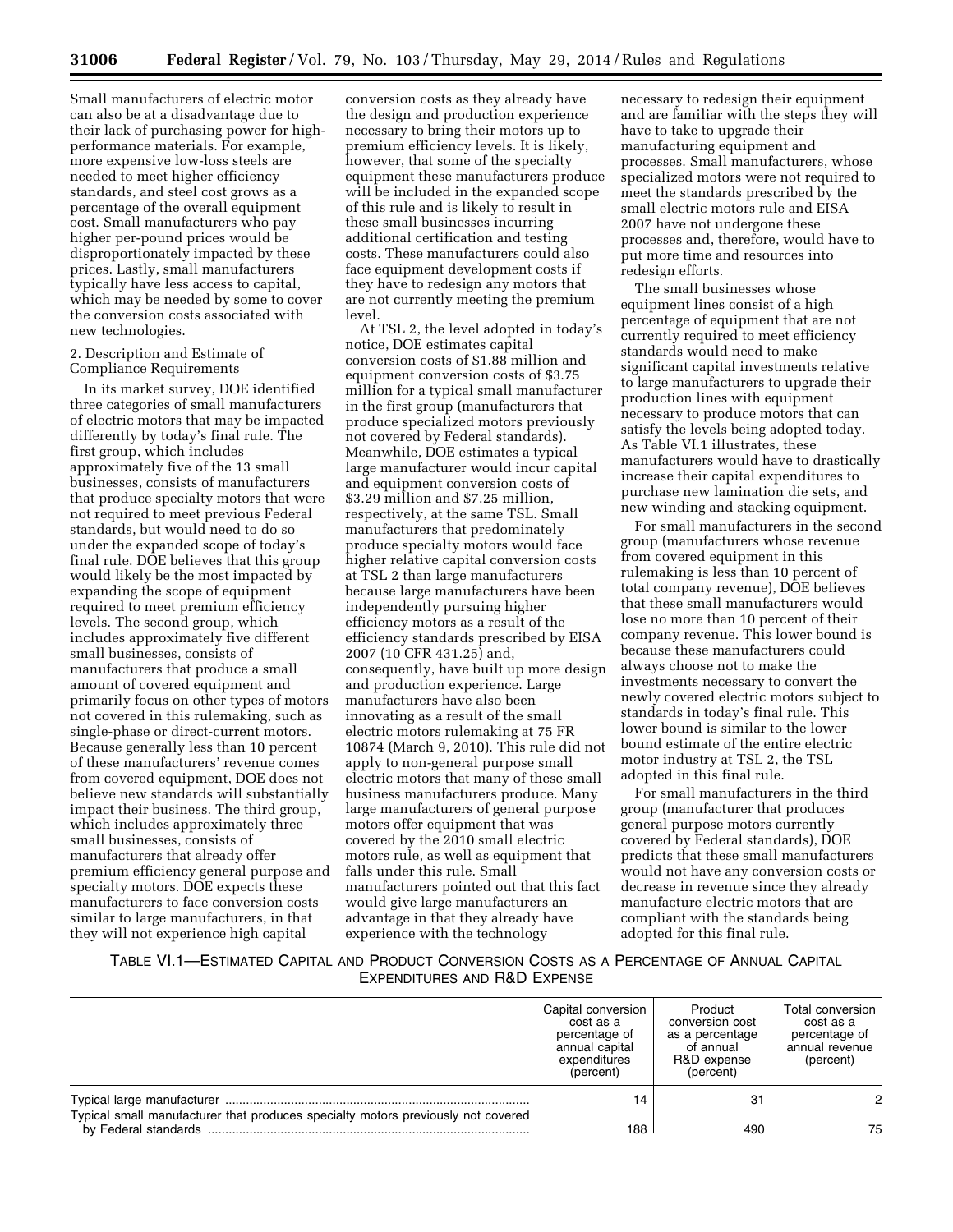TABLE VI.1—ESTIMATED CAPITAL AND PRODUCT CONVERSION COSTS AS A PERCENTAGE OF ANNUAL CAPITAL EXPENDITURES AND R&D EXPENSE—Continued

|                                                                                                                                                              | Capital conversion<br>cost as a<br>percentage of<br>annual capital<br>expenditures<br>(percent) | Product<br>conversion cost<br>as a percentage<br>of annual<br>R&D expense<br>(percent) | Total conversion<br>cost as a<br>percentage of<br>annual revenue<br>(percent) |
|--------------------------------------------------------------------------------------------------------------------------------------------------------------|-------------------------------------------------------------------------------------------------|----------------------------------------------------------------------------------------|-------------------------------------------------------------------------------|
| Typical small manufacturer who revenue from covered equipment is less than<br>Typical small manufacturer that produces general purpose motors currently cov- | <b>NA</b>                                                                                       | <b>NA</b>                                                                              | $\leq 10$                                                                     |
|                                                                                                                                                              |                                                                                                 |                                                                                        | $\Omega$                                                                      |

\* The most these manufacturers would lose is 10% of their annual revenue if they choose not to invest in upgrading the equipment they currently manufacture, which is not covered by Federal energy conservation standards, but that would now be covered by the standards prescribed in this final rule.

Table VI.1 also illustrates that small manufacturers whose equipment lines contain many motors that are not currently required to meet Federal standards face high relative equipment conversion costs compared to large manufacturers, despite the lower dollar value. In interviews, these small manufacturers expressed concern that they would face a large learning curve relative to large manufacturers, due to the fact that many of the equipment types have not had to meet Federal standards. In its market survey, DOE learned that for some manufacturers, the expanded scope of specialized motors that would have to meet the levels adopted by today's rule could affect nearly half the equipment they offer. They would need to hire additional engineers and would have to spend considerable time and resources redesigning their equipment and production processes. DOE does not expect the small businesses that already manufacture motors meeting the levels adopted by today's rule or those small businesses that offer very few alternating-current motors to incur these high costs.

Manufacturers also expressed concern about testing and certification costs associated with new standards. They pointed out that these costs are particularly burdensome on small businesses that produce a wide variety of specialized equipment. As a result of the wide variety of equipment they produce and their relatively low output, small manufacturers are forced to certify multiple small batches of motors, the costs of which are spread out over far fewer units than large manufacturers.

Small manufacturers that produce equipment not currently required to meet efficiency standards also pointed out that they would face significant challenges supporting current business while making changes to their production lines. While large manufacturers could shift production of certain equipment to different plants or equipment lines while they made updates, small businesses would have limited options. Most of these small businesses have only one plant and would have to find a way to continue to fulfill customer needs while redesigning production lines and installing new equipment. In interviews with DOE, small manufacturers said that it would be difficult to quantify the impacts that downtime and the possible need for external support could have on their businesses.

3. Duplication, Overlap, and Conflict With Other Rules and Regulations

DOE is not aware of any rules or regulations that duplicate, overlap, or conflict With the rule being considered today.

4. Significant Alternatives to the Rule

Section VI.B.2 analyzes impacts on small businesses that would result from DOE's adopted final rule. Though TSLs lower than the one serving as the basis for today's final rule would be likely to reduce the impacts on small entities, DOE is required by EPCA to establish standards that achieve the maximum improvement in energy efficiency that are technically feasible and economically justified, and result in a significant conservation of energy. Therefore, DOE rejected the lower TSLs it had been considering.

In addition to the other TSLs that DOE considered, the final rule TSD includes a regulatory impact analysis (RIA). For electric motors, the RIA discusses the following policy alternatives: (1) Consumer rebates, (2) consumer tax credits, (3) manufacturer tax credits, (4) voluntary energy efficiency targets, (5) early replacement, and (6) bulk government purchases. While these alternatives may mitigate to some varying extent the economic impacts on small entities compared to the standards, DOE determined that the

energy savings of these alternatives are significantly smaller than those that would be expected to result from the adopted standard levels. Accordingly, DOE is declining to adopt any of these alternatives and is adopting the standards set forth in this rulemaking. (See chapter 17 of this final TSD for further detail on the policy alternatives DOE considered.)

DOE only received one public comment regarding the impact of the rule on small manufacturers. Baldor asked why DOE does not consider impacts on the many small manufacturers outside of the U.S. (Baldor, Pub. Mtg. Tr., No. 87 at pp. 176–177). Under the Regulatory Flexibility Act, the term ''small business concern'' is defined by reference to SBA's regulations. SBA's regulations state that a small business concern is ''a business entity organized for profit, with a place of business located in the United States, and which operates primarily within the United States or which makes a significant contribution to the U.S. economy through payment of taxes or use of American products, materials or labor''. 13 CFR 121.105(a)(1). As a result, under the Regulatory Flexibility Act, DOE must assess impacts on domestic small businesses. DOE did not receive any comments suggesting that small business manufacturers would not be able to achieve the efficiency levels required at TSL 2, the selected standards in today's final rule.

# *C. Review Under the Paperwork Reduction Act*

Manufacturers of electric motors that are currently subject to energy conservation standards must certify to DOE that their equipment complies with any applicable energy conservation standards. In certifying compliance, manufacturers must test their equipment according to the DOE test procedures for electric motors,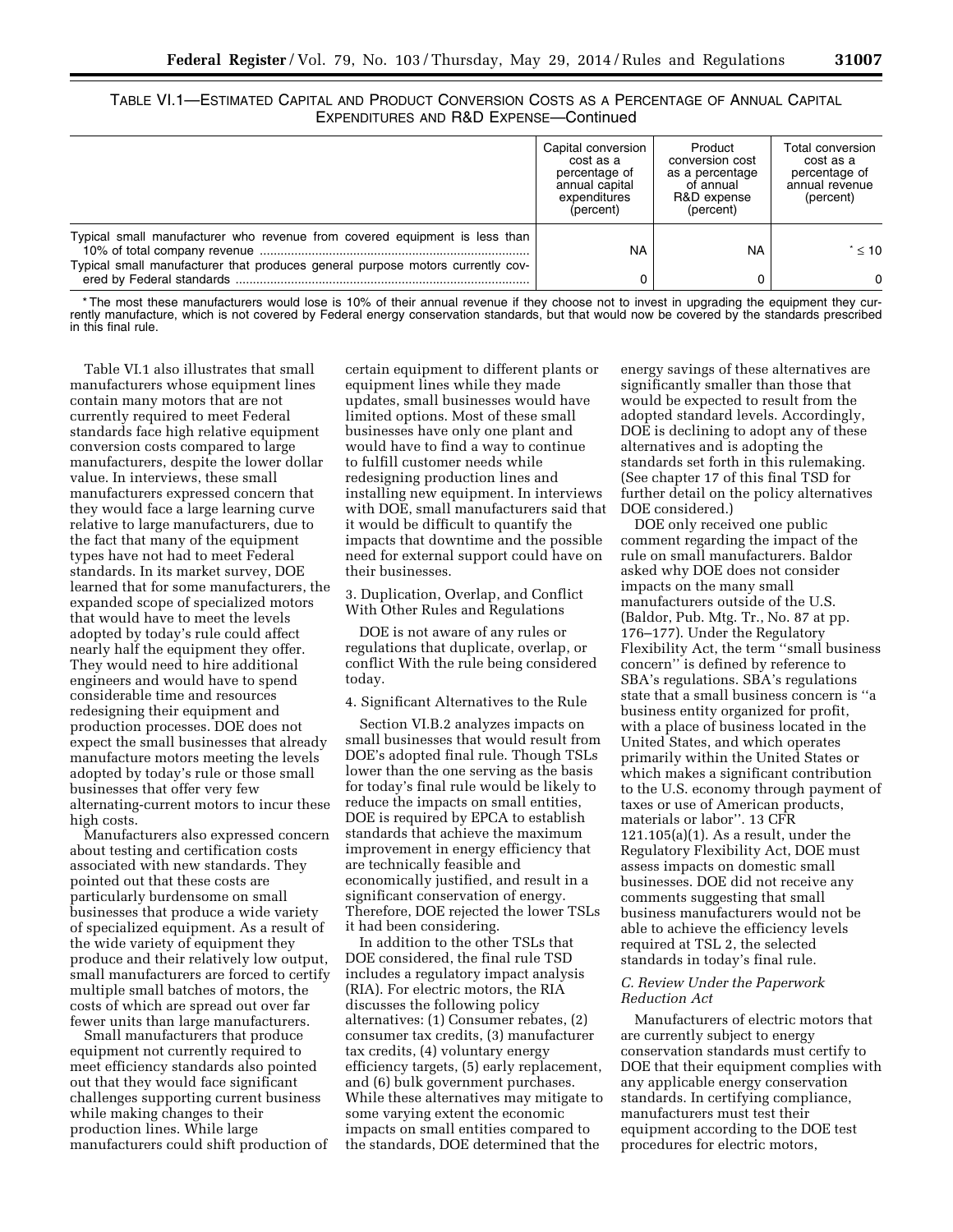including any amendments adopted for those test procedures. The collection-ofinformation requirement for the certification and recordkeeping is subject to review and approval by OMB under the Paperwork Reduction Act (PRA). This requirement has been approved by OMB under OMB control number 1910–1400. Public reporting burden for the certification is estimated to average 20 hours per response, including the time for reviewing instructions, searching existing data sources, gathering and maintaining the data needed, and completing and reviewing the collection of information. DOE intends to address revised certification requirements for electric motors in a separate rulemaking.

Notwithstanding any other provision of the law, no person is required to respond to, nor shall any person be subject to a penalty for failure to comply with, a collection of information subject to the requirements of the PRA, unless that collection of information displays a currently valid OMB Control Number.

# *D. Review Under the National Environmental Policy Act of 1969*

Pursuant to the National Environmental Policy Act (NEPA) of 1969, DOE has determined that the rule fits within the category of actions included in Categorical Exclusion (CX) B5.1 and otherwise meets the requirements for application of a CX.(10 CFR part 1021, App. B, B5.1(b); 1021.410(b) and Appendix B, B(1)–(5)). The rule fits within the category of actions because it is a rulemaking that establishes energy conservation standards for consumer products or industrial equipment, and for which none of the exceptions identified in CX B5.1(b) apply. Therefore, DOE has made a CX determination for this rulemaking, and DOE does not need to prepare an Environmental Assessment or Environmental Impact Statement for this rule. DOE's CX determination for this rule is available at *[http://](http://cxnepa.energy.gov/) [cxnepa.energy.gov/](http://cxnepa.energy.gov/)*.

## *E. Review Under Executive Order 13132*

Executive Order 13132, ''Federalism'' 64 FR 43255 (August10, 1999) imposes certain requirements on Federal agencies formulating and implementing policies or regulations that preempt State law or that have Federalism implications. The Executive Order requires agencies to examine the constitutional and statutory authority supporting any action that would limit the policymaking discretion of the States and to carefully assess the necessity for such actions. The Executive Order also requires agencies

to have an accountable process to ensure meaningful and timely input by State and local officials in the development of regulatory policies that have Federalism implications. On March 14, 2000, DOE published a statement of policy describing the intergovernmental consultation process it will follow in the development of such regulations. 65 FR 13735. EPCA governs and prescribes Federal preemption of State regulations as to energy conservation for the equipment that is the subject of today's final rule. States can petition DOE for exemption from such preemption to the extent, and based on criteria, set forth in EPCA. (42 U.S.C. 6297) No further action is required by Executive Order 13132.

#### *F. Review Under Executive Order 12988*

With respect to the review of existing regulations and the promulgation of new regulations, section 3(a) of Executive Order 12988, ''Civil Justice Reform,'' imposes on Federal agencies the general duty to adhere to the following requirements: (1) Eliminate drafting errors and ambiguity; (2) write regulations to minimize litigation; and (3) provide a clear legal standard for affected conduct rather than a general standard and promote simplification and burden reduction. 61 FR 4729 (February 7, 1996). Section 3(b) of Executive Order 12988 specifically requires that Executive agencies make every reasonable effort to ensure that the regulation: (1) Clearly specifies the preemptive effect, if any; (2) clearly specifies any effect on existing Federal law or regulation; (3) provides a clear legal standard for affected conduct while promoting simplification and burden reduction; (4) specifies the retroactive effect, if any; (5) adequately defines key terms; and (6) addresses other important issues affecting clarity and general draftsmanship under any guidelines issued by the Attorney General. Section 3(c) of Executive Order 12988 requires Executive agencies to review regulations in light of applicable standards in section 3(a) and section 3(b) to determine whether they are met or it is unreasonable to meet one or more of them. DOE has completed the required review and determined that, to the extent permitted by law, this final rule meets the relevant standards of Executive Order 12988.

## *G. Review Under the Unfunded Mandates Reform Act of 1995*

Title II of the Unfunded Mandates Reform Act of 1995 (UMRA) requires each Federal agency to assess the effects of Federal regulatory actions on State, local, and Tribal governments and the

private sector. Public Law 104–4, sec. 201 (codified at 2 U.S.C. 1531). For the new and amended regulatory action likely to result in a rule that may cause the expenditure by State, local, and Tribal governments, in the aggregate, or by the private sector of \$100 million or more in any one year (adjusted annually for inflation), section 202 of UMRA requires a Federal agency to publish a written statement that estimates the resulting costs, benefits, and other effects on the national economy. (2 U.S.C. 1532(a), (b)) The UMRA also requires a Federal agency to develop an effective process to permit timely input by elected officers of State, local, and Tribal governments on a ''significant intergovernmental mandate,'' and requires an agency plan for giving notice and opportunity for timely input to potentially affected small governments before establishing any requirements that might significantly or uniquely affect small governments. On March 18, 1997, DOE published a statement of policy on its process for intergovernmental consultation under UMRA. 62 FR 12820. DOE's policy statement is also available at *[http://](http://energy.gov/gc/downloads/unfunded-mandates-reform-act-intergovernmental-consultation) [energy.gov/gc/downloads/unfunded](http://energy.gov/gc/downloads/unfunded-mandates-reform-act-intergovernmental-consultation)mandates-reform-act-*

*intergovernmental-consultation*. DOE has concluded that this final rule would likely require expenditures of \$100 million or more. Such expenditures may include: (1) Investment in research and development and in capital Expenditures by electric motor manufacturers in the years between the final rule and the compliance date for the new standards, and (2) incremental additional expenditures by consumers to purchase higher-efficiency electric motors, starting at the compliance date for the applicable standard.

Section 202 of UMRA authorizes a Federal agency to respond to the content requirements of UMRA in any other statement or analysis that accompanies the final rule. 2 U.S.C. 1532(c). The content requirements of section 202(b) of UMRA relevant to a private sector mandate substantially overlap the economic analysis requirements that apply under section 325(o) of EPCA and Executive Order 12866. The **SUPPLEMENTARY INFORMATION** section of today's final rule and the ''Regulatory Impact Analysis'' section of the TSD accompanying the final rule respond to those requirements.

Under section 205 of UMRA, the Department is obligated to identify and consider a reasonable number of regulatory alternatives before promulgating a rule for which a written statement under section 202 is required.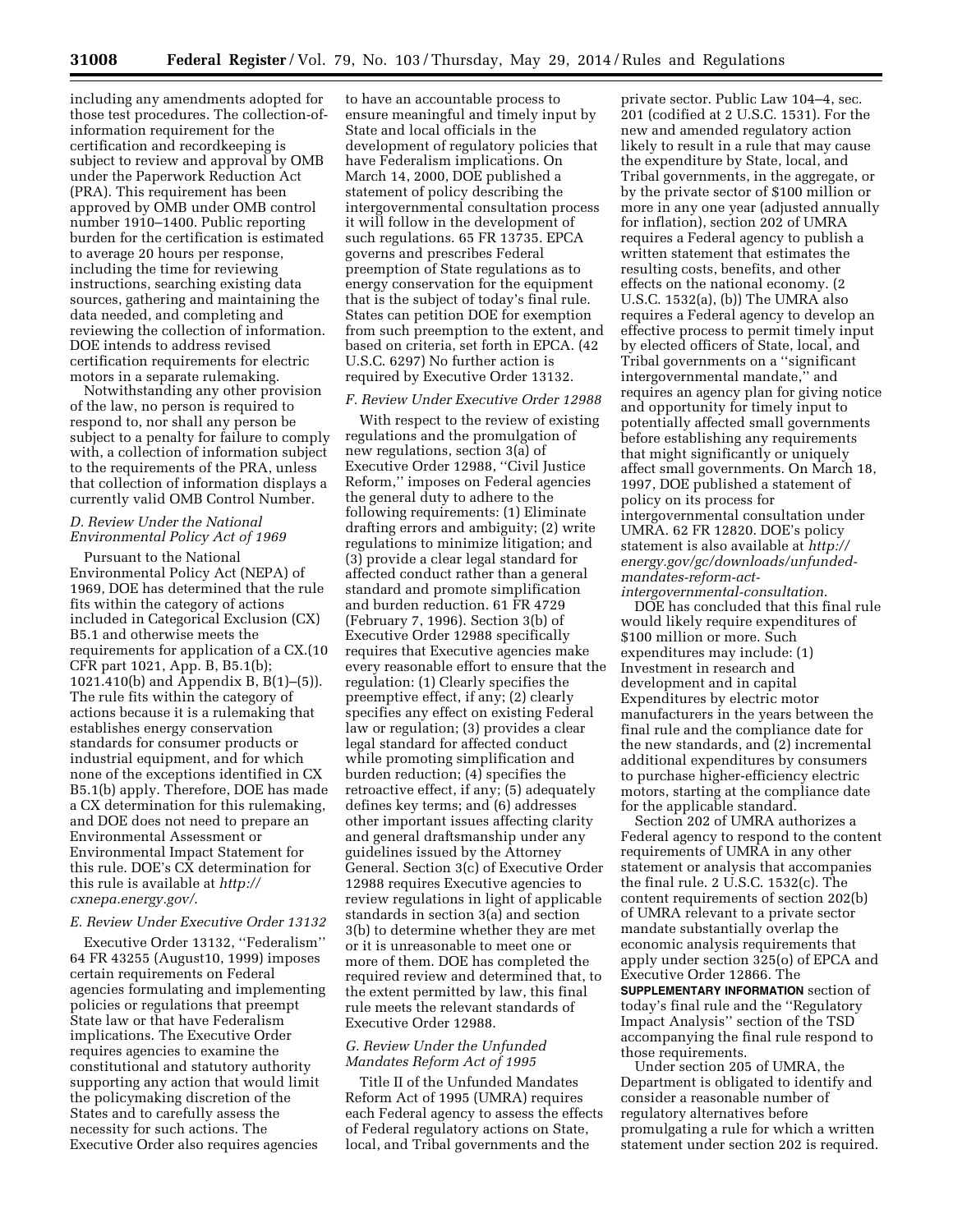2 U.S.C. 1535(a). DOE is required to select from those alternatives the most cost-effective and least burdensome alternative that achieves the objectives of the rule unless DOE publishes an explanation for doing otherwise, or the selection of such an alternative is inconsistent with law. As required by 42 U.S.C. 6295(d), (f), and (o) and 6316(a), today's final rule would establish energy conservation standards for electric motors that are designed to achieve the maximum improvement in energy efficiency that DOE has determined to be both technologically feasible and economically justified. A full discussion of the alternatives considered by DOE is presented in the ''Regulatory Impact Analysis'' section of the TSD for today's final rule.

# *H. Review Under the Treasury and General Government Appropriations Act, 1999*

Section 654 of the Treasury and General Government Appropriations Act, 1999 (Pub. L. 105–277) requires Federal agencies to issue a Family Policymaking Assessment for any rule that may affect family well-being. This rule would not have any impact on the autonomy or integrity of the family as an institution. Accordingly, DOE has concluded that it is not necessary to prepare a Family Policymaking Assessment.

#### *I. Review Under Executive Order 12630*

DOE has determined, under Executive Order 12630, ''Governmental Actions and Interference with Constitutionally Protected Property Rights'' 53 FR 8859 (March 18, 1988), that this regulation would not result in any takings that might require compensation under the Fifth Amendment to the U.S. Constitution.

## *J. Review Under the Treasury and General Government Appropriations Act, 2001*

Section 515 of the Treasury and General Government Appropriations Act, 2001 (44 U.S.C. 3516, note) provides for Federal agencies to review most disseminations of information to the public under guidelines established by each agency pursuant to general guidelines issued by OMB. OMB's guidelines were published at 67 FR 8452 (February 22, 2002), and DOE's guidelines were published at 67 FR 62446 (October 7, 2002). DOE has reviewed today's final rule under the OMB and DOE guidelines and has concluded that it is consistent with applicable policies in those guidelines.

#### *K. Review Under Executive Order 13211*

Executive Order 13211, ''Actions Concerning Regulations That Significantly Affect Energy Supply, Distribution, or Use'' 66 FR 28355 (May 22, 2001), requires Federal agencies to prepare and submit to OIRA at OMB, a Statement of Energy Effects for any significant energy action. A ''significant energy action'' is defined as any action by an agency that promulgates or is expected to lead to promulgation of a final rule, and that: (1) Is a significant regulatory action under Executive Order 12866, or any successor order; and (2) is likely to have a significant adverse effect on the supply, distribution, or use of energy, or (3) is designated by the Administrator of OIRA as a significant energy action. For any significant energy action, the agency must give a detailed statement of any adverse effects on energy supply, distribution, or use should the proposal be implemented, and of reasonable alternatives to the action and their expected benefits on energy supply, distribution, and use.

DOE has concluded that today's regulatory action, which sets forth energy conservation standards for electric motors, is not a significant energy action because the new and amended standards are not likely to have a significant adverse effect on the supply, distribution, or use of energy, nor has it been designated as such by the Administrator at OIRA. Accordingly, DOE has not prepared a Statement of Energy Effects on the final rule.

# *L. Review Under the Information Quality Bulletin for Peer Review*

On December 16, 2004, OMB, in consultation with the Office of Science and Technology Policy (OSTP), issued its Final Information Quality Bulletin for Peer Review (the Bulletin). 70 FR 2664 (January14, 2005).The Bulletin establishes that certain scientific information shall be peer reviewed by qualified specialists before it is disseminated by the Federal Government, including influential scientific information related to agency regulatory actions. The purpose of the bulletin is to enhance the quality and credibility of the Government's scientific information. Under the Bulletin, the energy conservation standards rulemaking analyses are ''influential scientific information,'' which the Bulletin defines as scientific information the agency reasonably can determine will have, or does have, a clear and substantial impact on important public policies or private sector decisions. 70 FR 2667.

In response to OMB's Bulletin, DOE conducted formal in-progress peer reviews of the energy conservation standards development process and analyses and has prepared a Peer Review Report pertaining to the energy conservation standards rulemaking analyses. Generation of this report involved a rigorous, formal, and documented evaluation using objective criteria and qualified and independent reviewers to make a judgment as to the technical/scientific/business merit, the actual or anticipated results, and the productivity and management effectiveness of programs and/or projects. The ''Energy Conservation Standards Rulemaking Peer Review Report'' dated February 2007 has been disseminated and is available at the following Web site:

*[www1.eere.energy.gov/buildings/](http://www1.eere.energy.gov/buildings/appliance_standards/peer_review.html) appliance*\_*[standards/peer](http://www1.eere.energy.gov/buildings/appliance_standards/peer_review.html)*\_*review.html*.

#### *M. Congressional Notification*

As required by 5 U.S.C. 801, DOE will report to Congress on the promulgation of this rule prior to its effective date. The report will state that it has been determined that the rule is a ''major rule'' as defined by 5 U.S.C. 804(2).

## **VII. Approval of the Office of the Secretary**

The Secretary of Energy has approved publication of today's final rule.

## **List of Subjects in 10 CFR Part 431**

Administrative practice and procedure, Confidential business information, Energy conservation, Commercial and industrial Equipment. Imports, Incorporation by reference, Intergovernmental relations, Reporting and recordkeeping requirements, and Small businesses.

Issued in Washington, DC, on May 8, 2014. **David T. Danielson,** 

*Assistant Secretary, Energy Efficiency and Renewable Energy.* 

For the reasons set forth in the preamble, DOE amends part 431 of chapter II of title 10 of the Code of Federal Regulations, as set forth below:

# **PART 431—ENERGY CONSERVATION PROGRAM FOR CERTAIN COMMERCIAL AND INDUSTRIAL EQUIPMENT**

■ 1. The authority citation for part 431 continues to read as follows:

**Authority:** 42 U.S.C. 6291–6317.

■ 2. Amend § 431.12 by revising the definitions of ''NEMA Design A motor'' and ''partial electric motor'' to read as follows: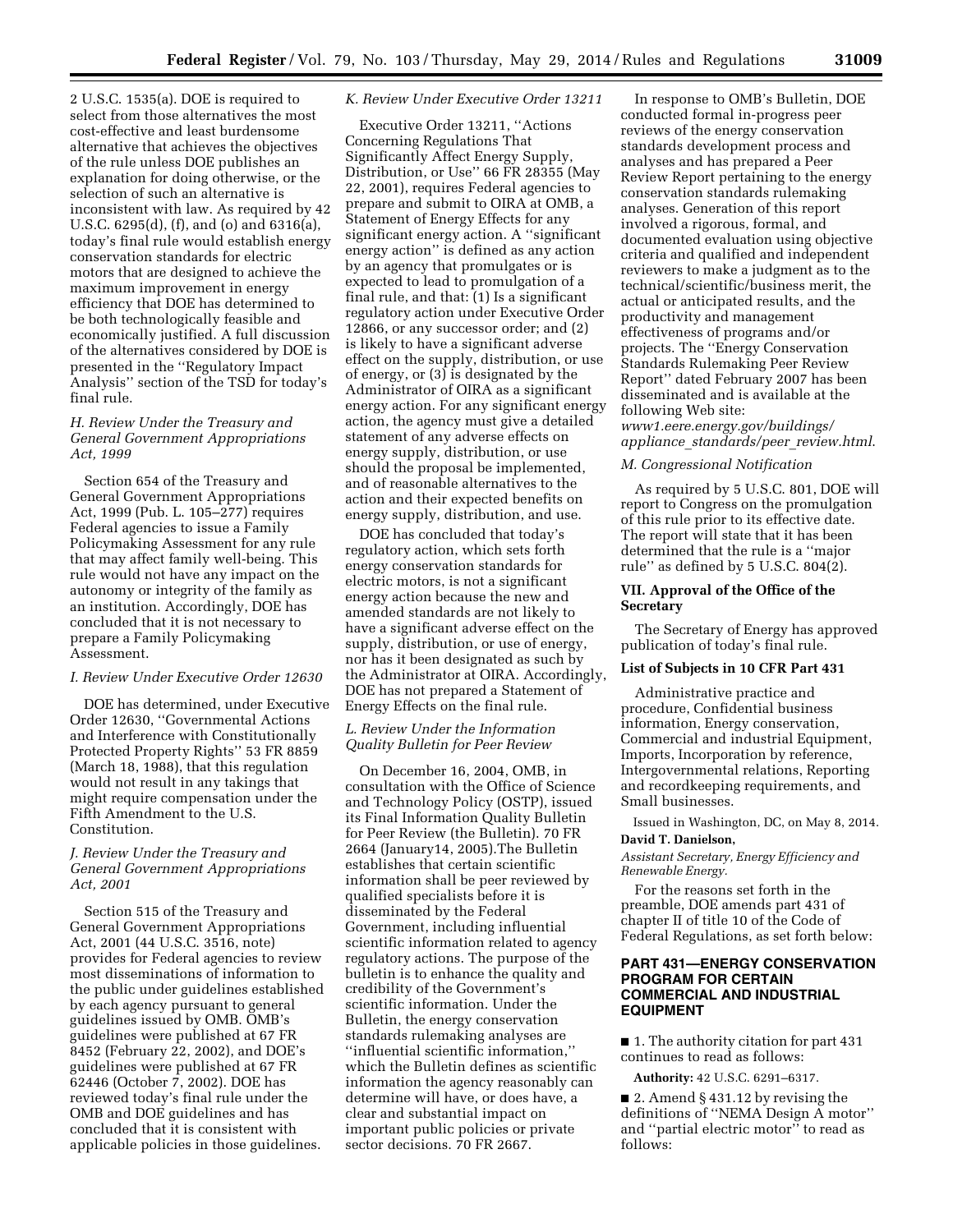# **§ 431.12 Definitions.**

\* \* \* \* \* *NEMA Design A motor* means a squirrel-cage motor that:

(1) Is designed to withstand fullvoltage starting and developing lockedrotor torque as shown in NEMA MG 1– 2009, paragraph 12.38.1 (incorporated by reference, see § 431.15);

(2) Has pull-up torque not less than the values shown in NEMA MG 1–2009, paragraph 12.40.1;

(3) Has breakdown torque not less than the values shown in NEMA MG 1– 2009, paragraph 12.39.1;

(4) Has a locked-rotor current higher than the values shown in NEMA MG 1– 2009, paragraph 12.35.1 for 60 hertz and NEMA MG 1–2009, paragraph 12.35.2 for 50 hertz; and

(5) Has a slip at rated load of less than 5 percent for motors with fewer than 10 poles.

*Partial electric motor* means an assembly of motor components necessitating the addition of no more than two endshields, including bearings, to create an electric motor capable of operation in accordance with the applicable nameplate ratings.

\* \* \* \* \*

\* \* \* \* \*

■ 3. Revise § 431.25 to read as follows:

#### **§ 431.25 Energy conservation standards and effective dates.**

(a) Except as provided for fire pump electric motors in paragraph (b) of this section, each general purpose electric motor (subtype I) with a power rating of 1 horsepower or greater, but not greater than 200 horsepower, including a NEMA Design B or an equivalent IEC Design N motor that is a general purpose electric motor (subtype I), manufactured (alone or as a component of another piece of equipment) on or after December 19, 2010, but before June 1, 2016, shall have a nominal full-load efficiency that is not less than the following:

TABLE 1—NOMINAL FULL-LOAD EFFICIENCIES OF GENERAL PURPOSE ELECTRIC MOTORS (SUBTYPE I), EXCEPT FIRE PUMP ELECTRIC MOTORS

|                                               | Nominal full-load efficiency |                                  |      |                                      |      |      |  |  |
|-----------------------------------------------|------------------------------|----------------------------------|------|--------------------------------------|------|------|--|--|
| Motor horsepower/Standard kilowatt equivalent |                              | Open motors<br>(number of poles) |      | Enclosed motors<br>(number of poles) |      |      |  |  |
|                                               | 6                            | 4                                | 2    | 6                                    | 4    | 2    |  |  |
| 1/0.75                                        | 82.5                         | 85.5                             | 77.0 | 82.5                                 | 85.5 | 77.0 |  |  |
|                                               | 86.5                         | 86.5                             | 84.0 | 87.5                                 | 86.5 | 84.0 |  |  |
|                                               | 87.5                         | 86.5                             | 85.5 | 88.5                                 | 86.5 | 85.5 |  |  |
|                                               | 88.5                         | 89.5                             | 85.5 | 89.5                                 | 89.5 | 86.5 |  |  |
|                                               | 89.5                         | 89.5                             | 86.5 | 89.5                                 | 89.5 | 88.5 |  |  |
|                                               | 90.2                         | 91.0                             | 88.5 | 91.0                                 | 91.7 | 89.5 |  |  |
|                                               | 91.7                         | 91.7                             | 89.5 | 91.0                                 | 91.7 | 90.2 |  |  |
| 15/11                                         | 91.7                         | 93.0                             | 90.2 | 91.7                                 | 92.4 | 91.0 |  |  |
|                                               | 92.4                         | 93.0                             | 91.0 | 91.7                                 | 93.0 | 91.0 |  |  |
|                                               | 93.0                         | 93.6                             | 91.7 | 93.0                                 | 93.6 | 91.7 |  |  |
|                                               | 93.6                         | 94.1                             | 91.7 | 93.0                                 | 93.6 | 91.7 |  |  |
|                                               | 94.1                         | 94.1                             | 92.4 | 94.1                                 | 94.1 | 92.4 |  |  |
| 50/37                                         | 94.1                         | 94.5                             | 93.0 | 94.1                                 | 94.5 | 93.0 |  |  |
|                                               | 94.5                         | 95.0                             | 93.6 | 94.5                                 | 95.0 | 93.6 |  |  |
|                                               | 94.5                         | 95.0                             | 93.6 | 94.5                                 | 95.4 | 93.6 |  |  |
|                                               | 95.0                         | 95.4                             | 93.6 | 95.0                                 | 95.4 | 94.1 |  |  |
|                                               | 95.0                         | 95.4                             | 94.1 | 95.0                                 | 95.4 | 95.0 |  |  |
|                                               | 95.4                         | 95.8                             | 94.1 | 95.8                                 | 95.8 | 95.0 |  |  |
|                                               | 95.4                         | 95.8                             | 95.0 | 95.8                                 | 96.2 | 95.4 |  |  |

(b) Each fire pump electric motor that is a general purpose electric motor (subtype I) or general purpose electric

motor (subtype II) manufactured (alone or as a component of another piece of equipment) on or after December 19,

2010, but before June 1, 2016, shall have a nominal full-load efficiency that is not less than the following:

| TABLE 2-NOMINAL FULL-LOAD EFFICIENCIES OF FIRE PUMP ELECTRIC MOTORS |  |  |
|---------------------------------------------------------------------|--|--|
|---------------------------------------------------------------------|--|--|

|                                               | Nominal full-load efficiency |                                  |      |      |                                      |      |      |      |  |
|-----------------------------------------------|------------------------------|----------------------------------|------|------|--------------------------------------|------|------|------|--|
| Motor horsepower/standard kilowatt equivalent |                              | Open motors<br>(number of poles) |      |      | Enclosed motors<br>(number of poles) |      |      |      |  |
|                                               | 8                            |                                  |      | 2    | 8                                    | 6    |      |      |  |
| 1/0.75                                        | 74.0                         | 80.0                             | 82.5 |      | 74.0                                 | 80.0 | 82.5 | 75.5 |  |
|                                               | 75.5                         | 84.0                             | 84.0 | 82.5 | 77.0                                 | 85.5 | 84.0 | 82.5 |  |
| 2/1.5                                         | 85.5                         | 85.5                             | 84.0 | 84.0 | 82.5                                 | 86.5 | 84.0 | 84.0 |  |
| 3/2.2                                         | 86.5                         | 86.5                             | 86.5 | 84.0 | 84.0                                 | 87.5 | 87.5 | 85.5 |  |
| 5/3.7                                         | 87.5                         | 87.5                             | 87.5 | 85.5 | 85.5                                 | 87.5 | 87.5 | 87.5 |  |
|                                               | 88.5                         | 88.5                             | 88.5 | 87.5 | 85.5                                 | 89.5 | 89.5 | 88.5 |  |
|                                               | 89.5                         | 90.2                             | 89.5 | 88.5 | 88.5                                 | 89.5 | 89.5 | 89.5 |  |
| 15/11                                         | 89.5                         | 90.2                             | 91.0 | 89.5 | 88.5                                 | 90.2 | 91.0 | 90.2 |  |
| 20/15                                         | 90.2                         | 91.0                             | 91.0 | 90.2 | 89.5                                 | 90.2 | 91.0 | 90.2 |  |
| 25/18.5                                       | 90.2                         | 91.7                             | 91.7 | 91.0 | 89.5                                 | 91.7 | 92.4 | 91.0 |  |
|                                               | 91.0                         | 92.4                             | 92.4 | 91.0 | 91.0                                 | 91.7 | 92.4 | 91.0 |  |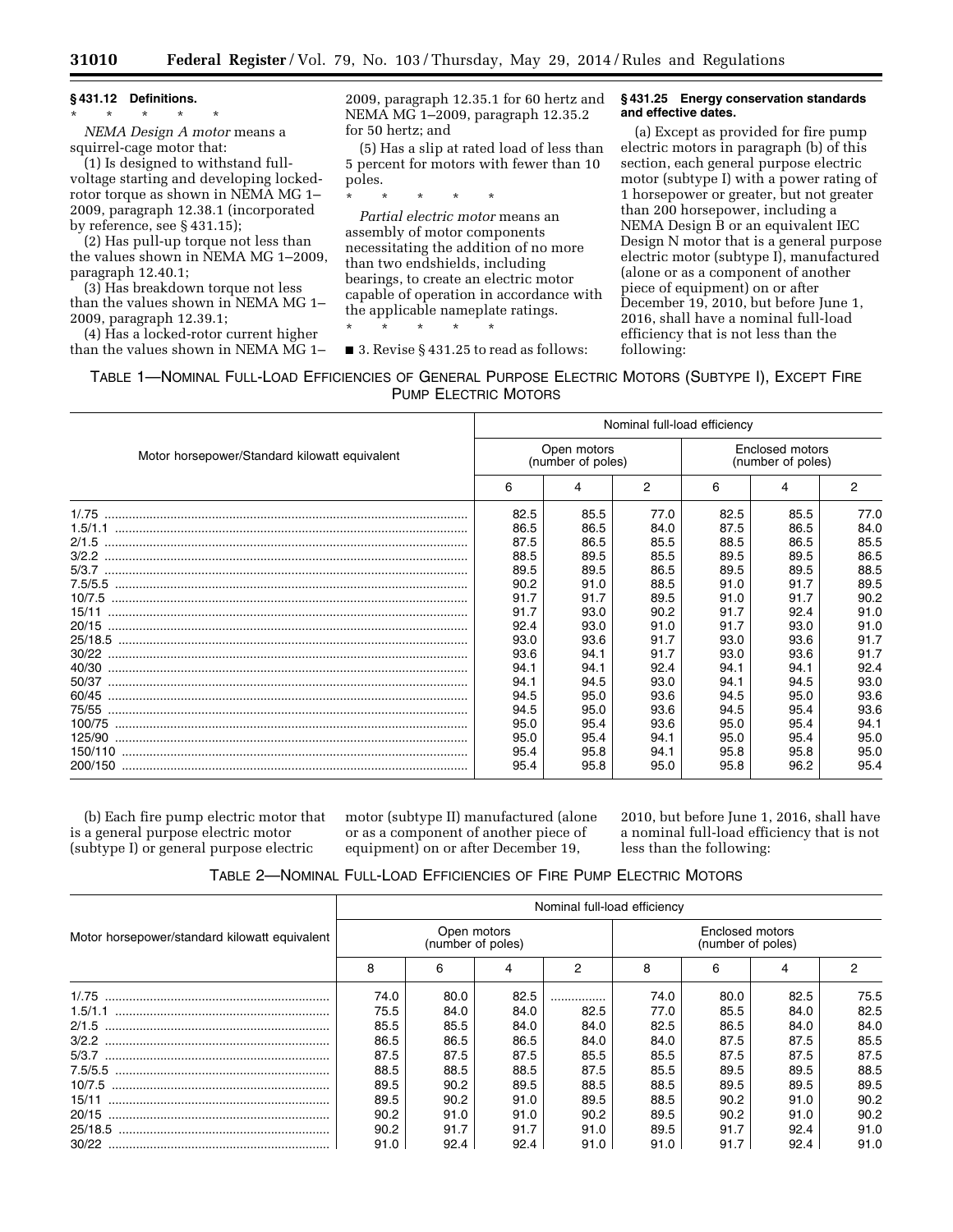|                                               | Nominal full-load efficiency     |      |      |      |                                      |      |      |      |  |
|-----------------------------------------------|----------------------------------|------|------|------|--------------------------------------|------|------|------|--|
| Motor horsepower/standard kilowatt equivalent | Open motors<br>(number of poles) |      |      |      | Enclosed motors<br>(number of poles) |      |      |      |  |
|                                               | 8                                | 6    | 4    | 2    | 8                                    | 6    | 4    | 2    |  |
| 40/30                                         | 91.0                             | 93.0 | 93.0 | 91.7 | 91.0                                 | 93.0 | 93.0 | 91.7 |  |
| 50/37                                         | 91.7                             | 93.0 | 93.0 | 92.4 | 91.7                                 | 93.0 | 93.0 | 92.4 |  |
| 60/45                                         | 92.4                             | 93.6 | 93.6 | 93.0 | 91.7                                 | 93.6 | 93.6 | 93.0 |  |
| 75/55                                         | 93.6                             | 93.6 | 94.1 | 93.0 | 93.0                                 | 93.6 | 94.1 | 93.0 |  |
| 100/75                                        | 93.6                             | 94.1 | 94.1 | 93.0 | 93.0                                 | 94.1 | 94.5 | 93.6 |  |
| 125/90                                        | 93.6                             | 94.1 | 94.5 | 93.6 | 93.6                                 | 94.1 | 94.5 | 94.5 |  |
|                                               | 93.6                             | 94.5 | 95.0 | 93.6 | 93.6                                 | 95.0 | 95.0 | 94.5 |  |
| 200/150                                       | 93.6                             | 94.5 | 95.0 | 94.5 | 94.1                                 | 95.0 | 95.0 | 95.0 |  |
| 250/186                                       | 94.5                             | 95.4 | 95.4 | 94.5 | 94.5                                 | 95.0 | 95.0 | 95.4 |  |
| 300/224                                       |                                  | 95.4 | 95.4 | 95.0 | .                                    | 95.0 | 95.4 | 95.4 |  |
| 350/261                                       |                                  | 95.4 | 95.4 | 95.0 | .                                    | 95.0 | 95.4 | 95.4 |  |
| 400/298                                       |                                  |      | 95.4 | 95.4 | .                                    |      | 95.4 | 95.4 |  |
| 450/336                                       |                                  |      | 95.8 | 95.8 | .                                    |      | 95.4 | 95.4 |  |
| 500/373                                       |                                  |      | 95.8 | 95.8 | .                                    |      | 95.8 | 95.4 |  |

# TABLE 2—NOMINAL FULL-LOAD EFFICIENCIES OF FIRE PUMP ELECTRIC MOTORS—Continued

(c) Except as provided for fire pump electric motors in paragraph (b) of this section, each general purpose electric motor (subtype II) with a power rating of 1 horsepower or greater, but not

greater than 200 horsepower, including a NEMA Design B or an equivalent IEC Design N motor that is a general purpose electric motor (subtype II),

of another piece of equipment) on or after December 19, 2010, but before June 1, 2016, shall have a nominal full-load efficiency that is not less than the following:

manufactured (alone or as a component

TABLE 3—NOMINAL FULL-LOAD EFFICIENCIES OF GENERAL PURPOSE ELECTRIC MOTORS (SUBTYPE II), EXCEPT FIRE PUMP ELECTRIC MOTORS

|                                                   | Nominal full-load efficiency     |      |      |      |                                      |      |      |      |
|---------------------------------------------------|----------------------------------|------|------|------|--------------------------------------|------|------|------|
| Motor horsepower/<br>Standard kilowatt equivalent | Open motors<br>(number of poles) |      |      |      | Enclosed motors<br>(number of poles) |      |      |      |
|                                                   | 8                                | 6    | 4    | 2    | 8                                    | 6    | 4    | 2    |
| 1/0.75                                            | 74.0                             | 80.0 | 82.5 |      | 74.0                                 | 80.0 | 82.5 | 75.5 |
|                                                   | 75.5                             | 84.0 | 84.0 | 82.5 | 77.0                                 | 85.5 | 84.0 | 82.5 |
| 2/1.5                                             | 85.5                             | 85.5 | 84.0 | 84.0 | 82.5                                 | 86.5 | 84.0 | 84.0 |
| 3/2.2                                             | 86.5                             | 86.5 | 86.5 | 84.0 | 84.0                                 | 87.5 | 87.5 | 85.5 |
| 5/3.7                                             | 87.5                             | 87.5 | 87.5 | 85.5 | 85.5                                 | 87.5 | 87.5 | 87.5 |
|                                                   | 88.5                             | 88.5 | 88.5 | 87.5 | 85.5                                 | 89.5 | 89.5 | 88.5 |
|                                                   | 89.5                             | 90.2 | 89.5 | 88.5 | 88.5                                 | 89.5 | 89.5 | 89.5 |
| 15/11                                             | 89.5                             | 90.2 | 91.0 | 89.5 | 88.5                                 | 90.2 | 91.0 | 90.2 |
| 20/15                                             | 90.2                             | 91.0 | 91.0 | 90.2 | 89.5                                 | 90.2 | 91.0 | 90.2 |
|                                                   | 90.2                             | 91.7 | 91.7 | 91.0 | 89.5                                 | 91.7 | 92.4 | 91.0 |
| 30/22                                             | 91.0                             | 92.4 | 92.4 | 91.0 | 91.0                                 | 91.7 | 92.4 | 91.0 |
| 40/30                                             | 91.0                             | 93.0 | 93.0 | 91.7 | 91.0                                 | 93.0 | 93.0 | 91.7 |
| 50/37                                             | 91.7                             | 93.0 | 93.0 | 92.4 | 91.7                                 | 93.0 | 93.0 | 92.4 |
| 60/45                                             | 92.4                             | 93.6 | 93.6 | 93.0 | 91.7                                 | 93.6 | 93.6 | 93.0 |
| 75/55                                             | 93.6                             | 93.6 | 94.1 | 93.0 | 93.0                                 | 93.6 | 94.1 | 93.0 |
|                                                   | 93.6                             | 94.1 | 94.1 | 93.0 | 93.0                                 | 94.1 | 94.5 | 93.6 |
| 125/90                                            | 93.6                             | 94.1 | 94.5 | 93.6 | 93.6                                 | 94.1 | 94.5 | 94.5 |
|                                                   | 93.6                             | 94.5 | 95.0 | 93.6 | 93.6                                 | 95.0 | 95.0 | 94.5 |
| 200/150                                           | 93.6                             | 94.5 | 95.0 | 94.5 | 94.1                                 | 95.0 | 95.0 | 95.0 |

(d) Each NEMA Design B or an equivalent IEC Design N motor that is a general purpose electric motor (subtype I) or general purpose electric motor (subtype II), excluding fire pump

electric motors, with a power rating of more than 200 horsepower, but not greater than 500 horsepower, manufactured (alone or as a component of another piece of equipment) on or

after December 19, 2010, but before June 1, 2016 shall have a nominal full-load efficiency that is not less than the following: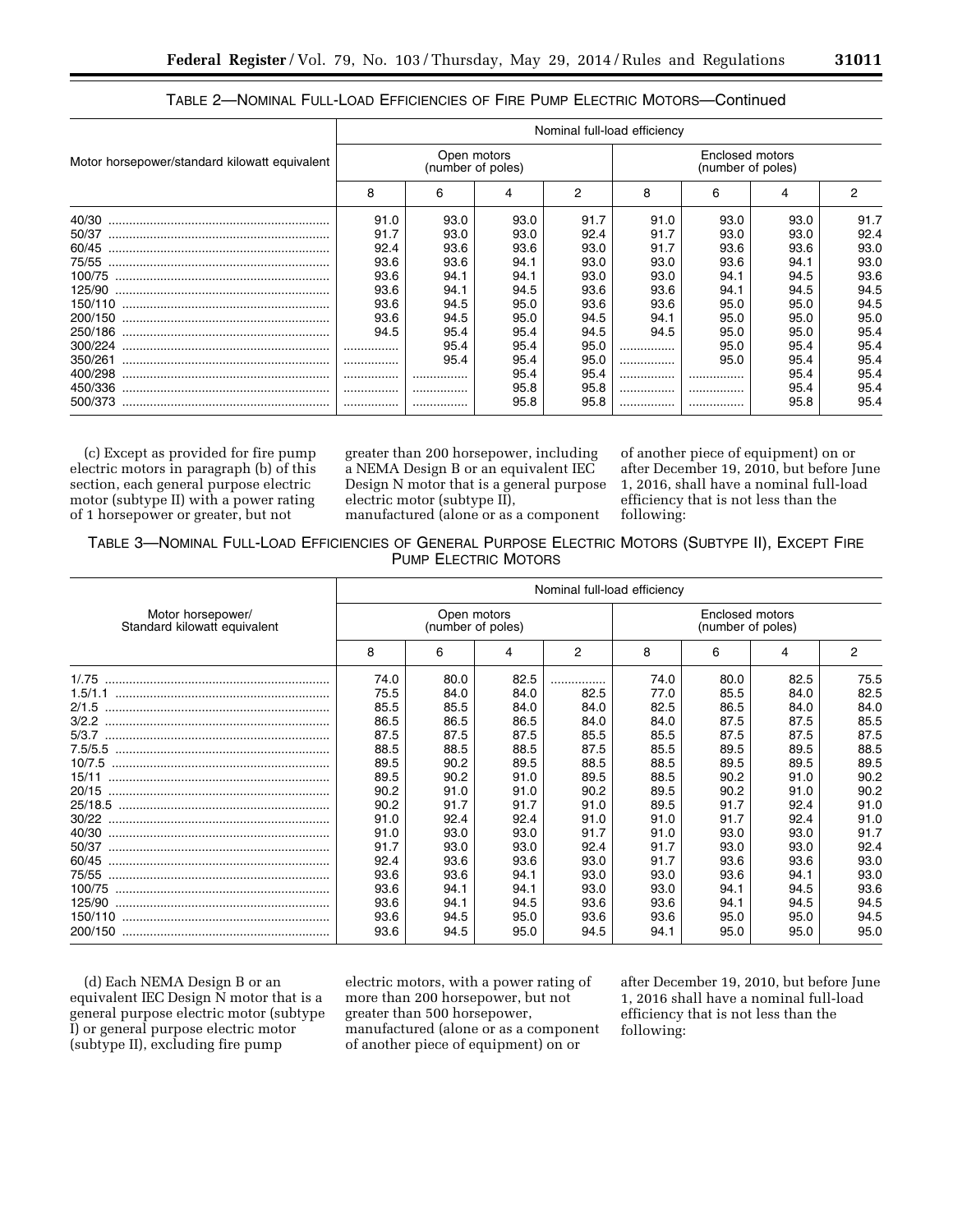TABLE 4—NOMINAL FULL-LOAD EFFICIENCIES OF NEMA DESIGN B GENERAL PURPOSE ELECTRIC MOTORS (SUBTYPE I AND II), EXCEPT FIRE PUMP ELECTRIC MOTORS

|         |                                                   | Nominal full-load efficiency     |      |      |      |                                      |      |      |      |  |
|---------|---------------------------------------------------|----------------------------------|------|------|------|--------------------------------------|------|------|------|--|
|         | Motor horsepower/<br>standard kilowatt equivalent | Open motors<br>(number of poles) |      |      |      | Enclosed motors<br>(number of poles) |      |      |      |  |
|         |                                                   | 8                                |      |      |      |                                      | 6    |      |      |  |
|         |                                                   | 94.5                             | 95.4 | 95.4 | 94.5 | 94.5                                 | 95.0 | 95.0 | 95.4 |  |
| 300/224 |                                                   |                                  | 95.4 | 95.4 | 95.0 |                                      | 95.0 | 95.4 | 95.4 |  |
| 350/261 |                                                   |                                  | 95.4 | 95.4 | 95.0 |                                      | 95.0 | 95.4 | 95.4 |  |
| 400/298 |                                                   |                                  |      | 95.4 | 95.4 |                                      |      | 95.4 | 95.4 |  |
| 450/336 |                                                   |                                  |      | 95.8 | 95.8 |                                      |      | 95.4 | 95.4 |  |
| 500/373 |                                                   |                                  |      | 95.8 | 95.8 |                                      |      | 95.8 | 95.4 |  |

(e) For purposes of determining the required minimum nominal full-load efficiency of an electric motor that has a horsepower or kilowatt rating between two horsepower or two kilowatt ratings listed in any table of energy conservation standards in paragraphs (a) through (d) of this section, each such motor shall be deemed to have a listed horsepower or kilowatt rating, determined as follows:

(1) A horsepower at or above the midpoint between the two consecutive horsepowers shall be rounded up to the higher of the two horsepowers;

(2) A horsepower below the midpoint between the two consecutive horsepowers shall be rounded down to the lower of the two horsepowers; or

(3) A kilowatt rating shall be directly converted from kilowatts to horsepower using the formula 1 kilowatt =  $(\frac{1}{0.746})$ horsepower. The conversion should be calculated to three significant decimal places, and the resulting horsepower

shall be rounded in accordance with paragraph (e)(1) or (e)(2) of this section, whichever applies.

(f) The standards in Table 1 through Table 4 of this section do not apply to definite purpose electric motors, special purpose electric motors, or those motors exempted by the Secretary.

(g) The standards in Table 5 through Table 7 of this section apply only to electric motors, including partial electric motors, that satisfy the following criteria:

(1) Are single-speed, induction motors;

(2) Are rated for continuous duty (MG 1) operation or for duty type S1 (IEC);

(3) Contain a squirrel-cage (MG 1) or cage (IEC) rotor;

(4) Operate on polyphase alternating current 60-hertz sinusoidal line power;

(5) Are rated 600 volts or less;

(6) Have a 2-, 4-, 6-, or 8-pole

(7) Are built in a three-digit or fourdigit NEMA frame size (or IEC metric

equivalent), including those designs between two consecutive NEMA frame sizes (or IEC metric equivalent), or an enclosed 56 NEMA frame size (or IEC metric equivalent),

(8) Produce at least one horsepower (0.746 kW) but not greater than 500 horsepower (373 kW), and

(9) Meet all of the performance requirements of one of the following motor types: A NEMA Design A, B, or C motor or an IEC Design N or H motor.

(h) Starting on June 1, 2016, each NEMA Design A motor, NEMA Design B motor, and IEC Design N motor that is an electric motor meeting the criteria in paragraph (g) of this section and with a power rating from 1 horsepower through 500 horsepower, but excluding fire pump electric motors, manufactured (alone or as a component of another piece of equipment) shall have a nominal full-load efficiency of not less than the following:

TABLE 5—NOMINAL FULL-LOAD EFFICIENCIES OF NEMA DESIGN A, NEMA DESIGN B AND IEC DESIGN N MOTORS (EXCLUDING FIRE PUMP ELECTRIC MOTORS) AT 60 HZ

|                                                   | Nominal full-load efficiency (%) |      |          |      |          |      |          |      |  |
|---------------------------------------------------|----------------------------------|------|----------|------|----------|------|----------|------|--|
| Motor horsepower/<br>standard kilowatt equivalent | 2 Pole                           |      | 4 Pole   |      | 6 Pole   |      | 8 Pole   |      |  |
|                                                   | Enclosed                         | Open | Enclosed | Open | Enclosed | Open | Enclosed | Open |  |
| 1/0.75                                            | 77.0                             | 77.0 | 85.5     | 85.5 | 82.5     | 82.5 | 75.5     | 75.5 |  |
|                                                   | 84.0                             | 84.0 | 86.5     | 86.5 | 87.5     | 86.5 | 78.5     | 77.0 |  |
| 2/1.5                                             | 85.5                             | 85.5 | 86.5     | 86.5 | 88.5     | 87.5 | 84.0     | 86.5 |  |
| 3/2.2                                             | 86.5                             | 85.5 | 89.5     | 89.5 | 89.5     | 88.5 | 85.5     | 87.5 |  |
| 5/3.7                                             | 88.5                             | 86.5 | 89.5     | 89.5 | 89.5     | 89.5 | 86.5     | 88.5 |  |
|                                                   | 89.5                             | 88.5 | 91.7     | 91.0 | 91.0     | 90.2 | 86.5     | 89.5 |  |
| 10/7.5                                            | 90.2                             | 89.5 | 91.7     | 91.7 | 91.0     | 91.7 | 89.5     | 90.2 |  |
| 15/11                                             | 91.0                             | 90.2 | 92.4     | 93.0 | 91.7     | 91.7 | 89.5     | 90.2 |  |
| 20/15                                             | 91.0                             | 91.0 | 93.0     | 93.0 | 91.7     | 92.4 | 90.2     | 91.0 |  |
| 25/18.5                                           | 91.7                             | 91.7 | 93.6     | 93.6 | 93.0     | 93.0 | 90.2     | 91.0 |  |
| 30/22                                             | 91.7                             | 91.7 | 93.6     | 94.1 | 93.0     | 93.6 | 91.7     | 91.7 |  |
| 40/30                                             | 92.4                             | 92.4 | 94.1     | 94.1 | 94.1     | 94.1 | 91.7     | 91.7 |  |
| 50/37                                             | 93.0                             | 93.0 | 94.5     | 94.5 | 94.1     | 94.1 | 92.4     | 92.4 |  |
| 60/45                                             | 93.6                             | 93.6 | 95.0     | 95.0 | 94.5     | 94.5 | 92.4     | 93.0 |  |
| 75/55                                             | 93.6                             | 93.6 | 95.4     | 95.0 | 94.5     | 94.5 | 93.6     | 94.1 |  |
| 100/75                                            | 94.1                             | 93.6 | 95.4     | 95.4 | 95.0     | 95.0 | 93.6     | 94.1 |  |
| 125/90                                            | 95.0                             | 94.1 | 95.4     | 95.4 | 95.0     | 95.0 | 94.1     | 94.1 |  |
| 150/110                                           | 95.0                             | 94.1 | 95.8     | 95.8 | 95.8     | 95.4 | 94.1     | 94.1 |  |
| 200/150                                           | 95.4                             | 95.0 | 96.2     | 95.8 | 95.8     | 95.4 | 94.5     | 94.1 |  |
| 250/186                                           | 95.8                             | 95.0 | 96.2     | 95.8 | 95.8     | 95.8 | 95.0     | 95.0 |  |

configuration,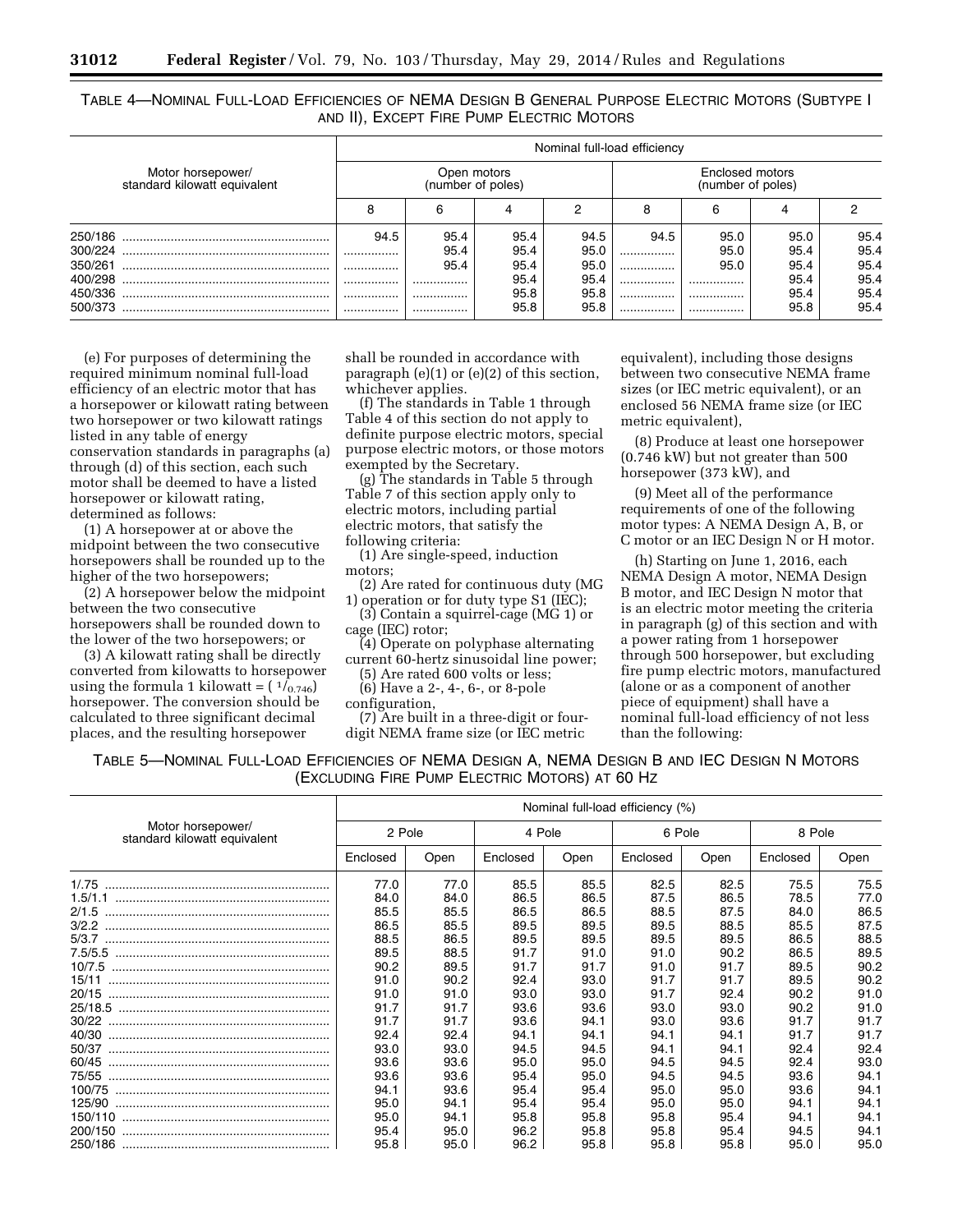# TABLE 5—NOMINAL FULL-LOAD EFFICIENCIES OF NEMA DESIGN A, NEMA DESIGN B AND IEC DESIGN N MOTORS (EXCLUDING FIRE PUMP ELECTRIC MOTORS) AT 60 HZ—Continued

|                                                   |          | Nominal full-load efficiency (%) |                      |                      |                      |              |              |          |          |
|---------------------------------------------------|----------|----------------------------------|----------------------|----------------------|----------------------|--------------|--------------|----------|----------|
| Motor horsepower/<br>standard kilowatt equivalent | 2 Pole   |                                  | 4 Pole               |                      | 6 Pole               |              | 8 Pole       |          |          |
|                                                   | Enclosed | Open                             | Enclosed             | Open                 | Enclosed             | Open         | Enclosed     | Open     |          |
| 300/224<br>350/261                                |          | 95.8<br>95.8                     | 95.4<br>95.4         | 96.2<br>96.2         | 95.8<br>95.8         | 95.8<br>95.8 | 95.8<br>95.8 |          |          |
| 400/298<br>450/336<br>500/373                     |          | 95.8<br>95.8<br>95.8             | 95.8<br>96.2<br>96.2 | 96.2<br>96.2<br>96.2 | 95.8<br>96.2<br>96.2 | <br><br>     | <br><br>     | <br><br> | <br><br> |

(i) Starting on June 1, 2016, each NEMA Design C motor and IEC Design H motor that is an electric motor meeting the criteria in paragraph (g) of this section and with a power rating from 1 horsepower through 200 horsepower manufactured (alone or as a component of another piece of

equipment) shall have a nominal fullload efficiency that is not less than the following:

TABLE 6—NOMINAL FULL-LOAD EFFICIENCIES OF NEMA DESIGN C AND IEC DESIGN H MOTORS AT 60 HZ

|                                               | Nominal full-load efficiency (%) |      |          |      |          |      |  |  |
|-----------------------------------------------|----------------------------------|------|----------|------|----------|------|--|--|
| Motor horsepower/standard kilowatt equivalent | 4 Pole                           |      | 6 Pole   |      | 8 Pole   |      |  |  |
|                                               | Enclosed                         | Open | Enclosed | Open | Enclosed | Open |  |  |
| 1/0.75                                        | 85.5                             | 85.5 | 82.5     | 82.5 | 75.5     | 75.5 |  |  |
|                                               | 86.5                             | 86.5 | 87.5     | 86.5 | 78.5     | 77.0 |  |  |
|                                               | 86.5                             | 86.5 | 88.5     | 87.5 | 84.0     | 86.5 |  |  |
|                                               | 89.5                             | 89.5 | 89.5     | 88.5 | 85.5     | 87.5 |  |  |
|                                               | 89.5                             | 89.5 | 89.5     | 89.5 | 86.5     | 88.5 |  |  |
|                                               | 91.7                             | 91.0 | 91.0     | 90.2 | 86.5     | 89.5 |  |  |
|                                               | 91.7                             | 91.7 | 91.0     | 91.7 | 89.5     | 90.2 |  |  |
|                                               | 92.4                             | 93.0 | 91.7     | 91.7 | 89.5     | 90.2 |  |  |
|                                               | 93.0                             | 93.0 | 91.7     | 92.4 | 90.2     | 91.0 |  |  |
|                                               | 93.6                             | 93.6 | 93.0     | 93.0 | 90.2     | 91.0 |  |  |
|                                               | 93.6                             | 94.1 | 93.0     | 93.6 | 91.7     | 91.7 |  |  |
|                                               | 94.1                             | 94.1 | 94.1     | 94.1 | 91.7     | 91.7 |  |  |
|                                               | 94.5                             | 94.5 | 94.1     | 94.1 | 92.4     | 92.4 |  |  |
|                                               | 95.0                             | 95.0 | 94.5     | 94.5 | 92.4     | 93.0 |  |  |
|                                               | 95.4                             | 95.0 | 94.5     | 94.5 | 93.6     | 94.1 |  |  |
|                                               | 95.4                             | 95.4 | 95.0     | 95.0 | 93.6     | 94.1 |  |  |
|                                               | 95.4                             | 95.4 | 95.0     | 95.0 | 94.1     | 94.1 |  |  |
|                                               | 95.8                             | 95.8 | 95.8     | 95.4 | 94.1     | 94.1 |  |  |
|                                               | 96.2                             | 95.8 | 95.8     | 95.4 | 94.5     | 94.1 |  |  |

(j) Starting on June 1, 2016, each fire pump electric motor meeting the criteria in paragraph (g) of this section and with

a power rating of 1 horsepower through 500 horsepower, manufactured (alone or as a component of another piece of

equipment) shall have a nominal fullload efficiency that is not less than the following:

| TABLE 7-NOMINAL FULL-LOAD EFFICIENCIES OF FIRE PUMP ELECTRIC MOTORS AT 60 HZ |  |
|------------------------------------------------------------------------------|--|
|------------------------------------------------------------------------------|--|

| Motor horsepower/<br>standard kilowatt<br>equivalent | Nominal full-load efficiency (%) |      |          |      |          |      |          |      |  |
|------------------------------------------------------|----------------------------------|------|----------|------|----------|------|----------|------|--|
|                                                      | 2 Pole                           |      | 4 Pole   |      | 6 Pole   |      | 8 Pole   |      |  |
|                                                      | Enclosed                         | Open | Enclosed | Open | Enclosed | Open | Enclosed | Open |  |
| 1/0.75                                               | 75.5                             |      | 82.5     | 82.5 | 80.0     | 80.0 | 74.0     | 74.0 |  |
| 1.5/1.1                                              | 82.5                             | 82.5 | 84.0     | 84.0 | 85.5     | 84.0 | 77.0     | 75.5 |  |
| 2/1.5<br>                                            | 84.0                             | 84.0 | 84.0     | 84.0 | 86.5     | 85.5 | 82.5     | 85.5 |  |
| 3/2.2<br>                                            | 85.5                             | 84.0 | 87.5     | 86.5 | 87.5     | 86.5 | 84.0     | 86.5 |  |
| 5/3.7                                                | 87.5                             | 85.5 | 87.5     | 87.5 | 87.5     | 87.5 | 85.5     | 87.5 |  |
| 7.5/5.5                                              | 88.5                             | 87.5 | 89.5     | 88.5 | 89.5     | 88.5 | 85.5     | 88.5 |  |
| 10/7.5                                               | 89.5                             | 88.5 | 89.5     | 89.5 | 89.5     | 90.2 | 88.5     | 89.5 |  |
| 15/11                                                | 90.2                             | 89.5 | 91.0     | 91.0 | 90.2     | 90.2 | 88.5     | 89.5 |  |
| 20/15<br>                                            | 90.2                             | 90.2 | 91.0     | 91.0 | 90.2     | 91.0 | 89.5     | 90.2 |  |
| 25/18.5                                              | 91.0                             | 91.0 | 92.4     | 91.7 | 91.7     | 91.7 | 89.5     | 90.2 |  |
| 30/22                                                | 91.0                             | 91.0 | 92.4     | 92.4 | 91.7     | 92.4 | 91.0     | 91.0 |  |
|                                                      | 91.7                             | 91.7 | 93.0     | 93.0 | 93.0     | 93.0 | 91.0     | 91.0 |  |